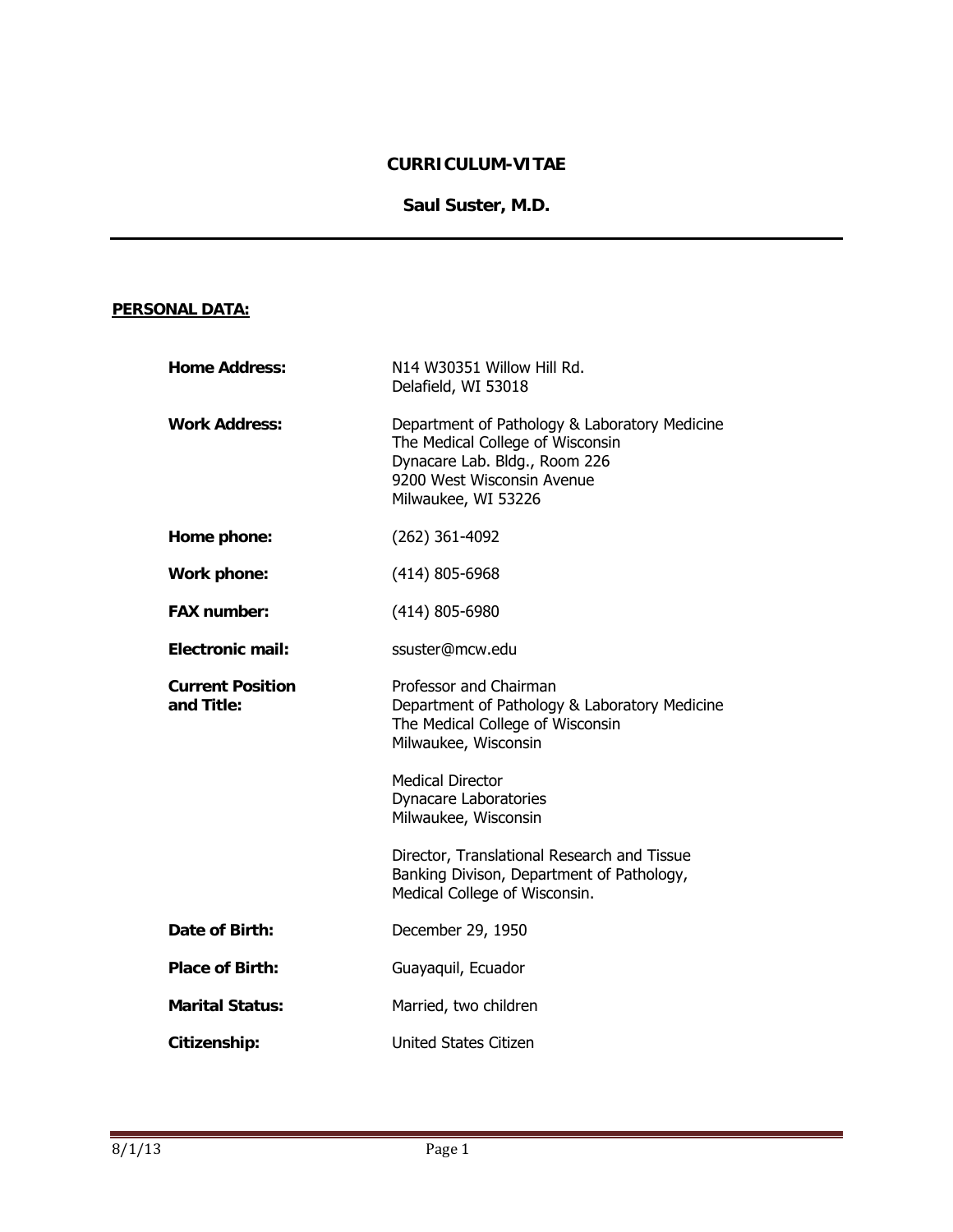#### **PREVIOUS PROFESSIONAL APPOINTMENTS:**

Vice-Chairman and Director of Anatomic Pathology Services, Department of Pathology, The Ohio State University Hospitals and the Arthur G. James Cancer Center and Solove Research Institue, Columbus, OH, 1998-2007.

 Director of Surgical Pathology, Immunohistochemistry and Electron Microscopy, Mount Sinai Medical Center of Greater Miami, Miami Beach, FL, Clinical Professor of Pathology, University of Miami School of Medicine, 1990-1997.

### **PROFESSIONAL CERTIFICATIONS & LICENSURE:**

#### **ISRAELI BOARD OF PATHOLOGY:**

 Certificate of passing written examination for pathology of the Scientific Council of the Israel Medical Association, Jerusalem, Israel, July 1, 1982.

#### **VISA QUALIFYING EXAMINATION:**

 Certificate of passing Basic Science and Clinical Science components, November 1983.

#### **ECFMG CERTIFICATE:**

 Educational Commission for Foreign Medical Graduates; certificate No. 301-114-5, February 15, 1984.

#### **FEDERAL LICENSING EXAMINATION:**

FLEX candidate No. 001096; certificate of passing components 1 and 2, September 1987.

#### **AMERICAN BOARD OF PATHOLOGY:**

 Diplomate of the American Board of Pathology; certified in Anatomic and Clinical Pathology, November 11, 1988.

#### **COLLEGE OF AMERICAN PATHOLOGISTS:**

 Fellow, College of American Pathologists, Chicago, Illinois, June 2, 1989.

#### **FLORIDA LICENSE:**

 State of Florida, Department of Professional Regulations, Board of Medical Examiners; License ME 51455, September 4, 1987 (active).

#### **CONNECTICUT LICENSE:**

 State of Connecticut, Department of Health Services, Division of Medical Quality Assurance, License No.030809, May 25, 1990 (inactive).

#### **OHIO LICENSE:**

 State Medical Board of Ohio Medical License No.75578, December 11, 1998 (active).

#### **WISCONSIN LICENSE:**

Wisconsin Department of Regulation and Licensing. Medical License No. 50728, July 26, 2007 (active).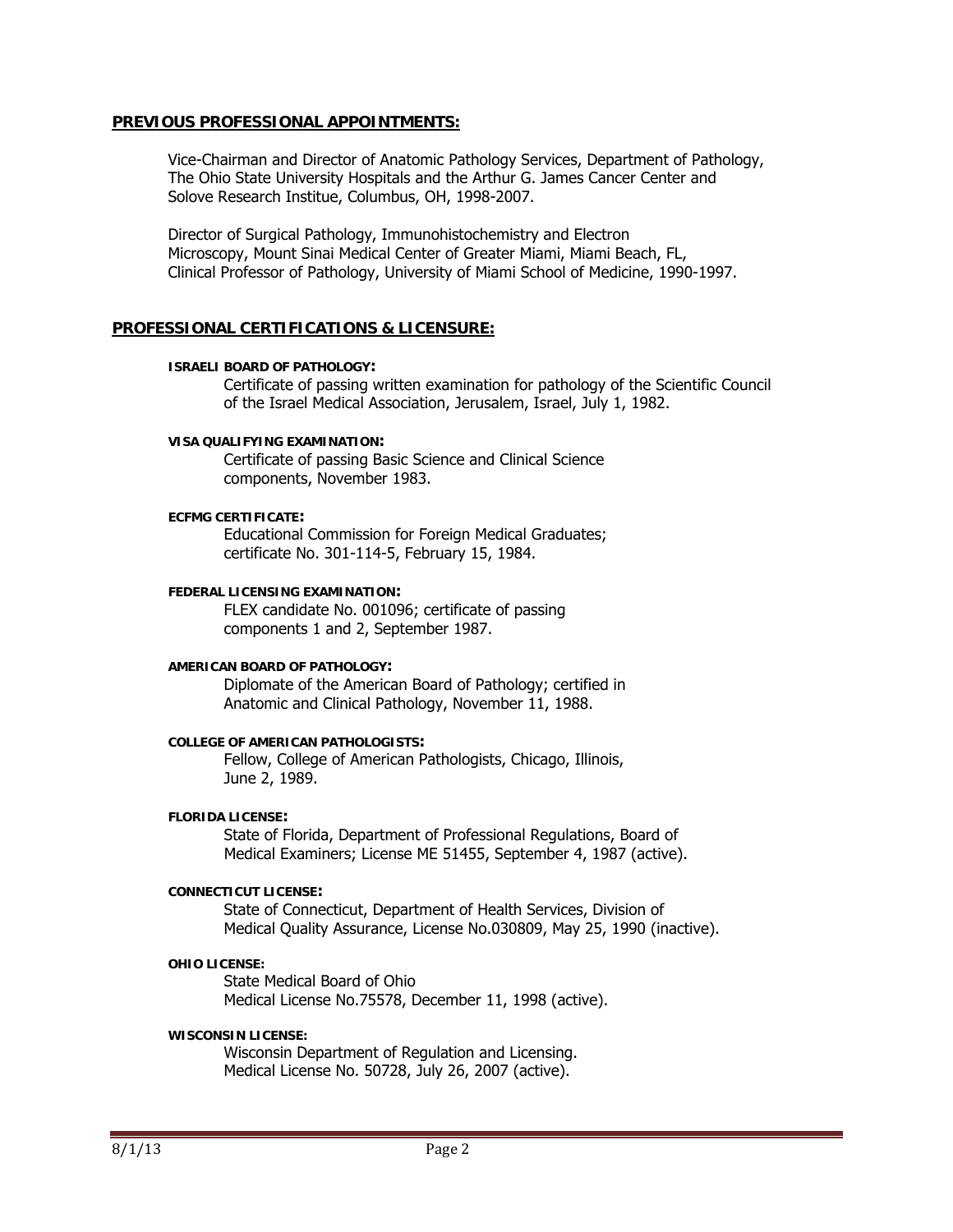### **HIGHER EDUCATION:**

- The Manhattan High School, Manhattan, Kansas, High School Diploma, June 1968.
- The American School of Guayaquil, Ecuador, Bachelor of Science and Humanities, January 1969.
- The Catholic University School of Medicine, Guayaquil, Ecuador, Doctor of Medicine and Surgery, December 1976.

### **POSTGRADUATE STUDIES:**

- University of Miami School of Medicine, Office of International Medical Education, Postgraduate Course in Internal Medicine, Miami, Florida, May-July 1978.
- University of Tel-Aviv Sackler School of Medicine, Faculty of Life Sciences, Tel-Aviv, Israel; Postgraduate studies in Electron Microscopy and Cancer Research, February-August 1983.
- Yale University School of Medicine, Department of Pathology, Postgraduate studies in Molecular Biology and Pathology, July 1988 - June 1990.

### **POSTDOCTORAL TRAINING:**

- **INTERNSHIP:** Rotating Internship, Social Security Hospital, Guayaquil, Ecuador, January-December 1977.
- **RESIDENCY IN INTERNAL MEDICINE:** Charapoto Health Center, Rural Medicine Program, Manabi, Ecuador, February 1978-February 1979.
- **RESIDENCY IN ANATOMIC PATHOLOGY:** Institute of Pathology, Chaim Sheba Medical Center, University of Tel-Aviv Sackler School of Medicine, Tel-Hashomer, Israel, November 1979-January 1983. Program director: Prof. Moshe Wolman.
- **RESEARCH ROTATION IN ELECTRON MICROSCOPY:** University of Tel-Aviv, Faculty of Life Sciences, Cancer Research Unit, Tel-Aviv, Israel, February 1983-August 1983. Program director: Prof. Yehuda Ben-Shaul.
- **SENIOR RESIDENT IN ANATOMIC PATHOLOGY:** Institute of Pathology, Chaim Sheba Medical Center, University of Tel-Aviv Sackler School of Medicine, Tel-Hashomer, Israel, September 1983-June 1984. Program director: Prof. Chaim J. Bubis.
- **COMBINED RESIDENCY IN ANATOMIC AND CLINICAL PATHOLOGY:** Department of Pathology & Laboratory Medicine, Mount Sinai Medical Center of Greater Miami, Miami Beach, Florida, July 1984- June 1987. Program director: Arkadi M. Rywlin, M.D.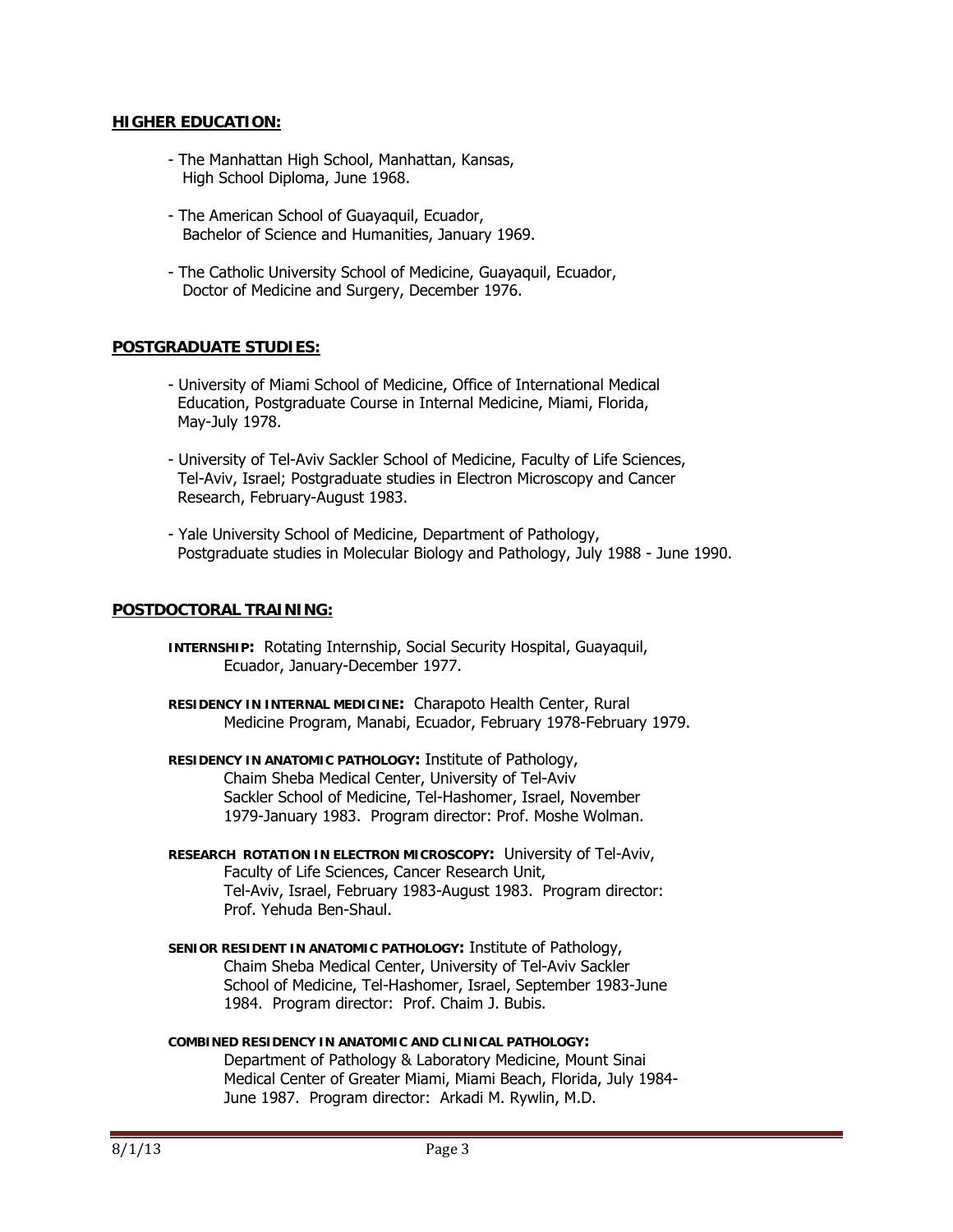- **CHIEF RESIDENT IN PATHOLOGY:** The Arkadi M. Rywlin Department of Pathology & Laboratory Medicine, Mount Sinai Medical Center of Greater Miami, Miami Beach, Florida, July 1987-June 1988.
- **FELLOWSHIP IN RESEARCH AND SURGICAL PATHOLOGY:** Department of Pathology, Yale University School of Medicine, New Haven, Connecticut, July 1988-June 1990. Program director: Juan Rosai, M.D.

## **RESEARCH TRAINING AND EXPERIENCE:**

- **ELECTRON MICROSCOPY:** University of Tel-Aviv Faculty of Life Sciences, Cancer Research Unit, February-August 1983: Study of cell junctions and their role in the biologic behavior of lung cancer by transmission electron microscopy, scanning electron microscopy and freeze etching techniques.
- **IMMUNOPATHOLOGY:** The Institute of Pathology, Chaim Sheba Medical Center, Tel-Hashomer, and the Department of Chemical Immunology, Weizman Institute of Science, Rehovot, Israel. September 1983-June 1984: Study of intermediate filament cyto skeletal proteins and their patterns of expression in human neoplasia by the application of indirect immunofluorescence techniques with affinity-purified antibodies.
- **MOLECULAR BIOLOGY:** Yale University School of Medicine, Department of Pathology and Department of Therapeutic Radiology, New Haven, Connecticut, July 1988-June 1990: Study of the application of cDNA probes for viral and cellular oncogenes in human neoplastic tissues by DNA *in-situ* hybridization techniques.

# **CURRENT AND PAST TEACHING APPOINTMENTS:**

- Assistant laboratory instructor, freshman pathology course, University of Tel-Aviv Sackler School of Medicine, Tel-Aviv, Israel, 1982-1984.
- Laboratory instructor for New York University Exchange Program students at the University of Tel-Aviv Sackler School of Medicine, Tel-Aviv and Tel-Hashomer, Israel, 1982-1984.
- Laboratory instructor, pathology course, University of Tel-Aviv School of Nursing and Medical Technology, Tel-Aviv, 1983-1984.
- Laboratory instructor, M.D./Ph.D. program, freshman pathology course, University of Miami School of Medicine, Miami, Florida, 1984-1988.
- Laboratory instructor, freshman pathology course, Yale University School of Medicine, New Haven, Connecticut, 1988-1990.
- Clinical Assistant Professor of Pathology, University of Miami School of Medicine, Miami, Florida, 1990-1992.
- Clinical Associate Professor of Pathology, University of Miami School of Medicine, Miami, Florida, 1992-1996.
- Clinical Professor of Pathology, University of Miami School of Medicine, Miami, Florida, 1997-1998.
- Professor of Pathology (Tenured), The Ohio State University College of Medicine, Columbus, OH, 1998.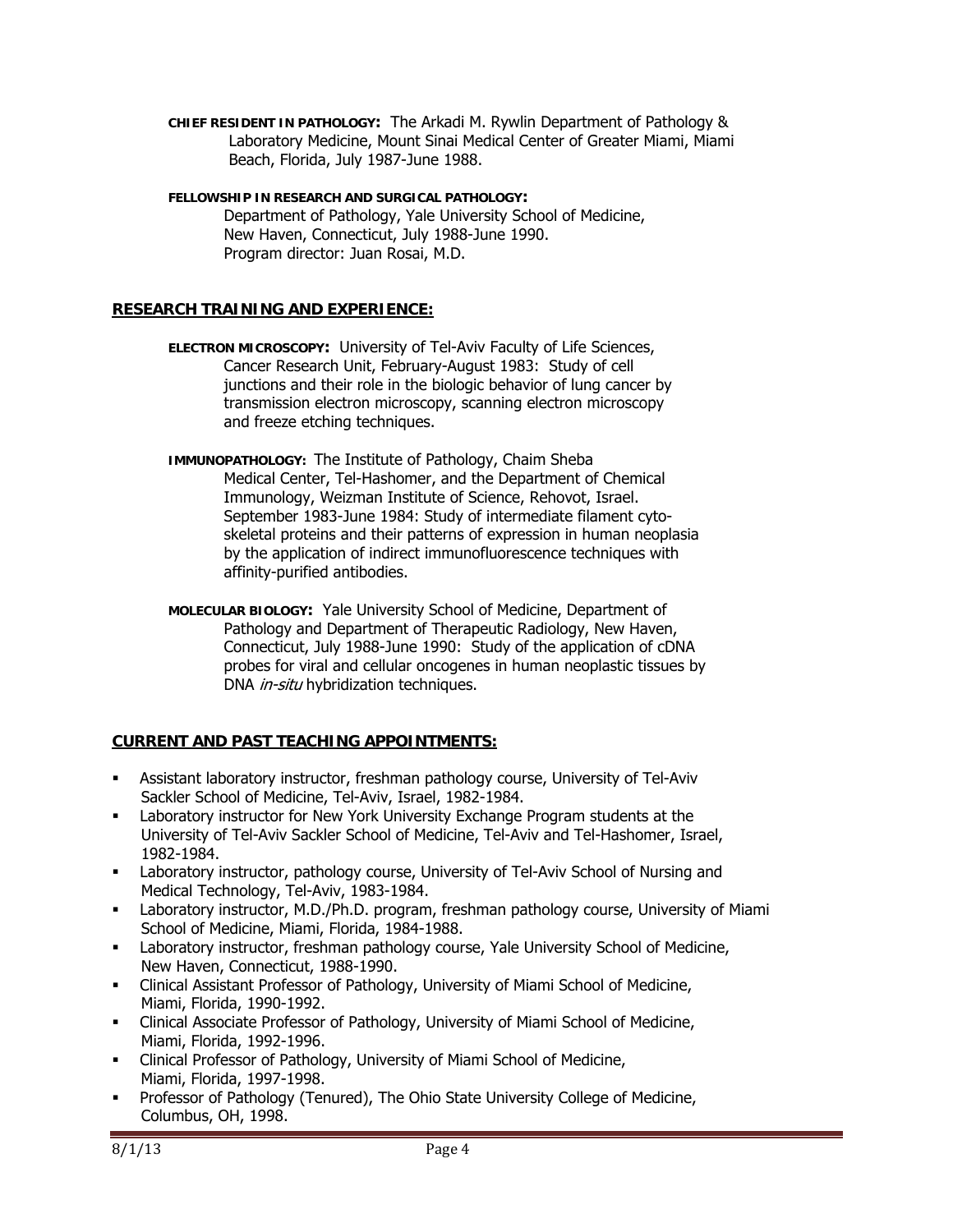- Graduate Program in Medical Education, The Ohio State University College of Medicine, Columbus, OH, 1999.
- Associate Director, Pathology Residency Training Program, Department of Pathology, The Ohio State University, July 2000-July 2001.
- Program Director, Residency Training Program, Department of Pathology, The Ohio State University Columbus, OH, July 2001-2003.
- Program Director, Surgical Pathology Fellowship Program, The Ohio State University, Columbus, OH, July 2001-2006.
- **Program Director, International Fellowship in Anatomic Pathology, The Ohio State University,** Columbus, OH, July 2000-2006.
- Professor of Pathology (Tenured), Medical College of Wisconsin, Milwaukee, WI, July 2007.

# **MEMBERSHIP IN SOCIETIES AND PROFESSIONAL ORGANIZATIONS:**

- **American Society of Clinical Pathologists, 1984.**
- College of American Pathologists, 1984.
- American Medical Association, 1987.
- United States and Canadian Academy of Pathology, 1988.
- American Association for the Advancement of Science, 1989.
- Yale Alumni Association, 1990.
- The Arkadi M. Rywlin International Pathology Slide Seminar, member and founder, 1990.
- Dade County Medical Association, 1990.
- **Florida Society of Pathologists, 1990.**
- American Physicians Fellowship, 1990.
- **Society for Ultrastructural Pathology, 1991.**
- The Arthur Purdy Stout Society of Surgical Pathologists, 1995.
- The Pulmonary Pathology Society, 1996.
- Association of Directors of Anatomic and Surgical Pathology, 1997.
- The Ohio Society of Pathologists, 1999.
- **Association of Pathology Chairs, 2007.**
- The Wisconsin Society of Pathologists, 2007.
- American Association of Tissue Banks, 2011.
- **American Society for Investigative Pathology, 2011.**

## **HOSPITAL & COLLEGE OF MEDICINE ADMINISTRATIVE APPOINTMENTS:**

- Member, Medical College Physicians Clinical Quality Committee, Milawaukee, WI, 2012.
- Member, Medical Executive Committee, Froedtert Hospital, Milwaukee, WI, 2008.
- Chairman, Graduate Medical Education Strategic Planning Committee, Medical College of Wisconsin, Milwaukee, WI, 2008.
- Member, Diversity and Minorities Advisory Committee, Medical College of Wisconsin, Milwaukee, WI 2008.
- Board member, Medical College Board of Physicians, Medical College of Wisconsin, Milwaukee, WI, 2007-2012.
- Board member, Dynacare/United LLC Board of Directors, Milwaukee, WI, 2007-present.
- Member, Medical College Executive Committee of the Faculty, Medical College of Wisconsin, Milwaukee, WI, 2007.
- Member, Cancer Center Planning Committee, Medical College of Wisconsin, Milwaukee, WI, 2007.
- Member, Health System Physician Executive Council, The Ohio State University, Columbus, OH, 2007.
- Member, The Ohio State University Hospital Bylaws Committee, Columbus, OH, 2007.
- Member, Health System Operating Room Coordinating Committee, the Ohio State University Hospital, Columbus, OH, 2007.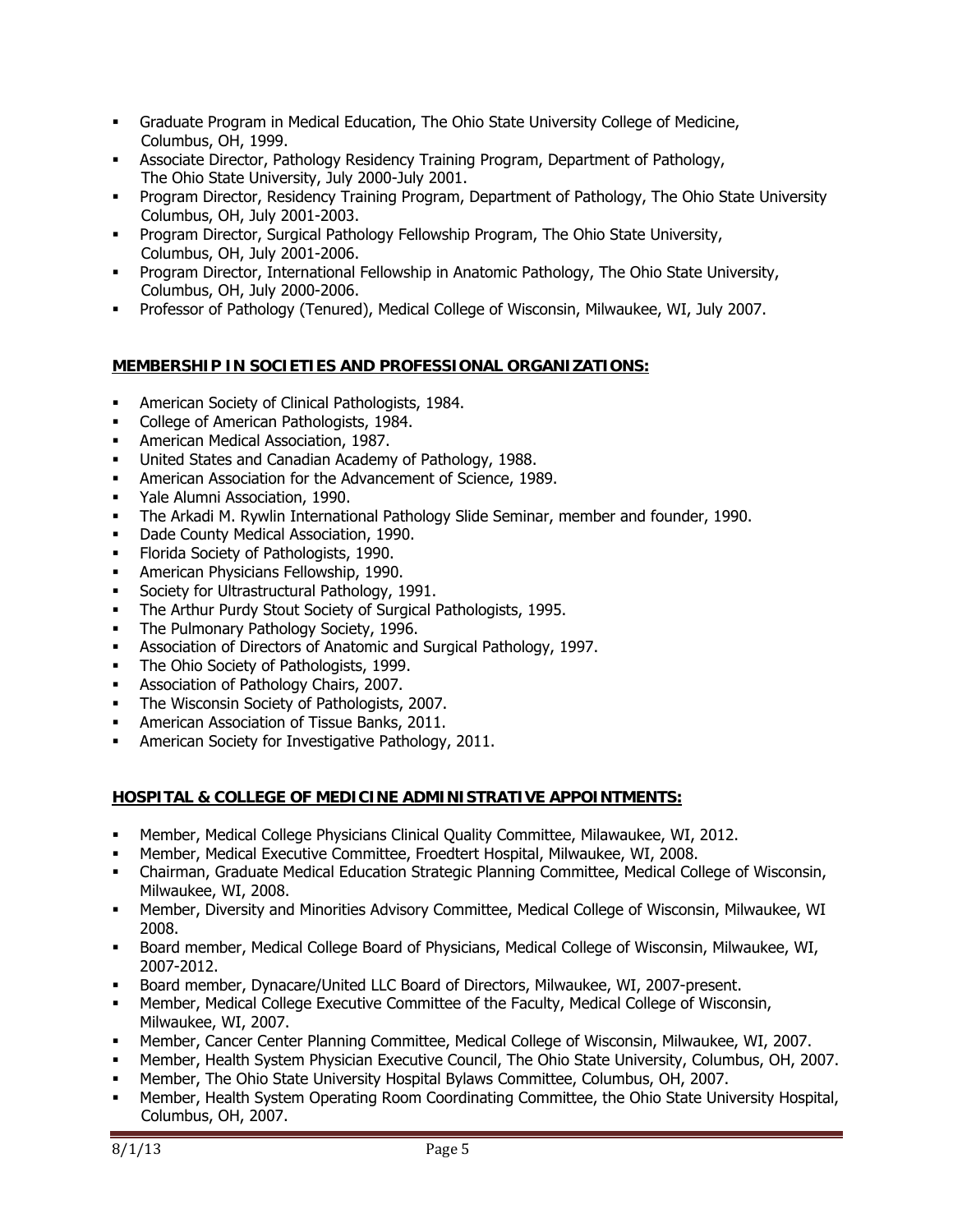- Member, Cancer Committee, James Cancer Hospital and Research Institute, The Ohio State University, Columbus, OH, 2001-2007.
- Member, Quality Assurance Committee, Department of Pathology, The Ohio State University Columbus, OH, 1999-2007.
- Member, Executive Committee, The Ohio State University, Department of Pathology, Columbus, OH, 1998-2007.
- Member, Residency Advisory Committee, The Ohio State University Department of Pathology, 1998-2007.
- Member, Continuing Medical Education Committee, The Ohio State University, Columbus, OH, 1998-2007.
- Member, Research Committee, The Ohio State University Department of Pathology, 1998-2007.
- Member, Human Tissue Resource Network Executive Committee, The Ohio State University, Department of Pathology, 1998-2007.
- Member, Research Committee, Mount Sinai Medical Center, Miami Beach, Florida, 1990-97.
- Pathology Coordinator, Multidisciplinary Tumor Board, Mount Sinai Medical Center, Miami Beach, Florida, 1990-97.
- Pathology Coordinator, Head & Neck Tumor Conference, Mount Sinai Medical Center Miami Beach, Florida, 1990-97.
- Pathology Coordinator, Thoracic Oncology Conference, Mount Sinai Medical Center, Miami Beach, Florida, 1997-98.
- Member, Medical Education Committee, Mount Sinai Medical Center, Miami Beach, Florida 1991-1992.
- Member, Continuing Medical Education Committee, Mount Sinai Medical Center, Miami Beach Florida, 1992-97.
- Member, Cancer Committee, Mount Sinai Medical Center, Miami Beach, Florida, 1993-97.
- Member, Computer Task Force for Anatomic Pathology, Mount Sinai Medical Center, Miami Beach, Florida, 1995-97.
- Member, Institutional Review Board, Mount Sinai Medical Center, Miami Beach, Florida, 1997-98.

# **PROFESSIONAL APPOINTMENTS IN NATIONAL AND INTERNATIONAL ORGANIZATIONS:**

- Consultant Pathologist, Laboratory of Molecular Oncology, National Institutes of Health (NIH), Frederick Research Facility, Frederick, MD, 1991-1995.
- Consultant Pathologist, Department of Pathology, Princess Margaret Government Hospital, Nassau, Bahamas, 1991-1998.
- Consultant Pathologist, Department of Pathology, Hospital of the National Cancer Institute, Guayaquil, Ecuador, 1994 - 2000.
- Consultant Pathologist, Department of Pathology, State University of Sao-Paulo, UNESP, Botucatu, Brazil, 1995-1998.
- Consultant Pathologist, Department of Pathology, Social Security Hospital, Barranquilla, Colombia, 1997-1998.
- Consultant Pathologist, National Cancer Institute (INCAN), Mexico City, Mexico, 1998-present.
- Temporary Advisor, Pan American Health Organization, Sanitary Bureau, Regional Office of the World Health Organization, Washington, D.C., 1995.
- Member, Educational Committee, Florida Society of Pathologists, 1996-1998.
- Member, Council on Anatomic Pathology, Commission on Continuing Medical Education of the American Society of Clinical Pathologists, Chicago, IL, 1997-2001.
- Member, Association of Directors of Anatomic and Surgical Pathology, 1998-2007.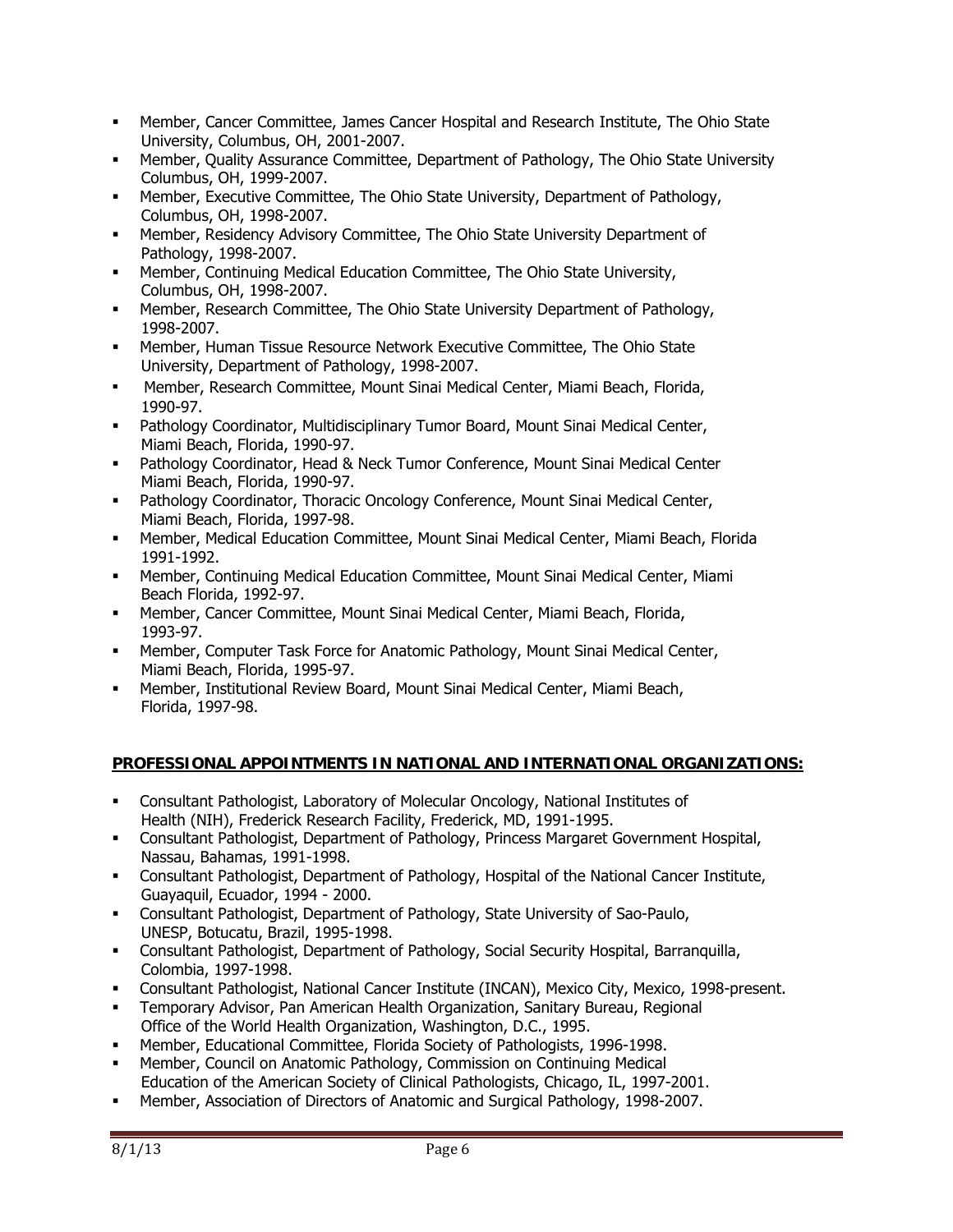- Vice-Chairman, Pathology Committee, Cancer and Leukemia Group B (CALGB) Cooperative Study Group, Chicago, IL, 1999-2006.
- Director, Cancer and Leukemia Group-B (CALGB) Pathology Coordinating Office, Columbus, OH, 1999-2006.
- Member, Educational Committee, The Ohio Society of Pathologists, Columbus, OH, 2000-2006.
- Expert Consultant, FindCancer Experts online service for  $2^{nd}$ , Opinion, http://www.findcancerexperts.com/news.html (2001).
- Member, Committee for the Reporting of Tumors of the Mediastinum, College of American Pathologists, Chicago, IL, 2001.
- Co-Chairman, NCI Lung Cancer Pathology Committee for Common Data Elements, February 2001.
- Chairman, Committee for the Reporting of Tumors of the Mediastinum, Association of Directors of Anatomic and Surgical Pathology, 2002.
- Member, Commission on Cancer of the American College of Surgeons, Thoracic Oncology Committee, Chicago, IL, June 2002.
- Member, Surgical Pathology Resource Council, American Society of Clinical Pathologists, Chicago, IL, 2001-2005.
- Member, World Health Organization (WHO) Working Group: Pathology and Genetics of Tumors of Endocrine Organs, 2002.
- Member, World Health Organization (WHO) Working Group: Pathology and Genetics of Tumors of the Lung, Mediastinum and Heart, 2002.
- Expert Consultant for review of mesothelioma cases, Ohio Bureau of Worker's Compensation, Columbus, OH, June 2003 – present.
- Member, Scientific Program Committee, Arthur Purdy Stout Society of Surgical Pathologists, United States and Canadian Academy of Pathology, 2003 - 2007.
- Scientific Advisor, Latin-American Society of Pathologists, XXIV Latin-American Congress of Pathology, October 2003.
- Board Member, Board of Directors, Foundation for Thymic Cancer Research, Longport, N.J., www.thymic.org, 2003 - present.
- Consultant, Ezra Le'Marpeh The Israeli Institute for Medical Assistance, Bnai Berak, Israel, 2004.
- Reviewer Advisory Board, American Registry of Pathology, AFIP Atlas of Tumor Pathology, Fourth series, Fascicle on "Tumors of the Mediastinum", Washington, D.C., 2005.
- Member, Nominating and Membership Committee, Arthur Purdy Stout Society of Surgical Pathologists, 2006-2007.
- Chairman, ACRIN-NLST Biorepository Oversight Committee, National Lung Screening Trial, National Cancer Institute, 2006-2007.
- Member, College of American Pathologists Surgical Pathology Committee, Chicago, IL, 2006 present.
- Member, Pulmonary and Mediastinal Tumors Cancer Protocol Review Panel, Council on Scientific Affairs of the College of American Pathologists, Northfield, IL, 2006.
- International Advisory Board, Latin-American Society of Pathology, Montevideo, Uruguay, 2007.
- International Advisory Board, International Academy of Pathology, Sao Paulo, Brazil, 2010.
- Team Leader, Laboratory Accreditation Program for College of American Pathologists; inspection of pathology laboratory at the University of Virginia Health System, Charlottesville, VA, Dec.7-8, 2010.
- Advisory Panel, Lung Cancer Biomarkers Conference, sponsored by the College of American Pathologists, International Association for the Study of Lung Cancer, and Association for Molecular Pathology, Chicago, IL, Dec.12, 2010.
- Member, College of American Pathologists Educational Curriculum Committee for the Scientific Programme of the College of American Pathologists; Chicago, IL, May 23, 2011.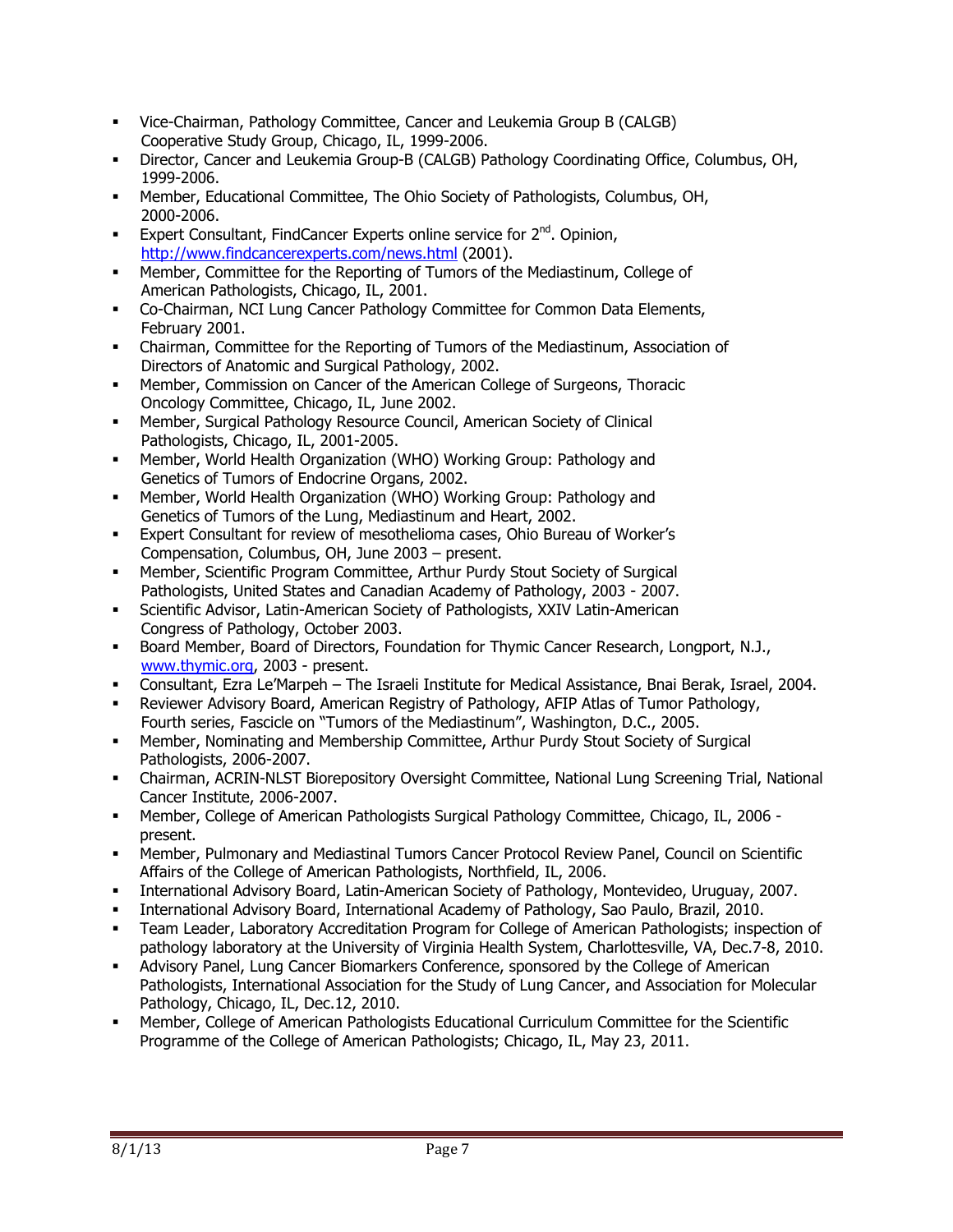# **VISITING PROFESSOR APPOINTMENTS:**

- Visiting Professor, Laboratory of Molecular Oncology, National Cancer Institute, Frederick, MD, June 1992.
- Visiting Professor, The Mayo Clinic, Department of Laboratory Medicine and Pathology, Rochester, MN, April 1994.
- Visiting Professor, University of Chicago School of Medicine, Department of Pathology, Chicago, IL, June 1995.
- Visiting Professor, Department of Pathology, University of Sao Paulo School of Medicine (UNESP), Botucatu, Sao Paulo, Brazil, 1995-present.
- Visiting Professor, Department of Pathology, National Cancer Institute, Mexico City, Mexico, August 1996.
- Visiting Professor, Department of Pathology, Conegliano City Hospital, Veneto, Italy, June 1997.
- Visiting Professor, Kaplan Hospital, Hadassah Hebrew University, Rehovot, Israel, July 1997.
- Visiting Professor, University of Louisville School of Medicine, Louisville, KY, May 1998.
- Visiting Professor, University of Texas-Houston Medical Center, Houston, Texas, July 1998.
- Visiting Profesor, Duke University School of Medicine, Durham, N.C., November 1, 1999.
- Visiting Professor, Loyola University School of Medicine, Chicago, IL, September 16, 2000.
- Visiting Professor, University of Illinois Department of Pathology, Chicago, IL, November 20, 2001.
- Visiting Professor, Medical College of Pennsylvania, Allegheny General Hospital, Pittsburg, PA, February 26, 2003.
- Visiting Professor, The University of Texas M.D. Anderson Cancer Center, Houston, TX, November 1, 2003; recipient of the 19<sup>th</sup> Joanne Vandenberge Hill Award for Excellence in Anatomic Pathology.
- Visiting Professor, Penn State University, Hershey Medical Center, Hershey, PA, July 7-9, 2004.
- Visiting Professor, Harvard Medical School, Brigham & Women's Hospital, Boston, MA, December 8-10, 2004.
- Visiting Professor, Federal University of Sao Paulo, Escola Paulista de Medicina, Brazil, April 16, 2005.
- Visiting Professor, the University of Illinois Department of Pathology, Chicago, IL, October 22-23, 2005.
- Visiting Professor, University of Concepcion School of Medicine, Concepcion, Chile, November 2005; Honorary appointment as Professor of Pathology, University of Concepcion.
- Visiting Professor, Emory University School of Medicine, Department of Pathology, Atlanta, GA, January 23, 2006.
- Visiting Professor, University of Pittsburg School of Medicine, Pittsburg, PA, February 8, 2006.
- Visiting Professor, University of Pennsylvania, Department of Pathology, Philadelphia, PA, April 8, 2006.
- Visiting Professor, Baylor College of Medicine, Department of Pathology, Houston, TX, October 17, 2007.
- Visiting Professor, Indiana University School of Medicine, Department of Hematology-Oncology, Indianapolis, IN, May 8, 2008.
- Visiting Professor, Armed Forces Institute of Pathology (AFIP), Division of Soft Tissue Pathology, Washington, D.C., December 4, 2009.
- Visiting Professor, Yale University School of Medicine, New Haven, CT, December 16, 2009.
- Visiting Professor, Louisiana State University School of Medicine, New Orleans, October 27, 2011.
- Visiting Professor, Tulane University School of Medicine, New Orleans, LA, October 28, 2011.
- Visiting Professor, Karolinska Institute Department of Pathology, Stockholm, Sweden, June 12-13, 2012.
- Visiting Professor, University of Wisconsin Department of Pathology, Madison, WI, February 6, 2013.
- Visiting Professor, University of Porto Department of Pathology and IPATIMUP, Porto, Portugal, September 5-9, 2013.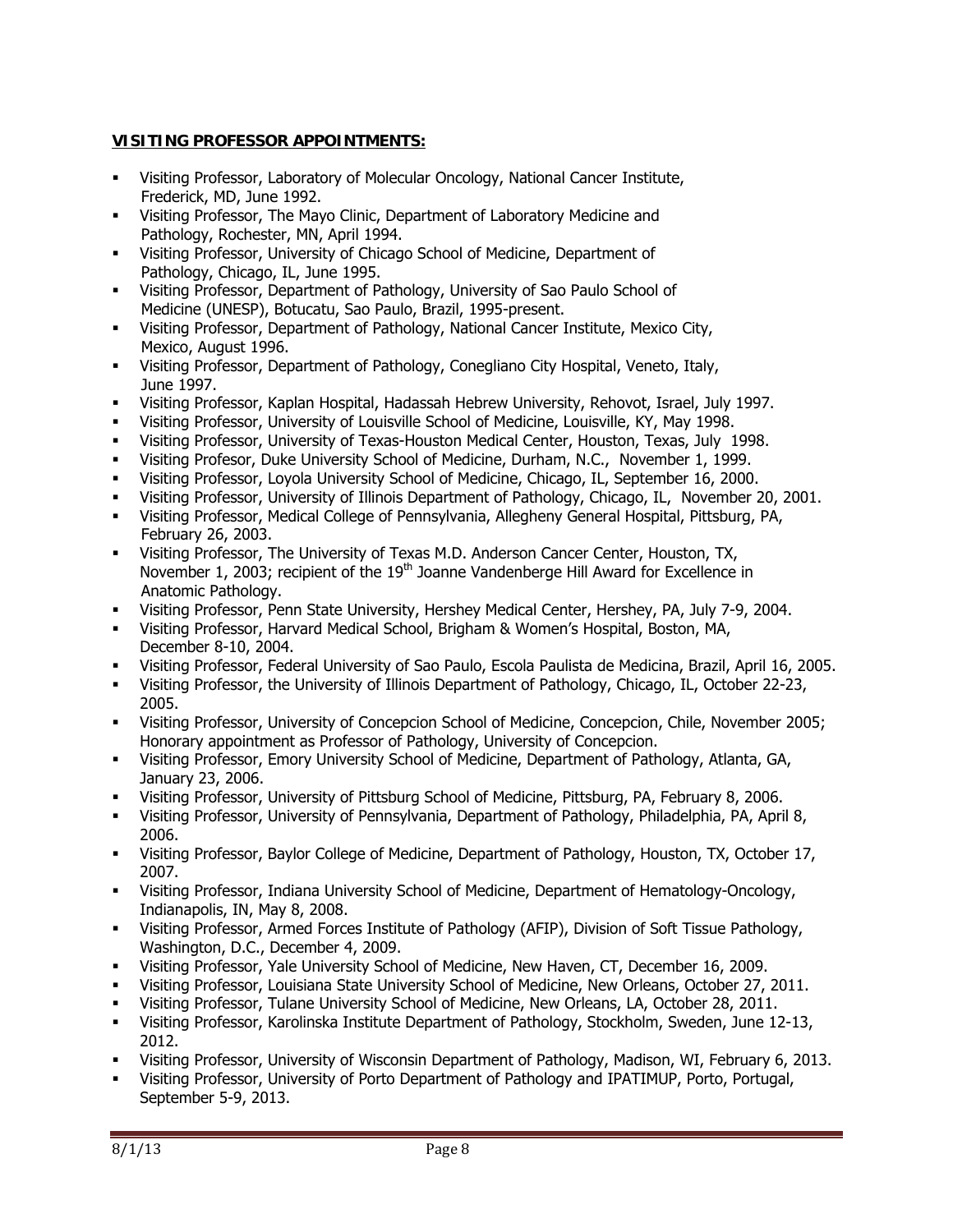## **COURSE DIRECTOR AND ORGANIZER FOR NATIONAL AND INTERNATIONAL SCIENTIFIC MEETINGS, WORKSHOPS AND SYMPOSIA:**

- Director and founder, The Arkadi M. Rywlin International Pathology Slide Seminar, 1991-present.
- Co-director, Short Course on "Tumors of the Mediastinum", XX International Congress of the International Academy of Pathology, Hong-Kong, October 1994.
- Workshop Director, "Tumors of the Mediastinum", Fall Scientific Meeting of the American Society of Clinical Pathologists, Washington, D.C., October 1994.
- Workshop Director, "Tumors of the Mediastinum", Fall Scientific Meeting of the American Society of Clinical Pathologists, New Orleans, September 1995.
- Director, Long Course on "Neoplastic Thoracic Pathology", XXI International Meeting of the International Academy of Pathology, Budapest, Hungary, October 1996.
- Co-Director, Short Course on "Lung Neoplasms", Annual Meeting of the United States and Canadian Academy of Pathology, Orlando, FL. March 1997.
- Workshop Director, "Tumors of the Mediastinum", Fall Meeting of the American Society of Clinical Pathologists, New Orleans, September, 1997.
- Short Course Director, "Lung Neoplasms", Annual Meeting of the United States and Canadian Academy of Pathology, Boston, MA, March 1998.
- Director, Pulmonary Pathology Slide Seminar, XXI International Congress of the International Academy of Pathology, Nice, France, October 1998.
- Expert Panel Reviewer, The Penrose Cancer Conference, Colorado Springs, Colorado, September 17, 1999.
- Co-director, Short Course, "Lung Neoplasms", Annual Meeting of the Unites States and Canadian Academy of Pathology, San Francisco, March 1999.
- Director, "Controversies in Anatomic Pathology", Annual Meeting of the American Society of Clinical Pathologists, New Orleans, LA, September 24, 1999.
- Co-Director, Short Course "Epithelial Tumors of the Thymus", XXII International Congress of the International Academy of Pathology (IAP), Nagoya, Japan, Oct. 2000.
- Director, Slide Seminar on "New Entities in Surgical Pathology", the XXII International Congress of the International Academy of Pathology (IAP), Nagoya, Japan, October 2000.
- Director, Surgical Pathology Evening Specialty Conference, United States and Canadian Academy of Pathology Annual Meeting (USCAP), March, 2001.
- Course Director and Organizer, "Update in Surgical Pathology", sponsored by the Department of Pathology, The Ohio State University, Columbus, OH, Easton Town Center, September 13-16, 2001.
- Course Director, "Controversies in Anatomic Pathology", American Society of Clinical Pathologists Annual Meeting, Philadelphia, PA, October 19, 2001.
- Director, Microscope Tutorial on "Soft Tissue Lesions of the Skin", American Society of Clinical Pathologists Annual Meeting, Philadelphia, PA, October 20, 2001.
- Chairman, Roundtable on "Pitfalls and Limitations in Frozen Section Diagnosis", ASCP Annual Meeting, Philadelphia, PA, October 21, 2001.
- Director, Surgical Pathology Evening Specialty Conference, United States and Canadian Academy of Pathology Annual Meeting (USCAP), Chicago, Ill, February 25, 2002.
- **-** Director, Short Course on "Neoplastic Thoracic Pathology", United States and Canadian Academy of Pathology Annual Meeting (USCAP), February 27, 2002.
- Course Director, "Tumors of the Mediastinum", American Society of Clinical Pathologists Update Weekends of Pathology, Santa Monica, CA, June 8, 2002.
- Director and Organizer, "1<sup>st</sup>. Arkadi M. Rywlin International Pathology Slide Seminar" Symposium in Anatomic Pathology, San Giovanni Rotondo, Italy, June 21-23, 2002.
- **Director and Organizer, 2<sup>nd</sup>. Annual Update Course in Anatomic Pathology, Department of** Pathology, The Ohio State University, Easton Town Center, Columbus, OH, August 25-27,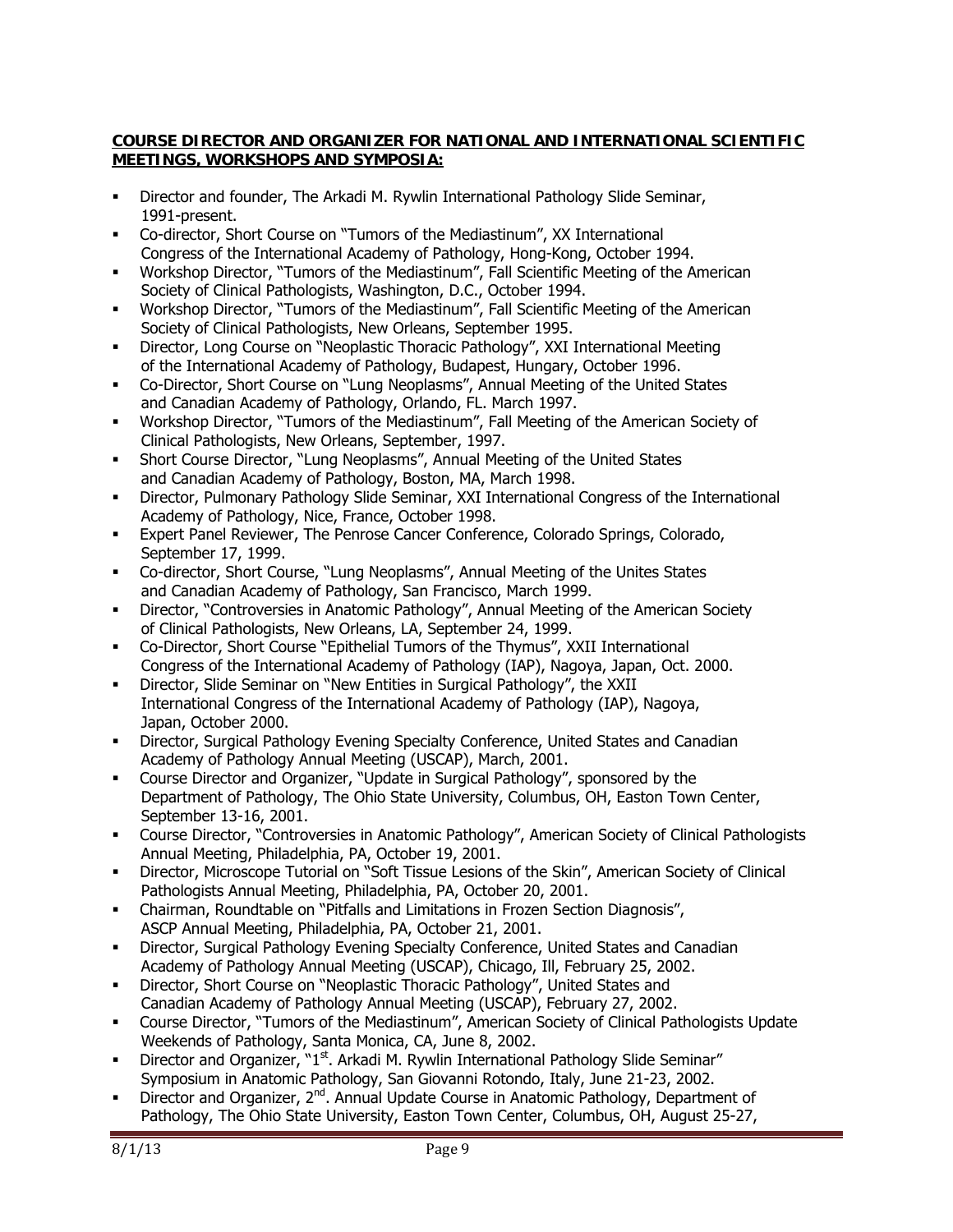2002.

- Director, Slide Seminar on "New Morphologic Entities in Surgical Pathology", XXIVth International Congress of the International Academy of Pathology, Amsterdam, The Netherlands, October 6, 2002.
- Course Director, "Controversies in Anatomic Pathology: FNA vs. Biopsy: Indications and Limitations", American Society of Clinical Pathologists National Meeting, Washington, D.C., October 14, 2002.
- Course Director and Organizer, "Jornadas de Actualizacion en Patologia Anatomica", sponsored by the Ohio State University and M.D. Anderson Cancer Center, Quito, Ecuador, December 2-5, 2002.
- Director, Surgical Pathology Evening Specialty Conference, United States and Canadian Academy of Pathology Annual Meeting (USCAP), Washington, D.C., March 25, 2003.
- Director, Short Course, "Neoplastic Thoracic Pathology", United States and Canadian Academy of Pathology Annual Meeting (USCAP), Washington, D.C., March 28, 2003.
- Course Director,  $3^{rd}$ . Annual OSU Update in Surgical Pathology, Columbus Hilton, Columbus OH, September 7-9, 2003.
- Workshop Director, "Malignant Mesothelioma and other Tumors of the Pleura", Annual Meeting of the American Society of Clinical Pathologists, New Orleans, LA, September 18-20, 2003.
- Director, Short Course, "Tumors of the Mediastinum", Congress of the Latin-American Society of Pathology, Quito, Ecuador, October 20-24, 2003.
- Director, Symposium, "Advances in Soft Tissue Tumors", Congress of the Latin-American Society of Pathologists, Quito, Ecuador, October 20-24, 2003.
- Course Director and Organizer, "II Jornadas Internacionales de Actualizacion en Patologia Anatomica", Cancun, Mexico, December 11-14, 2003.
- Director, Short Course: "Neoplastic Thoracic Pathology", United States and Canadian Academy of Pathology Meeting, Vancouver, B.C., March 6-12, 2004.
- Course Director and organizer,  $4<sup>th</sup>$ . Annual OSU Update Course in Surgical Pathology, Columbus Hilton, Columbus OH, September 12-14, 2004.
- Course Director, "Arkadi M. Rywlin International Slide Seminar in Surgical Pathology" International Meeting of the International Academy of Pathology, Brisbane, Australia, October 11-15, 2004.
- Director, Slide Seminar: "New Entities in Surgical Pathology", International Meeting of the International Academy of Pathology, Brisbane, Australia, October 11-15, 2004.
- Symposium Director, "Tumors of the Mediastinum", International Meeting of the International Academy of Pathology, Brisbane, Australia, October 11-15, 2004.
- Director, Workshop on "Problems in Mediastinal Pathology", California Society of Pathologists Annual Meeting, San Francisco, CA, December 1-4, 2004.
- Short Course Director on "Neoplastic Thoracic Pathology", United States and Canadian Academy of Pathologists (USCAP) Annual Meeting, San Antonio, TX, March 3, 2005.
- Director and organizer, the 2nd. International Arkady M. Rywlin Pathology Symposium in Anatomic Pathology, the Czech Republic, June 10-12, 2005.
- Course Director and organizer, the  $5<sup>th</sup>$ . OSU Annual Update Course in Surgical Pathology, Easton Town Center, Columbus, August 28-30, 2005.
- Short Course Director on "Tumors of the Mediastinum", the  $20<sup>th</sup>$  European Congress of Pathology, Paris, France, September 3-8, 2005.
- Short Course Director, "Tumors of the Pleura and Mediastinum", the United States and Canadian Academy of Pathology (USCAP) National Meeting, Atlanta, GA, February 11-17, 2006.
- Course Director, "Malignant Mesothelioma and other Tumors of the Pleura", American Society of Clinical Pathologists "Weekends in Pathology" Update Course, Las vegas, NV, February 23, 2006.
- Course Director, "Tumors of the Thyroid", National Congress of the Mexican Association of Pathologists, Veracruz, Mexico, April 28, 2006.
- Course Director and Organizer, the  $6<sup>th</sup>$ . Ohio State University Update Course in Surgical Pathology, Columbus Hilton, Columbus, OH, October 8-10, 2006.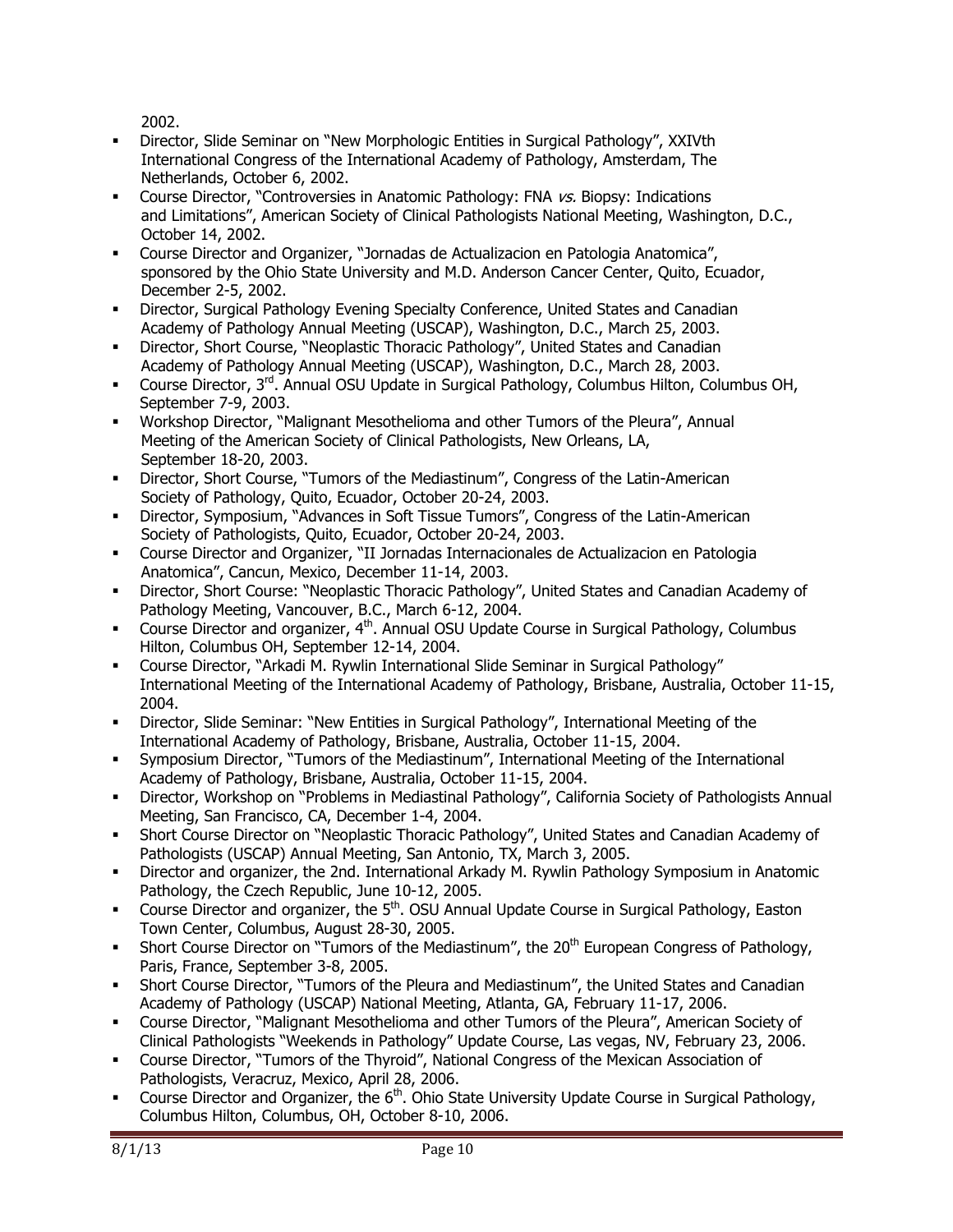- Course Director, "Tumors of the Mediastinum and Pleura", College of American Pathologists Annual Meeting, San Diego, CA, September 10-13, 2006.
- Course Director, "Tumors of the Mediastinum", the 100<sup>th</sup> International Academy of Pathology (IAP) International Meeting, Montreal, Canada, September 17-20, 2006.
- Workshop Director, "Malignant Mesothelioma and OtherTumors of the Pleura", American Society of Clinical Pathologists Annual Meeting, Las Vegas, NV, October 19-22, 2006.
- Course Director: "Advances in Surgical Pathology of the Lung, Pleura, Urinary Bladder, Prostate, Endocrine Organs and Immunohistochemistry", International Symposiums, Inc., Maui, Hawaii, June 24-30, 2007.
- Organizing Committee and Course Director: The  $26<sup>th</sup>$  Latin-American Congress of Anatomic Pathology, Punta del Este, Uruguay, September 23-30, 2007.
- Course Co-Director: "Oncologic Pathology: A Review and Update of Diagnostic Problems". American Society for Clinical Pathologists (ASCP), Santa Fe, New Mexico, November 12 – 14, 2007.
- Course Director: "The IIIrd. Arkadi M. Rywlin International Slide Seminar Symposium in Anatomic Pathology", National Cancer Institute, Mexico City, Mexico, D.F., June 19-20, 2008.
- Course Director: "Jornadas de Actualizacion en Patologia Anatomica", Sponsored by Medical College of Wisconsin and the M.D. Anderson Cancer Center, Guayaquil, Ecuador, August 1-3, 2008.
- Course Director: "Recent Advances in Oncologic Surgical Pathology", sponsored by the Societa Medica del Friuli, Udine, Italy, October 12-14, 2008.
- Course Director, "Mediastinal Pathology", International Meeting of the International Academy of Pathology (IAP), Athens, Greece, October 14-18, 2008.
- Course Co-Director, "Oncologic Pathology: A Review and Update of Diagnostic Problems", American Society of Clinical Pathologists (ASCP) Educational Course, San Antonio, TX, November 14-16, 2008.
- Course Director, "Weekends in Pathology Update", American Society of Clinical Pathologists (ASCP), Las Vegas, NV, February 19-22, 2009.
- Short Course Director, "Tumors of the Pleura and Mediastinum", United States and Canadian Academy of Pathology (USCAP) Annual Meeting, Boston, MA, March 7-13, 2009.
- Course Director, "Oncologic Pathology: A Review and Update of Diagnostic Problems", American Society of Clinical Pathologists (ASCP), San Francisco, CA, November 15-17, 2009.
- Director, "The 4<sup>th</sup> Arkadi M. Rywlin International Slide Seminar Symposium in Anatomic Pathology", Istanbul, Turkey, June 5-6, 2010.
- Course Director, "Diagnostic Challenges of Breast, GI, Thoracic, Endocrine and ENT Pathology", Scientific Symposiums International, Hilton Head, SC, June 14-17, 2010.
- Course Director, "Diagnostic Problems in Surgical Pathology", sponsored by Servizio Sanitario Nazionale, Regione Liguria, Castello di Riomaggiore, Cinque Terre, Italy, October 4-6, 2010.
- Course Director, "Tumors of the Mediastinum", XXVIIIth International Congress of the International Academy of Pathology, Sao Paulo, Brazil, October 10-15, 2010.
- Course Director, American Society of Clinical Pathologists (ASCP) "Oncologic Pathology: A Review and Update of Diagnostic Problems", Nov. 15-17, 2010, Charleston, S.C.
- Course Director, "The Midwestern Conference: Update Course in Surgical Pathology", sponsored by the Pathology Department, Medical College of Wisconsin, Milwaukee, WI, September 9-11, 2011.
- Course Director, "Thyroid and Head and Neck Pathology", sponsored by Servizio Sanitario Nazionale, Regione Liguria, Museo Marino Marini, Florence, Italy, October 19-21, 2011.
- Course Director, 101<sup>st</sup>. Annual Meeting of the United States and Canadian Academy of Pathology, short course on "Mediastinal Tumors: A Practical Approach", March 17-23, 2011, Vancouver, BC.
- Director, the "5<sup>th</sup> Arkadi M. Rywlin International Pathology Slide Seminar Symposium in Anatomic Pathology", Stockholm, Sweden, June 14-16, 2012.
- Director, "Update Course in Anatomic Pathology and Laboratory Medicine", sponsored by the National Cancer Institute (SOLCA) and Ecuadorian Society of Pathologists, Loja, Ecuador, July 25-27, 2012.
- Director,  $5<sup>th</sup>$ . Annual Update Course in Surgical Pathology the Midwestern Conference, sponsored by the Medical College of Wisconsin, Milwaukee, WI, September 14-16, 2012.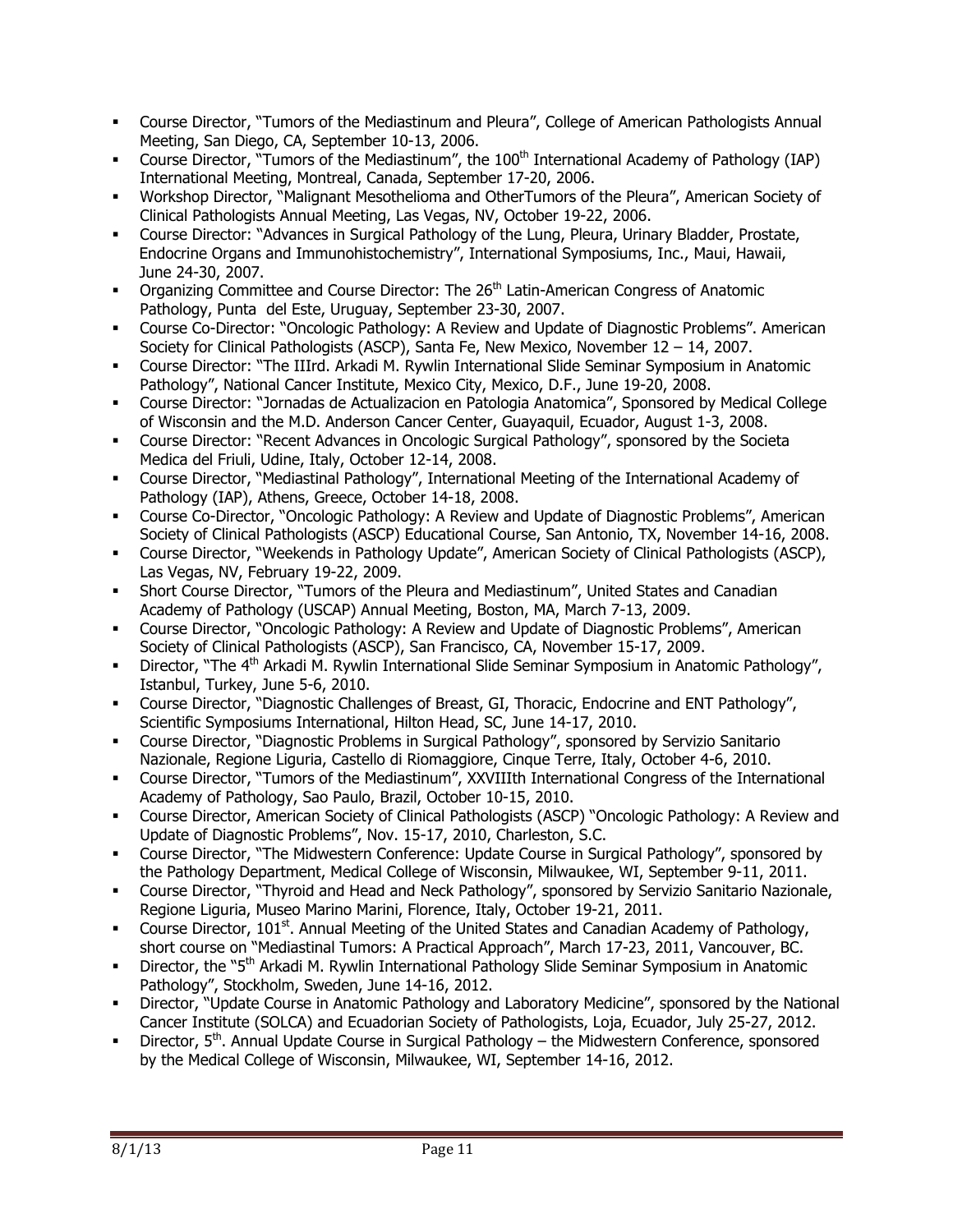### **EDITORIAL APPOINTMENTS AND EXPERIENCE:**

- Editor-in-Chief, *Annals of Diagnostic Pathology*, 1997-present.
- Member, Board of Editors, American Journal of Surgical Pathology, 1993-present
- Member, Board of Editors, American Journal of Clinical Pathology, 1993-present
- Member, Board of Editors, American Journal of Dermatopathology, 2003-present.
- Member, Board of Editors, Advances in Anatomic Pathology, 1994-present
- Member, Board of Editors, Seminars in Diagnostic Pathology, 1997-present
- Member, Board of Editors, Archives of Pathology & Laboratory Medicine, 2005-present, (Section Editor for Mediastinal Pathology).
- Member, Board of Editors, Modern Pathology, 2012.
- Member, Board of Editors, International Journal of Clinical and Experimental Pathology, 2012.
- Member, International Editorial Board, Patologia (Mexico), 2007-present.
- Member, International Editorial Board, Oncologia (Ecuador), 2008-present.
- Member, International Editorial Board, Cesko-Slovenia Patologie (Czech Republic), 2010.
- Member, Reviewer Advisory Board, Cancer, 1993-2004.
- Invited Reviewer for: American Journal of Pathology, Pathology, Modern Pathology, Pathology, Research and Practice, Journal of Cancer Research and Clinical Oncology, Gynecologic Oncology, International Journal of Cancer, Lancet Oncology, International Journal of Surgical Pathology, Journal of Clinical Pathology, Expert Review of Anticancer Therapy, Cancer Genetics and Cytogenetics, Virchow's Archives, Cancer Letters, Pediatric and Developmental Pathology, Histology and Histopathology, Human Pathology, Chest, Diagnostic Pathology, Expert Opinion on Medical Diagnostics, Oncogene, Lung, Laboratory Investigation, Histopathology, International Journal of Clinical and Experimental Pathology, British Journal of Medicine and Medical Research, Journal of Cancer Research and Therapeutics.
- Guest Editor, Seminars in Diagnostic Pathology:
	- May 1995, Vol. 12, No.2: "Tumors of the Lung"
	- February 1999, Vol.16, No.1: "Recent Advances in Mediastinal Pathology"
	- August 2000, Vol.17, No.3: "Immunohistochemistry in Tumor Diagnosis"
	- August 2005, Vol.22, No.3: "Tumors of the Mediastinum"
	- August 2007, Vol.24, No.3: "Non-neoplastic lung lesions"
- Guest Editor, Pathology Case Reviews:
	- December 2006: "Pathology of the Thymus and Mediastinum"
- Guest Editor, Hematology-Oncology Clinics of North America:
	- March 2008: "Thymoma and Thymic Carcinoma"
- Guest Editor, Sarcoma:
	- July 2013: "Post-radiation sarcomas"
- Editor, AJCP Anatomic Pathology Check Sample, Commission on Continuing Medical Education, American Society of Clinical Pathologists, 1997-2005.
- Associate Editor, *Encyclopedia of Cancer*, Second Edition, Springer-Verlag, Heidelberg, 2008.
- Section Editor for Mediastinal Pathology, Encyclopedia of Pathology, Springer-Verlag, Heidelberg, 2009.
- Series Editor, *Demos Surgical Pathology Guides*, Demos Medical Publishing, New York, N.Y., 2011.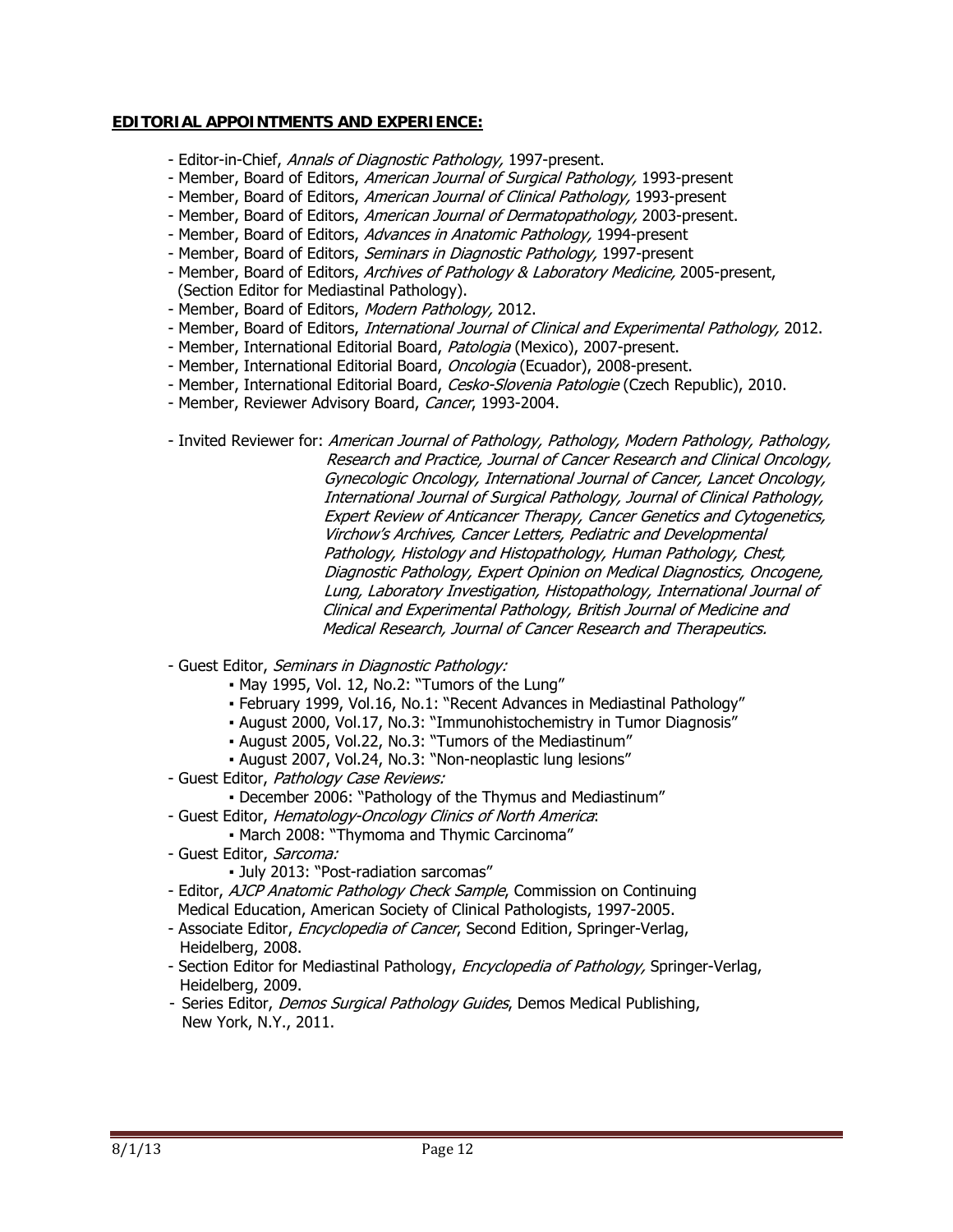### **FUNDED RESEARCH:**

- 01/83-01/84 Ultrastructural role of intercellular junctions in the biologic behavior of carcinoma of the lung.
	- Principal investigator: Prof. Yehuda Ben-Shaul, University of Tel-Aviv Faculty of Life Sciences.

Sponsoring agency: Scientific Council of the Israeli Ministry of Health. Role: Co-Investigator.

09/83-06/84 Role of intermediate filament cytoskeletal proteins in differentiation pathways and diagnosis in human neoplasia. Principal Investigator: Benjamin Geiger, PhD. Department of Chemical Immunology, Weizman Institute of Science, Rehovot, Israel.

 Sponsoring agency: Scientific Council of the Israeli Ministry of Health. Role: Co-investigator.

- 06/90-12/93 cDNA susbtraction hybridization in colon cancer. Principal investigator: Takis S. Papas, Ph.D., Laboratory of Molecular Oncology, NCI Sponsoring agency: intramural funds from Dept. of Health and Human Services Role: Co-investigator.
- 01/99-04/02 Cancer and Leukemia Group B (CALGB) Pathology Coordinating Office for Human Specimen Banking in NCI-supported Cancer Clinical Trials Grant. Sponsoring agency: NIH – U10 CA31946-18 Total funding: \$354,383.00 Role: Principal investigator.
- 03/99-09/99 CALGB Breast Cancer Study. Sponsoring agency: Department of Defense (DOD) Total funding: \$105,518.00 Role: Principal investigator.
- 04/01-03/03 Cancer and Leukemia Group B (CALGB) Pathology Coordinating Office for Human Specimen Banking in NCI-supported Cancer Clinical Trials Grant. Sponsoring agency: NIH - U10 CA31946-18 Total funding: \$795,737.00 Role: Principal investigator.
- 09/00-08/05 Fatty acids and PPAR's in breast cancer prevention. Sponsoring agency: NIH – 5 KO7 Principal investigator: Lisa Yee, M.D. Total funding: S122,824.00 Role: Co-investigator.
- 09/01-10/04 Rosiglitazole therapy in breast cancer. Sponsoring agency: Army Medical Research and Development. Principal investigator: Lisa Yee, M.D. Total funding: \$96,805.00 Role: Co-investigator.
- 04/98-03/03 Cancer and Leukemia Group B Cooperative Study Group Grant. Sponsoring agency: NIH – 5 U10. Principal investigator: Clara Bloomfield, M.D., Ohio State University.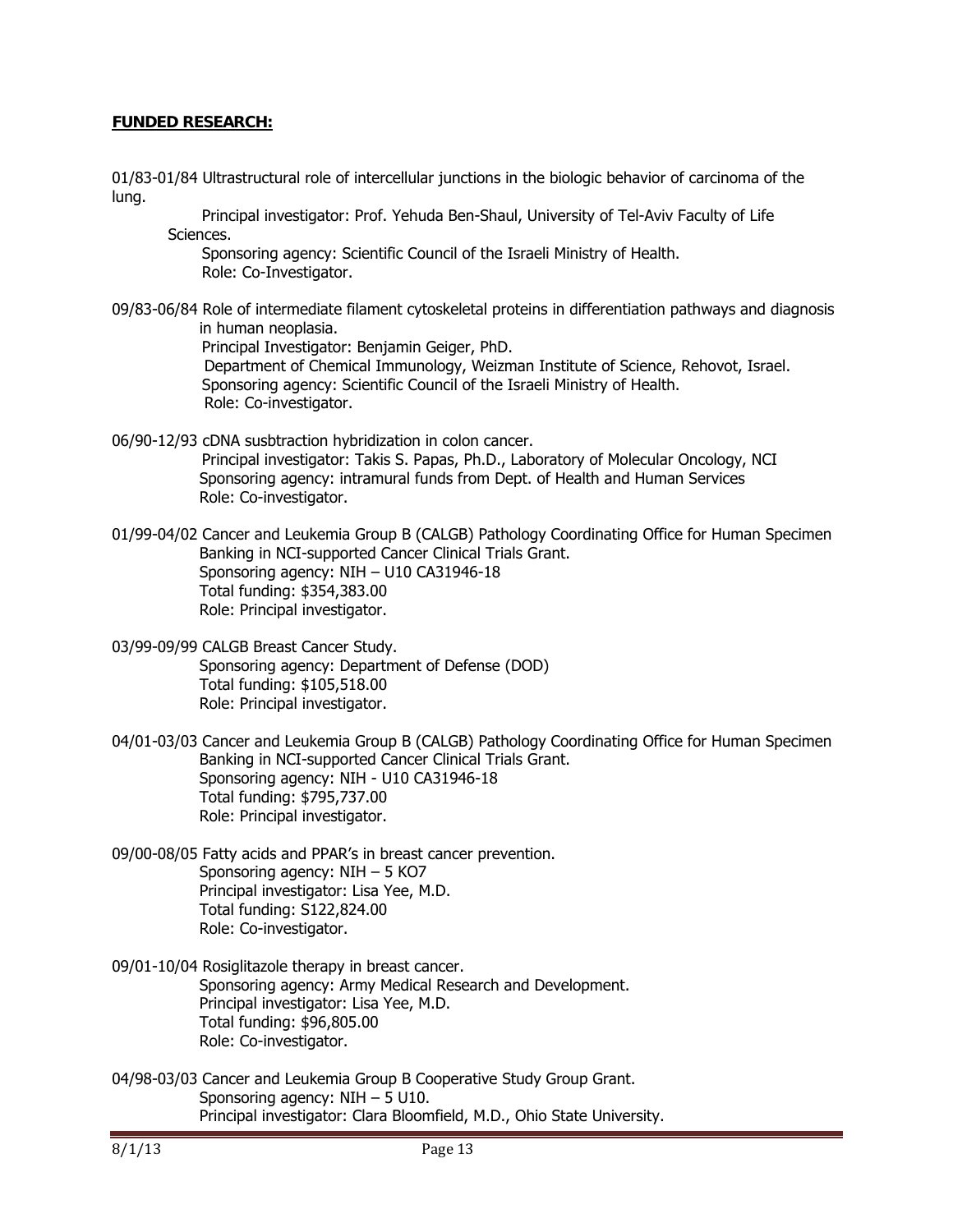Total funding: \$1,517,803.00 Role: Co-investigator.

- 10/01-09/02 Pathologic prognostic factors in stage II colon cancer. Sponsoring agency: CALGB, Project No. 742270. Total funding: S100,000.00 Role: Principal investigator.
- 03/03-10/03 CALGB Pathology Coordinating Office Supplement Grant. Sponsoring agency: CALGB Foundation, University of Chicago. Total funding: S132,678.00 Role: Principal investigator.
- 03/03-10/03 CALGB Pathology Coordinating Office, Supplement. Sponsoring agency: NIH – 5U10-CA31946-21. Total funding: \$262,618.00 Role: Principal investigator.
- 03/03-03/04 CALGB Pathology Coordinating Office Stabilization Supplement. Sponsoring agency: CALGB Foundation, University of Chicago. Total funding: \$295,000.00 Role: Principal investigator.
- 08/03-08/04 Tumor markers to predict cancer treatment response. Sponsoring agency: University of North Carolina, subcontract UNC#5-31693. Total funding: \$30,399.00 Role: Principal investigator.
- 03/03-03/04 CALGB large specimen banking. Sponsoring agency: CALGB Foundation, contract 5-30926-8601. Total funding: \$353,894.00 Role: Principal investigator.
- 03/03-03/04 Cancer and Leukemia Group B (CALGB) Pathology Coordinating Office for Human Specimen Banking in NCI-supported Cancer Clinical Trials Grant. Sponsoring agency: CALGB Foundation, contract 6-30926-8601. Total funding: \$370,756. Role: Principal investigator.
- 09/04-08/05 Tumor markers to predict treatment outcomes. Sponsoring agency: CALGB Foundation, UNC/5-31693 Project #60002110. Total Funding: \$15,271.00 Role: Principal investigator.
- 11/04-10/05 Gemcitabine plus bevacizumab vs single agent gemcitabine in patients with advanced pancreatic cancer. Sponsoring agency: CALGB Foundantion, OSURF Project No. 60002814. Total funding: \$20,000.00 Role: Principal investigator.
- 01/05-12/05 Genome wide scan for recurrent genetic changes in thymic epithelial neoplasms. Sponsoring agency: Foundation for Cancer Thymic Research. Total funding: \$20,000.00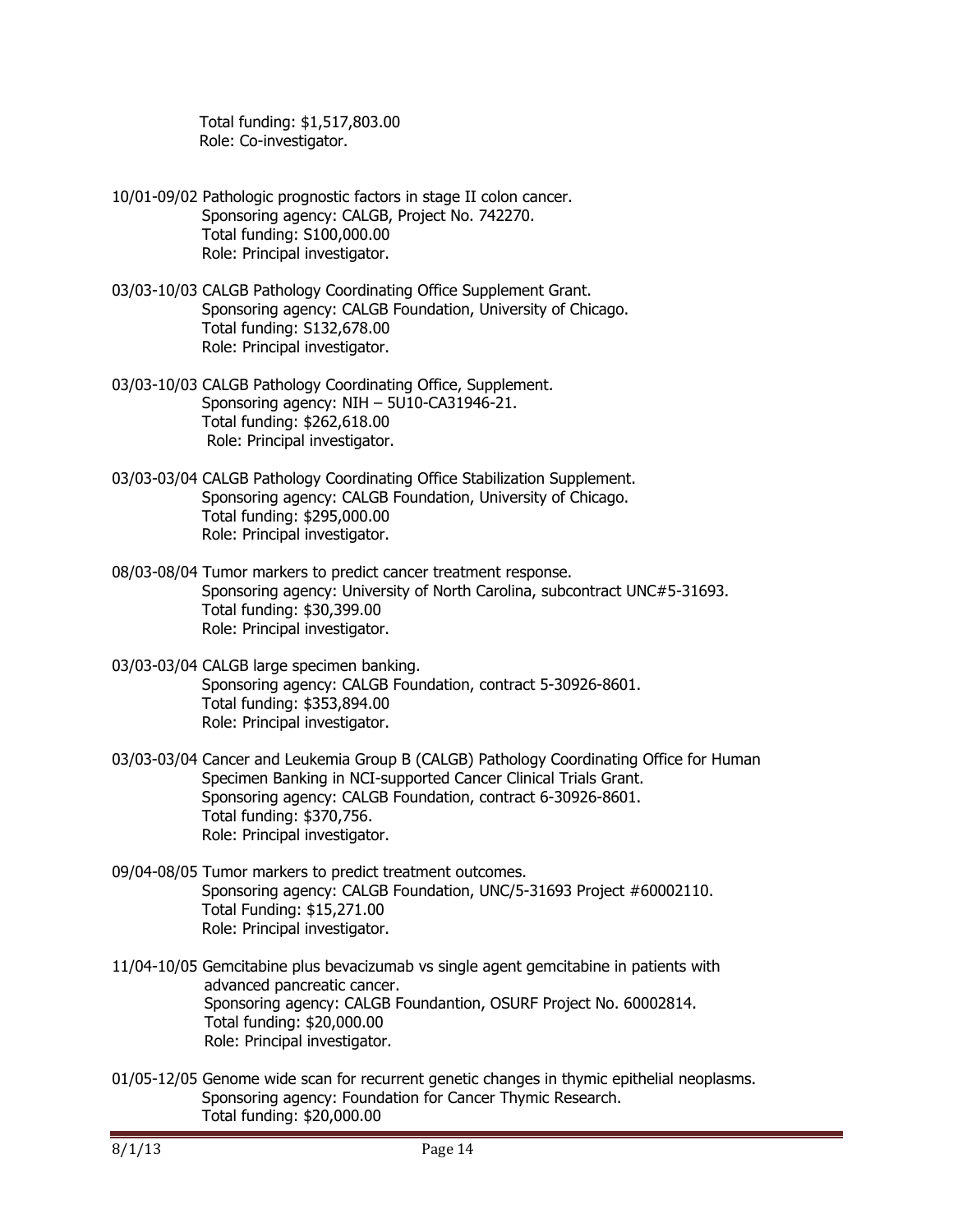Role: Co-investigator.

- 03/05-02/06 Strees, the immune system, and basal cell carcinoma. Principal investigator: Ronald Glaser, PhD, Ohio State Univetsity. Sponsoring agency: NIH – R01 CA100243-01A2. Total funding: \$628,669.00 Role: Co-investigator.
- 04/05-03/06 Cancer and Leukemia Group B (CALGB) Pathology Coordinating Office for Human Specimen Banking in NCI-supported Cancer Clinical Trials Grant. Sponsoring agency: NIH - U10 CA31946-18 Total funding: \$608,267.00 Role: Principal investigator.
- 04/05-03/06 Cancer and Leukemia Group B (CALGB) Pathology Coordinating Office for Human Specimen Banking in NCI-supported Cancer Clinical Trials Grant. Sponsoring agency: University of Chicago subaward, U24 CA114725. Total funding: \$401,867.00 Role: Principal investigator.
- 09/05-08/06 Tumor markers to predict response in cancer patients. Sponsoring agency: NIH – U10 CA085790-05, subcontract with University of North Carolina. Total funding: \$30,999.00 Role: Principal investigator.

06/07-06/08 Peer-review QA in surgical pathology. Sponsoring agency: Advancing a Healthier Wisconsin Endowment for Research and Education. Total funding: \$100,000.00 Role: Principal investigator.

11/10-06/15 MCW Institutional Tissue Bank. Sponsoring agency: Advancing a Healthier Wisconsin Endowment for Reresearch and Education. Total funding: \$5,219,068.00 Role: Principal investigator.

### **INVITED LECTURES, SEMINARS AND GUEST FACULTY APPOINTMENTS FOR SCIENTIFIC MEETINGS:**

- 1. Florida Society of Pathologists Annual Scientific Meeting. Guest lecture, "A Reappraisal of Richter's Syndrome". Lake Buena Vista, Orlando, FL, January 1987.
- 2. Laboratory of Molecular Oncology, National Cancer Institute. Guest lecture, **"**In-situ Hybridization and its Application for Different Stages of Neoplasia". NIH Frederick Research Facility, Frederick, MD, February, 1990.
- 3. XVII Annual Panamerican Medical Seminar, University of Miami School of Medicine. Seminar on "Diagnostic Molecular Pathology: Principles, Techniques and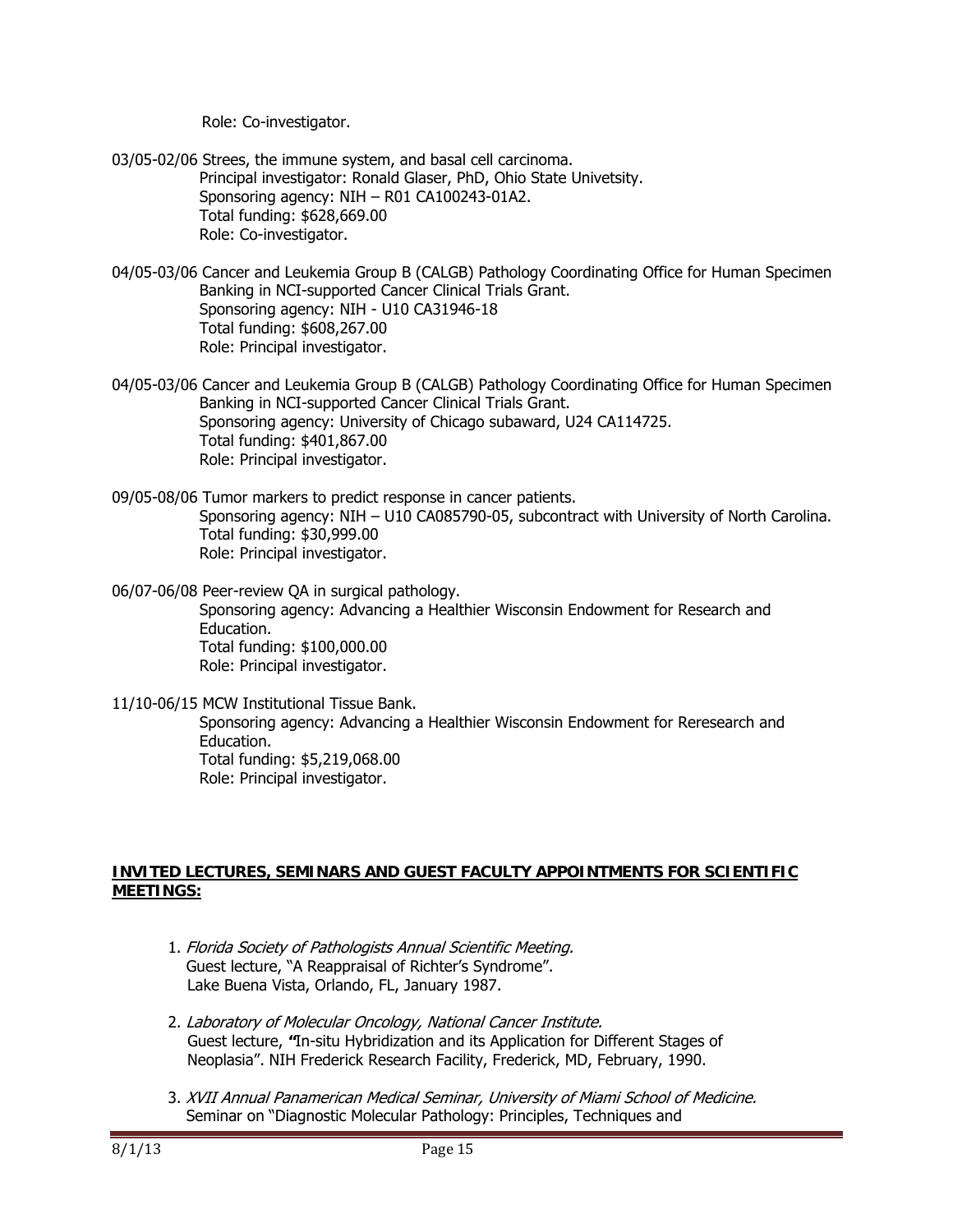Applications". Miami Beach, FL, November 1991.

- 4. Laboratory of Molecular Oncology, National Cancer Institute. Guest lecture: **"**Sampling Techniques for cDNA Substraction Hybridization Libraries: Pitfalls and Limitations". NIH, Frederick Research Facility, Frederick, MD, June 1992.
- 5. Visting Lecturer, The Institute of Pathology, Chaim Sheba Medical Center, Guest lecture: "The Histologic Spectrum of Growth Patterns in Thymic Epithelial Neoplasms". Chaim Sheba Medical Center, University of Tel-Aviv Sackler School of Medicine, Tel-Aviv, Israel, July 1993.
- 6. Visiting Lecturer, Clinica Puerta de Hierro, University of Madrid. Invited Lecture: "Thymic Carcinoma: A Clinicopathologic Study of 60 Cases". Department of Anatomic Pathology, Clinica Puerta de Hierro, Spain, July 1993.
- 7. Pathology Grand Rounds, Mayo Clinic, Rochester, MN. Department of Laboratory Medicine and Pathology, Mayo Clinic, Rochester, Minnesota, April 1994:
	- Guest lecture: "Thymic carcinoma: Past, Present and Future".
	- Slide seminar: "Tumors of the Mediastinum".
- 8. XX International Congress of the International Academy of Pathology. Co-director, Short Course: "Tumors of the Mediastinum". Hong Kong, October 8-14, 1994.
- 9. Annual Scientific Meeting of the American Society of Clinical Pathologists. Workshop Director: "Tumors of the Mediastinum". Washington, D.C., October 22-28, 1994.
- 10. AFIP Update Course: "Recent Advances and Controversies in Surgical Pathology".Guest Faculty, Update course sponsored by the Armed Forces Institute of Pathology, San Juan, Puerto Rico, June 3-5, 1994:
	- Lecture: "Recent Advances and Controversies in Hematopathology".
	- Lecture: "Recent Advances and Controversies in Soft Tissue Pathology".
- 11. Pathology Grand Rounds, The University of Chicago School of Medicine. Invited lecture: "Unusual Tumors of the Mediastinum". Department of Pathology, The University of Chicago, Chicago, IL, June 29, 1995.
- 12. Update Course in Dermatopathology, Catholic University of Guayaquil. Slide seminar: "Melanocytic and Adnexal Tumors of the Skin". The Catholic University School of Medicine, Guayaquil, Ecuador, July 20, 1995.
- 13. The VIIth. Latin-American Congress of Dermatology. Guest speaker: "Modern Diagnostic Techniques in Dermatopathology". Guayaquil, Ecuador, July 21-25, 1995.
- 14. Annual Scientific Meeting of the American Society of Clinical Pathologists. Workshop Director: "Tumors of the Mediastinum" . New Orleans, LA, September 17-22, 1995.
- 15. Annual Congress of the Venezuelan Society of Pathology. Guest speaker: "Tumors of the Mediastinum". Cumana, Venezuela, October 20, 1995.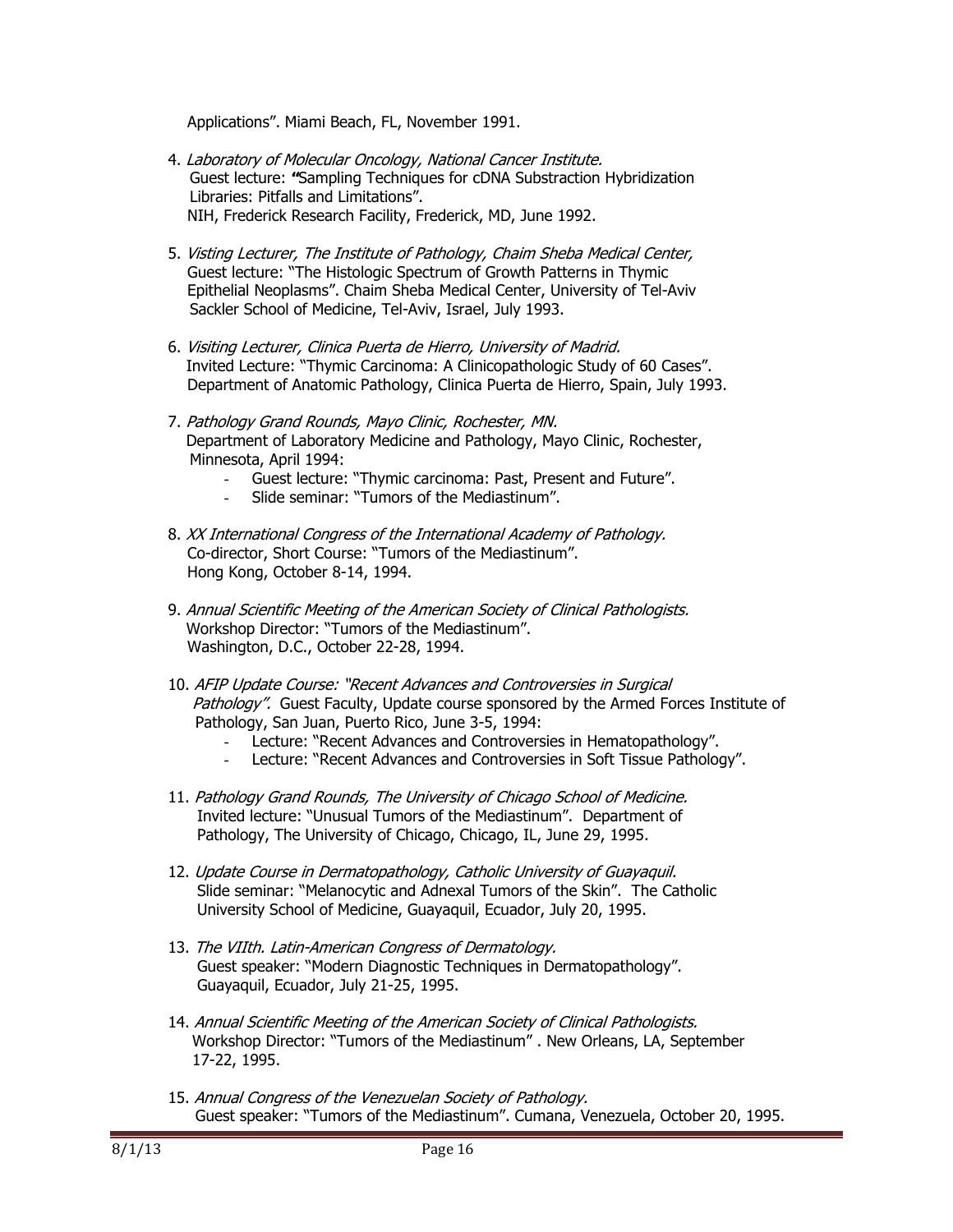- 16. AFIP Update Course: "The Difficult Diagnosis in Surgical Pathology". Guest faculty, update course sponsored by the Armed Forces Institute of Pathology, Charleston, SC, October 22, 1995:
	- Lecture: "Unusual Adnexal Tumors of the Skin".
	- Lecture: "New Entities in Soft Tissue Neoplasms".
- 17. Pathology Grand Rounds, The State Universty of Sao Paulo, Brazil. Slide seminar: "Problem Cases in Surgical Pathology" , Department of Pathology, State University of Sao Paulo School of Medicine (UNESP), Botucatu, Brazil, November 25, 1995.
- 18. Scientific Meeting of the Sao Paulo Pathological Society. Guest speaker: "Pathology of the Mediastinum". Sao Paulo, Brazil, November 26, 1995.
- 19. AFIP Update Course: "Lymphoid Lesions in Lymph Nodes and Extranodal Sites". Guest faculty, Armed Forces Institute of Pathology, Bethesda, MD, May 1-3, 1996:
	- **-** Lecture: "Non-lymphoid Lesions of Lymph Nodes".
	- Lecture: "Soft Tissue Lymphomas".
- 20. AFIP Update Course: "Advances and Controversies in Surgical Pathology" Guest faculty, update course sponsored by the Armed Forces Institute of Pathology, Valencia,Spain, May 5-8, 1996:
	- **-** Lecture: "Advances and Controversies in Malignant Lymphomas".
	- **-** Lecture: "Advances and Controversies in Soft Tissue Pathology".
- 21. Scientific Meeting of the Sao Paulo Pathological Society, Sao Paulo, Brazil. Guest speaker: "Non-lymphoid Lesions of Lymph Nodes". Araraquara, Brazil, June 23, 1996.
- 22. Scientific Meeting of the Pathological Society of Bahia, Brazil. Guest speaker: "Lymphomas of Unusual Histology", Salvador, Bahia, Brazil, June 26, 1996.
- 23. Pathology Department Grand Rounds, State University of Sao Paulo, Brazil. Slide seminar: "Difficult Cases in Surgical Pathology". Department of Pathology, State University of Sao Paulo (UNESP), Botucatu, Brazil, June 27, 1996.
- 24. Invited Lecture, National Cancer Institute, Mexico City, Mexico. Guest speaker: "Mediastinal Lymphomas". Department of Pathology, Instituto Nacional de Cancerologia, Mexico, D.F., August 12, 1996.
- 25. Annual Meeting of the New York Pathological Society. Guest speaker, New York Academy of Medicine, New York, N.Y., September 19, 1996:
	- **-** Lecture: "Germ Cell Tumors of the Mediastinum".
		- **-** Slide Seminar: "Unusual Tumors of the Mediastinum".
- 26. XXI International Meeting of the International Academy of Pathology. Course Director and Speaker, IAP Long Course: "Neoplastic Thoracic Pathology". Budapest, Hungary, October 22-27, 1996.
	- Lecture: "Thymic Epithelial Neoplasms".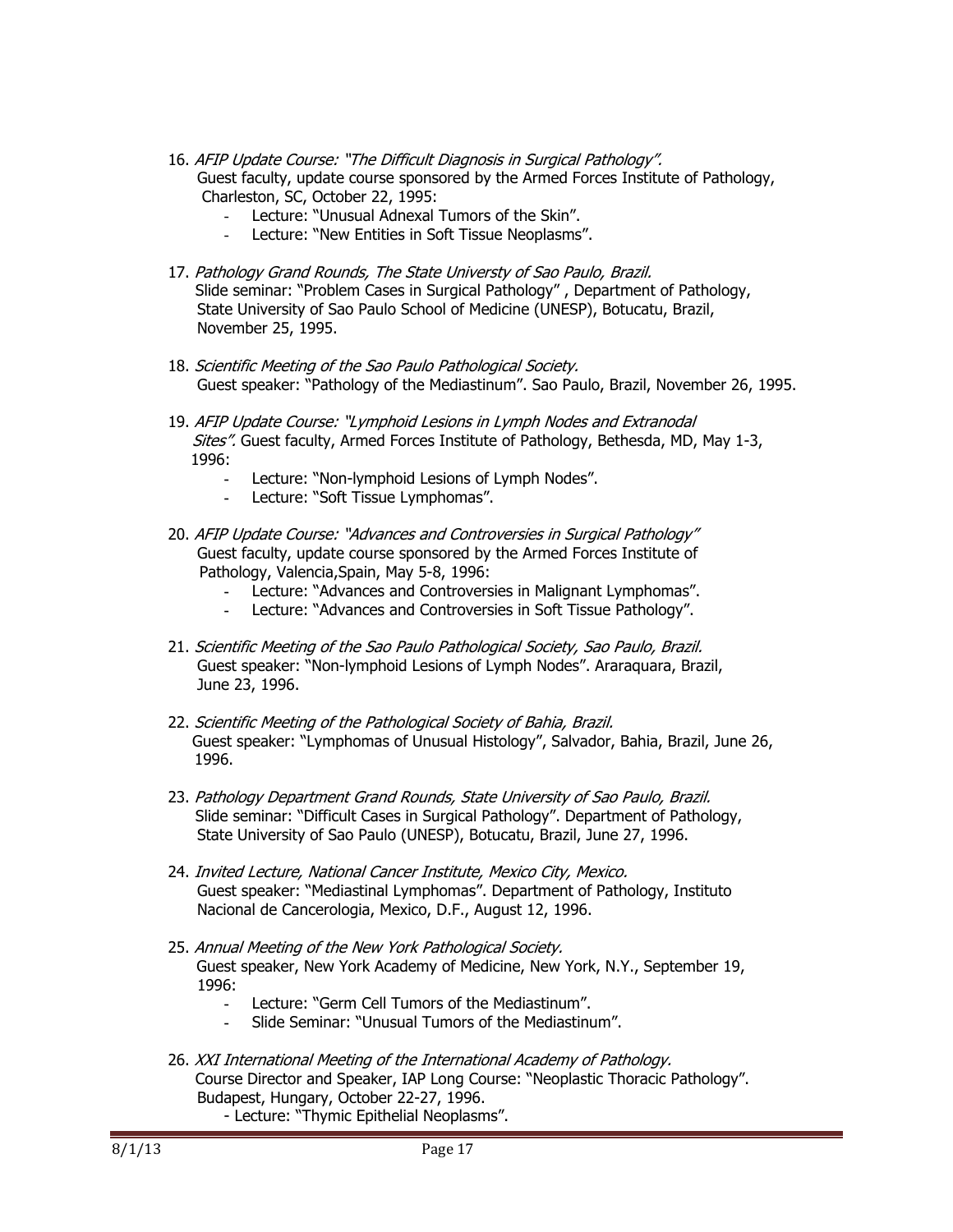- 27. AFIP Update Course: "The Difficult Diagnosis in Surgical Pathology". Guest faculty, Armed Forces Institute of Pathology, Charleston, SC, November 14-15, 1996:
	- Lecture: "Lymphomas of Unusual Histology".
	- Lecture: "Non-lymphoid Lesions of Lymph Nodes".
- 28. AFIP Update Course: "Advances and Controversies in Surgical Pathology". Guest faculty, Update course sponsored by the Armed Forces Institute of Pathology, Guadalajara, Mexico, December 6-7, 1996.
	- Lecture: "Malignant Lymphoma: An Update".
	- Lecture: "New Concepts in Soft Tissue Neoplasms".
- 29. Annual Meeting of the United States and Canadian Academy of Pathology. Course Co-Director, Short Course: "Unusual Pulmonary Neoplasms", Orlando, Florida, March 6, 1997.
- 30. University of California Update Course: "Current Issues in Surgical Pathology". Guest faculty, Update Course sponsored by the University of California School of Medicine, San Francisco, CA, May 22-25, 1997:
	- "Thymomas: Histologic Spectrum and Prognostic Factors".
	- "Thymic Carcinoma: Histological Variants and Problems in Diagnosis".
- 31. Update Course: "Recent Advances in Pulmonary and Mediastinal Pathology".Co-director, Update Course and Workshop on Neoplastic Thoracic Pathology, sponsored by the Ministry of Health and the Lega Italiana contra I Tumori, Veneto, Italy, June 20-21, 1997.
- 32. Visiting Professor, Kaplan Hospital of Hadassah Hebrew University, Israel. Guest speaker: "Germ Cell Tumors of the Mediastinum". Department of Pathology, Kaplan Hospital, Rehovot, Israel, July 14, 1997.
- 33. AFIP Update Course: "Recent Advances and Controversies in Surgical Pathology". Guest faculty, sponsored by the Armed Forces Institute of Pathology, Sao Paulo, Brazil, August 28, 1997:
	- "Pigmented Lesions of the Skin: Classification and Differential Diagnosis"**.**
	- "The Role of Immunohistochemistry in Soft Tissue Pathology".
- 34. Annual Meeting of the American Society of Clinical Pathologists. Director, Workshop on "Tumors of the Mediastinum", ASCP Fall National Meeting, Philadelphia, PA., September 22, 1997.
- 35. Contemporary Topics in Surgical Pathology: "Diseases of the Mediastinum, Pleura, and Lung". Guest speaker, Update Course sponsored by Saint Thomas Hospital and Vanderbilt University School of Medicine, Nashville, TN, September 27, 1997:
	- **-** Lecture: "Mediastinal Lymphomas".
	- **-** Lecture: "Thymic Epithelial Neoplasms".
	- **-** Lecture: "Germ Cell Tumors of the Mediastinum".
- 36. Annual Meeting of the California Society of Pathologists. Guest faculty, San Francisco, CA, December 4-6, 1997:
	- **-** Workshop co-director on: "Diagnosis of Intrathoracic Biopsies of Mediastinal Tumors".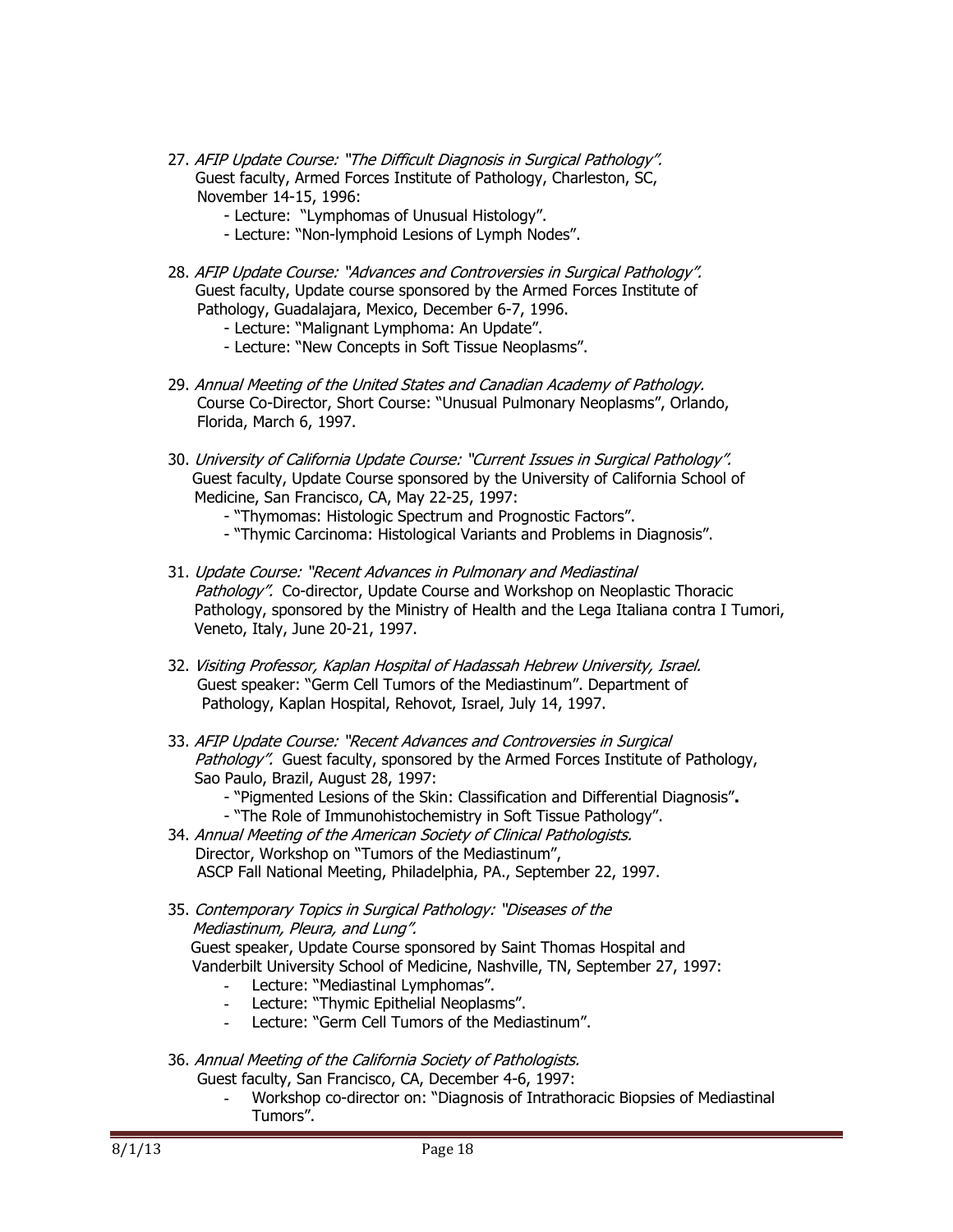- **-** Faculty, Slide Seminar: "Problem Cases in Surgical Pathology".
- 37. Armed Forces Institute of Pathology Update Course: "Update in Surgical Pathology". Guest faculty, sponsored by the Armed Forces Institute of Pathology, Orlando, FL, December 8-12, 1997:
	- **-** Lectute: "Thymoma: Histologic Variants and Classification".
	- **-** Lecture: "Thymic Carcinoma and Primary Neuroendocrine Neoplasms of the Thymus".
- 38. Annual Meeting of the United States and Canadian Academy of Pathology (USCAP). Short Course Director: "Unusual Lung Neoplasms", Boston, MA, March 6, 1998.
- 39. Pathology Grand Rounds, The University of Louisville School of Medicine. Guest speaker: "Germ Cell Tumors of the Mediastinum". Department of Pathology, University of Louisville School of Medicine, Louisville, KY, May 18, 1998.
- 40. Pathology Grand Rounds, The University of Cincinnati School of Medicine. Guest speaker: "Recent Concepts in Germ Cell Tumors of the Mediastinum". Department of Pathology & Laboratory Medicine, University of Cincinnati, Cincinnati, OH, June 1, 1998.
- 41. AFIP Update Course: "Recent Advances and Controversies in Surgical Pathology". Guest faculty, sponsored by the Armed Forces Institute of Pathology, Isla Margarita, Venezuela. June 12, 1998:
	- **-** Lecture: "Differential Diagnosis of Malignant Melanoma vs. benign pigmented lesions, parts I and II".
- 42. Pathology Grand Rounds, The University of Texas at Houston. Guest speaker: "Recent Advances in Pulmonary Pathology". Department of Pathology, The University of Texas Medical Center at Houston, Texas, July 3, 1998.
- 43. Scientific Meeting of the Twin Cities Society of Pathologists, Minnesota. Guest Speaker: "Differential Diagnosis of Benign Melanocytic Lesions". Minneapolis, MN, September 17, 1998.
- 44. XXII International Congress of the International Academy of Pathology. Guest Speaker, IAP Meeting, Nice, France, October 16, 1998.
	- **-** Case presentation, Slide Seminar on "Unusual lung neoplasms".
	- **-** Case presentation, Surgical Pathology Slide Seminar.
- 45. AFIP Update Course: "Recent Advances and Controversies in Surgical Pathology". Guest faculty, Update course sponsored by the Armed Forces Institute of Pathology, Monterrey, Mexico, December 11, 1998:
	- **-** Lecture: "Immunohistochemistry in the Diagnosis of Soft Tissue Tumors, I".
	- **-** Lecture: "Immunohistochemistry in the Diagnosis of Soft Tissue Tumors, II".
- 46. United States and Canadian Academy of Pathology Annual Meeting (USCAP). Guest faculty, Annual Meeting of the United States and Canadian Academy ofPathology San Francisco, CA, March 24, 1999:
	- **-** Faculty, Surgical Pathology Evening Specialty Conference, case presentation: "Ectopic Multilocular Thymic Cyst".
	- **-** Short Course: "Unusual Lung Neoplasms".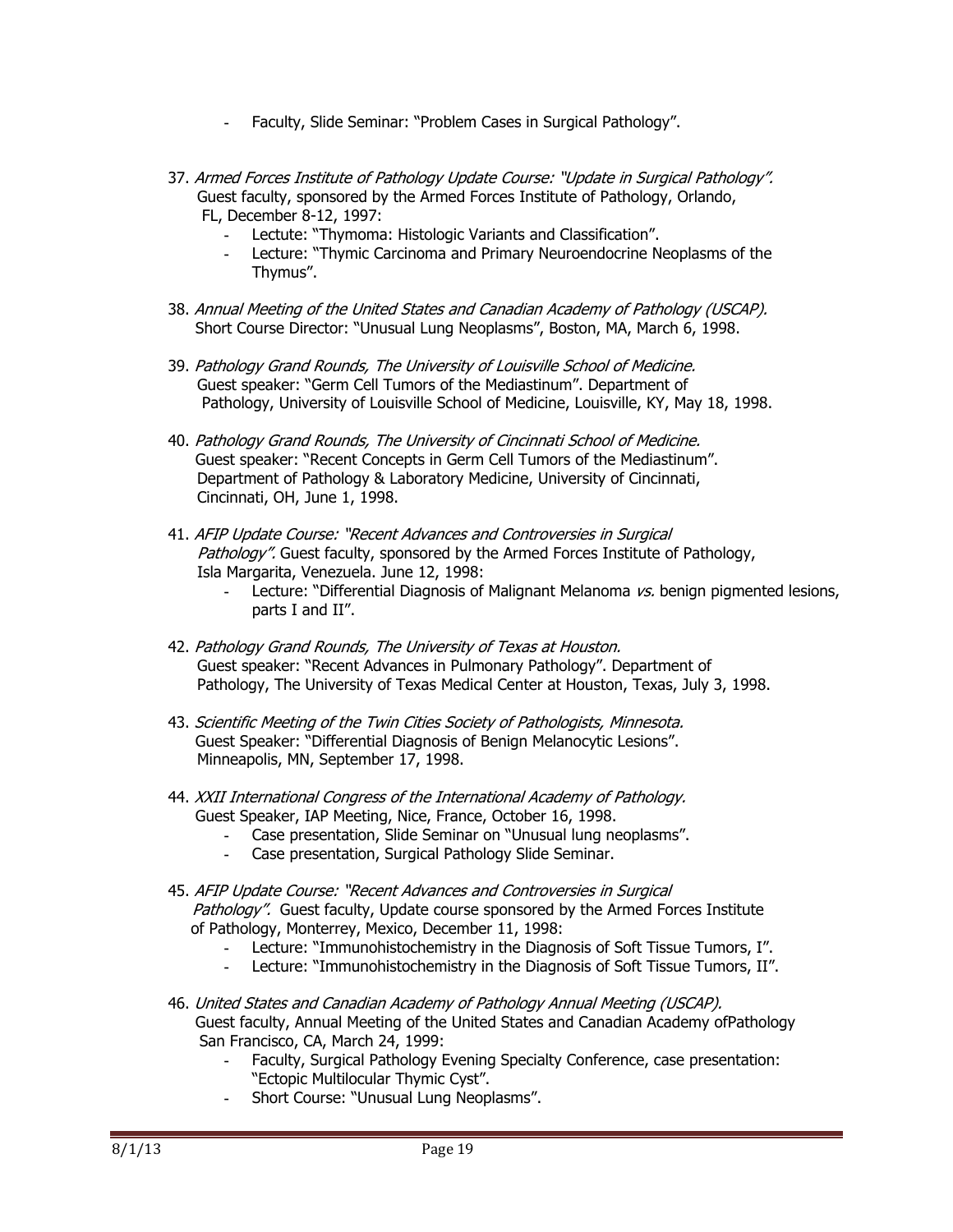- 47. American Society of Clinical Pathologists (ASCP) Spring Meeting. Guest faculty, ASCP Spring Meeting, Orlando, Florida, March 12, 1999:
	- **-** Workshop No. 1266: **"**Tumors of the Mediastinum".
	- **-** Microscope tutorial: "Diagnostic Problems in Lung Tumors".
- 48. 118<sup>th</sup>. Meeting of the Association of Clinical Scientists. Columbus, Ohio, May 8, 1999.
	- Slide seminar: "Tumors of the Lung and Mediastinum"
- 49. American Society of Clinical Pathologists (ASCP) Fall Meeting. Fall Annual Meeting, New Orleans, LA, September 24-26, 1999:
	- **-** Workshop Director: "Tumors of the Mediastinum".
	- **-** Microscope Tutorial Session: "Diagnostic Problems in Lung Tumors".
	- **-** Chairman, Roundtable: "Pitfalls and Limitations in Frozen Section Diagnosis".
	- **-** Course Director: "Controversies in Anatomic Pathology".
- 50. Fall Scientific Meeting of the Ohio Society of Pathologists. Columbus, OH, October 16, 1999.
	- Slide seminar: "Tumors of the Mediastinum"
- 51. Pathology Grand Rounds, Duke University School of Medicine. Department of Pathology, Duke University Medical Center, Durham, N.C., November 1, 1999. - Slide seminar: "Problem Cases in Mediastinal Pathology"
- 52. AFIP Update Course: "Advances and Controversies in Surgical Pathology". Guest faculty, Update Course sponsored by the Armed Forces Institute of Pathology, Puerto Vallarta, Mexico, December 6-11, 1999:
	- **-** Lecture: **"**Benign Intraductal Lesions of the Breast."
	- **-** Lecture: **"**Malignant Intraductal Lesions of the Breast".
- 53. Annual Meeting of the Israeli Association of Pathologists. Guest speaker, Wolfson Hospital, Tel-Aviv, Israel, June 6, 2000:
	- **-** Lecture: "Thymoma: Classification and Prognosis".
	- **-** Lecture: "Recent Advances in Neoplastic Pulmonary Pathology".
- 54. AFIP Update Course: "New Advances in Diagnostic Surgical Pathology". Guest faculty, Update Course, Sponsored by the Armed Forces Institute of Pathology and the French Society of Pathologists, Deauville, France, July 5, 2000:
	- **-** Lecture: "The Role of Immunohistochemistry in the Diagnosis of Soft Tissue Tumors".
	- Lecture: "Papillary Carcinoma of the Thyroid: Recent Concepts in Diagnosis".
- 55. ASCP Update Course: "Pathology Update for Practicing Pathologists". Guest faculty, sponsored by the American Society of Clinical Pathologists, Vancouver, BC, Canada, July 20-21, 2000:
	- **-** Lecture: "Recent Advances in Lung Neoplasia".
	- Lecture: "Recent Advances in Mediastinal Pathology".
- 56. Annual Meeting of the American Society of Clinical Pathologists (ASCP). Course Director: "Controversies in Anatomic Pathology: Pitfalls and Limitations in the Application of Frozen Section Diagnosis". ASCP, San Diego, CA, October 14-19, 2000.
- 57. XXIII International Congress of the International Academy of Pathology.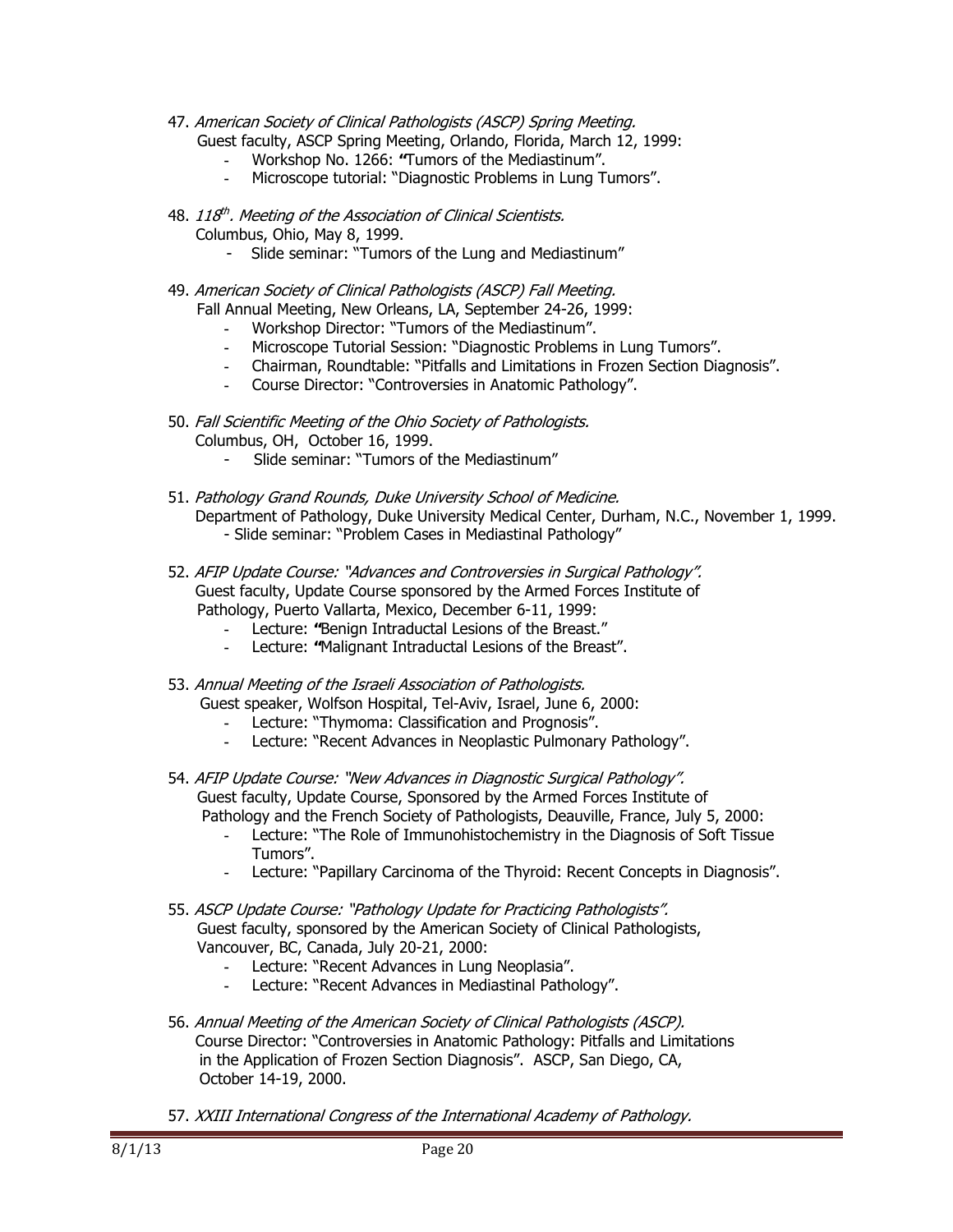Invited Speaker, IAP Congress, Nagoya, Japan, October 15-17, 2000:

- **-** Short Course Director: "Epithelial Tumors of the Mediastinum".
- **-** Director, Slide Seminar: "New Entities in Surgical Pathology".
- 58. Armed Forces Institute of Pathology Update Course: "Diagnostic Surgical Pathology". Guest Faculty, Update Course sponsored by the Armed Forces Institute of Pathology (AFIP), Savannah, GA, November 1-3, 2000:
	- **-** Lecture: "Immunohistochemistry Applied to Soft Tissue Tumors".
	- **-** Lecture: "Papillary Carcinoma of the Thyroid".
- 59. The University of Minnesota E.T. Bell Symposium in Anatomic Pathology. Scientific Symposium sponsored by the University of Minnesota, Minneapolis, MN, November 3, 2000.
	- Guest lecture: "Tumors of the Mediastinum"
- 60. Pathology Grand Rounds, Loyola University School of Medicine.

Loyola University Department of Pathology, Chicago, IL, November 16, 2000:

- **-** Lecture: "Primary Thymic Epithelial Neoplasms: Terminology & Classification".
- **-** Slide seminar: "Diagnostic Problems in Surgical Pathology".

### 61. Update Course: "Practical Pathology at Whistler". Guest speaker, Update Course sponsored by the University of British Columbia, Whistler, V.C., Canada, February 2-3, 2001:

- **-** Lecture: "Primary Thymic Epithelial Neoplasms: Controversies Regarding Terminology and Classification".
- **-** Lecture: "Germ Cell Tumors of the Mediastinum".
- 62. United States and Canadian Academy of Pathology Annual Meeting (USCAP). Faculty, USCAP National Meeting, Atlanta, GA, March 6, 2001.
	- **-** Lecture, Surgical Pathology Evening Specialty Conference: "Mucous Gland Adenoma of the Lung".
	- **-** Short Course: "Unusual Tumors of the Lung".
- 63. The Ohio State University First Annual Update Course in Surgical Pathology. Easton Town Center, Columbus, OH, September 13-16,2001; lectures:
	- **-** "Thymoma, Atypical Thymoma and Thymic Carcinoma."
	- **-** "Intraductal Lesions of the Breast."
	- **-** "The Role of Immunohistochemistry in the Diagnosis of Soft Tissue Tumors".
	- **-** "Differential Diagnosis of Myxoid Soft Tissue Lesions".
- 64. American Society of Clinical Pathologists/CAP National Meeting. Philadelphia Convention Center, Philadelphia, PA, October 19-21, 2001:
	- **-** Course Director, "Controversies in Anatomic Pathology"
	- **-** Video Workshop Director, "Problem Cases in Pigmented Skin Lesions"
	- **-** Microscope Tutorial, "Soft Tissue Lesions of the Skin"
	- **-** Roundtable Chairman, "Frozen Section Diagnosis, Pitfalls and Limitations
	- **-** Guest faculty case presentation in: "Diagnostic Problems in Surgical Pathology"
- 65. Oklahoma State Association of Pathologists Annual Meeting.

Guest Speaker; Warren Place, Tulsa, OK, November 3-4, 2001:

- **-** Lecture: "Tumors of the Mediastinum".
- **-** Lecture: "Tumors of the Pleura".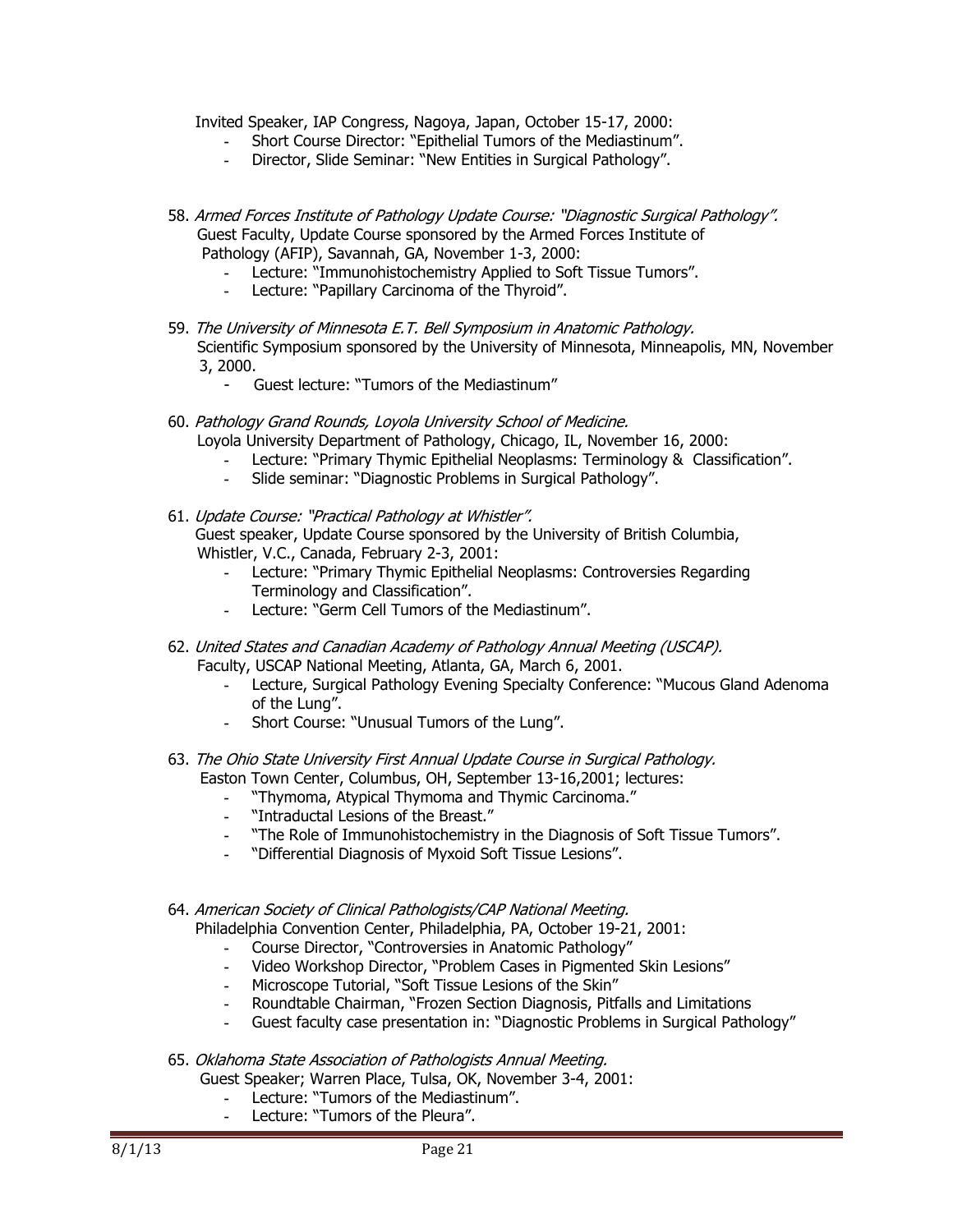- **-** Lecture: "Recent Advances in the Role of Immunohistochemistry in Diagnostic Surgical Pathology."
- 66. United States and Canadian Academy of Pathology (USCAP) Annual Meeting. Faculty, USCAP National Meeting, Chicago, IL, February 27-March 2, 2002.
	- **-** Director: Surgical Pathology Evening Specialty Course.
	- **-** Short Course Director: "Neoplastic Thoracic Pathology".
- 67. American Society of Clinical Pathologists (ASCP) Update Course: "Weekends of Pathology".

American Society of Clinical Pathologists, Santa Monica, CA, June 8, 2002.

- Workshop Director: "Tumors of the Mediastinum",
- 68. The 1<sup>st</sup>. "Arkadi M. Rywlin International Pathology Slide Seminar" Symposium in Anatomic Pathology, San Giovanni Rotondo, Italy. International Symposium sponsored by the Arkadi M. Rywlin International Pathology Slide Seminar Club, the Ohio State University, and the Casa Solievo Della Sofferanza, San Giovanni Rotondo, Italy, June 21-23, 2002:
	- **-** Lecture: "Arkadi M. Rywlin, M.D.: Homage to a Master of Pathology".
	- **-** Slide seminar and case presentations, GI and Pulmonary Pathology.
- 69. The Ohio State University  $2^{nd}$ . Annual Update Course in Surgical Pathology. Course director, Columbus Hilton at Easton Town Center, Columbus, OH, August 25-27, 2002:
	- **-** Lecture: "New Entities in Soft Tissue Pathology"
	- **-** Lecture: "Pitfalls in the Diagnosis of Thyroid Nodules"
- 70. XXIV International Congress of the International Academy of Pathology (IAP). Guest faculty, Amsterdam, The Netherlands, October 5-10, 2002:
	- **-** Director, slide seminar: "New Entities in Surgical Pathology".
	- **-** Co-Director, Short Course: "Tumors of the Mediastinum".
	- **-** Guest faculty, Arthur Purdy Stout Society of Pathologists' Course: "The Use of Modern Methods in Diagnostic Surgical Pathology".
- 71. Annual Meeting of the American Society of Clinical Pathologists.
	- Course director and faculty, Washington, D.C., October 14-18, 2002:
		- **-** Course Director: "Controversies in Anatomic Pathology: FNA vs. Biopsy Pitfalls and Limitations"
		- **-** Course Director, Microscope Slide Tutorial: "Soft Tissue Tumors of the Skin".
		- **-** Chairman, Roundtable: "Frozen Section Diagnosis: Pitfalls and Limitations".
		- **-** Guest faculty, Course on "Problem Cases in Surgical Pathology".
- 72. Cancer and Leukemia Group-B (CALGB) National Group Meeting. Marriott Waterside Hotel, Tampa, FL, November 8, 2002:
	- **-** Presentation: "CALGB Pathology Coordinating Office Status and Goals".
- 73. Spanish Update Course for Latin-American Pathologists: "Jornadas de Actualizacion en Patologia Anatomica", Quito, Ecuador. Sponsored by the Ohio State University and the M.D. Anderson Cancer Center Departments of Pathology, Quito, Ecuador, December 2-5, 2002.
	- **-** Lecture: "Myxoid Lesions of Soft Tissue".
	- **-** Lecture: "New Entities in Soft Tissue Tumors".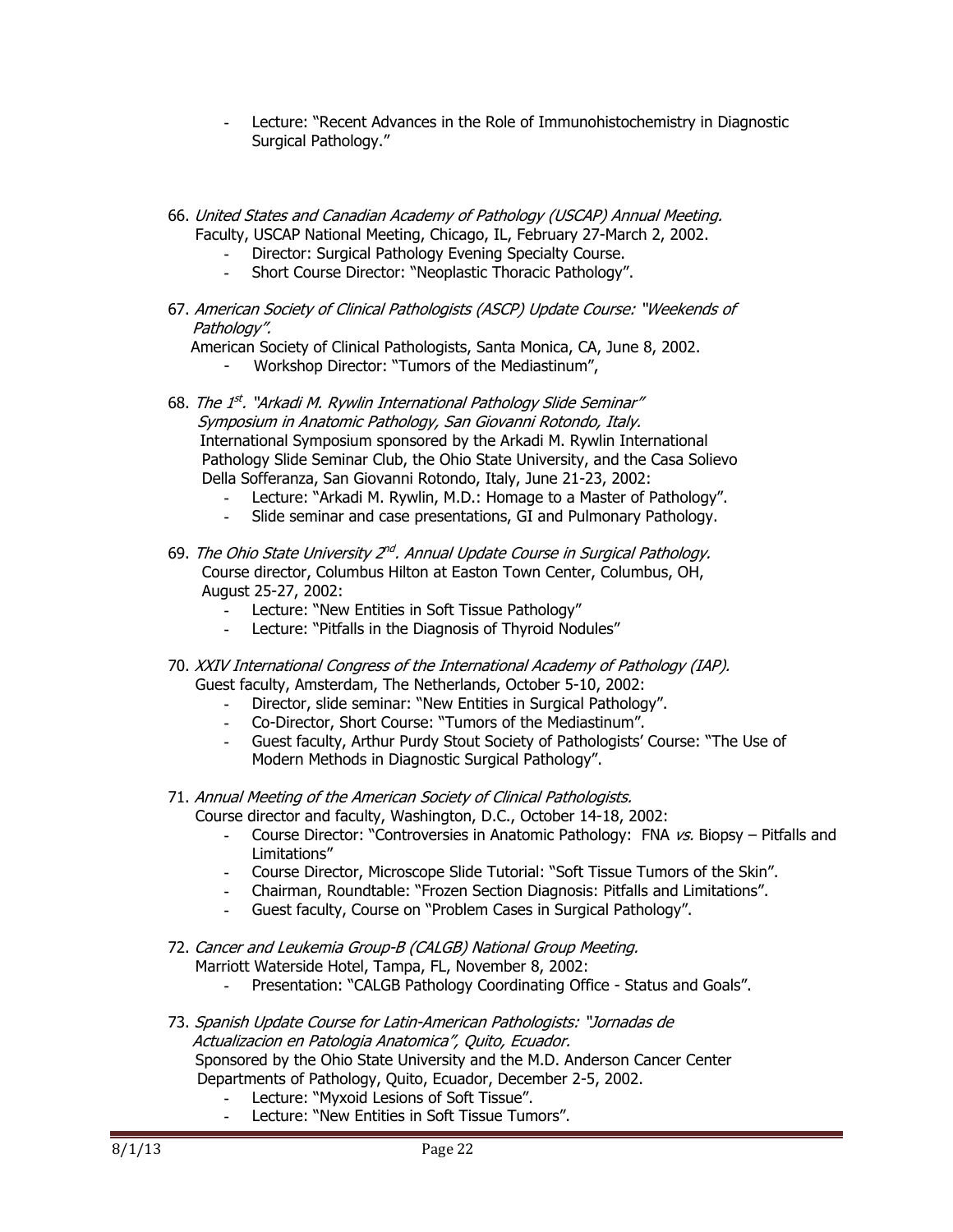- 74. New York Pathological Society Annual Meeting.
	- Invited Speaker, New York Academy of Medicine, New York, N.Y., February 20, 2003.
		- **-** Slide Seminar: "Challenging Problems in Surgical Pathology".
- 75. Pittsburg Pathology Society Meeting.
	- Pittsburg, PA, February 26, 2003.
		- **-** Slide Seminar: "Tumors of the Mediastinum".
- 76. Pathology Grand Rounds, Allegheny Health System, Pittsburg, PA. Allegheny General Hospital Department of Pathology, Pittsburg, PA, February 26, 2003.
	- **-** Lecture: "New Entities in Soft Tissue Tumors".
	- **-** Slide Seminar: "Problem Cases in Surgical Pathology".
- 77. United States and Canadian Academy of Pathology (USCAP) Annual Meeting. 92nd. Annual Meeting, Washington, D.C., March 25-28, 2003.
	- **-** Director, Evening Specialty Conference in Surgical Pathology.
	- **-** Case presentation: Dendritic Fibromyxolipoma.
	- **-** Faculty, Arthur Purdy Stout Society of Surgical Pathologists Companion Meeting, lecture: "Primary Thymic Epithelial Neoplasms: Classification and Prognosis".
	- **-** Short Course Co-director: "Neoplastic Thoracic Pathology".
- 78. The Ohio State University 3<sup>rd</sup>. Annual Update Course in Surgical Pathology. Course director, Easton Town Center,Columbus, OH, September 7-9, 2003.
	- Lecture: "An approach to the diagnosis of spindle cell tumors of soft tissue".
	- **-** Lecture: "Papillary carcinoma of the thyroid: histologic variants and pitfalls for diagnosis".
- 79. American Society of Clinical Pathologists (ASCP) Annual Meeting. New Orleans, LA, September 18-21, 2003.
	- **-** Chairman, roundtable: "Pitfalls and limitations in frozen section diagnosis".
	- **-** Director, slide seminar: "Mesenchymal tumors of the skin".
	- **-** Director, short course: "Malignant mesothelioma and other tumors of the pleura".
- 80. Congress of the Latin American Society of Pathologists. Quito, Ecuador, October 20-24, 2003.
	- **-** Course director: "Tumors of the Mediastinum".
	- **-** Course director: "Update on Soft Tissue Neoplasms"
	- **-** Invited lecture: "Gastrointestinal Stromal Tumors: State of the Art".
- 81. The University of Texas M.D. Anderson Cancer Center Pathology Update Course. Marriott Hotel, Houston, TX, November 1, 2003.
	- **-** Invited lecture: "Thyroid Pathology: Papillary Carcinoma Update".
- 82. II International Update Course in Anatomic Pathology, Cancun, Mexico. "II Jornadas Internacionales de Actualizacion en Patologia Anatomica", sponsored by the Ohio State University Department of Pathology and the National Cancer Institute of Mexico, Cancun, Mexico, December 11-14, 2003.
	- **-** Lecture: "Immunohistochemistry in the Diagnosis of Soft Tissue Tumors"
	- **-** Lecture: "Papillary Carcinoma of the Thyroid".
- 83. American Society of Clinical Pathology "Weekends in Pathology", Las Vegas, Nevada. American Society of Clinical Pathologists weekend update course, Aladdin Resort, Las Vegas, Nevada, February 5-8, 2004.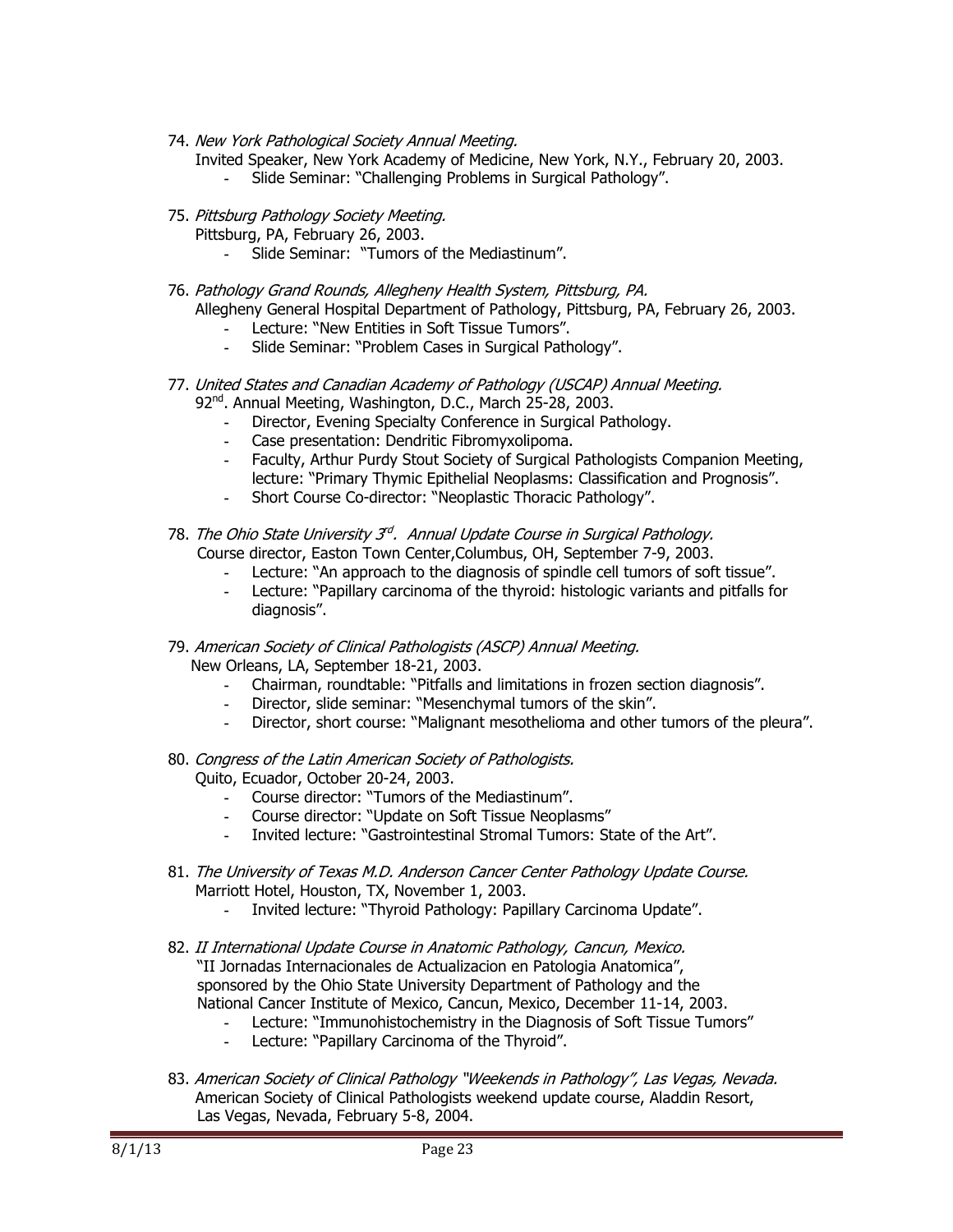- **-** Course director: "Malignant Mesothelioma and other Tumors of the Pleura"
- **-** Roundtable director: "Pitfalls and Limitations in Frozen Section Diagnosis".
- 84. United States and Canadian Academy of Pathology (USCAP) Annual Meeting. USCAP 93rd. Annual Meeting, Vancouver, B.C., Canada, March 6-12, 2004.
	- **-** Director, Short Course: "Neoplastic Thoracic Pathology".
- 85. National Meeting of the Mexican Association of Pathologists. Guest speaker, Mexican National Annual Meeting, Cancun, Mexico, April 30-May 4, 2004.
	- **-** Lecture: "Update in Soft Tissue Tumors"
	- **-** Lecture: "Classification of Thymomas"
	- **-** Case presentation in Slide Seminar: "Difficult Cases in Surgical Pathology"
- 86. Armed Forces Institute of Pathology Update Course: "Update in Surgical Pathology". Update course sponsored by the Armed Forces Institute of Pathology, San Juan, Puerto Rico, June 2-4, 2004.
	- **-** Lecture: "Papillary Carcinoma of the Thyroid and its Variants"
	- **-** Lecture: "Update in Soft Tissue Tumors"
	- **-** Case presentation in Slide Seminar of Soft Tissue Tumors.
- 87. Ohio State University  $4<sup>th</sup>$ . Annual Update Course in Surgical Pathology. Update Course organized by the Ohio State University Department of Pathology, Easton Town Center, Columbus, OH, September 12-14, 2004.
	- **-** Lecture: "Medullary Carcinoma of the Thyroid".
	- **-** Lecture: "Unusual Lung Tumors: Problems in Differential Diagnosis"
- 88. The College of American Pathologists Annual Meeting. Course director and faculty, September 19-22, 2004, Phoenix, AZ.
	- **-** Faculty, Arthur Purdy Stout Society: "Pathology of the Mediastinum".
	- **-** Course Co-Director: "Tumors of the Pleura and Mediastinum".
- 89. American Society of Clinical Pathologists National Meeting. ASCP National Meeting, San Antonio, TX, October 7-9, 2004.
	- **-** Course Director: "Malignant Mesothelioma and Other Tumors of the Pleura".
- 90. Congress of the International Academy of Pathology (IAP). XXV Congress of the International Academy of Pathology, Brisbane, Australia, October 10-15, 2004.
	- **-** Co-Director: "Arkadi M. Rywlin Society Slide Seminar".
	- **-** Director, Short Course: "Tumors of the Mediastinum"
	- **-** Director, Slide Seminar: "New Entities in Surgical Pathology"
	- **-** Case presentation: "Arthur Purdy Stout Society Slide Seminar"
- 91. International Scientific Symposiums in Surgical Pathology. Scientific Symposiums' Surgical Pathology Course on Breast and Thoracic Tumors, and Infectious Diseases, and Non-Gynecologic Cytology, Hapuna Beach, Hawaii, October 25-28, 2004.
	- **-** Lecture: "Thymic Epithelial Neoplasms: Classification and Prognosis"
	- **-** Lecture: "Germ Cell Tumors of the Mediastinum"
	- **-** Lecture: "Controversies in Neuroendocrine Carcinomas of the Lung"
	- Lecture: "Recent Progress in Lung Tumors"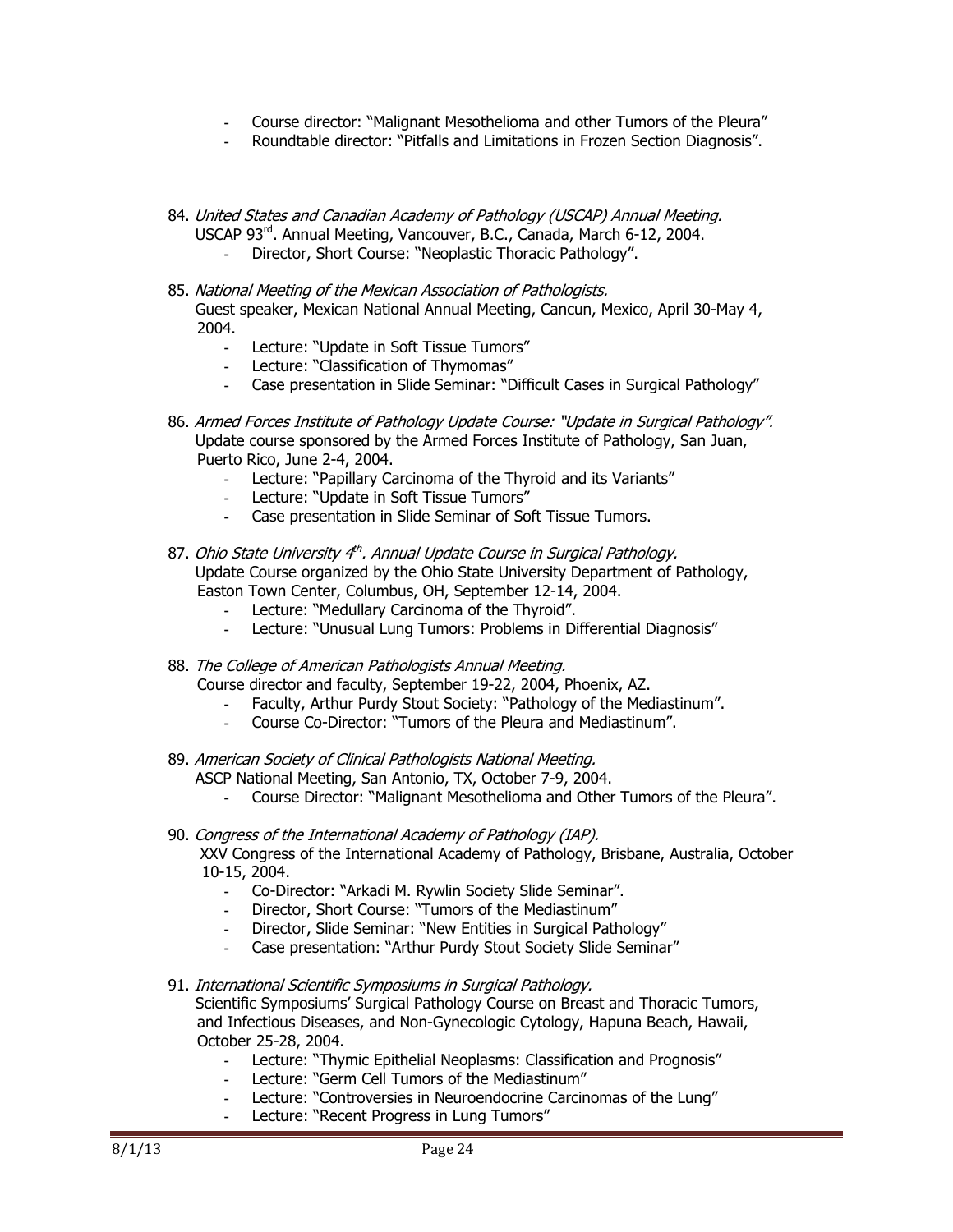- **-** Lecture: "Pleural Malignant Mesothelioma: Diagnosis and Pitfalls"
- 92. American Society of Clinical Pathologists Update Course: "Oncologic Pathology: A Review and Update of Diagnostic Problems"
	- Faculty, ASCP Update Course, Santa Barbara, CA, November 17-19, 2004.
		- **-** Seminar: "Tumors of the Thyroid Gland".
- 93. California Society of Pathologists Annual Seminar. Guest faculty, San Francisco, CA, December 1-4, 2004. **-** Workshop Co-Director: "Problems in Thoracic and Mediastinal Pathology"
	- **-** Microscope Video Tutorial: "Problem Cases in Lung Pathology"
	- **-** Case presentation: "Slide Seminar in Surgical Pathology"
- 94. Pathology Grand Rounds, Brigham & Women's Hospital, Harvard Medical School. Guest speaker, Brigham & Women's Hospital, Boston, MA, December 8-10, 2004.
	- **-** Lecture: "Primary Thymic Epithelial Neoplasms"
	- **-** Slide seminar: "Problem Cases in Surgical Pathology"
- 95. AFIP Update Course in Surgical Pathology, Guatemala Antigua, Guatemala. Guest speaker, Antigua Guatemala, Guatemala, February 9-11, 2005.
	- **-** Lecture: "Immunohistochemistry in Soft Tissue Tumors".
	- **-** Lecture: "New Entities in Soft Tissue Tumors".
- 96. United States and Canadian Academy of Pathology (USCAP) Annual Meeting. Faculty member, USCAP, San Antonio, TX, February 26 – March 4, 2005.
	- **-** Short Course: "Neoplastic Thoracic Pathology".
- 97. Brazilian Society of Pathologists, Rio de Janeiro, Brazil. Guest speaker, Rio de Janeiro, April 14, 2005.
	- **-** Invited lecture: "Neoplastic Thoracic Pathology"
- 98. Grand Rounds, National Cancer Institute, Rio de Janeiro, Brazil. Guest speaker, Department of Pathology, Instituto Nacional de Cancerologia, Rio de Janeiro, Brazil, April 15, 2005.
	- **-** Slide seminar: "Problem Cases in Surgical Pathology"
- 99. Grand Rounds, Universidad Estadual Fluminense, Rio de Janeiro, Bazil. Guest speaker, Department of Pathology, Hospital Universitario Antonio Pedro, Rio de Janeiro, April 15, 2005.
	- **-** Slide seminar: "Difficult Cases in Surgical Pathology"
- 100. Grand Rounds, Federal University of Sao Paulo, Escola Paulista de Medicina, Brazil. Guest speaker, Department of Pathology, UNIFESP/EMP Hospital, Sao Paulo, April 16, 2005.
	- **-** Slide seminar: "Problem Cases in Surgical Pathology".
- 101. Scientific Meeting of the Sao Paulo Pathological Society, Brazil. Guest speaker, Sao Paulo, Brazil, April 17, 2005.
	- **-** Guest lecture: "Problem Cases in Neoplastic Thoracic Pathology"
- 102. Mexican Association of Pathologists' Annual Scientific Congress, Mexico.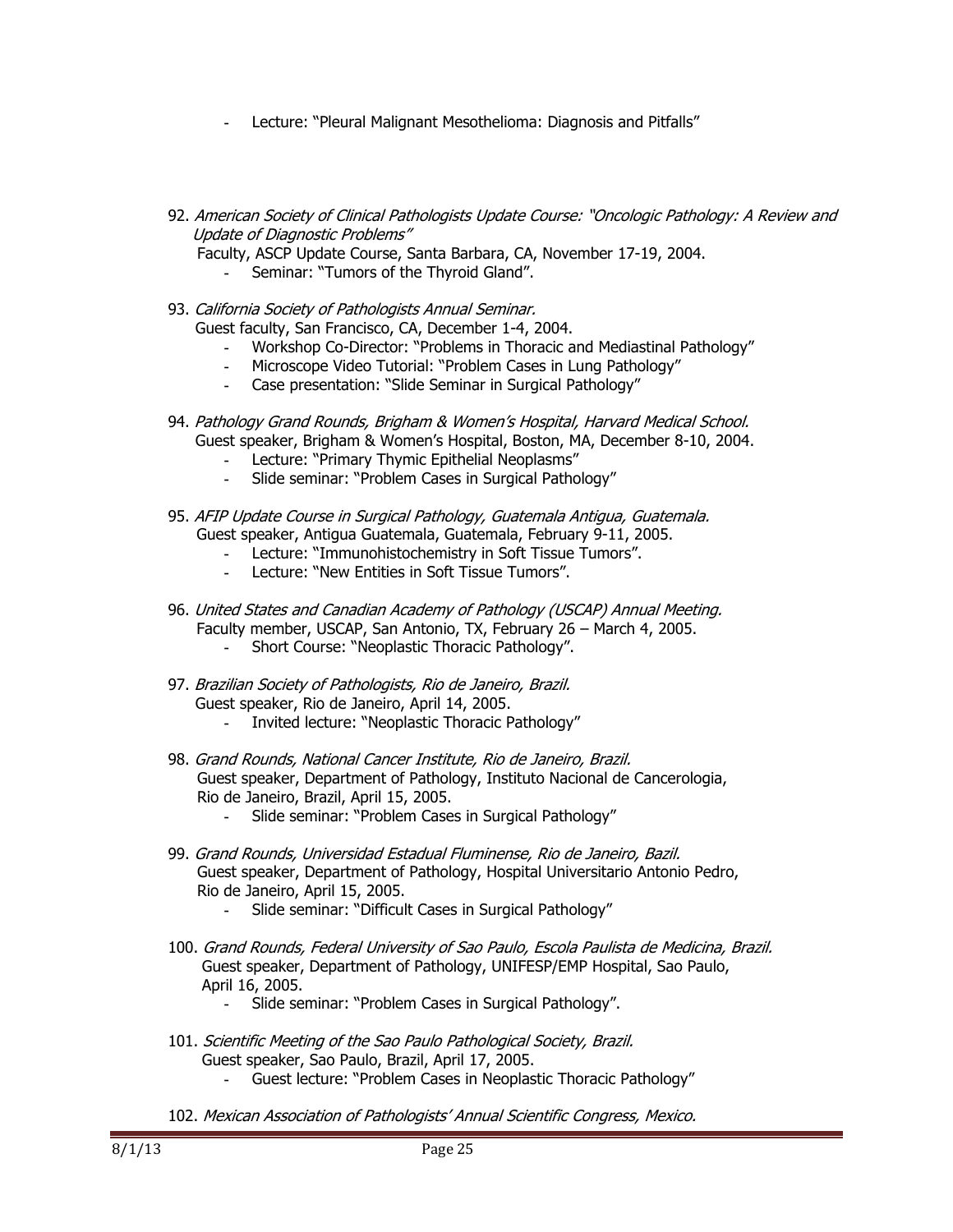Guest speaker, The Westin Resort, Puerto Vallarta, Mexico, May 4-7, 2005.

- **-** Guest lecture: "Practical Tips for the Morphologic Diagnosis of Soft Tissue Tumors"
- **-** Guest lecture: "Role of IHC and Molecular Pathology in Soft Tissue Tumors"
- **-** Guest lecture: "Malignant Soft Tissue Lesions that may Mimic Benign Conditions"
- 103. National Congress of the Spanish Association of Pathologists..

Guest speaker, Congress Center, Palma de Mallorca, Spain, May 22-25, 2005.

- **-** Guest Lecture: "Primary Thymic Epithelial Neoplasms"
- **-** Slide Seminar: "Problem Cases and New Entities in Surgical Pathology"
- 104. The 2<sup>nd</sup>. International Arkadi M. Rywlin Pathology Slide Seminar Symposium in Anatomic Pathology.

Course Director and Speaker, Congress Center, Srni, the Czech Republic, June 10-12, 2005.

- **-** Keynote Address: "A.M. Rywlin: Homage to a Master of Pathology"
- **-** Lecture: "Primary Thymic Epithelial Neoplasms"
- **-** Case Presentations: "Myxoinflammatory fibroblastic sarcoma", "Low-grade Perineurial Sarcoma", and "Dendritic fibromyxolipoma".
- 105. Fourth Biennial Symposium, The Pulmonary Pathology Society.
	- Guest speaker, L'Imperial Palace, Annecy, France, June 15-17, 2005.
		- **-** Keynote Address: "Pitfalls in the Diagnosis of Thymomas"
- 106. Ohio State University 5<sup>th</sup>. Annual Update Course in Surgical Pathology. Director, Update Course organized by the Ohio State University Department of Pathology, Easton Town Center, Columbus, August 28-30, 2005.
	- **-** Lecture: "Follicular Tumors of the Thyroid"
- 107. The 20<sup>th</sup> European Congress of Pathology.

Sponsored by the European Society of Pathology, Paris, France, September 3-8, 2005.

- **-** Course Director: "Tumors of the Mediastinum".
- **-** Lecture: "Thymic Epithelial Neoplasms: Classification and Prognosis"
- **-** Lecture: "Neuroendocrine Carcinomas of the Thymus"
- 108. Annual Meeting of the American Society of Clinical Pathologists (ASCP). Seattle, October 8-11, 2005.
	- **-** Keynote Address, Arthur P. Stout Society: "Primary Thymic Epithelial Neoplasms"
	- **-** Director, Roundtable: "Pitfalls and Limitations in Frozen Section Diagnosis"
	- **-** Microscopic Slide Tutorial: "Mesenchymal Lesions of the Skin"
- 109. Pathology Grand Rounds, The University of Illinois Department of Pathology. Guest speaker, Department of Pathology, University of Illinois, Chicago, IL, October 23, 2005.
	- **-** Lecture: "New Entities in Soft Tissue Tumors"
	- **-** Slide seminar: "Problem Cases in Surgical Pathology"
- 110. XIV Chilean National Congress of Pathology, Chilean Society of Pathologists. Guest speaker, Concepcion, Chile, November 9-12, 2005.
	- **-** Lecture: "Immunohistochemistry and Molecular Pathology in Soft Tissue Tumors"
	- **-** Lecture: "New Entities in Soft Tissue Tumors"
	- **-** Lecture: "Soft Tissue Sarcomas that Mimic Benign Tumors"
	- **-** Slide Seminar: ""Problem Cases in Soft Tissue Tumors"
- 111. Symposium on Endocrine Neoplasia, the Ecuadorian Endocrinologic Society. Guest speaker, Social Security Hospital, Guayaquil, Ecuador, November 15-18, 2005.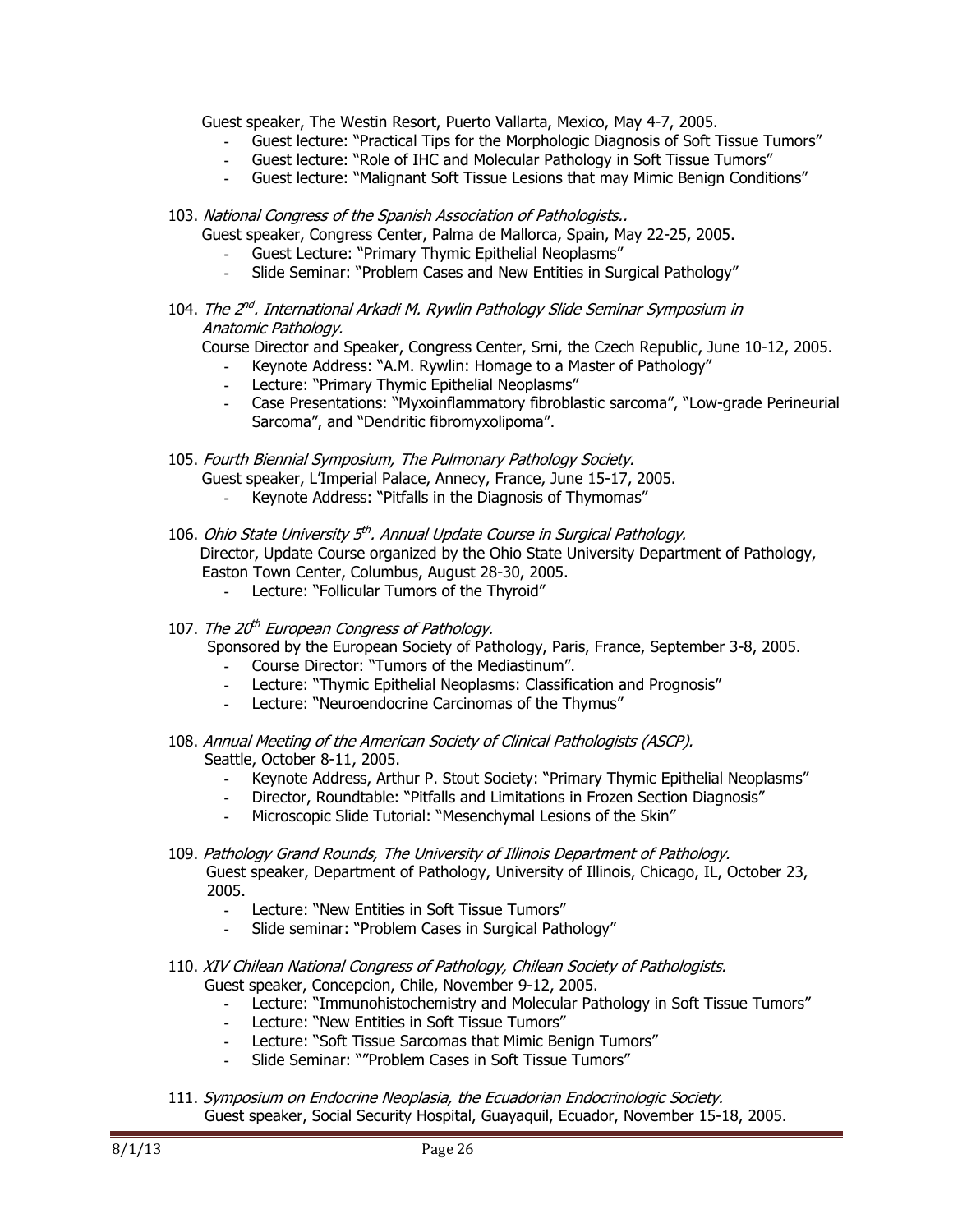- **-** Lecture: "Problems in the Diagnosis of Thyroid Follicular Tumors"
- 112. ASCP Oncologic Pathology: A Review and Update of Diagnostic Problems. Faculty member, Update Course sponsored by the ASCP, Amelia Island, FL, November 30 - December 2, 2005.

- Slide Seminar: "Problem Cases in Thyroid Pathology"

 113. Symposium on Neoplastic Thoracic Pathology, National Cancer Institute, Mexico. Guest speaker, the National Cancer Institute, Mexico City, D.F., Mexico, December 2-5,

### 2005.

- Slide Seminar: "Problem Cases in Neoplastic Thoracic Pathology"
- 114. Pathology Grand Rounds, Emory University School of Medicine. Guest speaker, Department of Pathology & Laboratory Medicine, Emory University, Atlanta, GA, January 23, 2006.
	- **-** Lecture: "Follicular Tumors of the Thyroid".
- 115. Pathology Grand Rounds, Pittsburg University School of Medicine. Guest speaker, Department of Pathology, UPMC Presbyterian Hospital, Pittsburg, PA, February 8, 2006.
	- **-** Lecture: "Primary Thymic Epithelial Neoplasms".
- 116. United States and Canadian Academy of Pathology National Meeting. Faculty, Short Course, USCAP 95<sup>th</sup> Annual Meeting, Atlanta, GA, February 11-17, 2006.
	- **-** Short Course: "Tumors of the Pleura and Mediastinum"
- 117. American Society of Clinical Pathologists Update Course: "Weekends in Pathology". Faculty, ASCP Update Course, Las Vegas, NE, February 23-25, 2006.
	- **-** Course Director: "Malignant Mesothelioma and other Tumors of the Pleura"
	- **-** Roundtable Moderator: "Pitfalls and Limitations in Frozen Section Diagnosis"
- 118. Annual Congress of the Mexican Association of Pathologists. Guest speaker, Veracruz, Mexico, April 28-May 1, 2006.
	- **-** Course Director: "Tumors of the Thyroid"
	- **-** Slide Seminar: "Problem Cases in Surgical Pathology"
- 119. Special Lecture in Thoracic Pathology, M.D. Anderson Cancer Center. Guest speaker, Department of Pathology, the University of Texas M.D. Anderson Cancer Center, Houston, TX, May 11, 2006.
	- **-** Lecture: "Update on Thymic Epithelial Neoplasms".
- 120. The Ohio State University  $6<sup>th</sup>$ . Annual Update Course in Surgical Pathology. Director, Update Course organized by the Ohio State University Department of Pathology, Easton Town Center, Columbus, OH, October 8-10, 2006. **-** Lecture: "Problem Cases in Thyroid Pathology"
- 121. Annual Scientific Meeting of the College of American Pathologists (CAP). Guest speaker and course director, San Diego, CA, September 10-13, 2006. **-** Course: "Tumors of the Mediastinum and Pleura"
- 122. International Academy of Pathology (IAP) 100<sup>th</sup> International Congress.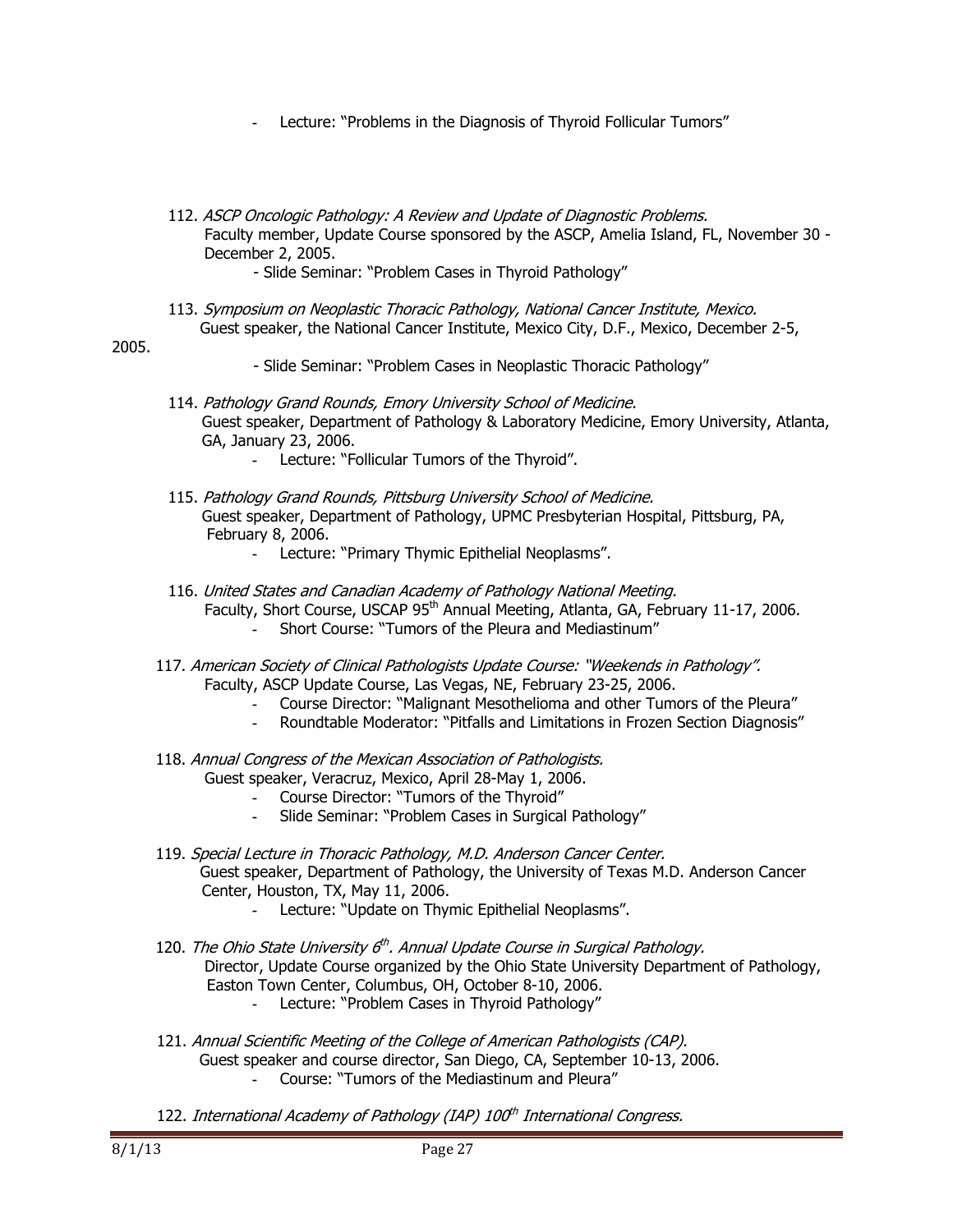Guest speaker and course director; Montreal, Canada, September 17-20, 2006.

- **-** Course: "Tumors of the Mediastinum"
- 123. Annual Meeting of the American Society of Clinical Pathologists (ASCP). Guest speaker and course director; Las Vegas, NV, October 19-22, 2006.
	- **-** Workshop: "Malignant Mesothelioma and other Tumors of the Pleura"
	- **-** Roundtable: "Pitfalls and Limitations in Frozen Section Diagnosis"
	- **-** Slide Tutorial: "Mesenchymal Tumors of the Skin"
- 124. Laureates of Pathology Lecture Series, Updates in Surgical Pathology. Guest speaker, Savannah, GA, October 26-28, 2006. **-** Slide seminar: "Endocrine Neoplasia"
- 125. II International Course on Recent Advances in Oncologic Surgical Pathology. Guest speaker; sponsored by Societa Medica del Friuli and Azenda Ospedaliera S. Maria della Misericordia, Udine, Italy, November 8-10, 2006.
	- **-** Lecture: "WHO Classification of Thymoma: Shortcomings and Limitations"
	- **-** Lecture: "Thymic Carcinoma: Update of Diagnostic Criteria and Histologic Types"
- 126. M.D. Anderson Cancer Center Surgical Pathology Update Course. Guest Speaker, Puerto Vallarta, Mexico, January 11-13, 2007.
	- **-** Lecture: "Follicular Tumors of the Thyroid: Diagnostcic Problems and Pitfalls"
	- **-** Lecture: "Problem Cases in Thyroid Pathology"
- 127. The Thymic Cancer Research Foundation Symposium on Thymic Cancer. Panelist, Thymic Cancer Symposium organized by the Thymic Cancer Research Foundation, New York City, N.Y., March 15-17, 2007.
- 128. United States and Canadian Academy of Pathology National Meeting (USCAP). Guest faculty, San Diego, CA, March 24-30, 2007.
	- **-** Course Director: "Tumors of the Pleura and Mediastinum".
- 129. 50<sup>th</sup> National Congress of the Mexican Society of Pathologists. Guest Speaker, Guanajuato, Mexico, April 28 – May  $1<sup>st</sup>$ , 2007.
	- **-** Course Director: "Advances in Soft Tissue Tumors"
	- **-** Slide Seminar: "The Unexpected Diagnosis in Surgical Pathology"
- 130. Thymic Cancer Research Foundation, Annual Fundraising Event. Guest of Honor, Recipient of the "Barbara Neibauer Celebration of Life Award" for contributions to the advancement of the understanding of thymic neoplasia. The Copacabana, New York, N.Y., May 4, 2007.
- 131. International Symposiums Update Course in Surgical Pathology. Course Director: "Advances in Surgical Pathology of the Lung, Pleura, Urinary Bladder, Prostate, Endocrine Organs and Immunohistochemistry". Maui, Hawaii, June 24-30, 2007.
	- **-** Lecture: "Papillary Thyroid Carcinoma: Problems in Diagnosis"
	- **-** Lecture: "Follicular Tumors of the Thyroid"
	- **-** Lecture: "Medullary Carcinoma: Histologic Variants and Diagnostic Problems"
	- **-** Lecture: "Diagnostic Problems in Thyroid Pathology"
	- **-** Lecture: "Tumors of the Adrenal Gland"
- 132. Twenty-sixth Latin-American Congress of Anatomic Pathology. Member of Organizing Committee and Guest Speaker, Punta del Este, Uruguay. September 23-30, 2007.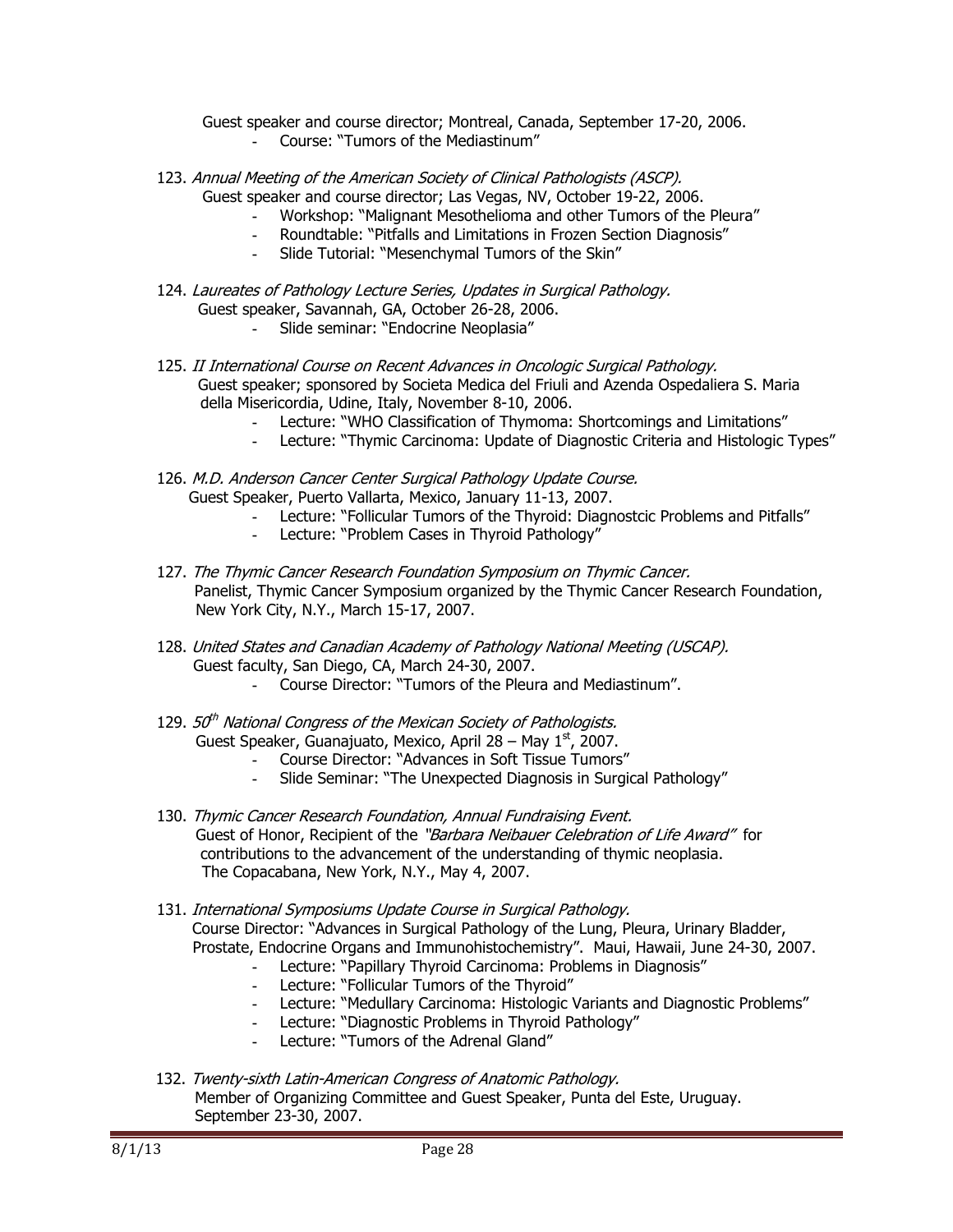- **-** Lecture: "New Entities in Soft Tissue Tumors"
- **-** Lecture: "Practical Tips for the Diagnosis of Soft Tissue Tumors"
- **-** Lecture: "Pathology of Gastrointestinal Stromal Tumors"
- **-** Keynote Speaker: "Thymic Epithelial Neoplasms: Controversies and Current Diagnostic Criteria"

133. Fall Meeting of the Milwaukee Area Pathology Society. Guest speaker, Milwaukee, WI, October 4, 2007.

- **-** Lecture: "Follicular Lesions of the Thyroid: Diagnostic Problems and Controversies"
- 134. Contemporary Issues in Diagnostic Pathology, Wayne State University Educational Courses. Keynote Speaker, Update Course sponsored by Wayne State University Department of Pathology, Dearborn, IL, October 13, 2007.
	- **-** Lecture: "Follicular Lesions of the Thyroid: Diagnostic Problems and Controversies"
	- **-** Lecture: "Problem Areas in Thyroid Pathology"
- 135. Baylor College of Medicine Ninth Annual William T. Hill Lecture Series. Guest speaker, Baylor College of Medicine, Houston, TX, October 17, 2007.
	- **-** Lecture: "Pathology and Biology of Thymic Epithelial Neoplasms"
- 136. The Houston Society of Clinical Pathologists Annual Meeting. Guest speaker, Houston, TX, October 17, 2007.
	- **-** Lecture: "Follicular Neoplasms of the Thyroid"
- 137. Oncologic Pathology: Review and Update of Diagnostic Problems. Course Co-Director, sponsored by the American Society of Clinical Pathologists, Santa Fe, New Mexico, November 12 – 14, 2007.
	- **-** Slide Seminar: "Problem Cases in Thyroid Neoplasia"
- 138. The New Jersey Society of Pathologists 57<sup>th</sup> Annual Slide Seminar and Annual Meeting. Keynote speaker, Holmdel, NJ, November 17, 2007.
	- **-** Slide Seminar: "Mediastinal Pathology"
- 139. The California Tumor Tissue Registry 123<sup>rd</sup> Annual Pathology Slide Seminar. San Francisco, California, December 9, 2007.
	- **-** Slide Seminar: "Advances in Surgical Pathology: New Entities, Emerging Concepts, and New Perspectives on Old Problems"
- 140. The United States and Canadian Academy of Pathology (USCAP) Annual Meeting. Denver, Colorado, March 1-7, 2008. - Short Course: "Tumors of the Pleura and mediastinum"
- 141. 51<sup>th</sup> National Congress of the Mexican Society of Pathologists. Guest speaker, Huatulco, Mexico, May 1-4, 2008.
	- **-** Lecture: "Follicular Lesions of the Thyroid"
	- **-** Lecture: "Papillary Carcinoma of the Thyroid: Morphologic Variants and Diagnostic Pitfalls"
	- **-** Slide Seminar Case presentation: "Dendritic Reticulm Cell Sarcoma of the Spleen"
- 142. The Melvin and Bren Simon Cancer Center Grand Rounds, Indiana University. Guest speaker, Division of Hematology-Oncology, Indiana University School of Medicine, May 8, 2008.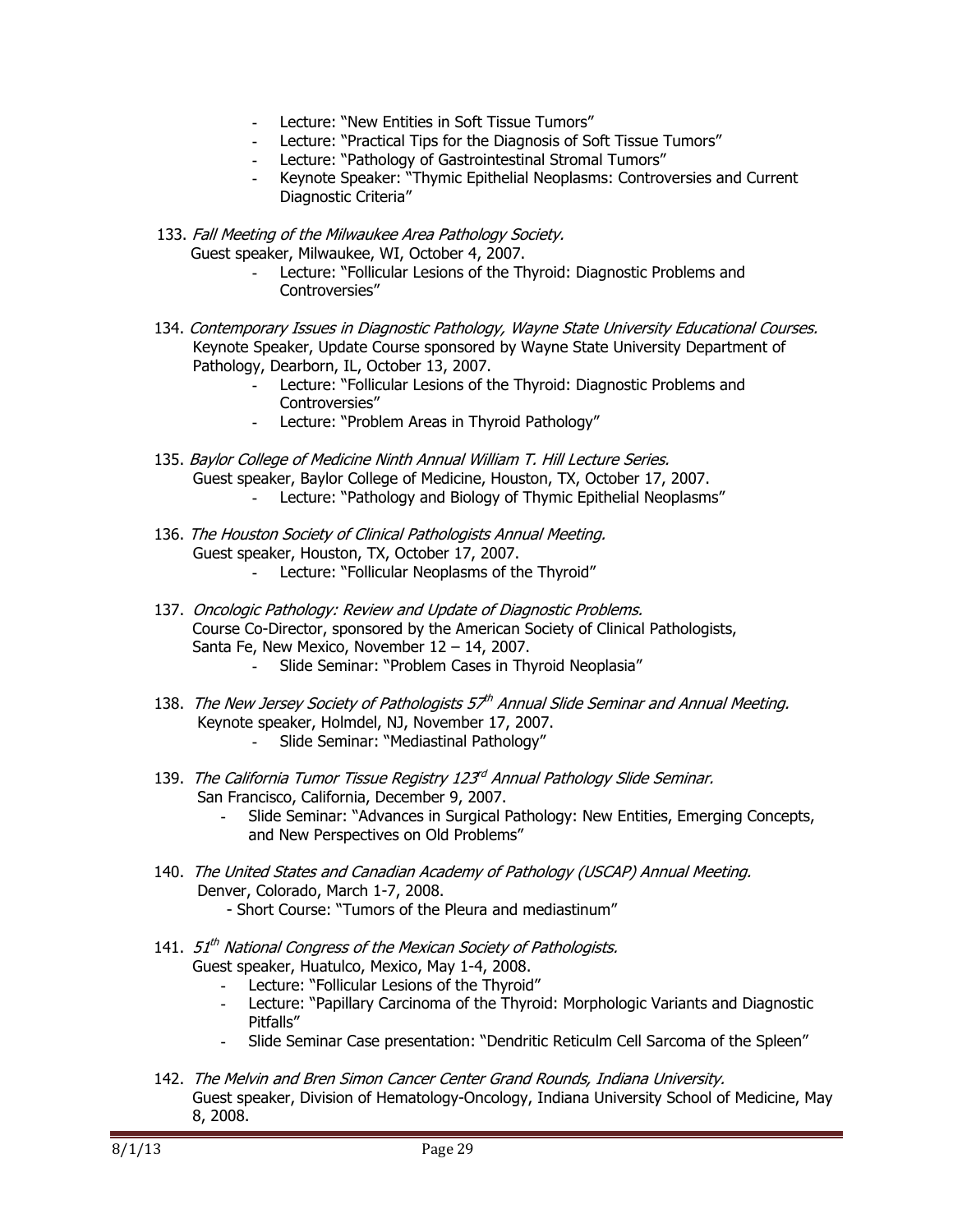- **-** Lecture: "Classification of thymic Epithelial Neoplasms: Problems and Controversies"
- 143. The IIIrd. Arkadi M. Rywlin International Slide Seminar Symposium in Anatomic Pathology, National Cancer Institute, Mexico City, Mexico, D.F., June 19-20, 2008.
	- **-** Keynote Lecture: "Arkadi M. Rywlin, M.D.: Homage to a Master of Pathology"
	- **-** Lectures/case presentations.
- 144. Jornadas de Actualizacion en Patologia Anatomica. Spanish Update Course sponsored by the Medical College of Wisconsin and the M.D. Anderson Cancer Center, Guayaquil, Ecuador, August 1-3, 2008.
	- **-** Lecture: "New Entities in Soft Tissue Tumors"
	- **-** Lecture: "Diagnostic Problems in Thyroid Pathology"
- 145. The Banff Pathology Course: Thoracic Pathology Update. Guest speaker, sponsored by the University of Calgary, Banff, Canada, September 4-7, 2008.
	- **-** Lecture: "Thymic Epithelial Neoplasms"
	- **-** Lecture: "Germ Cell Tumors of the Mediastinum"
	- **-** Slide Seminar: "Problem Cases in Mediastinal Pathology"
- 146. III Course on Recent Advances in Oncologic Surgical Pathology. Guest speaker and course co-director, sponsored by the Societa Medica del Fruili, Udine, Italy, October 12-14, 2008.
	- **-** Lecture: "Pleural Malignant Mesothelioma: Pitfalls in Diagnosis"
	- **-** Slide Seminar: "Problem Cases in Pleural and Mediastinal Pathology"
- 147. XXVII International Congress of the International Academy of Pathology (IAP). Guest speaker and course director, "Tumors of the Mediastinum", Athens, Greece, October 12-17, 2008.
	- **-** Lecture: "WHO Classification of Thymoma: Shortcomings and Limitations"
	- **-** Lecture: "Neuroendocrine Neoplasms of the Mediastinum"

148. Wisconsin Society of Pathologists Meeting. Guest speaker, Waukesha, WI, November 1, 2008.

- **-** Lecture: "Medullary Carcinoma of the Thyroid: Pitfalls for Diagnosis"
- **-** Slide Seminar: "Problem Cases in Thyroid Pathology"
- 149. Oncologic Pathology: A Review and Update of Diagnostic Problems. Course Director and Speaker, American Society of Clinical Pathologists Update Course, San Antonio, TX, November 14-16, 2008.
	- **-** Slide Seminar: "Thyroid Pathology"
- 150. European Congress of Cardiothoracic Surgery: "Focus on Thymic Tumors". Invited speaker and chair, session on Classification of Thymic Tumors, Antwerp, Belgium, December 12-14, 2008.
	- **-** Lecture: "Problem Areas and Inconsistencies in the WHO Classification of Thymic Epithelial Neoplasms"
	- **-** Moderator: "Pathological Cases: Interactive Discussion"
- 151. National Cancer Institute Summit on Neuroendocrine Tumor Pathology. Committee member and speaker, Miami Beach, FL, February 6-8, 2009. **-** Presentation: "Status of NANETS Classification Scheme"
- 152. American Society for Clinical Pathology "Weekends in Pathology" Update Course.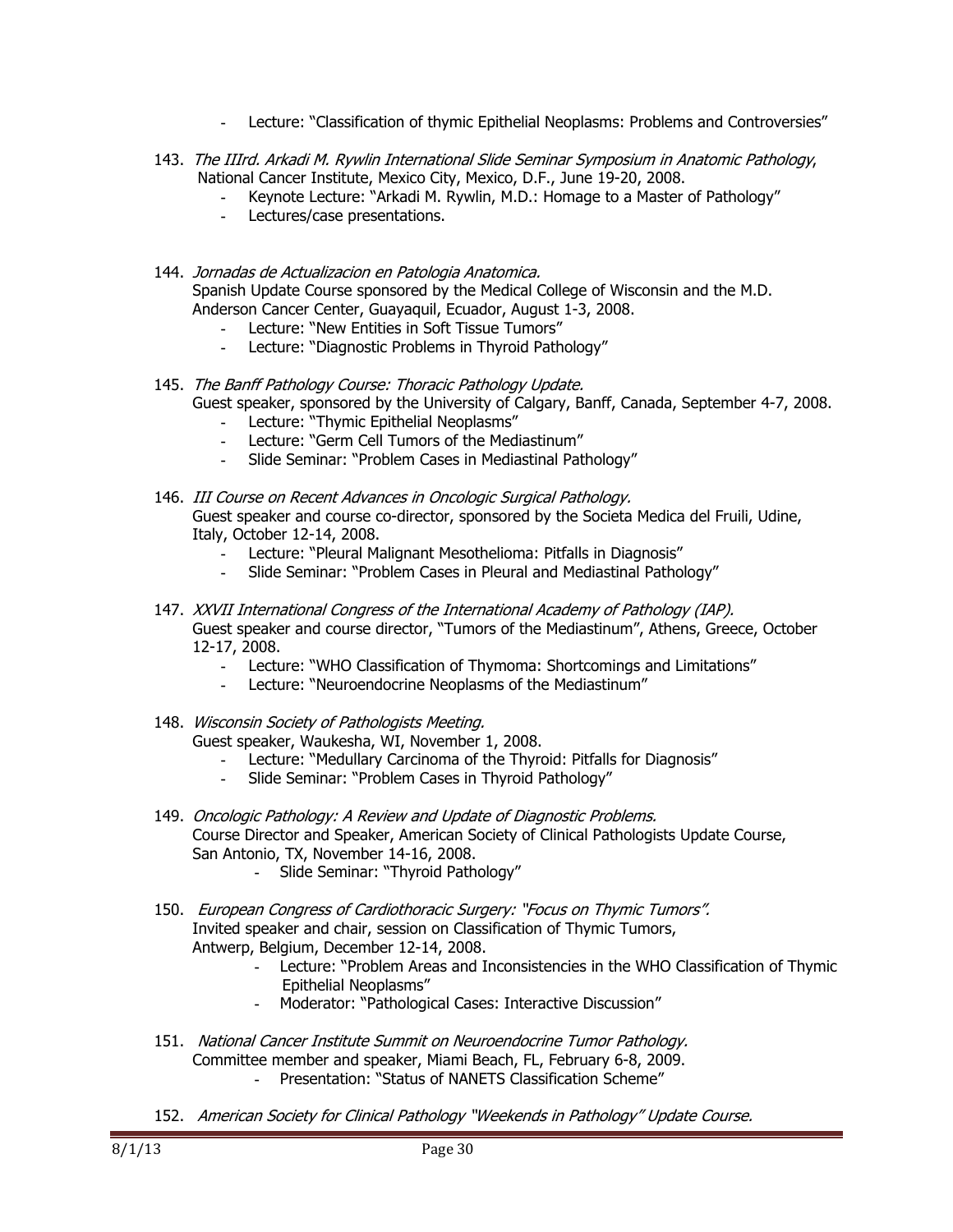Course Director and speaker, Las Vegas, NV, February 19-22, 2009. **-** Short Course: "Thoracic Pathology: A Practical Approach"

- 153. United States and Canadian Academy of Pathology Annual Meeting. Short Course Director and speaker, Boston, MA, March 7-13, 2009.
	- **-** Short Course: "Tumors of the Pleura and Mediastinum"
- 154. South Bay Society of Pathology Annual Meeting. Guest Speaker, Monterrey, CA, May 9, 2009.
	- **-** Slide Seminar: "Immunohistochemistry in Surgical Pathology: Challenges and Diagnostic Pitfalls".
- 155. XXIV Congress of the Spanish Society of Pathologists and Spanish Division of the International Academy of Pathology (IAP). Guest speaker, Seville, Spain, May 20-23, 2009.
	- **-** Special Lecture: "Meet the Expert: Problem Cases in Surgical Pathology"
	- **-** Slide Seminar: "Diagnostic Pearls in Surgical Pathology" (with Dr. Juan Rosai).
- 156. XIII Ecuadorian Congress of Dermatology. Guest speaker, Guayaquil, Ecuador, August 7-9, 2009.
	- **-** Lecture: "Advances in the Diagnosis of Cutaneous Malignant Melanoma"
	- **-** Lecture: "Advances in the Diagnosis of Cutaneous Lymphomas"

### 157. XXVII Brazilian Congress of Pathology.

Guest speaker, Buzios, Rio de Janaeiro, Brazil, October 20-31, 2009.

- **-** Lecture: "Thymoma: Controversies and Current Problems with the WHO Classification"
- **-** Lecture: "Malignant Pleural Mesothelioma: Criteria for Diagnosis and Pitfalls"
- **-** Slide Seminar: "Sarcomatoid Malignant Mesothelioma"
- 158. Oncologic Pathology: A Review and Update of Diagnostic Problems. Update Course sponsored by the American Society of Clinical Pathologists (ASCP), Course Director and speaker, San Francisco, CA, November 15-17, 2009.
	- **-** Lecture and Slide Seminar on "Thyroid Pathology"
- 159. Special Lecture in Soft Tissue Tumors, Armed Forces Institute of Pathology. Invited speaker, Armed Forces Institute of Pathology (AFIP), Washington, D.C., Division of Soft Tissue Pathology, December 4, 2009.
	- **-** Slide Seminar: "Sarcomas and Other Tumors of the Mediastinum"
- 160. Pathology Grand Rounds, Yale University School of Medicine. Invited Speaker, Department of Pathology, Yale University School of Medicine, New Haven, CT, December 16, 2009.
	- **-** Slide Seminar: "Rare Tumors of the Mediastinum"
	- **-** Lecture: "Problems in the Interpretation of Follicular Lesions of the Thyroid"
- 161. 35<sup>th</sup> Annual Review and Practical Advances in Pathology, University of Miami. Invited speaker, University of Miami School of Medicine, Miami, FL, January 25-29, 2010.
	- **-** Lecture: "WHO Classification of Thymoma: Practical Problems and Limitations"
	- **-** Lecture: "Pleural Malignant Mesothelioma: Diagnostic Criteria and Pitfalls"
	- **-** Lecture: "Follicular Lesions of the Thyroid: Problems in Differential Diagnosis"
- 162. The 4<sup>th</sup> Arkadi M. Rywlin International Symposium in Anatomic Pathology.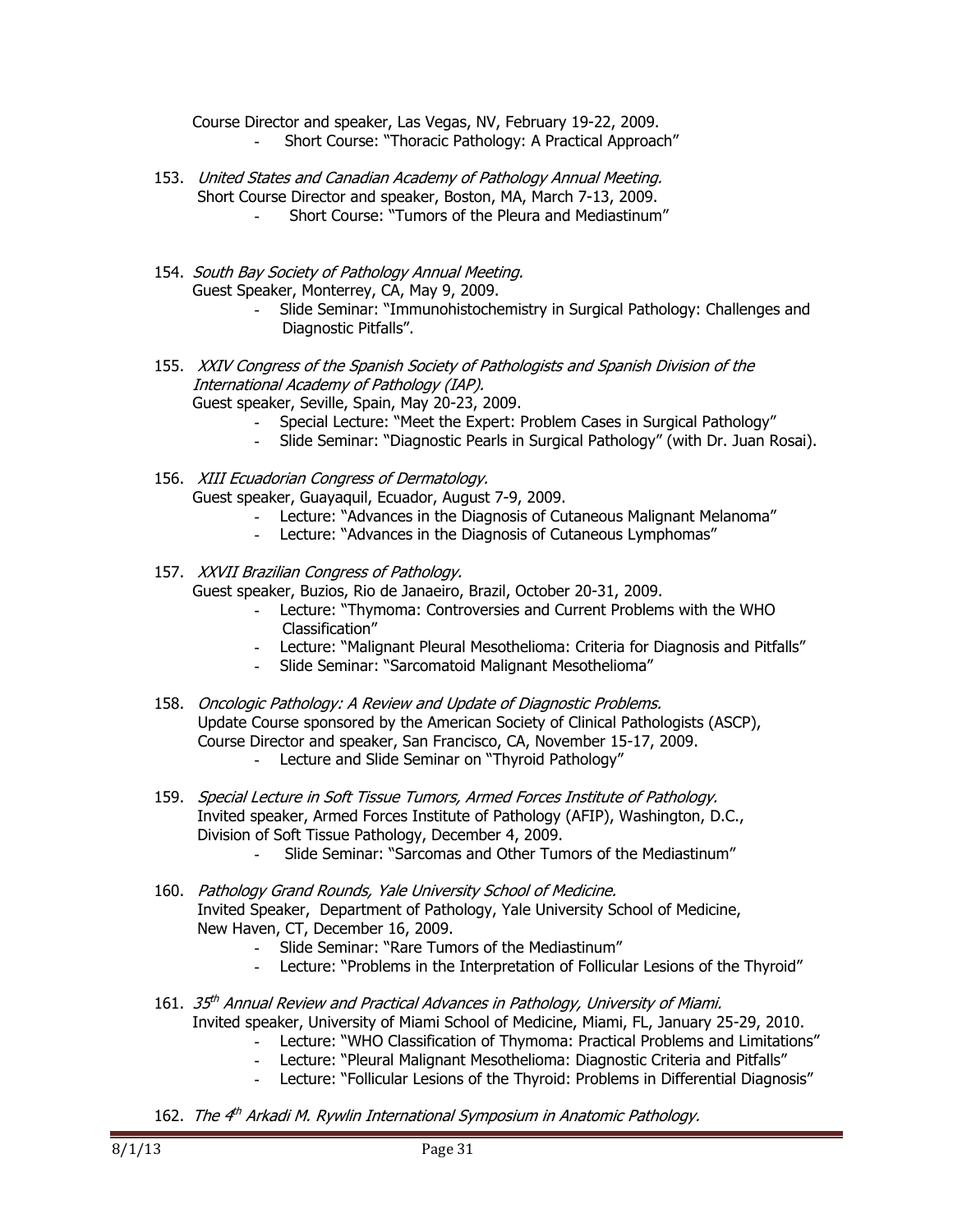Organizer and Course Director, sponsored by the Turkish Society of Pathologists, Istanbul, Turkey, June 5-6, 2010.

- **-** Lecture: "Arkadi M. Rywlin: Homage to a Master of Pathology"
- **-** Slide Seminar: "Metaplastic Thymoma, Mucinous Thymic Carcinoma, and Epithelioid Liposarcoma of Mediastinum"
- 163. Diagnostic Challenges in Breast, Gastrointestinal, Thoracic, Endocrine and ENT Pathology. Course Director and Speaker, sponsored by Scientific Symposiums International, Hilton Head, SC, June 14-17, 2010.
	- **-** Lecture: "Neuroendocrine Carcinomas of the Lung".
	- **-** Lecture: "Malignant Mesothelioma: Diagnostic Pitfalls"
	- **-** Lecture: "Follicular Tumors of the Thyroid"
	- **-** Lecture: "Problem Cases in Thyroid Pathology I"
	- **-** Lecture: "Problem Cases in Thyroid Pathology II"

### 164. Diagnostic Problems in Surgical Pathology.

 Course Director and Speaker, Sponsored by the Servizio Sanitario Nazionale, Regione Liguria, Castello di Riomaggiore, Cinque Terre, Italy, October 4-6, 2010.

- **-** Lecture: "WHO Classification of Thymomas"
- **-** Lecture: "Pleural Malignant Mesothelioma"
- **-** Lecture: "Unusual Tumors of the Lung"
- **-** Lecture: "Unusual Pleural Neoplasms"
- **-** Lecture: "Diagnosis of Spindle Cell Soft Tissue Tumors"
- **-** Lecture: "Diagnosis of Myxoid Soft Tissue lesions"
- **-** Lecture: "Follicular Lesions of the Thyroid"
- **-** Lecture: "Problem Cases in Thyroid Pathology"
- 165. XXVIIIth International Congress of the International Academy of Pathology. Course Director and Faculty, Tumors of the Mediastinum, Sao Paulo, Brazil, October 10-15, 2010.
	- **-** Lecture: "WHO Classification of Thymoma: Pitfalls and Limitations"
- 166. ASCP Educational Course Oncologic Pathology: A Review and Update of Diagnostic Problems.

Course Director and Speaker, Charleston, S.C., Nov. 15-17, 2010.

**-** Slide Seminar: "Thyroid Pathology"

167. The 43<sup>rd</sup> Argentinian Congress of Pathology.

Sponsored by the Argentinian Society of Pathologists, Buenos Aires, Argentina, Nov. 17-19, 2010.

- Lecture: "Diagnostic Problems in Follicular Lesions of the Thyroid"
- Lecture: "New Entities in Soft Tissue Tumors"
- Slide Seminar: "Problem Cases in Neoplastic Thoracic Pathology"
- 168. 53<sup>rd</sup>. Annual Congress of the Mexican Association of Pathologists. Guest speaker, Campeche, Mexico, April 30-August 4, 2011.
	- **-** Lecture: "Diagnostic Problems in Thyroid Pathology"
	- **-** Lecture: "New Entities in Soft Tissue Tumors"
- 169. XXV Congress of the Spanish Society of Anatomic Pathology. Guest speaker, Zaragoza, Spain, May 18-21, 2011.
	- **-** Lecture: "Problem Cases in Surgical Pathology"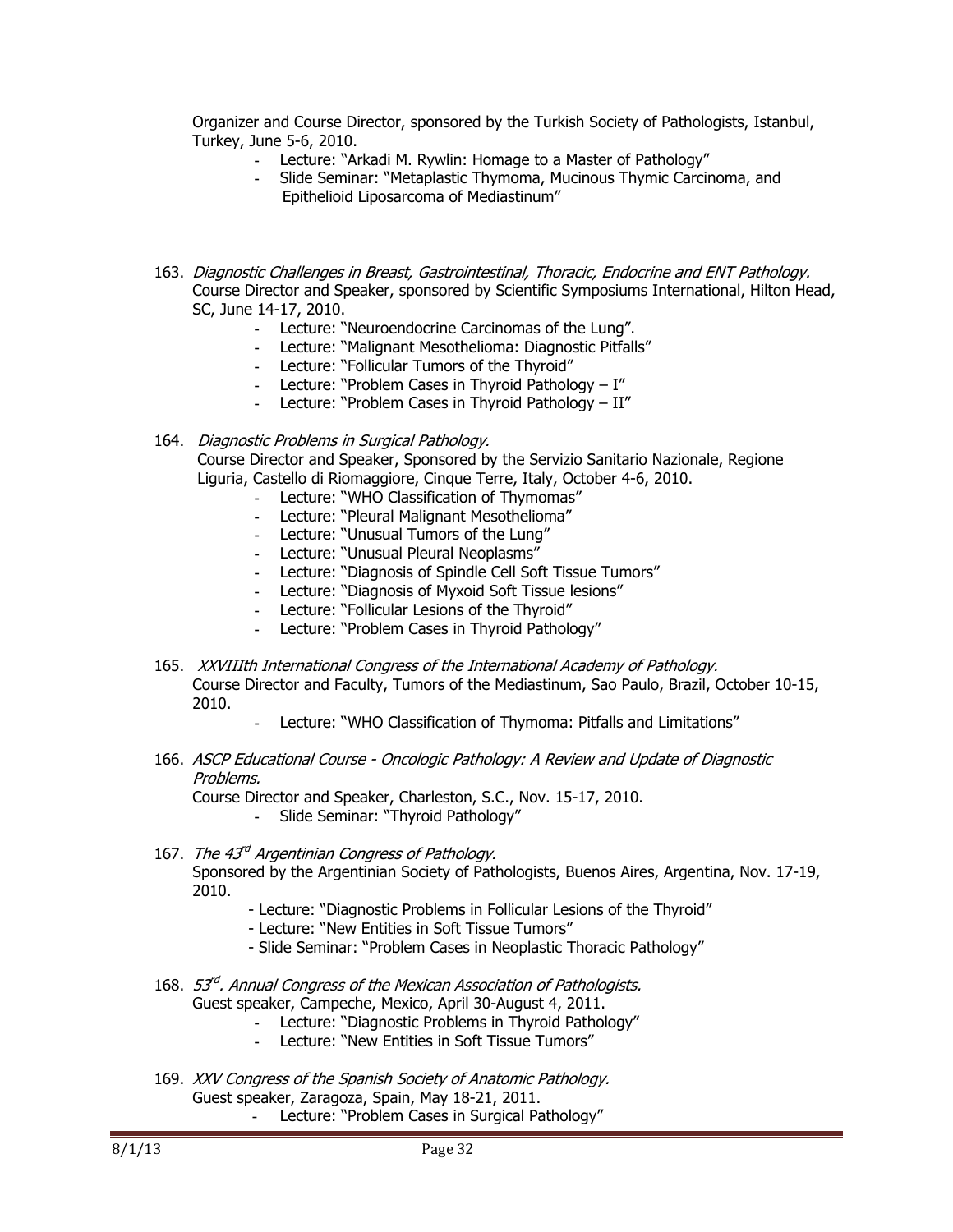- **-** Slide Seminar: "Pathology of the Peritoneum and Retroperitoneum"
- 170. XXX International Congress of Medicine, Surgery and Subspecialties, Guayaquil, Ecuador. Invited speaker, Hospital General Luis Vernaza, Guayaquil, Ecuador, July 19-22, 2011.
	- **-** Lecture: "Advances in Lung Cancer"
	- **-** Lecture: "Advances in Thyroid Neoplasia"
- 171. Pathology Grand Rounds, Louisiana State University, Department of Pathology. Invited Speaker, LSU Hospital, New Orleans, LA, October 27, 2011.
	- **-** Lecture: "Follicular Lesions of the Thyroid"
	- **-** Slide Seminar: "Difficult Cases in Surgical Pathology"
- 172. Diagnostic Problems in Thyroid and Head and Neck Patholoav. Course Director and speaker, sponsored by Servizio Sanitario Nazionale, Regione Liguria, Museo Marino Marini, Florence, Italy, October 19-21, 2011.
	- **-** Lecture: "Papillary thyropid carcinoma: pitfalls and controversies".
	- **-** Lecture: "Follicular lesions of the thyroid".
	- **-** Lecture: "Medullary carcinoma of the thyroid".
	- **-** Lecture: "Approach to the diagnosis of parathyroid lesions".
- 173. Sternberg-Reed Memorial Lecture, Tulane University School of Medicine. Department of Pathology, Tulane University School of Meicine, New Orleans, LA, October 28, 2011.
	- **-** Lecture: "Histologic Classification of Thymoma: Problems and Controversies"
	- **-** Slide Seminar: "Rare Tumors of the Mediastinum"
- 174. 10<sup>th</sup> National Congress of the Mexican Federation of Anatomic Pathology and  $2^{nd}$ . Congress of the Mexican Division of the International Academy of Pathology (IAP). Mazatlan, Mexico, November 18-21, 2011.
	- **-** Keynote Lecture: "Thymoma Classification: Problems and Controversies"
	- **-** Long Course: "Soft Tissue Tumors"
	- **-** Short Course: "Tumors of the Lung and Mediastinum"
	- **-** Lecture: "Problem Cases in Thyroid Pathology"
- 175. 101<sup>st</sup>. Annual Meeting of the United States and Canadian Academy of Pathology (USCAP). Faculty, Short Course, March 17-23, 2012, Vancouver, B.C., Canada. **-** Short Course: "Mediastinal Tumors: A Practical Approach"
- 176. North Carolina Society of Pathologists Annual Meeting. Guest keynote speaker, April 27, 2012, Chapel Hill, N.C.
	- **-** Lecture: "Malignant Pleural Mesothelioma".
	- **-** Lecture: "WHO Classification of Thymoma"
- 177. The 10<sup>th</sup> Annual Walter R. Benson Lecture, University of North Carolina, Chapel Hill. Slected Topics in Endocrine Pathology for the Practicing Pathologists, sponsored by the University of North Carolina, Chapel Hill, NC, April 28, 2012.
	- **-** Keynote Speaker: "Follicular Lesions of the Thyroid"
- 178. Pathology Grand Rounds, the Karolinska Institute, Stockholm. Visiting Professor and Guest Speaker, Department of Pathology, the Karolinska Institute Hospital, Stockholm, Sweden, June 12-13, 2012.
	- **-** Lecture: "Thymoma Classification".
		- **-** Lecture: "Follicular Tumors of the Thyroid".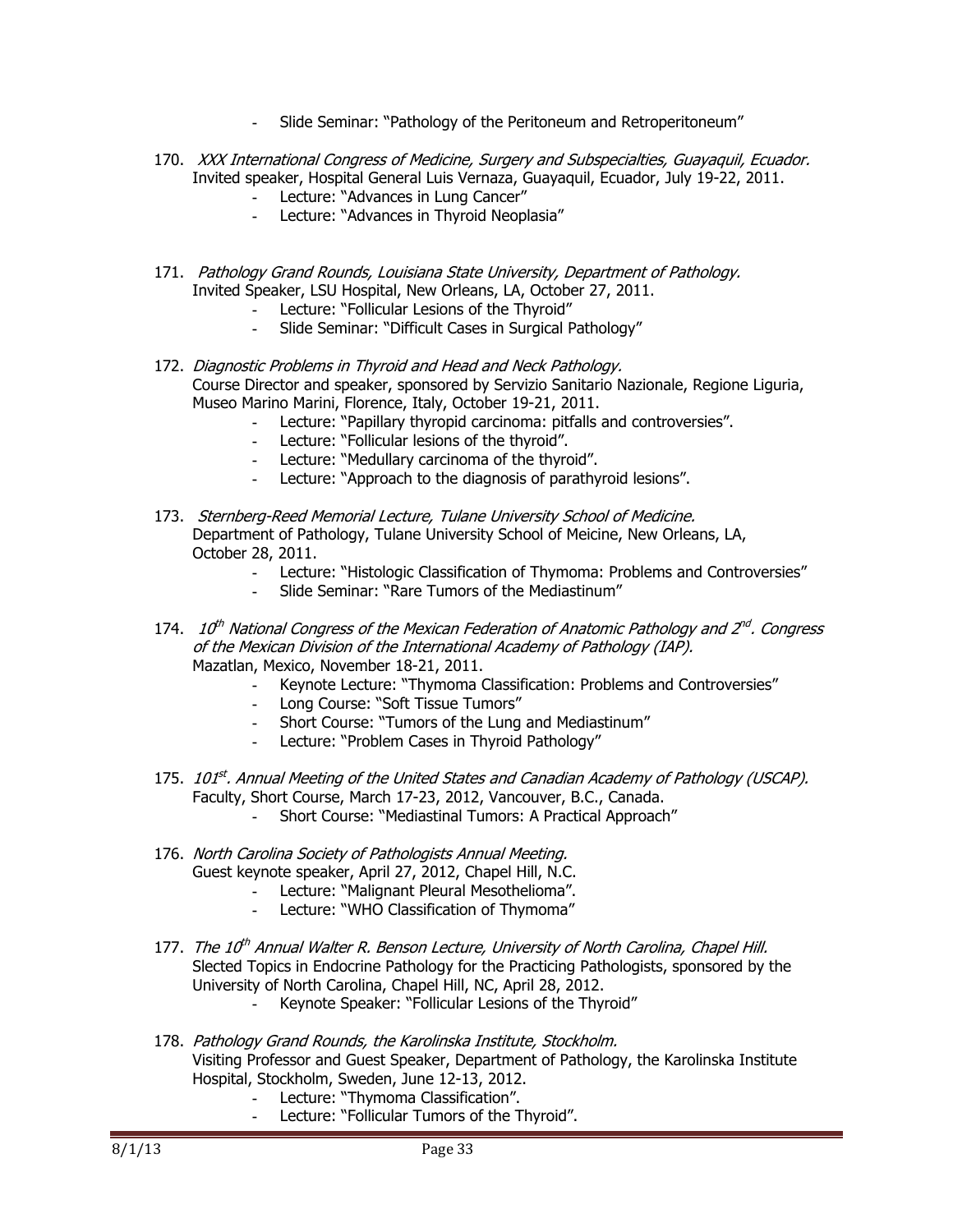- **-** Slide Seminar: "Problem Cases in Mediastinal Pathology".
- 179. The 5<sup>th</sup>. Arkadi M. Rywlin International Symposium in Anatomic Pathology. Organizer and Course Director, sponsored by the Swedish Society of Medicine and the Berzelius Symposium, Stockholm, Sweden, June 14-16, 2012.
	- **-** Slide Seminar: "Metaplastic Thymoma; Collision Tumor of the Lung, and Cribriform Adenocarcinoma of the Lung".
- 180. Update Course in Anatomic Pathology and Laboratory Medicine. Course director and speaker; sponsored by the National Cancer Institute (SOLCA) and the Ecuadorian Society of Pathologists, Loja, Ecuador, July 25-27, 2012.
	- **-** Lecture: "Histologic Growth Patterns in Soft Tissue Tumors"
	- **-** Lecture: "Role of Modern Diagnostic Techniques in Soft Tissue Tumors"
- 181. The 34<sup>th</sup>. National Congress of Pathology, Colombian Society of Pathologists. Guest and keynote speaker, Santa Marta, Colombia, August 17-19, 2012.
	- **-** Lecture: "Follicular Lesions of the Thyroid: Diagnostic Pitfalls"
	- **-** Lecture: "Role of IHC and Molecular Pathology in Soft Tissue Tumors"
	- **-** Lecture: "Advances in Thyroid Pathology"
	- **-** Slide Seminar: "Problem Cases in Thyroid Pathology"
- 182. Annual Meeting of the College of American Pathologists CAP'12, the Pathologists' Meeting. Course Director and Speaker, San Diego, CA, September 9-12, 2012.
	- **-** Short Course: "Pitfalls and Diagnostic Problems in Follicular Nodules of the Thyroid"
- 183. The  $5<sup>th</sup>$ . Annual Update Course in Surgical Pathology The Midwestern Conference. Course Director, Milwaukee, WI, September 14-16, 2012.
	- **-** Lecture: "The Indeterminate Follicular Thyroid Nodule"
- 184. XXXII Symposium of the International Society of Dermatopathology. Keynote speaker, Santa Cruz, Bolivia, October 3-6, 2012.
	- **-** Keynote Lecture: "A.M. Rywlin and A.B. Ackerman: The man behind the legend".
- 185. XI Congress of the Mexican Federation of Pathologists and Mexican Division of the International Academy of Pathology (IAP).

Guest speaker and course director, Mexico City (D.F.), Mexico, October 31-Nov. 3, 2012.

- **-** Course Director: "Tumors of the Mediastinum"
- **-** Lecture: "Epithelial Neoplasms of the Thymus"
- 186. Pathology Grand Rounds, University of Wisconsin, Madison, WI. Visiting Professor, February 6, 2013, Madison, WI.
	- **-** Lecture: "Pathology and Biology of Thymomas".
- 187. 102<sup>nd</sup>. Annual Meeting of the United States and Canadian Academy of Pathology. Delegate, Convention Center, Baltimore, MD, March 2-8, 2013.
	- **-** Moderator: "The Application and Criticality of Specimen Asset Tracking in Anatomic Pathology and Clinical Research".
		- **-** Short Course Director: "Mediastinal Tumors".
- 188. The 6<sup>th</sup>. International Arkadi M. Rywlin Pathology Slide Seminar Symposium in Anatomic Pathology.

Organizer and Course Director, Sponsored by the Israeli Society of Pathologsits, Tel-Aviv, Israel, June 30 – July 2, 2013.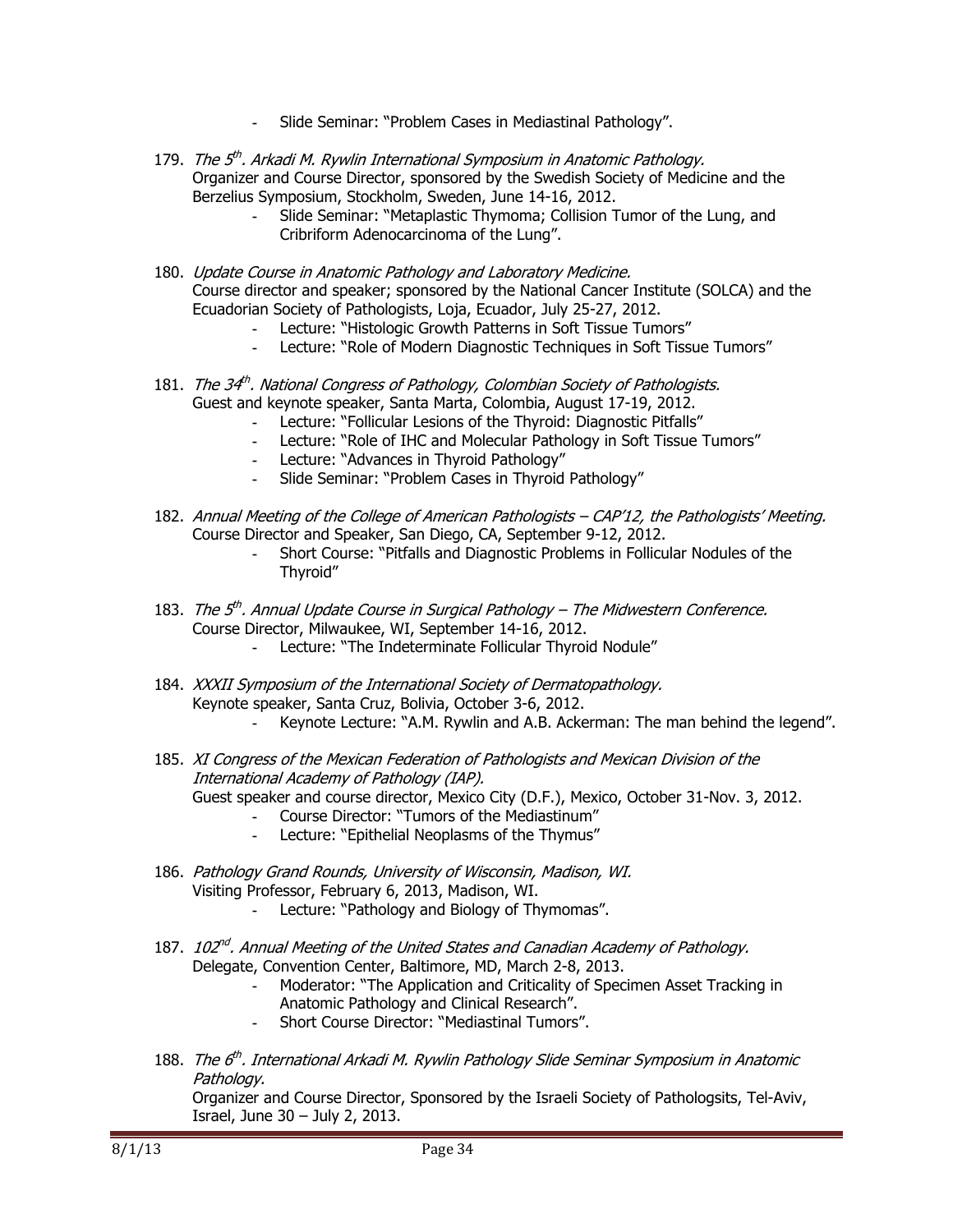- **-** Opening lecture: "Arkadi M. Rywlin: Homage to a Master of Pathology"
- **-** Case presentations: Spindle cell thymoma, poorly-differentiated thyroid carcinoma, follicular thyroid adenoma with clear nuclear features, sclerosing paraganglioma, pleomorphic epithelioid liposarcoma, gastrointestinal neuroectodermal tumor.
- 189. The 25<sup>th</sup> European Congress of Pathology. Guest speaker, Lisbon, Portugal, September 4, 2013.
	- **-** Slide Seminar: "Problem Cases in Surgical Pathology" (Metaplastic thymoma and dendritic fibromyxolipoma).
- 190. Surgical Pathology Course, Sponsored by the University of Porto and IPATIMUP, Portugal. Invited professor, Porto, Portugal, September 6, 2013.
	- Lecture: "Difficult Cases in Thoracic Pathology".
- 191. College of American Pathologists Annual Meeting CAP'13 The Pathologists' Meeting. Course Director and Speaker, Orlando, FL., October 13-16, 2013.
	- **-** Arthur Purdy Stout Society-Sponsored Course: "Pitfalls and Problems in Follicular Tumors of the Thyroid"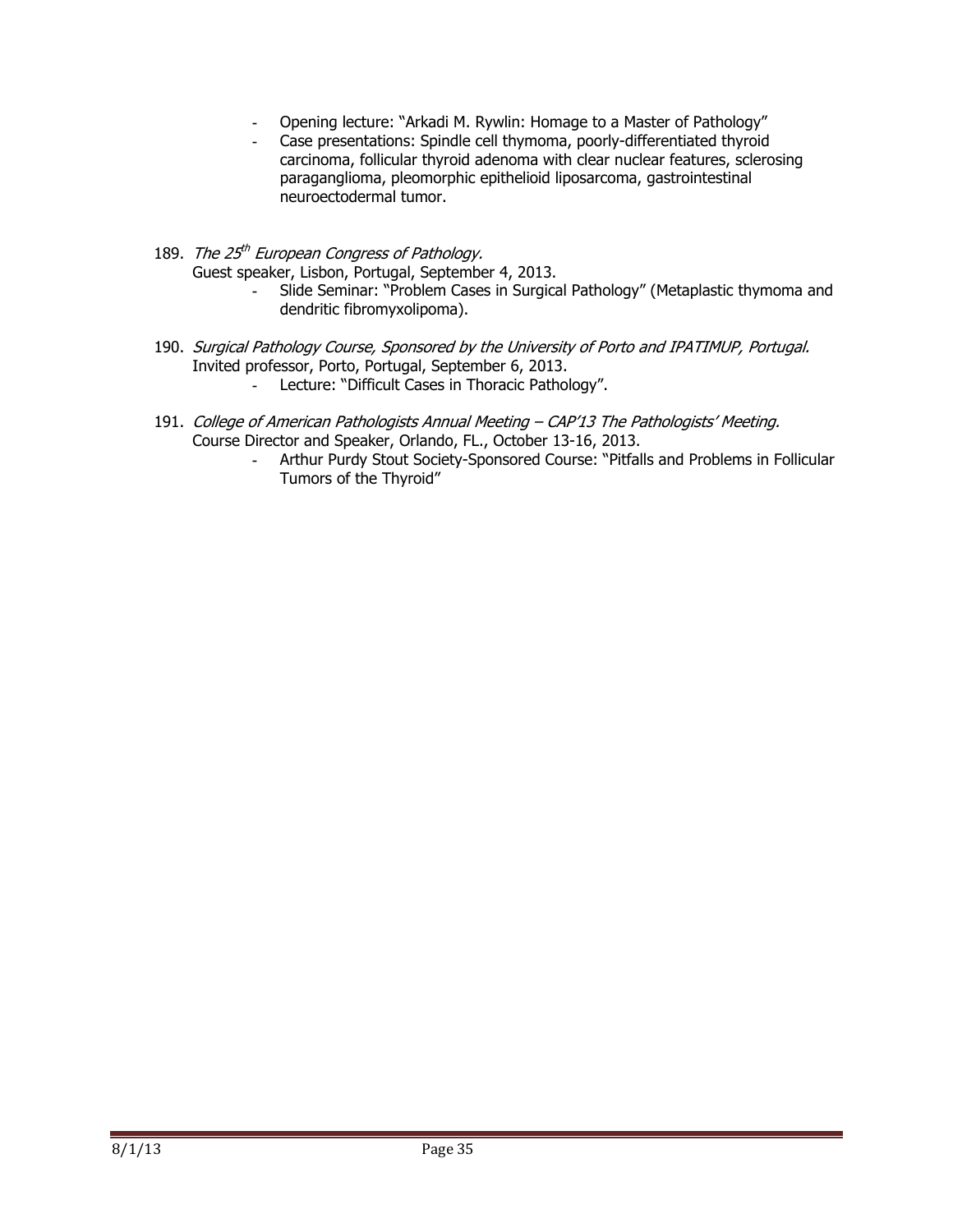## **PEER-REVIEWED SCIENTIFIC PUBLICATIONS:**

- 1) Suster S, Ronnen M, Bubis JJ: Diverticulosis coli in association with Marfan's syndrome. Archives of Internal Medicine, Vol.144:203, 1984.
- 2) Ronnen M, Suster S, Stempler D, Schewach-Millet M: Skin injury due to the Sigamus fish. Journal of the Israel Medical Association (Harefuah), Vol.107:128-129, 1984.
- 3) Ronnen M, Stempler D, Suster S, Schewach-Millet M: Painful piezogenic pedal apules. Journal of the Israel Medical Association (Harefuah), Vol.107:180-181, 1984.
- 4) Ronnen M, Kahana M, Stempler D, Trau H, Suster S, Schewach-Miller M:Metastatic carcinoma to the skin. Review of 36 cases. Journal of the Israel Medical Association (Harefuah), Vol.107:336-339, 1984.
- 5) Lin E, Ronnen M, Stempler D, Suster S: Painful piezogenic heel papules. A case report. Journal of Bone and Joint Surgery, Vol.67(A): 640-641, 1985.
- 6) Ronnen M, Suster S, Schewach-Millet M, Modan M: Erysipelas: changing faces. International Journal of Dermatology, Vol.24: 169-172, 1985.
- 7) Suster S, Ronnen M, Huszar M, Bubis JJ: Trabecular carcinoma of the skin. A histopathologic study of two cases. Israel Journal of Medical Sciences, Vol.21: 688-691, 1985.
- 8) Suster S, Huszar M, Geiger B: Immunofluorescent localization of intermediate filament subunits in the differential diagnosis of malignant melanoma. American Journal of Dermatopathology, Vol.7 (Suppl.1): 79-86, 1985.
- 9) Suster S, Ronnen M, Lin E, Schewach-Miller M: Trabecular carcinoma of the skin simulating metastatic disease. Journal of Surgical Oncology, Vol.32: 73-75, 1986.
- 10) Ronnen M, Suster S, Kahana M, Schewach-Millet M: Contact dermatitis due to Karaya gum induced by the application of electrodes. International Journal of Dermatology, Vol.25: 289-290, 1986.
- 11) Ronnen M, Suster S, Schewach-Millet M: Bullous skin lesion in familial mediterranean fever. Cutis, Vol.37: 290-292, 1986.
- 12) Engelberg IS, Ronnen M, Suster S, Schewach-Millet M, Schibi-Brilliant G: Effects of Solcoderm. International Journal of Dermatology, Vol.25: 606-607, 1986.
- 13) Suster S: Transformation of Hodgkin's disease into malignant fibrous histiocytoma. Cancer, Vol.57: 264-268, 1986.
- 14) Suster S, Ronnen M, Bubis JJ, Schewach-Millet M: Familial atrophie blanche-like lesions with subcutaneous fibrinoid vasculitis: the Georgian ulcers. American Journal of Dermatopathology, Vol.8: 386-391, 1986.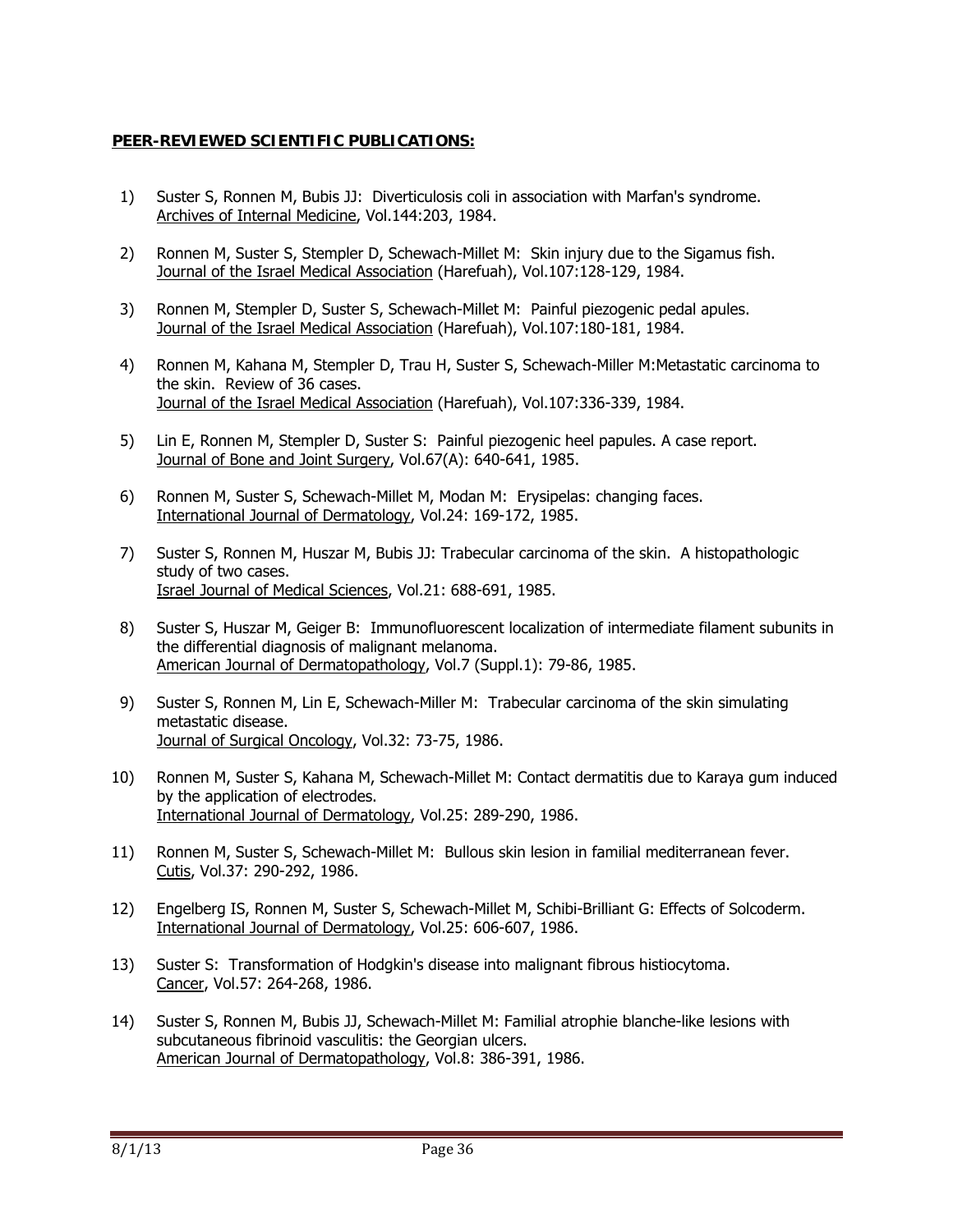- 15) Huszar M, Suster S, Herczeg E, Geiger B: Sclerosing hemangioma of the lung. Immunohistochemical demonstration of mesenchymal origin using antibodies to tissue-specific intermediate filaments. Cancer, Vol.58: 2422-2427, 1986.
- 16) Suster S: Pseudomelanoma. A pathologist's perspective (Invited review). International Journal of Dermatology, Vol.25: 506-507, 1986.
- 17) Ronnen M, Suster S, Kahana M, Schewach-Millet M: Bilateral Koebner phenomenon in lichen sclerosus et atrophicus. International Journal of Dermatology, Vol.26: 117-118, 1987.
- 18) Ronnen M, Suster S, Huszar M, Schewach-Millet M: Solitary painful piezogenic pedal papule in a patient with rheumatoid arthritis. International Journal of Dermatology, Vol.26: 240-241, 1987.
- 19) Suster S, Ronnen M, Huszar M, Pines A, Schibi-Brilliant G: Induction of cutaneous plasma cell tumor as a complication of adjuvant immunotherapy with methanol extraction residue (MER) of BCG. International Journal of Cancer Treatment and Research (Oncology), Vol. 44: 279-282, 1987.
- 20) Suster S, Huszar M, Bubis JJ, Herczeg E: Adenosquamous carcinoma of the gallbladder with spindle cell features. A light microscopic and immunohistochemical study of a case. Histopathology, Vol.11: 209-214, 1987.
- 21) Suster S, Huszar M, Bubis JJ, Geiger B: Fibrosarcoma of the urinary bladder. Study of a case showing extensive chondroid differentiation. Archives of Pathology & Laboratory Medicine, Vol.111: 767-770, 1987.
- 22) Suster S, Huszar M: Epithelioid leiomyosarcoma of the stomach. A study of the intermediate filaments. American Journal of Surgical Pathology, Vol.11: 575-580, 1987.
- 23) Suster S: Nodal angiolymphoid hyperplasia with eosinophilia. American Journal of Clinical Pathology, Vol.88: 236-239, 1987.
- 24) Suster S, Huszar M, Herczeg E: Spindle cell squamous carcinoma of the lung. A light microscopic, immunohistochemical and ultrastructural study of a case. Histopathology, Vol.11: 871-878, 1987.
- 25) Ronnen M, Suster S, Yorav S, Schewach-Millet M: Development of epidermal cysts following dermabrasion. International Journal of Dermatology, Vol.26: 465-466, 1987.
- 26) Suster S, Ronnen M, Bubis JJ: Angioimmunoblastic lymphadenopathy following Kaposi's sarcoma. American Journal of the Medical Sciences, Vol.294: 249-252, 1987.
- 27) Suster S, Ronnen M, Bubis JJ, Schewach-Millet M: The Georgian ulcers: a rare form of fibrinoid vasculitis. American Journal of Dermatopathology, Vol.9: 546-547, 1987.
- 28) Suster S, Ronnen M, Bubis JJ: Verrucous pseudonevoid melanoma. Journal of Surgical Oncology, Vol.36: 134-137, 1987.
- 29) Yorav S, Ronnen M, Suster S: Eyelid contact dermatitis due to Liquifilm solution. Contact Dermatitis, Vol.17: 314-315, 1987.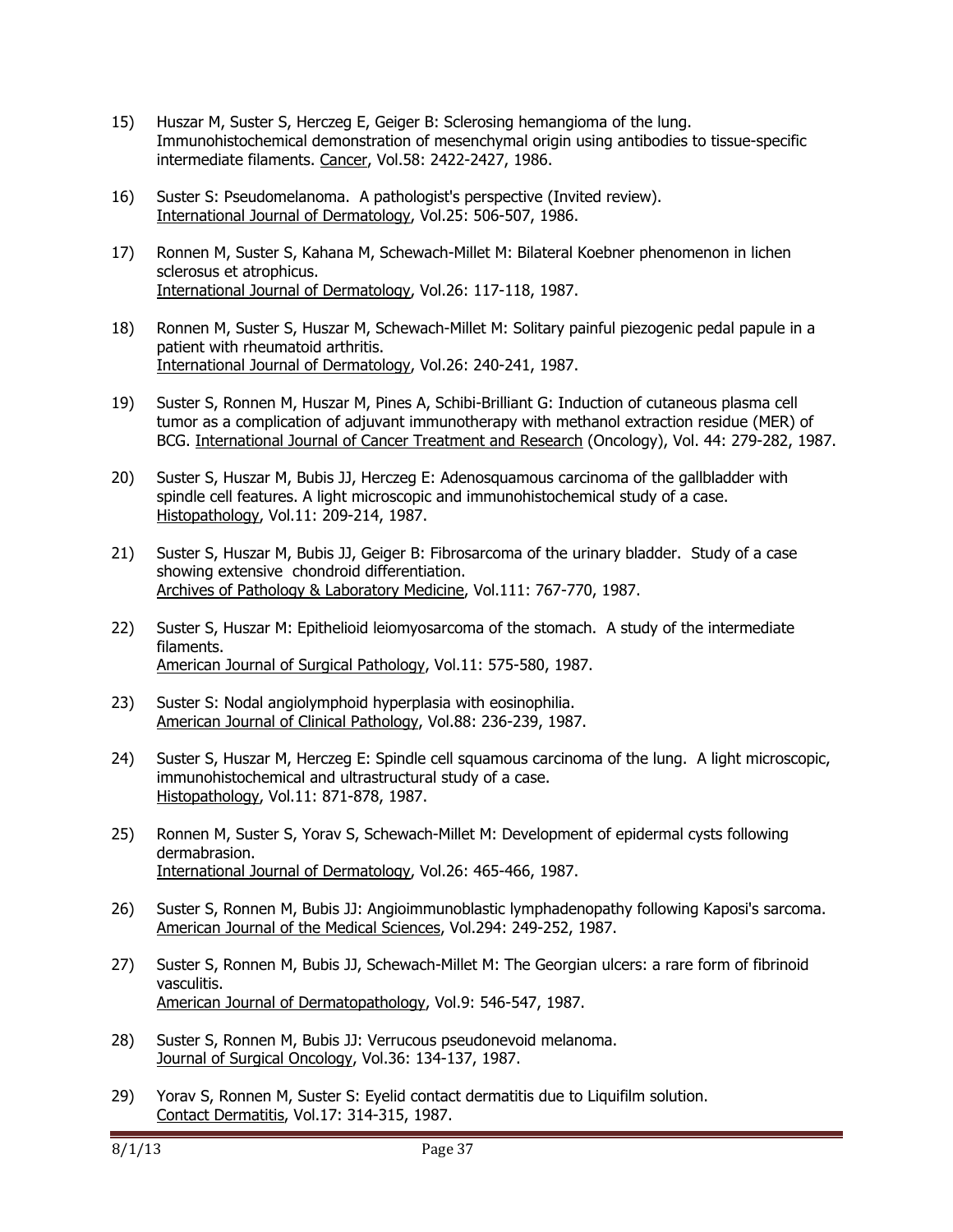- 30) Suster S, Ronnen M: Basal cell carcinoma arising in Leishmania scar. International Journal of Dermatology, Vol.27: 175-176, 1988.
- 31) Suster S, Rywlin AM: A reappraisal of Richter's syndrome. Development of two phenotypically distinctive cell lines in a patient with chronic lymphocytic leukemia. Cancer, Vol.59: 1412-1418, 1987.
- 32) Suster S, Rosen LB: Intradermal bullous dermatitis due to Candidiasis in an immunocompromised patient. Journal of the American Medical Association (JAMA), Vol.258: 2106-2107, 1987.
- 33) Rosen LB, Suster S: Fibrous papules. A light microscopic and immunohistochemical study. American Journal of Dermatopathology, Vol.10: 109-115, 1988.
- 34) Suster S, Ronnen M, Huszar M: Extraskeletal Ewing's sarcoma of the scalp. Pediatric Dermatology, Vol.5: 123-126, 1988.
- 35) Suster S, Ronnen M, Huszar M, Bubis JJ: Paget's disease of the breast with underlying carcinoma arising in systemic scleroderma. Journal of Dermatologic Surgery and Oncology, Vol.14: 648-650, 1988.
- 36) Suster S, Rosen LB, Sanchez J: Granular cell leiomyosarcoma of the skin. American Journal of Dematopathology, Vol.10: 234-239, 1988.
- 37) Ronnen M, Suster S, Orenstein M: Immunofluorescent localization of intermediate filaments as a means of defining the presence of recurrent basal cell carcinoma. Cutis, Vol.42: 359-362, 1988.
- 38) Suster S, Cartagena N Jr, Cabello-Inchausti B, Robinson MJ: Histiocytic lymphophagocytic panniculitis: an unusual presentation of sinus histiocytosis with massive lymphadenopathy. Archives of Dermatology, Vol.124: 1246-1249, 1988.
- 39) Suster S, Hilsenbeck S, Rywlin AM: Reactive histiocytic hyperplasia with hemophagocytosis in hematopoietic organs. A reevaluation of the benign hemophagocytic proliferations. Human Pathology, Vol.19: 705-712, 1988.
- 40) Suster S, Amazon K, Rosen LB, Ollague J: Malignant epithelioid schwannoma of the skin. A low grade variant of neurotropic melanoma? American Journal of Dermatopathology, Vol.11: 338-344, 1989.
- 41) Suster S, Porges R, Tobias J, Nanes M: Giant cell neoplasm of the sphenoid sinus. The Mount Sinai Journal of Medicine, Vol.56: 118-122, 1989.
- 42) Suster S, Robinson MJ: Spindle cell carcinoma of the renal pelvis. Immunohistochemical and ultrastructural study demonstrating coexpression of keratin and vimentin intermediate filaments. Archives of Pathology & Laboratory Medicine, Vol.113: 404-408, 1989.
- 43) Ronnen M, Suster S, Huszar M, Schewach-Millet M: Treatment of xanthelasma with Solcoderm. Journal of the American Academy of Dermatology, Vol.21: 807-809, 1989.
- 44) Suster S, Phillips M, Robinson MJ: Malignant fibrous histiocytoma, giant cell type, of the pancreas. A distinctive variant of the osteoclast-type giant cell tumor of the pancreas. Cancer, Vol.64: 2303-2308, 1989.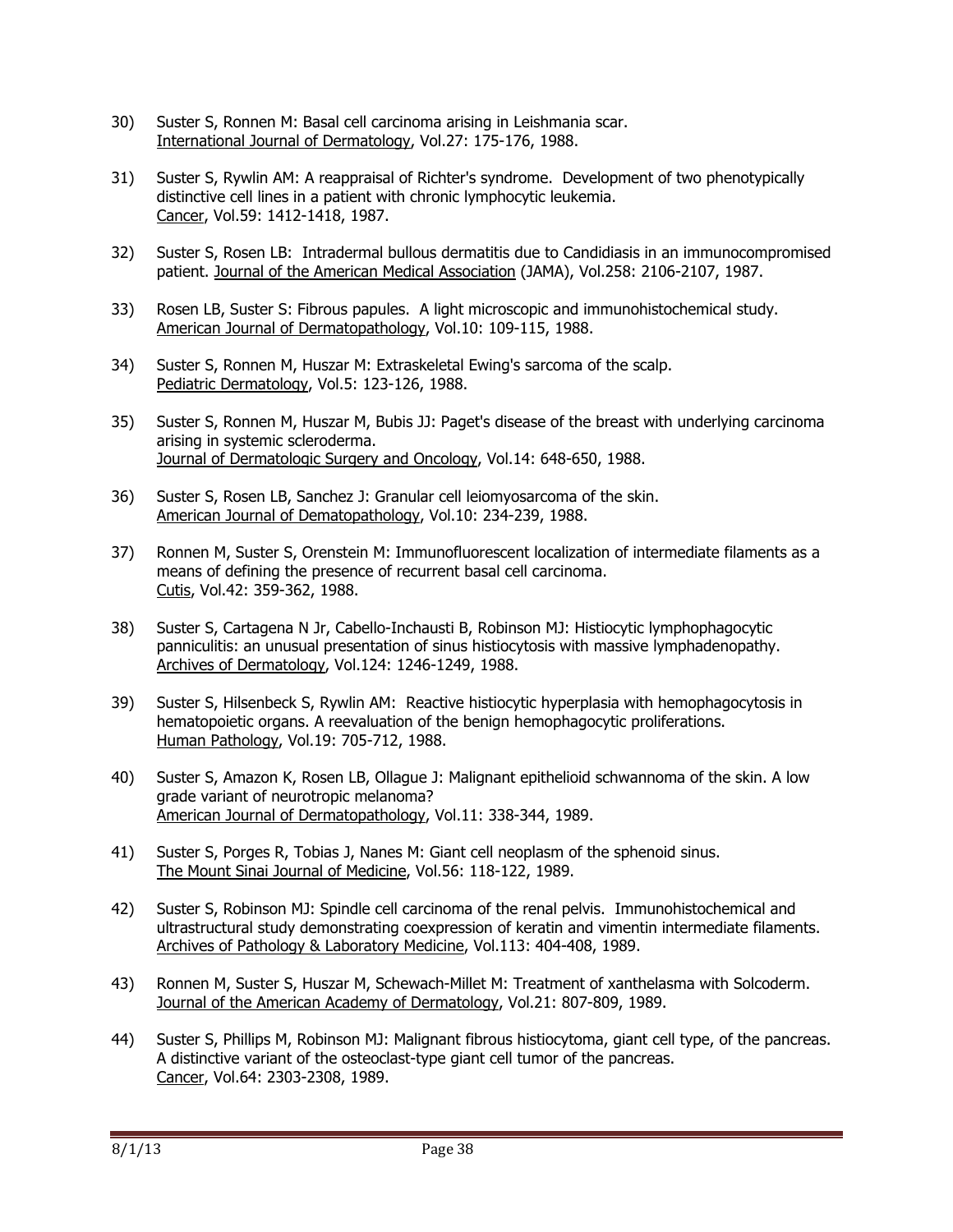- 45) Suster S, Cabello-Inchausti B, Robinson MJ: Nongranulomatous involvement of the bone marrow in lepromatous leprosy. American Journal of Clinical Pathology, Vol.92: 797-781, 1989.
- 46) Suster S, Rosai J: Intranodal hemorrhagic spindle cell tumor with "amianthoid" fibers. Report of six cases of a distinctive mesenchymal neoplasm of the inguinal region that simulates Kaposi's sarcoma. American Journal of Surgical Pathology, Vol.13: 347-357, 1989.
- 47) Suster S, Rosai J: Hamartoma of the scalp with ectopic meningothelial elements. A distinctive benign soft tissue lesion that may simulate angiosarcoma. American Journal of Surgical Pathology, Vol.14: 1-11, 1990.
- 48) Suster S, Robinson MJ: Inflammatory fibroid polyp of the small intestine. Ultrastructural and immunocytochemical observations. Ultrastructural Pathology, Vol.14: 109-119, 1990.
- 49) Moran C, Suster S, Gil J, Jagirdaar J: Morphometric analysis of germinal centers in the thymuses of nonthymomatous patients with myastenia gravis. Archives of Pathology & Laboratory Medicine, Vol.114: 689-691, 1990.
- 50) Moran CA, Suster S, Carter D: Benign mixed tumors (pleomorphic adenomas) of the breast. American Journal of Surgical Pathology, Vol.14: 913-921, 1990.
- 51) Suster S, Moran C: Deciduosis of the appendix. American Journal of Gastroenterology, Vol.85: 841-845, 1990.
- 52) Suster S, Rosai J: Histology of the normal thymus American Journal of Surgical Pathology, Vol.14: 284-303, 1990.
- 53) Suster S, Rosai J: Thymic carcinoma. A clinicopathologic study of 60 cases. Cancer, Vol.67: 1025-1032, 1991.
- 54) Ramon y Cajal S, Suster S, Halaban R, Filvaroff E, Dotto GP: Induction of different morphologic features of malignant melanoma and pigmented lesions after transformation of murine melanocytes with bFGF-cDNA and *H-ras, myc, neu* and *E1a* oncogenes. American Journal of Pathology, Vol.138: 349-358, 1991.
- 55) Suster S, Rosai J: Multilocular thymic cysts: an acquired reactive process. Study of 18 cases. American Journal of Surgical Pathology, Vol.15: 388-398, 1991.
- 56) Suster S, Moran C, Hurt MA: Syringomatous squamous tumors of the breast. Cancer, Vol.67: 2350-2355, 1991.
- 57) Suster S, Ramon y Cajal S: Myoepithelial differentiation in basal cell carcinoma. American Journal of Dermatopathology, Vol.13: 350-357, 1991.
- 58) Ramon y Cajal S, Suster S: Primary thymic epithelial neoplasms in children. American Journal of Surgical Pathology, Vol.15: 466-474, 1991.
- 59) Suster S, Barbuto D, Carlson G, Rosai J: Multilocular thymic cysts with pseudoepitheliomatous hyperplasia. Human Pathology, Vol.22: 455-460, 1991.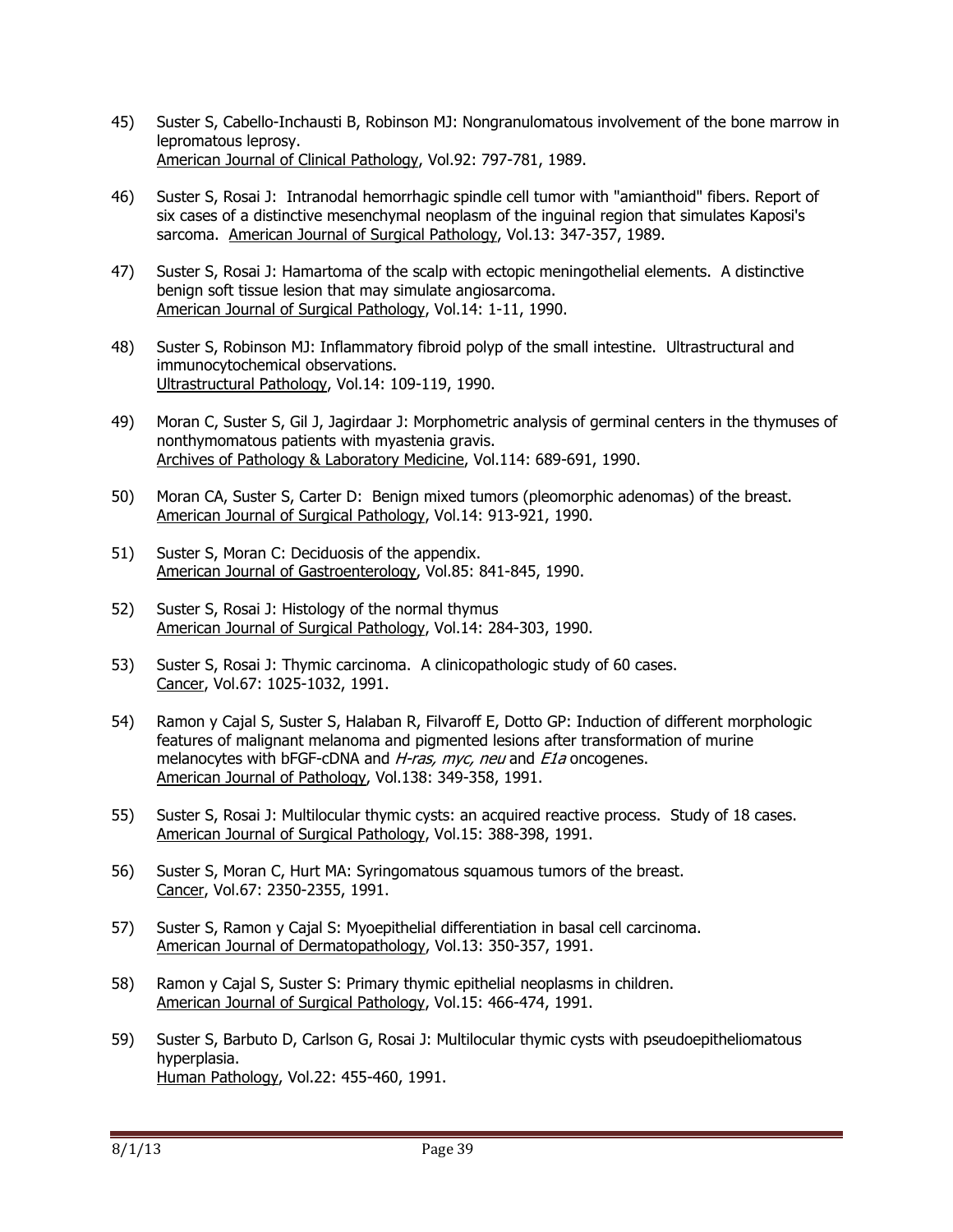- 60) Suster S, Rosai J: Cystic thymomas. Clinicopathologic study of 10 cases. Cancer, Vol.69: 92-97, 1992.
- 61) Suster S: Large cell lymphoma of the mediastinum with marked tropism for germinal centers. Cancer, Vol.69: 2910-2916, 1992.
- 62) Moran CA, Suster S, Koss MN: The spectrum of histologic growth patterns in benign and malignant fibrous tumors of the pleura. Seminars in Diagnostic Pathology, Vol.9: 169-180, 1992.
- 63) Suster S, Robinson MJ: Placental intravillous accumulation of sulfated mucosubstances. A reevaluation of so-called hydropic degeneration of villi. Annals of Clinical and Laboratory Science, Vol.22: 175-181, 1992.
- 64) Suster S: Epithelioid and spindle cell hemangioendothelioma of the spleen. Report of a distinctive splenic vascular neoplasm of childhood. American Journal of Surgical Pathology, Vol.16: 785-792, 1992.
- 65) Moran CA, Suster S, Koss MN: Acinic cell carcinoma of the lung ("Fechner tumor"). A clinicopathologic, immunohistochemical and ultrastructural study of 5 cases. American Journal of Surgical Pathology, Vol.16: 1039-1050, 1992.
- 66) Cartagena N Jr., Suster S, Cabello-Inchausti B: Artifactual distortion of cells simulating metastatic small cell carcinoma in the bone marrow. Annals of Clinical and Laboratory Science, Vol.23: 130-136, 1993.
- 67) Ruffolo R, Suster S, Sivina M, Robinson MJ: Angiosarcoma of the heart predominantly involving the pericardium. A clinicopathologic study with electronmicroscopic and immunohistochemical correlation. Cardiovascular Pathology, Vol.2: 83-88, 1993.
- 68) Beham A, Badve S, Suster S, Fletcher CDM: Solitary "adult" myofibroma: Clinicopathological analysis of a series. Histopathology, Vol.22: 335-341, 1993.
- 69) Schweinfest CW, Henderson KW, Suster S, Kondoh N, Papas TS: Identification of a colon mucosa gene that is down-regulated in colon adenomas and adenocarcinomas. Proceedings of the National Academy of Science (USA), Vol.90:4166-4170, 1993.
- 70) Wong T-Y, Reed JA, Suster S, Flynn SD, Mihm MC, Jr: Benign trichogenic tumors: a report of two cases and suggested simplified nomenclature. Histopathology, Vol.22: 575-580, 1993.
- 71) Suster S, Wong T-Y, Moran CA:Sarcomas with combined features of liposarcoma and leiomyosarcoma: study of two cases of an unusual soft tissue tumor showing dual lineage differentiation. American Journal of Surgical Pathology, Vol.17: 905-911, 1993.
- 72) Moran CA, Suster S, Carter D: Chondrosarcomas of the larynx. Archives of Pathology & Laboratory Medicine, Vol.117: 914-917, 1993.
- 73) Peña J, Suster S: Squamous differentiation in malignant eccrine poroma. American Journal of Dermatopathology, Vol.15: 492-496, 1993.
- 74) Moran CA, Suster S, Fishback N, Koss MN: Mediastinal paragangliomas. A clinicopathologic and immunohistochemical study of 16 cases. Cancer, Vol.72: 2358-2364, 1993.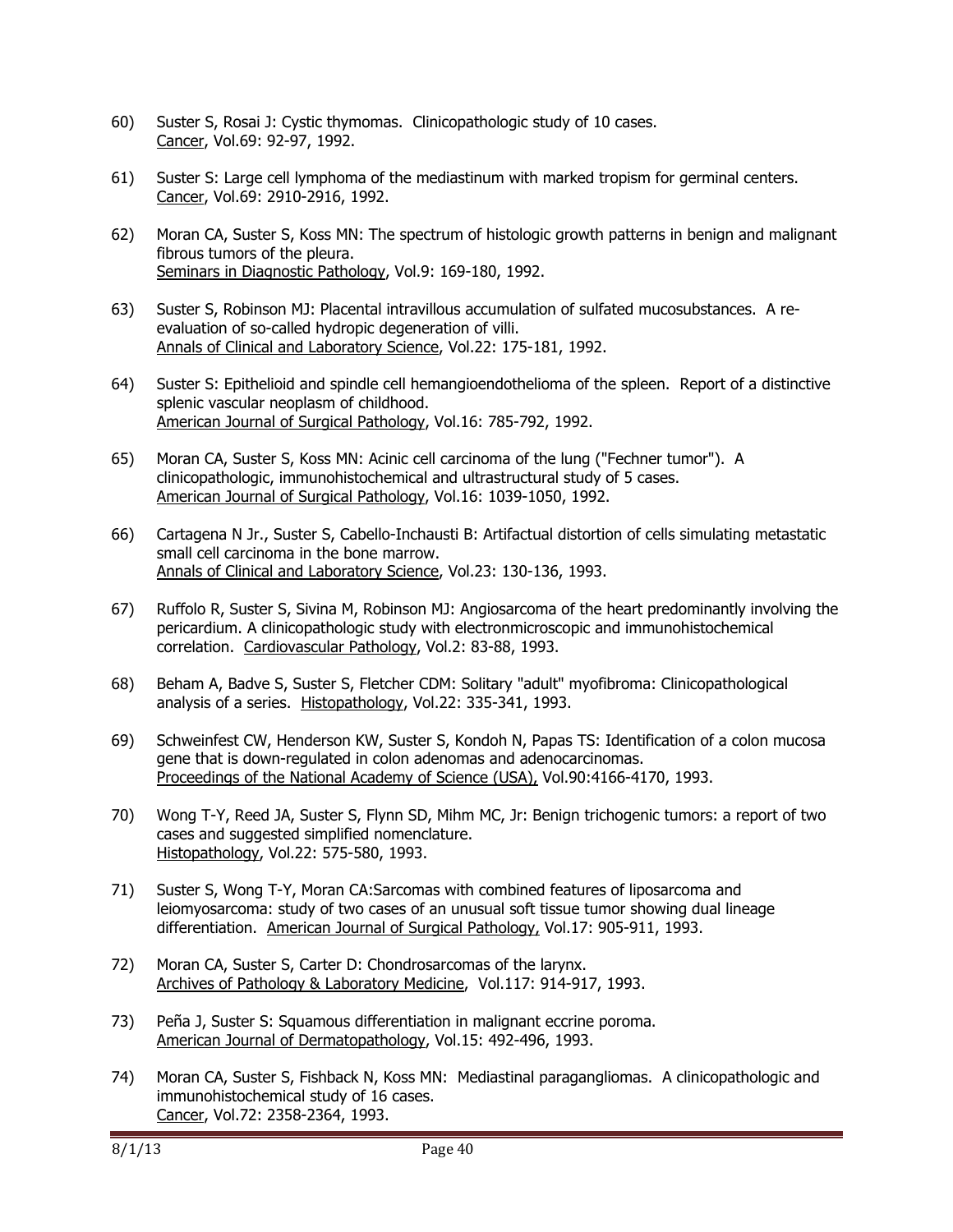- 75) Ruffolo R, Suster S: Diffuse histiocytic proliferation mimicking mesothelial hyperplasia in endocervicosis of the female pelvic peritoneum International Journal of Surgical Pathology, Vol.1: 101-106, 1993.
- 76) Suster S, Moran CA: Pulmonary adenofibroma. Report of two cases of an unusual type of hamartomatous fibrous lesion of the lung. Histopathology, Vol.23: 547-551, 1993.
- 77) Ronnen M, Suster S, Klin B: Treatment of epidermal cysts with Solcoderm, a copper ion and acid solution. Clinical and Experimental Dermatology, Vol.18: 500-503, 1993.
- 78) Berho M, Suster S: Mucinous meningioma. Report of an unusual variant of meningioma that may mimic metastatic mucin-secreting adenocarcinoma. American Journal of Surgical Pathology, Vol. 18: 100-106, 1994.
- 79) Moran CA, Suster S, Koss MN: Primary adenoid cystic carcinoma of the lung. A clinicopathologic and immunohistochemical study of 16 cases. Cancer, Vol.73: 1390-1397, 1994.
- 80) Suster S: Epithelioid leiomyosarcoma of the skin and superficial soft tissue. Clinicopathologic, immunohistochemical and ultrastructural study of 5 cases. American Journal of Surgical Pathology , Vol.18: 232-240, 1994.
- 81) Wong T-Y, Suster S, Nogita T, Duncan LM, Dickersen RG, Mihm MC Jr: Clear cell eccrine carcinomas of the skin. A clinicopathologic study of 9 cases. Cancer, Vol.73: 1631-1643, 1994.
- 82) Brathwaite C, Suster S: Dermatofibrosarcoma protuberans: A critical reappraisal of the role of immunohistochemical stains for diagnosis. Applied Immunohistochemistry, Vol.2: 36-41, 1994.
- 83) Moran CA, Suster S, Koss MN: Endobronchial lipomas: a clinicopathologic study of 4 cases. Modern Pathology, Vol.7: 212-214, 1994.
- 84) Suster S, Moran CA, Blanco M: Mycobacterial spindle cell pseudotumor of the spleen. American Journal of Clinical Pathology, Vol.101: 539-542, 1994.
- 85) Suster S, Moran CA, Koss MN: Primary rhabdomyosarcomas of the anterior mediastinum. Report of 4 cases unassociated with germ cell, teratomatous or thymic carcinomatous components. Human Pathology, Vol.25: 349-356, 1994.
- 86) Moran CA, Suster S, Askin FB, Koss MN: Benign and malignant salivary gland-type mixed tumors of the lung. Clinicopathologic and immunohistochemical study of 8 cases. Cancer,Vol.73: 2481-2490, 1994.
- 87) Suster S, Wong T-Y: Polymorphous sweat gland carcinoma. Histopathology, Vol.25: 31-39, 1994.
- 88) Moran CA, Suster S, Koss MN: Plasma cell-rich thymoma. American Journal of Clinical Pathology, Vol.102: 199-201, 1994.
- 89) Suster S, Moran CA, Koss MN: Epithelioid hemangioendothelioma of the anterior mediastinum. Clinicopathologic, immunohistochemical and ultrastructural study of 12 cases. American Journal of Surgical Pathology, Vol.18: 871-881, 1994.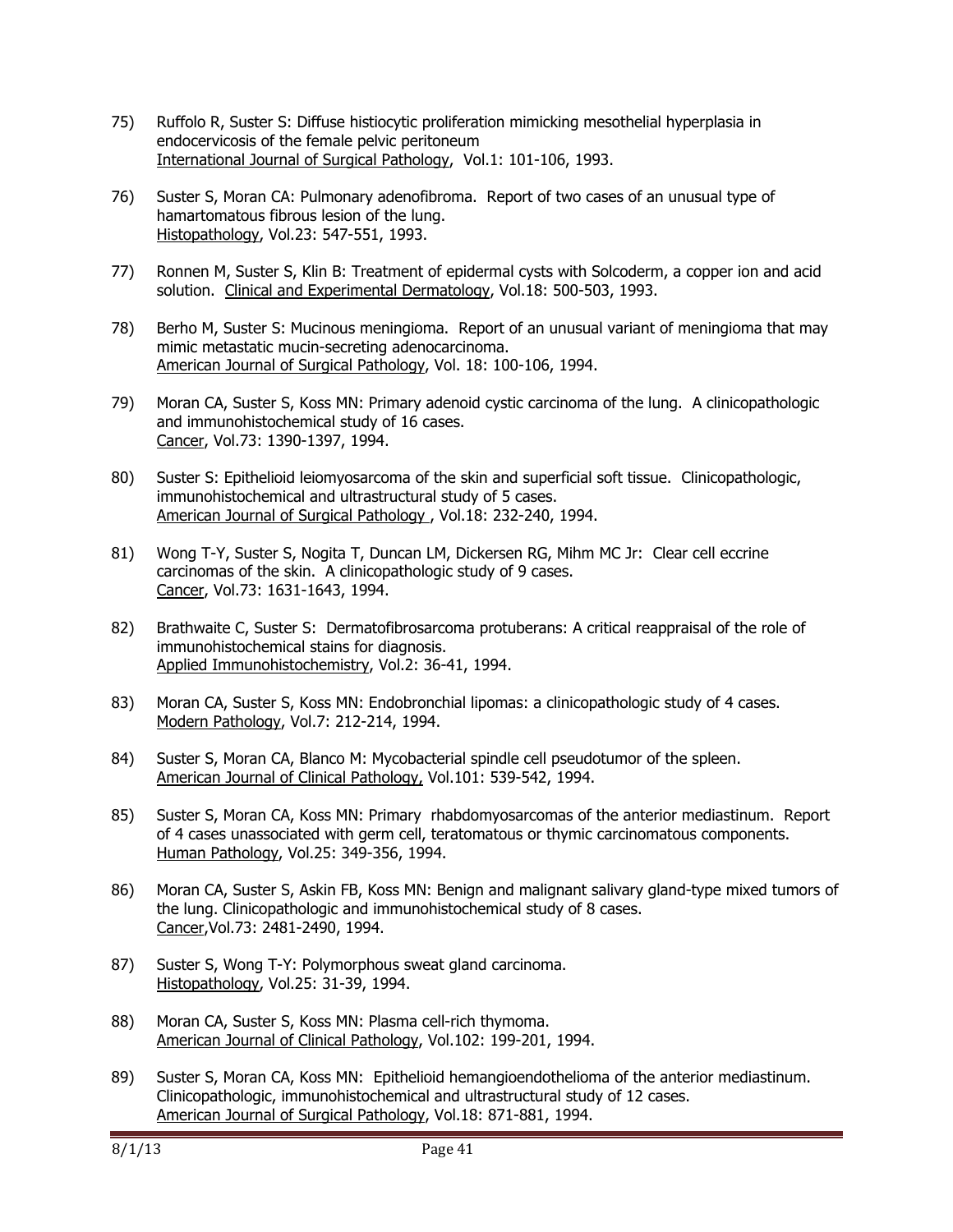- 90) Moran CA, Suster S, Pavlova Z, Mullick F, Koss MN: The spectrum of pathological changes in the lung in children with AIDS: An autopsy study of 36 cases. Human Pathology, Vol.25: 877-882, 1994.
- 91) Suster S, Wong T-Y: On the discriminatory value of anti-HPCA-1 (CD-34) in the differential diagnosis of benign and malignant vascular proliferations of the skin. American Journal of Dermatopathology, Vol.16: 355-363, 1994.
- 92) Wong T-Y, Suster S: Tricholemmal carcinoma: a clinicopathologic study of 13 cases. American Journal of Dermatopathology, Vol.16: 463-473, 1994.
- 93) Moran CA, Suster S, Perino G, Kaneko M, Koss MN: Malignant smooth muscle neoplasms presenting as mediastinal soft tissue masses. Clinicopathologic study of 10 cases. Cancer, Vol.74: 2251-2260, 1994.
- 94) Suster S: Hyalinizing spindle and epithelioid cell nevus. Study of five cases of a distinctive variant of Spitz's nevus. American Journal of Dermatopathology, Vol.16: 593-598, 1994.
- 95) Suster S, Sorace D, Moran CA: Gastrointestinal stromal tumors with prominent myxoid stroma. Clinicopathologic, immunohistochemical and ultrastructural study of 9 cases of a distinctive variant of myogenic stromal tumor. American Journal of Surgical Pathology, Vol.19: 59-70, 1995.
- 96) Suster S, Moran CA: Malignant thymic neoplasms that may mimic benign conditions. Seminars in Diagnostic Pathology, Vol.12: 98-104, 1995.
- 97) Wong T-Y, Suster S: Primary cutaneous sarcomas with rhabdomyoblastic differentiation. Histopathology, Vol.26: 25-32, 1995.
- 98) Wong T-Y, Suster S, Mihm MS, Jr: Nevoid malignant melanoma. A clinicopathologic study of seven cases of a malignant melanoma mimicking spindle and epithelioid and verrucous dermal nevus. Human Pathology, Vol.26: 171-179, 1995.
- 99) Moran CA, Suster S, Fishback NF, Koss MN: Primary intrapulmonary thymoma. Clinicopathologic and immunohistochemical study of 8 cases. American Journal of Surgical Pathology, Vol.19: 304-313, 1995.
- 100) Moran CA, Suster S: Primary mediastinal hemangiomas. Study of 18 cases with emphasis on the spectrum of histopathologic features. Human Pathology, Vol.26: 416-421, 1995.
- 101) Liberman H, Mariassy AT, Sorace D, Suster S, Abraham WM: Morphometric estimation of superoxide generation in allergen-induced airway hyperresponsiveness. Laboratory Investigation, Vol.72: 348-354, 1995.
- 102) Moran CA, Suster S, Fishback NF, Koss MN: Extramedullary hematopoiesis presenting as posterior mediastinal masses. A clinicopathologic study of 4 cases. Modern Pathology, Vol.8: 249-251, 1995.
- 103) Moran CA, Suster S, Koss MN: Extramedullary plasmacytomas presenting as mediastinal masses: clinicopathologic study of two cases preceding the onset of multiple myeloma. Modern Pathology, Vol.8: 257-259, 1995.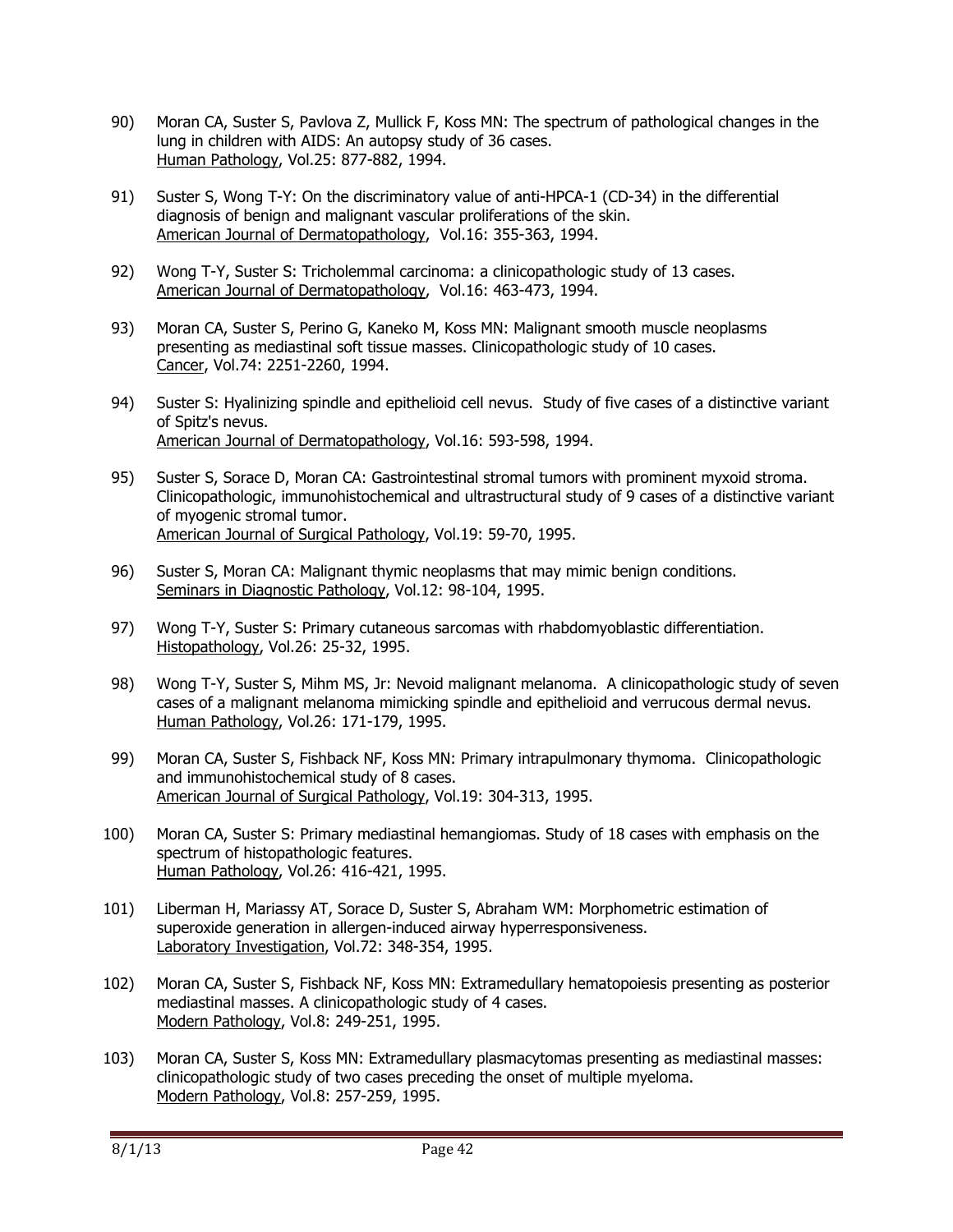- 104) Berho M, Moran CA, Suster S: Mixed malignant epithelial/mesenchymal lung neoplasms. Seminars in Diagnostic Pathology, Vol.12: 123-139, 1995.
- 105) Suster S: Primary sarcomas of the lung. Seminars in Diagnostic Pathology, Vol.12: 140-157, 1995.
- 106) Suster S, Moran CA: Unusual manifestations of metastatic tumors to the lungs. Seminars in Diagnostic Pathology, Vol.12: 193-206, 1995.
- 107) Wong T-Y, Suster S, Barnhill R, Mihm MC: The histopathologic spectrum of cutaneous involvement in patients with myeloid leukemias, including the neutrophilic dermatoses. International Journal of Dermatology, Vol.34: 323-329, 1995.
- 108) Zeren H, Moran CA, Suster S, Fishback NF, Koss MN: Primary malignant spindle cell neoplasms of the lung with features of monophasic synovial sarcoma. Clinicopathologic, immunohistochemical and ultrastructural study of 25 cases. Human Pathology, Vol.26: 474-480, 1995.
- 109) Moran CA, Suster S: Mucoepidermoid carcinomas of the thymus. Clinicopathologic study of six cases. American Journal of Surgical Pathology, Vol.19: 826-834, 1995.
- 110) Moran CA, Suster S: Current status of the histologic classification of thymoma. International Journal of Surgical Pathology, Vol.3: 67-72, 1995.
- 111) Przygodski R, Moran CA, Suster S, Koss MN: Primary pulmonary rhabdomyosarcomas. A clinicopathologic and immunohistochemical study of three cases. Modern Pathology, Vol.8: 658-661, 1995.
- 112) Moran CA, Suster S: Mediastinal seminomas with prominent cystic changes. A clinicopathologic study of 10 cases. American Journal of Surgical Pathology, Vol.19: 1047-1053, 1995.
- 113) Moran CA, Rosado de Christenssen M, Suster S:Thymolipoma: Clinicopathologic review of 33 cases. Modern Pathology, Vol.8: 741-744, 1995.
- 114) Ronnen M, Klin B, Suster S. Mixed diquat/paraquat-induced burns. International Journal of Dermatology, Vol.34: 23-25, 1995.
- 115) Berho M, Suster S: Clear nuclear changes in Hashimoto's thyroiditis. Annals of Clinical and Laboratory Science, Vol.25: 513-520, 1995.
- 116) Suster S, Nascimento AG, Miettinen M, Sickel JZ, Moran CA: Solitary fibrous tumor of soft tissue. A clinicopathologic study of 12 cases. American Journal of Surgical Pathology, Vol.19: 1257-1266, 1995.
- 117) Suster S, Moran CA: Thymic carcinoid with prominent mucinous stroma. Report of a distinctive morphologic variant of thymic neuroendocrine neoplasm. American Journal of Surgical Pathology, Vol.19: 1277-1285, 1995.
- 118) Dominguez-Malagon H, Guerrero-Medrano J, Suster S: Ectopic poorly-differentiated (insular) carcinoma of the thyroid. Report of a case presenting as an anterior mediastinal mass. American Journal of Clinical Pathology, Vol.104: 408-412, 1995.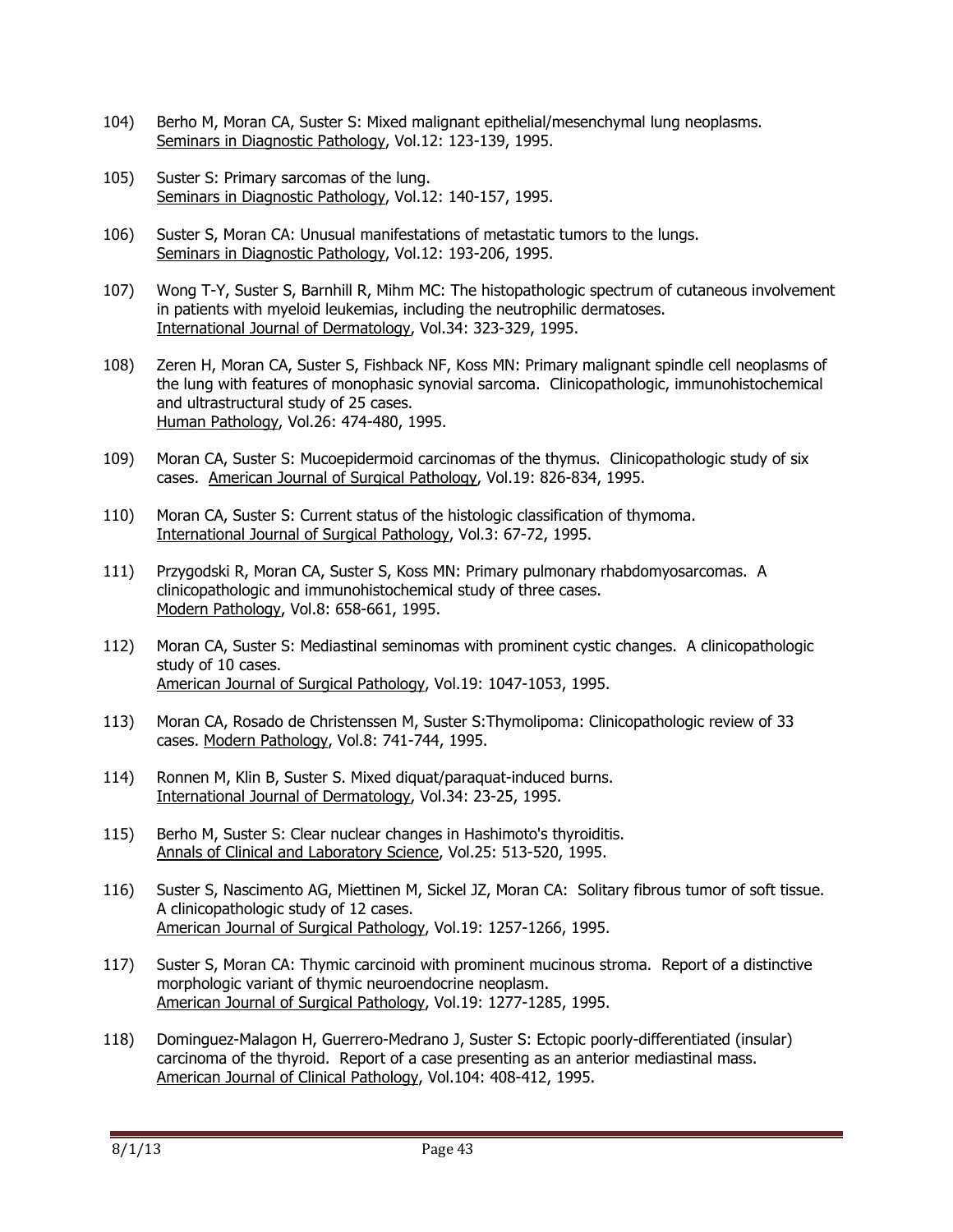- 119) Moran CA, Suster S, Koss MN: Smooth muscle tumors presenting as pleural neoplasms. Histopathology, Vol.27: 227-234, 1995.
- 120) Suster S, Moran CA: Chordomas of the mediastinum. Clinicopathologic, immunohistochemical and ultrastructural examination of 6 cases presenting as posterior mediastinal masses. Human Pathology, Vol.26: 1354-1362, 1995.
- 121) Suster S, Moran CA: Pleomorphic large cell lymphomas of the mediastinum. American Journal of Surgical Pathology, Vol.20: 224-232, 1996.
- 122) Suster S: Clear cell tumors of the skin. Seminars in Diagnostic Pathology, Vol.13: 40-59, 1996.
- 123) Byeon MK, Westerman MA, Maroulakou IG, Henderson KH, Suster S, Zhang X-K, Papas TS, Vesely J, Willingham MC, Green JE, Schweinfest CW: The down-regulated in adenoma (DRA) gene encodes an intestine-specific membrane glycoprotein. Oncogene, Vol.12: 387-396, 1996.
- 124) Wong T-Y, Suster S, Cheek RF, Nogita T, Mihm MC Jr: Benign cutaneous adnexal tumors with combined folliculosebaceous, apocrine, and eccrine differentiation: clinicopathologic and immunohistochemical study of 8 cases. American Journal of Dermatopathology, Vol. 18: 124-136, 1996.
- 125) Suster S, Fletcher CDM: Gastrointestinal stromal tumors with prominent signet-ring cell features. Modern Pathology, Vol.9: 609-613, 1996.
- 126) Berho M, Blaustein A, Willis I, Sorace D, Suster S: Microglandular carcinoma of the pancreas. Study of an unusual variant of pancreatic carcinoma that may mimic a neuroendocrine neoplasm. American Journal of Clinical Pathology, Vol.105: 727-732, 1996.
- 127) Przygodski RM, Moran CA, Suster S, Khan MA, Swalsky PA, Bakker A, Koss MN, Finkelstein SD: Primary mediastinal and testicular seminomas: A comparison of K-ras-2 gene sequence and p53 immunoperoxidase analysis of 26 cases. Human Pathology, Vol.27: 975-979, 1996.
- 128) Suster S, Moran CA: Primary thymic epithelial neoplasms with combined features of thymoma and thymic carcinoma. A clinicopathologic study of 22 cases. American Journal of Surgical Pathology, Vol.20: 1469-1480, 1996.
- 129) Suster S: Gastrointestinal stromal tumors. Seminars in Diagnostic Pathology, Vol.13: 297-313, 1996.
- 130) Berho M, Suster S: The oncocytic variant of papillary carcinoma of the thyroid. Clinicopathologic study of 15 cases. Human Pathology, Vol.28: 47-53, 1997.
- 131) Moran CA, Suster S, Koss MN: Smooth muscle tumors of the pleura. Histopathology, Vol.30: 97-99, 1997.
- 132) Moran CA, Suster S, Abbondanzo SL, Koss MN: Primary leiomyosarcomas of the lung. A clinicopathologic and immunohistochemical study of 20 cases. Modern Pathology, Vol.10: 121-128, 1997.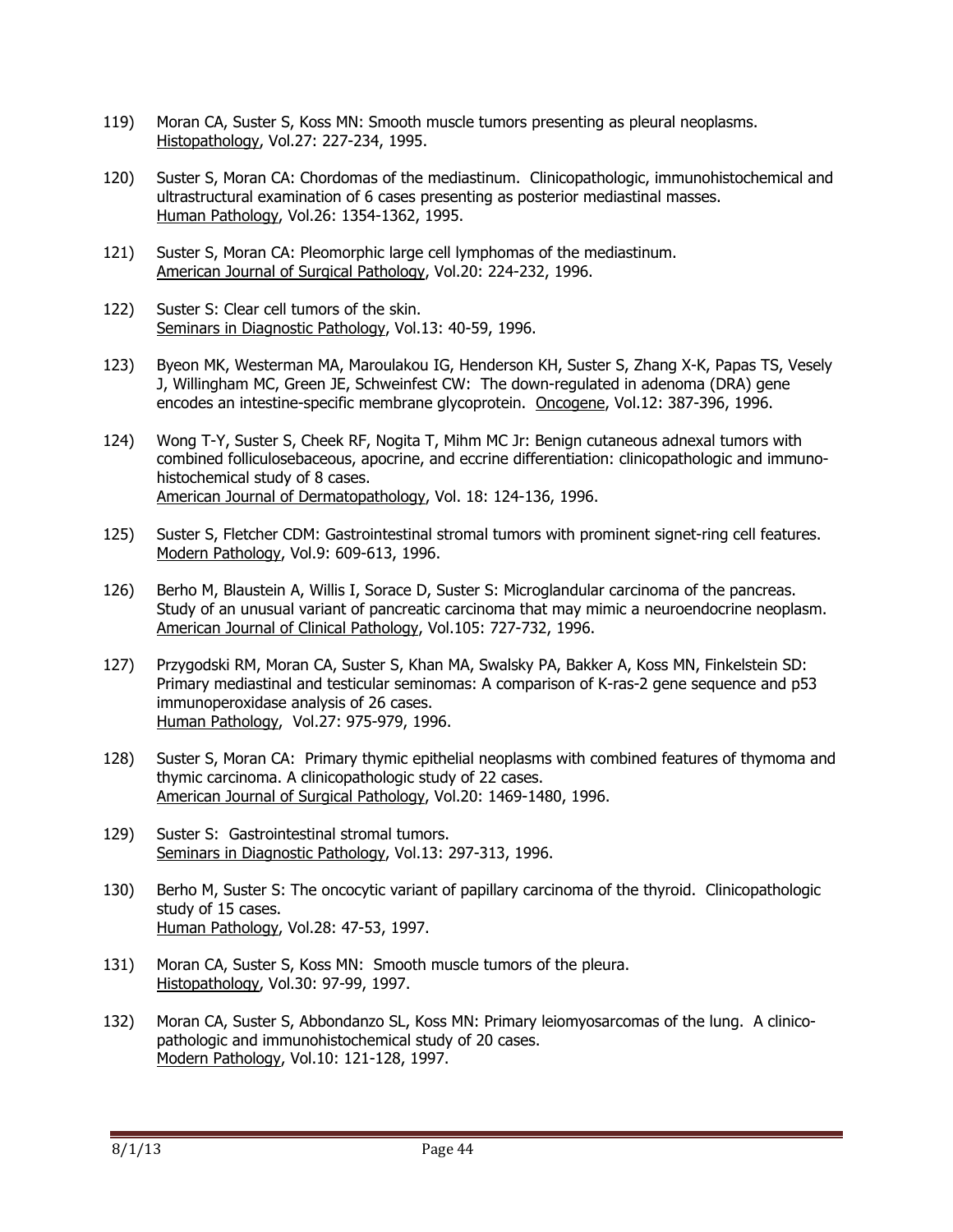- 133) Suster S, Fisher C: Immunoreactivity for the human hematopoietic progenitor cell antigen (CD34) in lipomatous tumors. American Journal of Surgical Pathology, Vol.21: 195-200, 1997.
- 134) Chan JKC, Suster S, Wenig B, Tsang WYW, Chan JBK, Lau ALW: Cytokeratin 20 immunoreactivity distinguishes Merkel cell (primary cutaneous neuroendocrine) carcinomas and salivary gland small cell carcinomas from small cell carcinomas of various sites. American Journal of Surgical Pathology, Vol.21: 226-234, 1997.
- 135) Moran CA, Suster S, Koss MN: Primary malignant "Triton" tumors of the lung. Histopathology, Vol.30: 140-144, 1997.
- 136) Moran CA, Suster S, Abbondanzo SL: Inflammatory pseudotumor of lymph nodes. Clinicopathologic analysis of 25 cases with emphasis on the spectrum of morphologic appearances. Human Pathology, Vol.28: 332-338, 1997.
- 137) Wong T-Y, Suster S, Mihm MC Jr: Squamoid eccrine ductal carcinoma: a clinicopathologic study of three cases of eccrine carcinoma mimicking squamous cell carcinoma. Histopathology, Vol.30: 288-293, 1997.
- 138) Suster S, Moran CA: Malignant cartilaginous tumors of the mediastinum: Clinicopathologic study of six cases presenting as extraskeletal soft tissue masses. Human Pathology, Vol.28: 588-594, 1997.
- 139) Nava-Ocampo AA, Suster S, Muriel P. Effect of colchiceine and ursodeoxycholic acid on hepatocyte and erythrocyte membranes and liver histology in experimentally induced carbon tetrachloride cirrhosis in rats. European Journal of Clinical Investigation, Vol.27: 77-84, 1997.
- 140) Moran CA, Suster S: Primary germ cell tumors of the mediastinum. I. Analysis of 322 cases with special emphasis on teratomatous lesions and a new proposal for histopathologic classification and clinical staging. Cancer, Vol.80: 681-690, 1997.
- 141) Moran CA, Suster S, Przygodzki RM, Koss MN: Primary germ cell tumors of the mediastinum. II. Mediastinal seminomas: a clinicopathologic and immunohistochemical study of 120 cases. Cancer, Vol.80: 691-698, 1997.
- 142) Moran CA, Suster S, Koss MN: Primary germ cell tumors of the mediastinum. III. Primary yolk sac tumor, embryonal carcinoma, and combined non-teratomatous germ cell tumors: a clinicopathological and immunohistochemical study of 64 cases. Cancer, Vol.80: 699-707, 1997.
- 143) Moran CA, Suster S: Mediastinal yolk sac tumors associated with prominent multilocular cystic changes of thymic epithelium: A clinicopathologic and immunohistochemical study of five cases. Modern Pathology, Vol.10: 800-803, 1997.
- 144) Dominguez-Malagon H, Suster S: Amphicrine medullary carcinoma of the thyroid with luminal differentiation. Study of a case with immunohistochemical and ultrastructural analysis. Ultrastructural Pathology, Vol.21: 569-574, 1997.
- 145) Moran CA, Suster S: Primary mediastinal choriocarcinomas. A clinicopathologic and immunohistochemical study of 8 cases. American Journal of Surgical Pathology, Vol.21: 1007-1012, 1997.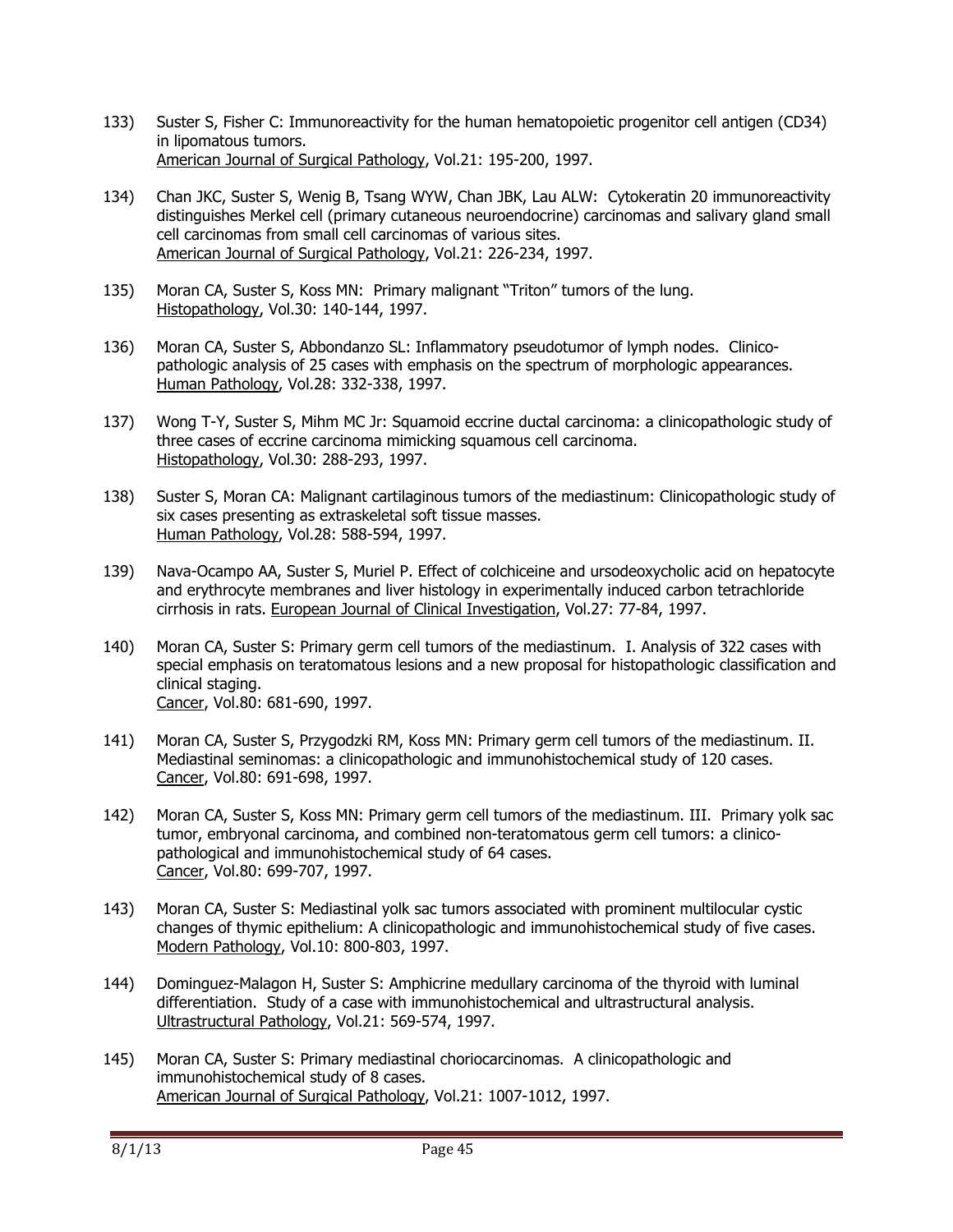- 146) Moran CA, Suster S: Yolk sac tumors of the mediastinum with prominent spindle cell features: a clinicopathologic study of three cases. American Journal of Surgical Pathology, Vol.21: 1173-1177, 1997.
- 147) Moran CA, Suster S: Hepatoid yolk sac tumors of the mediastinum: a clinicopathological and immunohistochemical study of four cases. American Journal of Surgical Pathology, Vol. 21: 1210-1214, 1997.
- 148) Suster S, Moran CA, Chan JKC: Thymoma with pseudosarcomatous stroma. Report of an unusual histologic variant of thymic epithelial neoplasm that may simulate carcinosarcoma. American Journal of Surgical Pathology, Vol.21: 1316-1223, 1997.
- 149) Flieder DB, Moran CA, Suster S: Primary alveolar soft part sarcoma of the mediastinum: clinicopathological and immunohistochemical study of two cases. Histopathology; Vol.31: 469-473, 1997.
- 150) Moran CA, Suster S: Germ cell tumors of the mediastinum. Advances in Anatomic Pathology, Vol.5: 1-15, 1998.
- 151) Suster S, Moran CA: Thymic carcinoma: Spectrum of differentiation and histologic types. Pathology, Vol.30: 111-122, 1998.
- 152) Suster S, Fisher C, Moran CA: Dendritic fibromyxolipoma. Report of a distinctive benign soft tissue neoplasm that may be mistaken for a sarcoma. Annals of Diagnostic Pathology; Vol.2: 111-120, 1998.
- 153) Suster S, Fisher C, Moran CA: The spectrum of bcl-2 oncoprotein reactivity in benign and malignant spindle cell tumors of soft tissue, skin, serosal surfaces, and gastrointestinal tract. An immunohistochemical study of 380 cases. American Journal of Surgical Pathology, Vol.22: 863-872, 1998.
- 154) Suster S, Moran CA, Dominguez-Malagon H, Quevedo P: Germ cell tumors of the testis and mediastinum: a comparative immunohistochemical study of 120 cases. Human Pathology, Vol.29: 737-742, 1998.
- 155) Nai E, Cabello-Inchausti B, Suster S: Primary anaplastic large cell lymphoma of the spleen. Pathology Research and Practice, Vol.194: 517-522, 1998.
- 156) Flieder DB, Suster S, Moran CA: Idiopathic fibroinflammatory (fibrosing/sclerosing) lesions of the mediastinum: A study of 30 cases with emphasis on histologic heterogeneity. Modern Pathology, Vol.12: 257-264, 1999.
- 157) Suster S, Moran CA: Thymoma, atypical thymoma, and thymic carcinoma. A novel conceptual approach to the classification of neoplasms of thymic epithelium. American Journal of Clinical Pathology, Vol.111: 826-833, 1999.
- 158) Perez M, Suster S: Balloon cell change in cellular blue nevus. American Journal of Dermatopathology, Vol. 21:181-184, 1999.
- 159) Suster S, Moran CA: Primary thymic epithelial neoplasms. Spectrum of differentiation and histologic features. Seminars in Diagnostic Pathology, Vol.16: 2-17, 1999.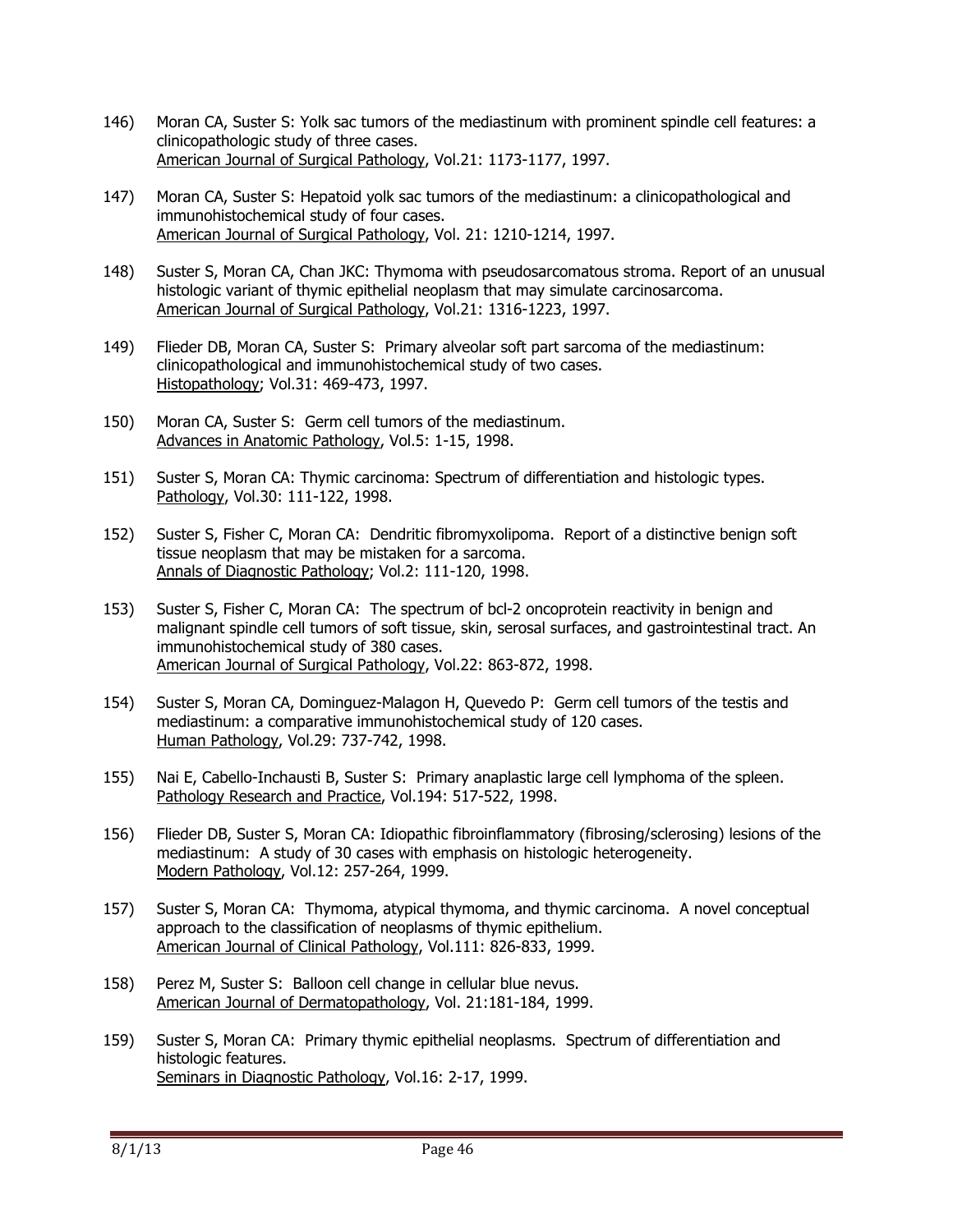- 160) Suster S: Primary diffuse large cell lymphomas of the mediastinum. Seminars in Diagnostic Pathology, Vol.16: 51-64, 1999.
- 161) Suster S, Moran CA: Spindle cell carcinoma of the thymus. Clinicopathologic and immunohistochemical study of 15 cases of a novel form of thymic carcinoma. American Journal of Surgical Pathology, Vol.23: 691-700, 1999.
- 162) Moran CA, Suster S: Angiomatoid neuroendocrine carcinoma of the thymus. Report of a distinctive morphologic variant of neuroendocrine tumor of the thymus resembling a vascular neoplasm. Human Pathology, Vol.30: 635-639, 1999.
- 163) Suster S, Moran CA: Micronodular thymoma with lymphoid B-cell hyperplasia. Clinicopathologic and immunohistochemical study of eighteen cases of a distinctive morphologic variant of thymic epithelial neoplasm. American Journal of Surgical Pathology, Vol.23: 955-962, 1999.
- 164) Suster S: Tumors of the skin composed of large cells with abundant eosinophilic cytoplasm. Seminars in Diagnostic Pathology, Vol.16: 162-177, 1999.
- 165) Moran CA, Suster S: Spindle cell neuroendocrine carcinomas of the thymus (spindle cell thymic carcinoid): A clinicopathologic and immunohistochemical study of seven cases. Modern Pathology, Vol.12: 587-591, 1999.
- 166) Bakotic BW, Cabello-Inchausti B, Willis IH, Suster S: Clear cell epithelioid leiomyoma of the round ligament. Modern Pathology, Vol.12: 912-918, 1999.
- 167) Klemm KM, Moran CA, Suster S: Pigmented thymic carcinoids: A clinicopathological and immunohistochemical study of two cases. Modern Pathology, Vol.12: 946-948, 1999.
- 168) Moran CA, Suster S: Thymic neuroendocrine carcinomas with combined features ranging from well-differentiated (carcinoid) to small cell carcinoma: a clinicopathologic and immunohistochemical study of 11 cases. American Journal of Clinical Pathology, Vol.113: 345-350, 2000.
- 169) Suster S: Recent advances in the application of immunohistochemical markers for the diagnosis of soft tissue tumors. Seminars in Diagnostic Pathology, Vol.17: 225-235, 2000.
- 170) Moran CA, Wick MR, Suster S: The role of immunohistochemistry in the diagnosis of malignant mesothelioma. Seminars in Diagnostic Pathology, Vol.17: 178-183, 2000.
- 171) Moran CA, Suster S: Primary neuroendocrine carcinoma (thymic carcinoid) of the thymus with prominent oncocytic features. Clinicopathologic study of 22 cases. Modern Pathology, Vol.13: 489-494, 2000.
- 172) Moran CA, Suster S: Neuroendocrine carcinomas (thymic carcinoid) of the thymus. Clinicopathologic study of 80 cases. American Journal of Clinical Pathology, Vol.114: 100-110, 2000.
- 173) Moran CA, Suster S: On the histologic heterogeneity of thymic epithelial neoplasms: Impact of sampling in subtyping and classification of thymomas. American Journal of Clinical Pathology, Vol.114: 760-766, 2000.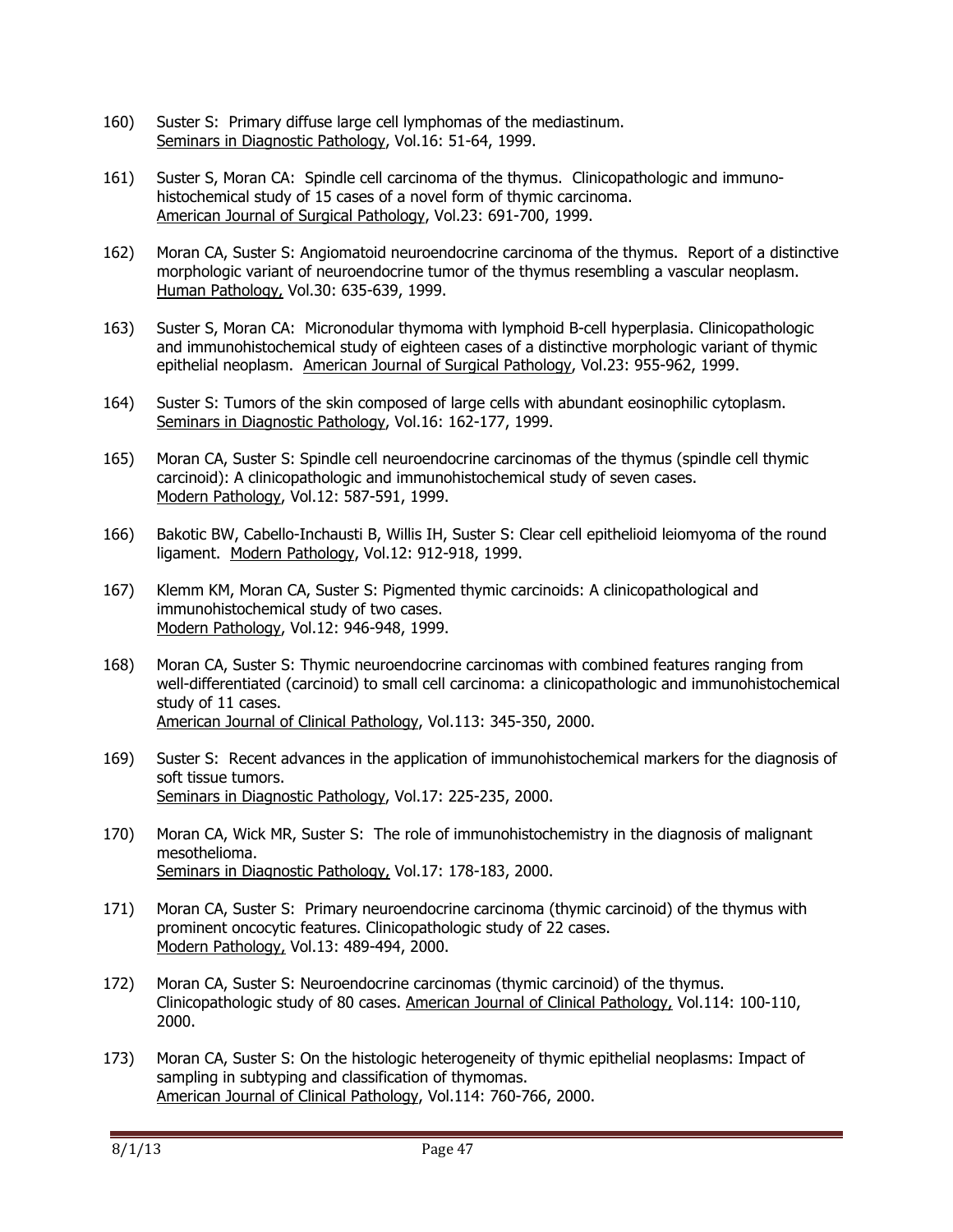- 174) Wakely P Jr, Suster S: Langerhans' cell histiocytosis of the thymus associated with multilocular thymic cyst. Human Pathology, Vol.31:1532-1535, 2000.
- 175) Nuovo GJ, Morrison C, Porcu P, Caligiuri M, Suster S. In-situ determination of T-cell receptor beta expression patterns. Journal of Histochemistry and Cytochemistry, Vol.49: 139-145, 2001.
- 176) Cheuk W, Kwan MY, Suster S, Chan JKC: Immunostaining for thyroid transcription factor-1 and cytokeratin 20 aids in the distinction of small cell carcinoma from Merkel cell carcinoma, but not pulmonary from extrapulmonary small cell carcinomas. Archives of Pathology & Laboratory Medicine, Vol.125:228-231, 2001.
- 177) Suster S, Moran CA: Neuroendocrine neoplasms of the mediastinum. American Journal of Clinical Pathology, Vol. 115 (Suppl.1): 17-27, 2001.
- 178) Moran CA, Suster S: Thymoma with prominent cystic and hemorrhagic changes and areas of necrosis and infarction. A clinicopathologic study of 25 cases. American Journal of Surgical Pathology, Vol.25:1086-1090, 2001.
- 179) Moran CA, Suster S: Neuroendocrine carcinomas of the thymus. Pathology Case Reviews, Vol.6: 41-48, 2001.
- 180) Baschinsky DY, Marsh WL, Suster S: Mediastinal teratoma with additional malignant components: a case with prominent angiosarcomatous elements admixed with yolk sac tumor and rhabdomyosarcoma. Pathology Case Reviews, Vol.6: 71-76, 2001.
- 181) Castro CY, Moran CA, Flieder DG, Suster S: Primary signet ring cell adenocarcinoma of the lung: a clinicopathologic study of 15 cases. Histopathology Vol.39: 397-401, 2001.
- 182) Moran CA, Suster S, Abbondanzo SL: Cutaneous B-cell lymphoma with signet ring cell morphology: A clinicopathologic and immunohistochemical study of three cases. American Journal of Dermatopathology, Vol.23: 181-184, 2001.
- 183) Wick MR, Moran CA, Mills SE, Suster S: Immunohistochemical differential diagnosis of pleural effusions, with emphasis on malignant mesothelioma. Current Opinion in Pulmonary Medicine, Vol.7: 187-192, 2001.
- 184) Fu K, Moran CA, Suster S: Primary mediastinal giant cell tumors: a clinicopathologic and immunohistochemical study of 2 cases. Annals of Diagnostic Pathology, Vol.6: 100-105, 2002.
- 185) Hes O, Perez-Montiel MD, Suster S, Curik R, Sokol L, Ondic O, et al. Spindle and cuboidal renal cell carcinoma, a tumor having frequent association with nephrolithiasis: report of 11 cases including a case with hybrid conventional renal cell carcinoma/spindle and cuboidal renal cell carcinoma components. Histopathology, Vol.41: 549-555, 2002.
- 186) Jurcic V, Zidar A, Perez-Montiel MD, Nayler S, Cooper K, Suster S, Lamovec J: Myxoinflammatory fibroblastic sarcoma: a tumor not restricted to acral sites. Annals of Diagnostic Pathology, Vol.6: 272-280, 2002.
- 187) Schilsky RL, Dressler LM, Bucci D, Monovich L, Jewell S, Suster S, Caliguri MA, Kantoff PW, Compton C: Cooperative group tissue banks as research resources: the cancer and leukemia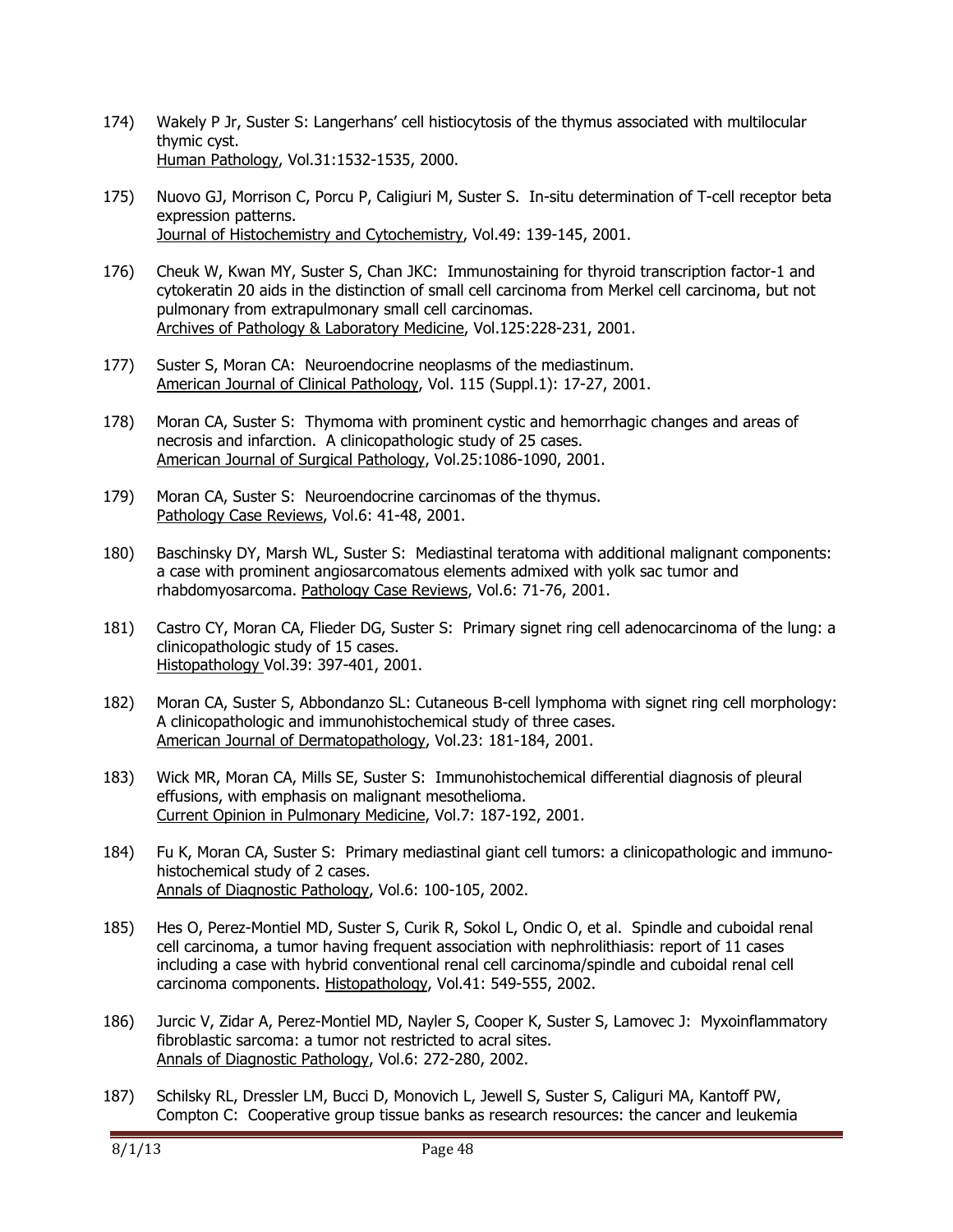group B tissue repositories. Clinical Cancer Research, Vol.8: 943-948, 2002.

- 188) Romer D, Suster S: Use of virtual microscopy for didactic live-audience presentation in anatomic pathology. Annals of Diagnostic Pathology, Vol.7: 67-72, 2003.
- 189) Perez-Montiel MD, Frankel WL, Suster S: Neuroendocrine carcinomas of the pancreas with "rhabdoid" features. American Journal of Surgical Pathology, Vol.27:642-649, 2003.
- 190) Reyes A, Moran CA, Suster S, Michal M, Dominguez-Malagon H: Neuroendocrine carcinomas (carcinoid tumor) of the testis. A clinicopathologic and immunohistochemical study of ten cases. American Journal of Clinical Pathology, Vol.120:182-187, 2003.
- 191) Bisceglia M, Cammisa M, Suster S, Colby T: Selected Cases from AMR International Pathology Slide Seminar: Erdheim-Chester Disease: Clinical and Pathologic Spectrum of Four Cases from the Arkadi M. Rywlin Slide Seminars. Advances in Anatomic Pathology, Vol.10: 160-171, 2003.
- 192) Tan G, Frankel W, Suster S: Multiple foci of necrosis in the liver in a patient with T-cell lymphoma. Archives of Pathology & Laboratory Medicine Vol.127:1049-1050, 2003.
- 193) Maria Delia Perez-Montiel, Suster S: An unusual renal cell carcinoma, unclassified. Advances in Anatomic Pathology, Vol.10: 296-300, 2003.
- 194) Moran CA, Suster S: Primary mucoepidermoid carcinoma of the pleura. A clinicopathologic study of two cases. American Journal of Clinical Pathology, Vol.120: 381-385, 2003.
- 195) Marchevsky AM, Hammond EA, Moran CA, Suster S: Protocol for the examination of specimens from patients with thymic epithelial tumors located in any area of the mediastinum. Archives of Pathology & Laboratory Medicine, Vol.127: 1298-1303, 2003.
- 196) Cioc AM, Allen C, Kalman J, Suster S, Baiocchi R, Nuovo GJ: Oral plasmablastic lymphomas in AIDS patients are associated with human herpesvirus 8. American Journal of Surgical Pathology, Vol.28: 41-46, 2004.
- 197) Plaza JA, Dominguez F, Suster S: Cystic adenomatoid tumor of the mediastinum. American Journal of Surgical Pathology, Vol.28: 132-138, 2004.
- 198) Bisceglia M, Fisher C, Suster S, Kazakov DV, Cooper K, Michal M: Tumoral, quasitumoral, and pseudotumoral lesions of the superficial and somatic soft tissue: new entities and new variants of old entities recorded during the last 25 years. Part I. Pathologica Vol.96: 9-17, 2004.
- 199) Bisceglia M, Fisher C, Suster S, Kazakov DV, Cooper K, Michal M: Tumoral, quasitumoral and pseudotumoral lesions of the superficial and somatic soft tissue: new entities and new variants of old entities recorded during the last 25 years. Part II. Pathologica Vol.96:52-94, 2004.
- 200) Bisceglia M, Fisher C, Suster S, Kazakov DV, Cooper K, Michal M: Tumoral, quasitumoral and pseudotumoral lesions of the superficial and somatic soft tissue: new entities and new variants of old entities recorded during the last 25 years. Part III. Pathologica, Vol.96: 121-142, 2004.
- 201) Bisceglia M, Fisher C, Suster S, Kazakov DV, Cooper K, Michal M: Tumoral, quasitumoral and pseudotumoral lesions of the superficial and somatic soft tissue: new entities and new variants of old entities recorded during the last 25 years. Part IV. Pathologica, Vol.96: 436-463, 2004.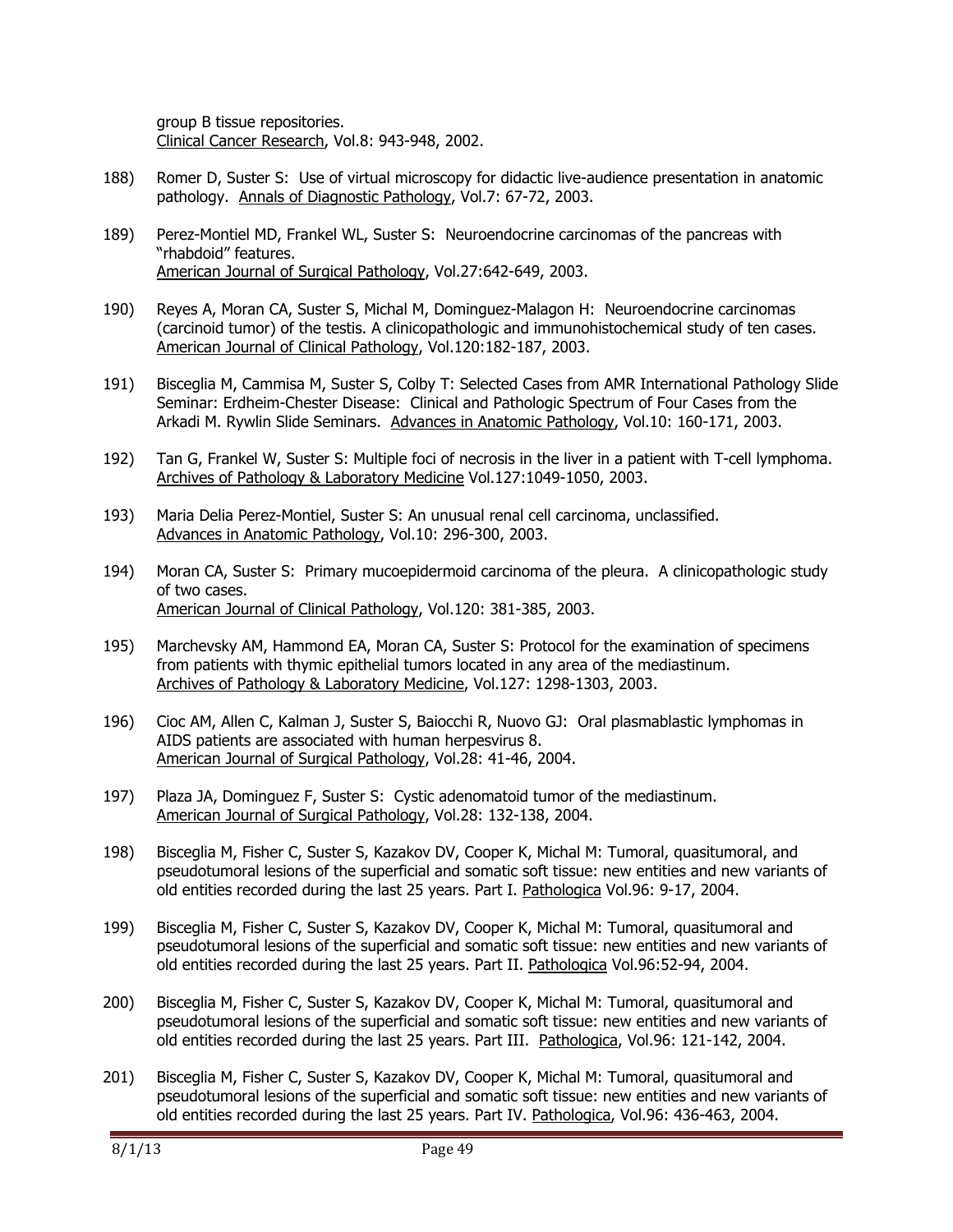- 202) Bisceglia M, Fisher C, Suster S, Kazakov DV, Cooper K, Michal M: Tumoral, quasitumoral and pseudotumoral lesions of the superficial and somatic soft tissue: new entities and new variants of old entities recorded during the last 25 years. Part V. Pathologica, Vol.96: 481-495, 2004.
- 203) Yee LD, Guo Y, Bradbury J, Suster S, Clinton SK, Seewaldt VL: The antiproliferative effects of PPAR ligands in normal human mammary epithelial cells. Breast Cancer Research and Treatment, Vol.78: 179-192, 2003.
- 204) Moran CA, Suster S, El-Naggar A, Luna MA: Carcinoma arising in multilocular thymic cysts of the neck: clinicopathological study of three cases. Histopathology, Vol.44: 64-67, 2004.
- 205) Sedghizadeh PP, Allen CM, Kalmar JR, Miloro M, Suster S: Solitary central myofibroma presenting in the gnathic region. Annals of Diagnostic Pathology Vol.8: 284-289, 2004.
- 206) Kazakov DV, Fanburg-Smith J, Suster S, Neuhauser TS, Palmedo G, Zamenic M, Kempf W, Michal M: Castleman disease of the subcutis and underlying skeletal muscle. Report of 6 cases. American Journal of Surgical Pathology Vol.28: 569-577, 2004.
- 207) Moran CA, Suster S: "Ancient" (sclerosing) thymomas. A clinicopathologic study of 10 cases. American Journal of Clinical Pathology, Vol.121: 867-871, 2004.
- 208) Moran CA, Jagirdaar J, Suster S: Papillary lung carcinoma with prominent "morular" component. American Journal of Clinical Pathology, Vol.122: 106-109, 2004.
- 209) Moreira de Queiroga E, Chikota H, Bacchi CE, Moran CE, Suster S: Rhabdomyomatous carcinoma of the thymus. American Journal of Surgical Pathology, Vol.28: 1245-1250, 2004.
- 210) Michal M, Hes O, Bisceglia M, Simpson RHW, Spagnolo DV, Parma A, Boudova L, Hora M, Suster S: Mixed epithelial and stromal tumors of the kidney: A report of 22 cases. Virchow's Archives, Vol.445: 359-367, 2004.
- 211) Motiwala T, Kutay H, Ghoshal K, Bai S, Seimiya H, Tsuruo T, Suster S, Morrison C, Jacob ST. Receptor-type protein tyrosine phosphatase (PTPRO) exhibits characteristics of a candidate tumor suppressor in human lung cancer. Proceedings of the National Academy of Science, USA, Vol.101: 13844-13849, 2004.
- 212) Perez-Montiel D, Mucientes F, Spencer L, Klaassen R, Suster S: Polypoid leiomyosarcoma of the gallbladder. Study of a case associated with adenomyomatous hyperplasia. Annals of Diagnostic Pathology, Vol.8: 358-363, 2004.
- 213) Hes O, Vanecek T, Perez-Montiel DM, Alvarado Cabrero I, Hora M, Suster S, Lamovec J, Curik R, Mandys V, Michal M: Chromophobe renal cell carcinoma with microcystic and adenomatous arrangement and pigmentation – a diagnostic pitfall. Morphological, immunohistochemical, ultrastructural and molecular genetic report of 20 cases. Virchow's Archives, Vol.446:383-393, 2005.
- 214) Bisceglia M, Fisher C, Suster S, Kazakov DV, Cooper K, Michal M: Tumoral, quasitumoral and pseudotumoral lesions of the superficial and somatic soft tissue: new entities and new variants of old entities recorded during the last 25 years. Part VI. Pathologica, Vol.97: 10-21, 2005.
- 215) Bisceglia M, Fisher C, Suster S, Kazakov DV, Cooper K, Michal M: Tumoral, quasitumoral and pseudotumoral lesions of the superficial and somatic soft tissue: new entities and new variants of old entities recorded during the last 25 years. Part VII. Pathologica, Vol.97: 92-114, 2005.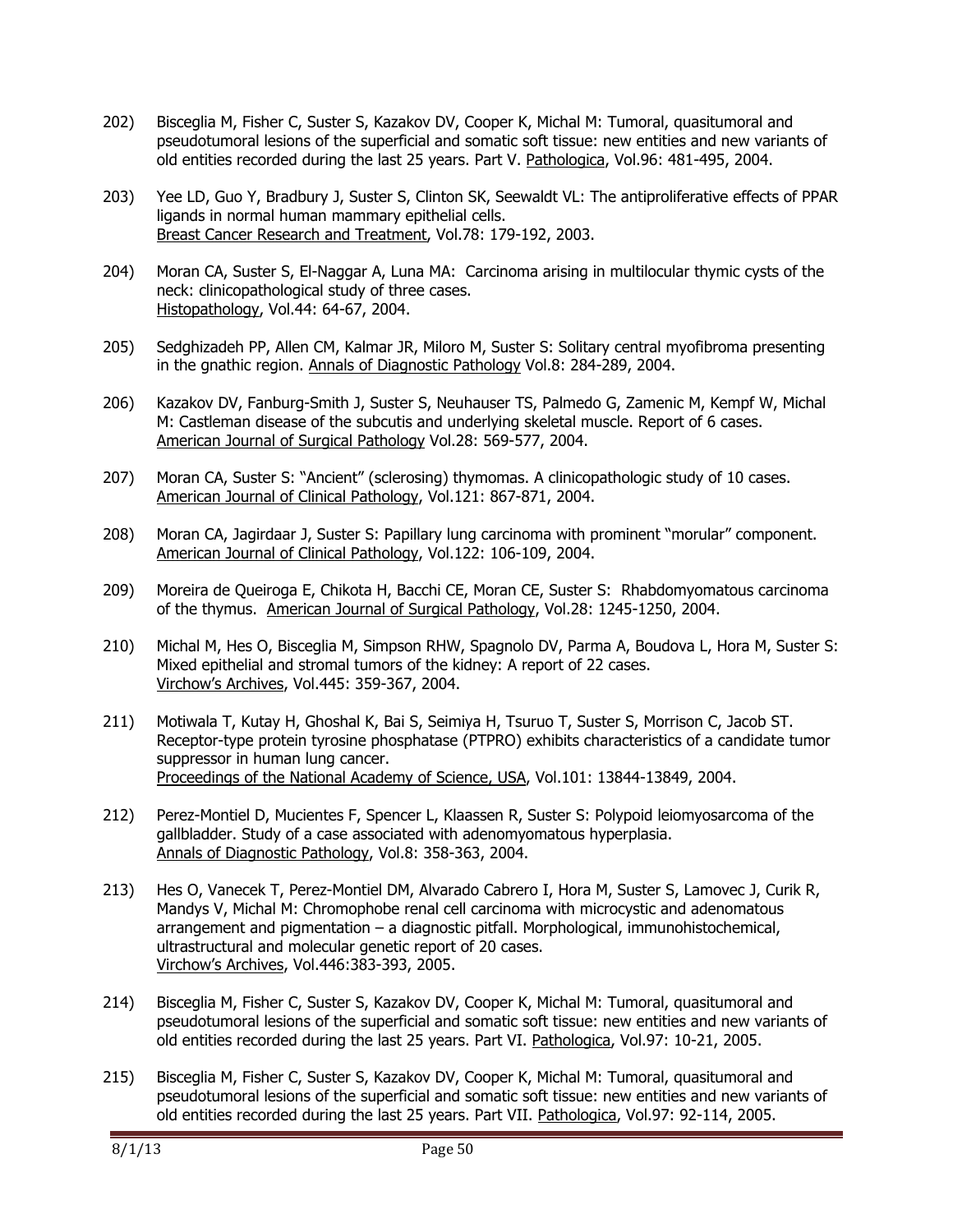- 216) Bisceglia M, Fisher C, Suster S, Kazakov DV, Cooper K, Michal M: Tumoral, quasitumoral and pseudotumoral lesions of the superficial and somatic soft tissue: new entities and new variants of old entities recorded during the last 25 years. Part VIII. Pathologica, Vol.97:141-157, 2005.
- 217) Bisceglia M, Fisher C, Suster S, Kazakov DV, Cooper K, Michal M: Tumoral, quasitumoral and pseudotumoral lesions of the superficial and somatic soft tissue: new entities and new variants of old entities recorded during the last 25 years. Part IX. Pathologica, Vol.97:343-360, 2005.
- 218) Bisceglia M, Fisher C, Suster S, Kazakov DV, Kooper K, Michal M. Tumoral, quasitumoral and pseudotumoral lesions of the superficial and somatic soft tissue: new entities and new variants of old entities recorded during the last 25 years. Part X. Pathologica, Vol.97: 394-408, 2005.
- 219) Moran CA, Suster S, Silva E. Low-grade serous carcinoma of the ovary metastatic to the anterior mediastinum simulating multilocular thymic cysts: a clinicopathologic and immunohistochemical study of 3 cases. American Journal of Surgical Pathology, Vol.29: 496-499, 2005.
- 220) Suster S, Moran CA: Primary synovial sarcomas of the mediastinum. A clinicopathological, immunohistochemical and ultrastructural study of 15 cases. American Journal of Surgical Pathology, Vol.29: 569-578, 2005.
- 221) Nicolas M, Moran CA, Suster S: Pulmonary metastasis from liposarcoma. A clinicopathologic and immunohistochemical study of 24 cases. American Journal of Clinical Pathology, Vol.123: 265-275, 2005.
- 222) Moran CA, Suster S: Angiolymphoid hyperplasia with eosinophilia (epithelioid hemangioma) of the lung. A clinicopathologic and immunohistochemical study of two cases. American Journal of Clinical Pathology, Vol.123: 762-765, 2005.
- 223) Cooper L, Hagenschneider J, Banky S, Rosado-de-Christensen M, Suster S: Papillary endobronchial squamous cell carcinoma. Annals of Diagnostic Pathology, Vol.9: 284-288, 2005.
- 224) Kazakov DV, Suster S, LeBoit PE, Calonje E, Bisceglia M, Kutzner H, Rutten A, Mentzel T. Mucinous carcinoma of the skin, primary and secondary. A clinicopathological study of 64 cases with emphasis on the morphologic spectrum of primary cutaneous forms: homologies with mucinous lesions in the breast. American Journal of Surgical Pathology, Vol.29: 764-782, 2005.
- 225) De Lott LB, Morrison C, Suster S, Cohn DE, Frankel WL. CDX2 is a useful marker of intestinal-type differentiation. A tissue microarray-based study of 629 tumors from various sites. Archives of Pathology & Laboratory Medicine, Vol. 129: 1100-1112, 2005.
- 226) Suster S, Moran CA: Malignant mesothelioma: current status of histopathologic diagnosis and molecular profile. Expert Reviews in Molecular Diagnostics, Vol.5: 715-723; 2005.
- 227) Kazakov DV, Morrison C, Plaza JA, Michal M, Suster S. Sarcoma arising in hyaline-vascular Castleman disease of skin and subcutis. American Journal of Dermatopathology, Vol.27: 327-332, 2005.
- 228) Moran CA, Suster S: Primary parathyroid tumors of the mediastinum: a clinicopathologic and immunohistochemical study of 17 cases. American Journal of Clinical Pathology, Vol.124: 1-5, 2005.
- 229) He H, Jazdzewski K, Liyanarachi S, Nagy R, Volinia S, Calin GA, Liu C-G, Franssila K, Suster S, Kloos RT, Croce CM, de la Chapelle A: The role of micro-RNA genes in papillary thyroid carcinoma. Proceedings of the National Academy of Sciences (USA), Vol. 102: 19075-19080, 2005.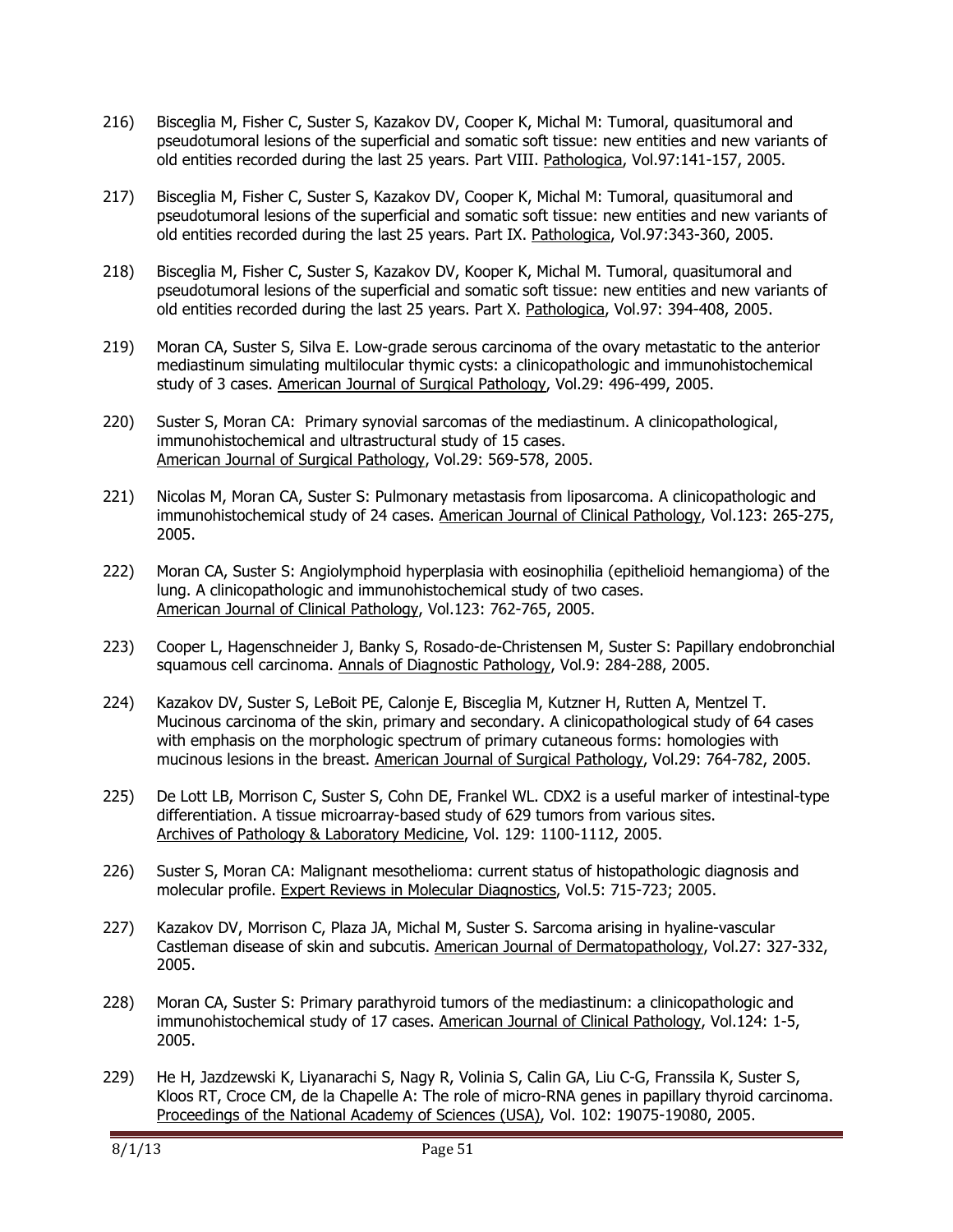- 230) Suster S, Moran CA: Problem areas and inconsistencies in the WHO classification of thymoma. Seminars in Diagnostic Pathology, Vol.22: 188-197, 2005.
- 231) Suster S: Thymic carcinoma: Update of Current Diagnostic Criteria and Histologic Types. Seminars in Diagnostic Pathology, Vol.22: 198-212, 2005.
- 232) Bisceglia M, Fisher C, Suster S, Kazakov DV, Kooper K, Michal M. Tumoral, quasitumoral and pseudotumoral lesions of the superficial and somatic soft tissue: new entities and new variants of old entities recorded during the last 25 years. Part XI. Pathologica, Vol.98:187-208, 2006.
- 233) Plaza JA, Wakely PJ, Jr., Suster S: Sclerosing paraganglioma. Report of 19 cases of an unusual morphologic variant that can be mistaken for an invasive malignancy. American Journal of Surgical Pathology, Vol.30: 7-12, 2006.
- 234) Huo L, Moran CA, Fuller GN, Gladish G, Suster S. Pulmonary artery sarcoma. A clinicopathological and immunohistochemical study of 12 cases. American Journal of Clinical Pathology, Vol.125; 419- 424, 2006.
- 235) Plaza JA, Wakely PE, Jr, Suster S. Lipoblastic nerve sheath tumors. Report of a distinctive variant of neural soft tissue neoplasm with adipocytic differentiation. American Journal of Surgical Pathology, Vol.30: 337-344, 2006.
- 236) Suster S, Moran CA. Thymoma classification: current status and future trends. American Journal of Clinical Pathology, Vol.125: 542-554, 2006.
- 237) Perez-Montiel MD, Wakely PE, Jr, Hes O, Michal M, Suster S: High-grade urothelial carcinoma of the renal pelvis. Clinicopathologic study of 108 cases with emphasis on unusual morphologic variants. Modern Pathology, Vol.19: 494-503, 2006.
- 238) Belousova IE, Kazakov DV, Michal M, Suster S: Vulvar Toker cells: the long-awaited missing link. A proposal for an origin-based histogenetic classification of extramammary Paget's disease. American Journal of Dermatopathology, Vol.28: 84-86, 2006.
- 239) Perez-Montiel D, Plaza AJ, Dominguez-Malagon H, Suster S: Differential expression of smooth muscle myosin, smooth muscle actin, h-caldesmon and calponin in the diagnosis of myofibroblastic and smooth muscle lesions of skin and soft tissue. American Journal of Dermatopathology, Vol. 28: 105-111, 2006.
- 240) Bisceglia M, Fisher C, Suster S, Kazakov DV, Kooper K, Michal M. Tumoral, quasitumoral and pseudotumoral lesions of the superficial and somatic soft tissue: new entities and new variants of old entities recorded during the last 25 years. Part XII. Pathologica, Vol.98: 239-298, 2006.
- 241) Kneile JR, Tan G, Suster S, Wakely PE Jr. Expression of CD30 (Ber-H2) in nasopharyngeal carcinoma, undifferentiated type and lymphoepithelioma-like carcinoma. A comparison study with anaplastic large cell lymphoma. Histopathology, Vol.48: 855-861, 2006.
- 242) Perez-Montiel MD, Hes O, Michal M, Suster S. Micropapillary urothelial carcinoma of the upper urinary tract: clinicopathologic study of five cases. American Journal of Clinical Pathology, Vol.126: 1-7, 2006.
- 243) Suster S: Thyroid tumors with a follicular growth pattern: problems in differential diagnosis. Archives of Pathology & Laboratory Medicine, Vol.130:984-988, 2006.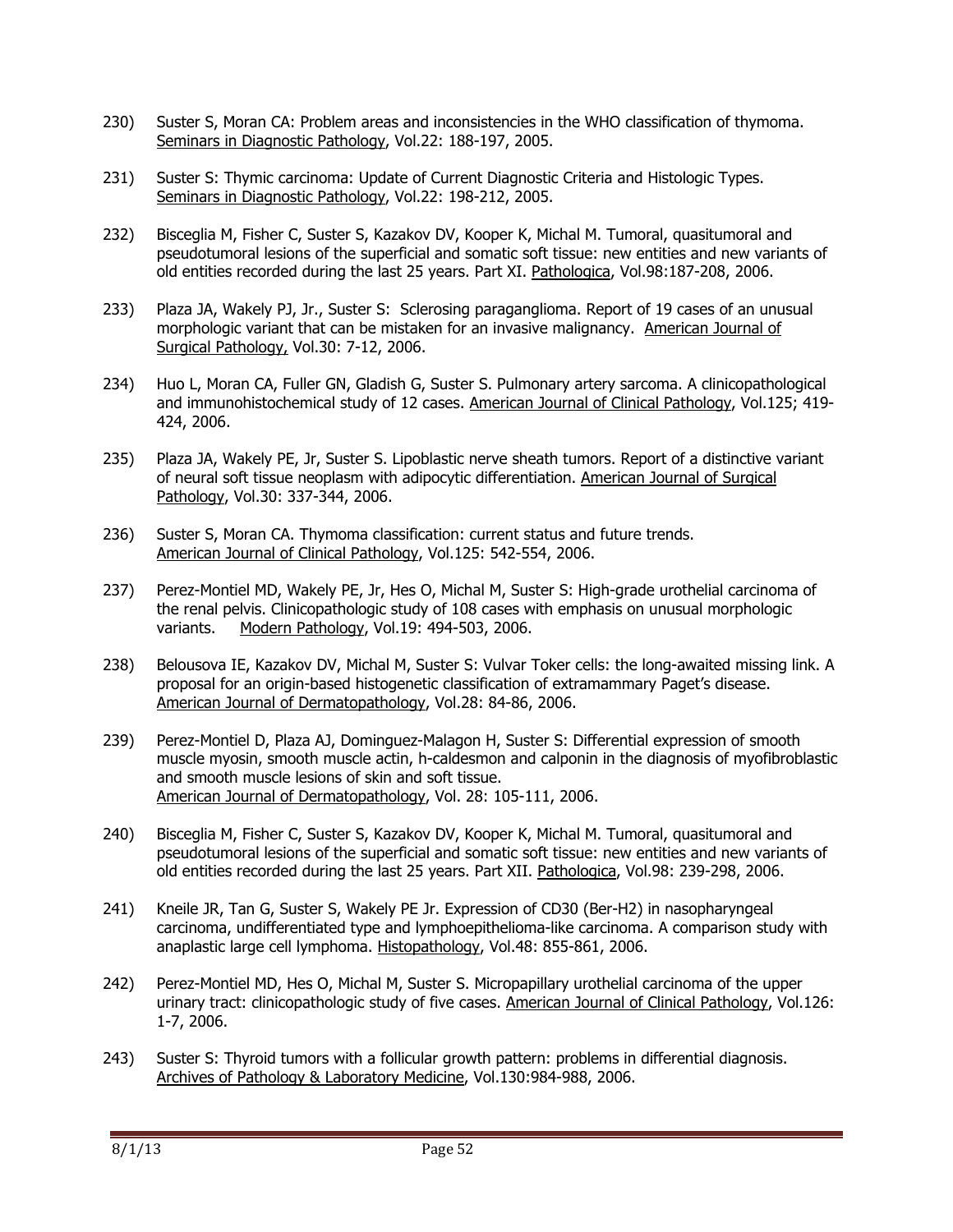- 244) Moran CA, Suster S: Cystic well-differentiated neuroendocrine carcinoma (carcinoid tumor). A clinicopathologic and immunohistochemical study of two cases. American Journal of Clinical Pathology, Vol.126: 377-380, 2006.
- 245) Moran CA, Suster S: Spectrum of pathologic features in neuroendocrine neoplasms of the mediastinum. Pathology Case Reviews, Vol.11: 199-205, 2006.
- 246) Estrozi B, Queiroga E, Bacchi CE, Soares de Almeida VF, Lucas de Carvalho J, Lageman GM, Rosado de Christenson M, Suster S. Myxopapillary ependymoma of the posterior mediastinum. Annals of Diagnostic Pathology, Vol.10: 283-287, 2006.
- 247) Suster S, Moran CA. Applications and limitations of immunohistochemistry in the diagnosis of malignant mesothelioma. Advances in Diagnostic Pathology, Vol.13: 316-329, 2006.
- 248) Plaza AJ, Suster S. The Toker Tumor: Spectrum of morphologic features in primary neuroendocrine carcinoma of the skin (Merkel cell carcinoma). Annals of Diagnostic Pathology, Vol.10: 376-385, 2006.
- 249) Suster S: Diagnosis of thymoma. Journal of Clinical Pathology 59: 1238-1244, 2006.
- 250) Yee LD, Williams N, Wen P, Young DC, Lester J, Johnson MV, Farrar WB, Walker MJ, Povoski SP, Suster S, Eng C. Pilot study of rosiglitazone therapy in women with breast cancer: effect of shortterm therapy on tumor tissue and serum markers. Clinical Cancer Research, Vol.13: 246-252, 2007.
- 251) Suster S, Moran CA: Diffuse pulmonary meningotheliomatosis. American Journal of Surgical Pathology, Vol.31: 624-631, 2007.
- 252) Dominguez-Malagon H, Cano-Valdez AM, Moran CA, Suster S: Germ cell tumors with sarcomatous components. A clinicopathologic and immunohistochemical study of 46 cases. American Journal of Surgical Pathology, Vol.31: 1356-1362, 2007.
- 253) Moran CA, Suster S: Unusual non-neoplastic lesions of the lung. Semin Diagn Pathol Vol.24: 199-208, 2007.
- 254) Heeji Y, He H, Nagy R, Davuluri R, Suster S, Schoenberg D, Pellegata N, de la Chapelle A. Identification of a novel noncoding RNA gene, NAMA, that is downregulated in papillary thyroid carcinoma with BRAF mutation, and associated with growth arrest. International Journal of Cancer, Vol.121: 767-775, 2007.
- 255) Edelweiss M, Medeiros LJ, Suster S, Moran CA: Langerhans cell histiocytosis in lymph nodes: a clinicopathologic and immunohistochemical study of 20 cases. Human Pathology Vol.38: 1463-1469, 2007.
- 256) Plaza JA, Perez MD, Meyerson J, Morrison C, Suster S: Metastases to soft tissue: A review of 118 cases over a 30 year period. Cancer, Vol.112: 193-203, 2008.
- 257) Suster S, Morrison C: Sclerosing poorly-differentiated liposarcoma. Clinicopathologic, immunohistochemical and molecular analysis of a distinct subtype of lipomatous tumor of soft tissue. Histopathology, Vol.52: 283-293, 2008.
- 258) Perez-Montiel D, Suster S: Upper urinary tract carcinomas: histologic types and unusual morphologic variants. Current Diagnostic Pathology, Vol.14:48-54, 2008.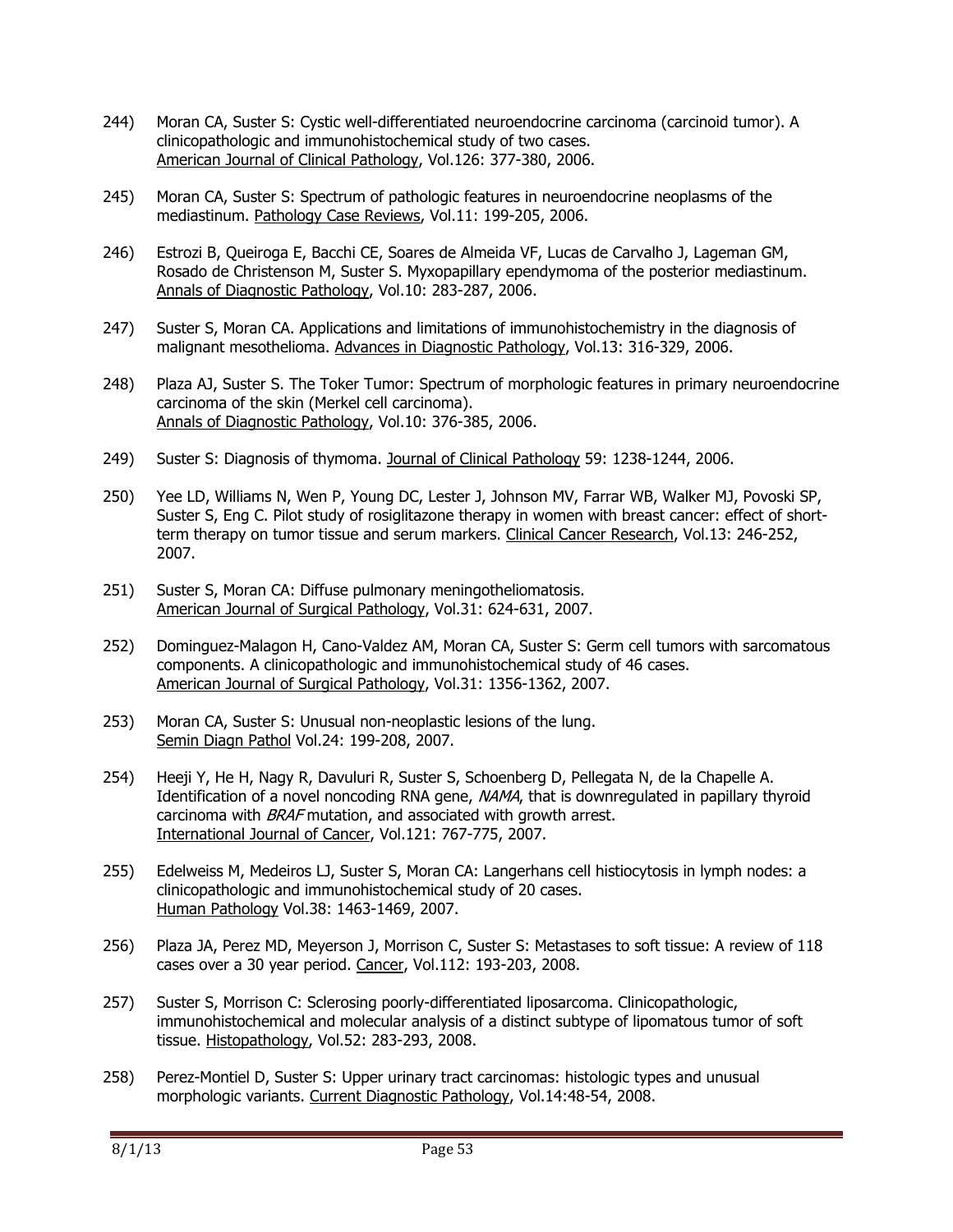- 259) Toszbikian G, Shen R, Suster S. Signet ring cell gastric schwannoma: report of a new distinctive morphologic variant. Annals of Diagnostic Pathology Vol.12: 146-152, 2008.
- 260) Gupta R, Marchevsky A, McKenna RJ, Wick MR, Moran CA, Zakowski M, Suster S. Evidence-based pathology and the pathologic evaluation of thymomas: Transcapsular invasion is not a significant prognostic feature. Archives of Pathology & Laboratory Medicine, Vol.132: 926-930, 2008.
- 261) Marchevsky A, Gupta R, McKenna RJ, Wick MR, Moran CA, Zakoweski M, Suster S. Evidence-based pathology and the pathologic evaluation of thymomas: The World Health Organization classification can be simplified into only 3 categories other than thymic carcinoma. Cancer, Vol.112:2780-2788, 2008.
- 262) Perez-Montiel D, Suster S: The spectrum of histologic changes in thyroid hyperplasia: A clinicopathologic study of 300 cases. Human Pathology, Vol.39:1080-1087, 2008.
- 263) Suster S, Moran CA. Classification of thymoma: The WHO and beyond. Hematology Oncology Clinics of North America, Vol.22: 381-392, 2008.
- 264) Moran CA, Suster S. Thymic carcinoma: Current concepts and histologic features. Hematology Oncology Clinics of North America, Vol. 22: 393-407, 2008.
- 265) Moran CA, Suster S, Albores-Saavedra J: Primary peritoneal mesotheliomas in children. A clinicopathologic and immunohistochemical study of 8 cases. Histopathology, Vol.52: 824-830, 2008.
- 266) Ford ME, Stevens R, Rosado-de-Christenson ML, Hall NC, Suster S. Rebound thymic hyperplasia after pneumonectomy and chemotherapy for primary synovial sarcoma. Journal of Thoracic Imaging, Vol.23: 178-181, 2008.
- 267) Goldsmith JD, Siegal GP, Suster S, Wheeler TM, Brown RW, for the Surgical Pathology Committee of the College of American Pathologists. Reporting guidelines for clinical laboratory reports in surgical pathology. Archives of Pathology & Laboratory Medicine, Vol.132: 1608-1616, 2008.
- 268) Moran CA, Suster S. The World Health Organization (WHO) Histologic Classification of thymomas: a reanalysis. Current Treatment Options in Oncology, Vol.9: 288-299, 2008.
- 269) Nasser MW, Datta J, Nuovo G, Kutay H, Motilawa T, Majumder S, Wang B, Suster S, Jacob ST, Ghoshal K. Downregulation of microRNA-1 (miR-1) in lung cancer: suppression of tumorigenic property of lung cancer cells and their sensitization to doxorubicin induced apoptosis by miR-1. Journal of Biological Chemistry, Vol.283: 33394-33405, 2008.
- 270) He H, Nagy R, Liyanarachchi S, Jiao H, Li W, Suster S, Kere J, de la Chapelle A. A susceptibility locus for papillary thyroid carcinoma on chromosome 8q24. Cancer Research, Vol.69: 625-631, 2009.
- 271) Nguyen CV, Suster S, Moran CA. Pulmonary epithelial-myoepithelial carcinoma: a clinicopathologic and immunohistochemical study of 5 cases. Human Pathology, Vol.40: 366-374, 2009.
- 272) Moran CA, Suster S, Coppola D, Wick MR. Neuroendocrine carcinomas of the lung. A critical analysis. American Journal of Clinical Pathology, Vol.131: 206-221, 2009.
- 273) Butnor KJ, Beasley MB, Cagle PT, Grunberg SM, Kong FM, Marchevsky A, Okby NT, Roggli VL, Suster S, Tazelaar HD, Travis WD, members of the Cancer Committee, College of American Pathologists. Protocol for the examination of specimens from patients with primary non-small cell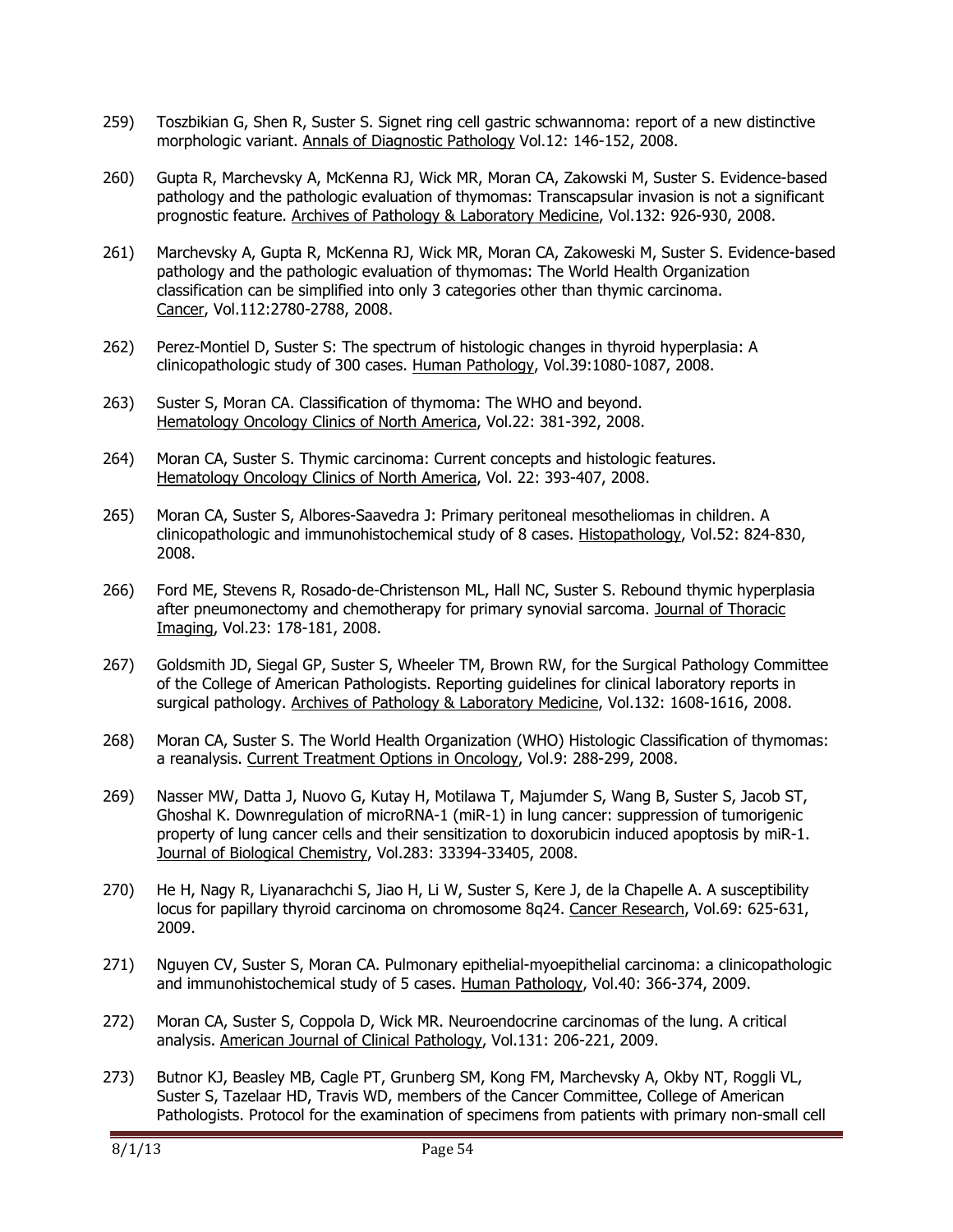carcinoma, small cell carcinoma, of carcinoid tumor of the lung. Archives of Pathology & Laboratory Medicine, Vol.133: 1552-1559, 2009.

- 274) Abbot G, Rosado-de-Christenson M, Rossi S, Suster S. Imaging of small airway disease. Journal of Thoracic Imaging, Vol.24: 285-298, 2009.
- 275) Dang D, Rosado-de-Christenson ML, Suster S. Primary aortic Myxofibrosarcoma mimicking thrombus: findings on CT, MRI and angiography. Journal of Thoracic Imaging, Vol.24: 126-128, 2009.
- 276) Rao N, Moran CA, Suster S. Histiocytic disorders of the lung. Advances in Anatomic Pathology, Vol. 17: 12-22, 2010.
- 277) Klismstra DS, Modlin IR, Adsay NV, Chetty R, Deshpande V, Gonen M, Jensen RT, Kidd M, Kulke MH, Lloyd RV, Moran C, Moss SF, Oberg K, O'Toole D, Rindi G, Robert ME, Suster S, Tang LH, Tzen C-Y, Washington MK. Pathologic reporting of neuroendocrine tumors: application of Delphic concensus process in the development of a minimum pathology data set. American Journal of Surgical Pathology, Vol.34: 300-313, 2010.
- 278) Plaza JA, Torres-Cabala C, Evans H, Diwan HA, Suster S, Prieto VG. Cutaneous metastases of malignant melanoma: a clinicopathologic study of 192 cases with emphasis on the morphologic spectrum. American Journal of Dermatopathology, Vol.32: 129-136, 2010.
- 279) Kalhor N, Suster S, Moran CA. Primary sclerosing neuroendocrine carcinomas of the lung: a clinicopathologic and immunohistochemical study of 10 cases. American Journal of Clinical Pathology, Vol. 133:618-622, 2010.
- 280) Plaza JA, Ortega PF, Stockman DL, Suster S. Value of p63 and podoplanin (D2-40) immunoreactivity in the distinction between primary cutaneous tumors and adenocarcinomas metastatic to the skin: a clinicopathologic and immunohistochemical study of 79 cases. Journal of Cutaneous Pathology, Vol.37:403-410, 2010.
- 281) Detterbeck F, Giaconne G, Loehrer P, Suster S, Wright C. International thymic malignancy interest group. Journal of Thoracic Oncology Vol.1: 1-2, 2010.
- 282) Klimstra DS, Modlin IR, Coppola D, Lloyd RV, Suster S. The pathologic classification of neuroendocrine tumors: a review of nomenclature, grading, and staging systems. Pancreas, Vol.39:707-712, 2010.
- 283) Bacchi CE, Silva TR, Zambrano E, Plaza J, Suster S, Luzar B, Lamovec J, Pizzolito S, Falconieri G. Epithelioid angiosarcoma of the skin: a study of 18 cases with emphasis on its clinicopathologica spectrum and unusual morphologic features. American Journal of Surgical Pathology, Vol.34:1334- 1343, 2010.
- 284) Weissferdt A, Kalhor N, Suster S, Moran CA. Adenomatoid spindle cell thymoma: A clinicopathological and immunohistochemical study of 20 cases. American Journal of Surgical Pathology, Vol.34: 1544-1549, 2010.
- 285) Plaza JA, Ortega P, Bengana C, Stockman DL, Suster S. Immunolabeling patterns for podoplanin (D2-40) may distinguish basal cell carcinomas from trichoepithelioma: A clinicopathologic and immunohistochemical study of 49 cases. American Journal of Dermatopathology, Vol.32: 683-687, 2010.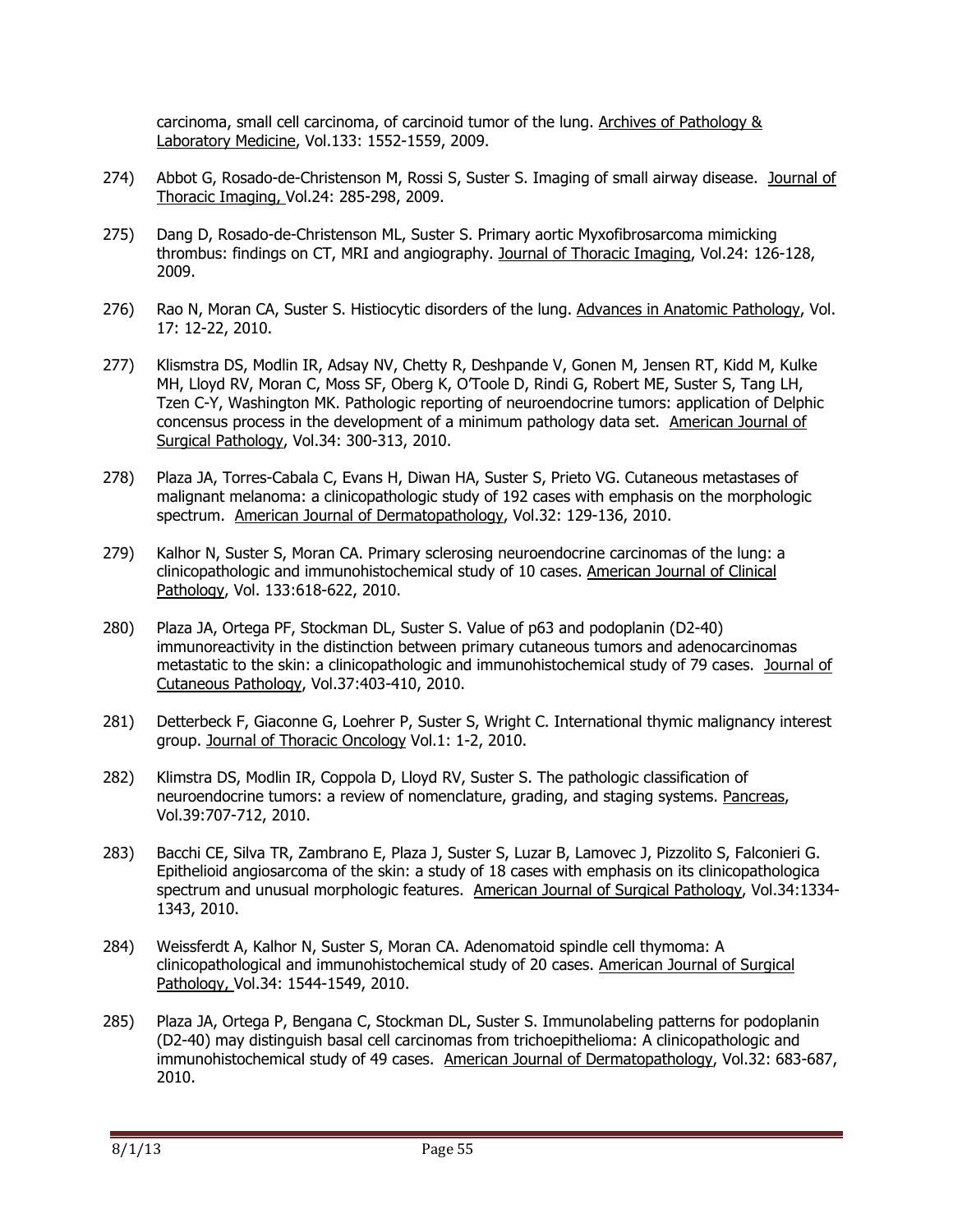- 286) Moran CA, Kalhor N, Suster S. Invasive spindle cell thymomas (WHO Type A): A clinicopathologic correlation of 41 cases. American Journal of Clinical Pathology, Vol.134: 793-798, 2010.
- 287) Weissferdt A, Kalhor N, Suster S, Moran CA. Primary angiosarcoma of the anterior mediastinum: A clinicopathologic and immunohistochemical study of 9 cases. Human Pathology, Vol.41:1711-1717, 2010.
- 288) Weisserfeld A, Kalhor N, Suster S. Malignant mesothelioma with prominent adenomatoid features: a clinicopathologic and immunohistochemical study of 10 cases. Annals of Diagnostic Pathology; Vol.15: 25-29, 2011.
- 289) Kalhor N, Suster S, Moran CA. Spindle cell thymoma (WHO type A) with prominent papillary and pseudopapillary features: A clinicopathologic and immunohistochemical study of 10 cases. American Journal of Surgical Pathology, Vol.35:372-377, 2011.
- 290) Heerema-McKenney A, Bowen J, Hill DA, Suster S, Qualman SJ, for the Members of the Cancer Committee, College of American Pathologists: Protocol for the examination of specimens from pediatric and adult patients with extragonadal germ cell tumors. Archives of Pathology & Laboratory Medicine, Vol.135:630-639, 2011.
- 291) Kalhor N, Suster S, Moran CA. Primary pulmonary chondrosarcoma: a clinicopathologic study of 4 cases. Human Pathology, Vol.42: 1629-1634, 2011.
- 292) Plaza JA, Kacerovska D, Stockman DL, Buonaccorsi JN, Ballairgeon P, Suster S, Kazakov DV. The histomorphologic spectrum of primary cutaneous diffuse large B-cell lymphoma: a study of 79 cases. American Journal of Dermatopathology, Vol.33: 649-658, 2011.
- 293) Marchevsky A, Marx A, Strobel P, Suster S, Venuta F, Marino M, Yousem S, Zakowski M. Policies and reporting guidelines for small biopsy specimens of mediastinal masses. Journal of Thoracic Oncology, Vol.6 (Suppl.3): S1724-1729, 2011.
- 294) Detterbeck FC, Moran CA, Huang J, Suster S, Walsh G, Kaiser L, Wick M. Which way is up? Policies and procedures for surgeons and pathologists regarding resection specimens of thymic malignancy. Journal of Thoracic Oncology, Vol.6 (Suppl. 3): S1730-1738, 2011.
- 295) Weissferdt A, Suster S, Moran CA. Primary mediastinal "thymic" seminomas. Advances in Anatomic Pathology, Vol.19: 75-80, 2011.
- 296) Moran CA, Weissfeldt A, Kalhor N, Solis LM, Behrens C, Wistuba II, Suster S. I. Thymomas: A clinicopathological correlation of 250 cases with emphasis on the World Health Organization (WHO) schema. American Journal of Clinical Pathology, Vol.137: 444-450, 2011.
- 297) Moran CA, Walsh G, Suster S, Kaiser L. II. Thymomas: A clinicopathological correlation of 250 cases with a proposed staging system with emphasis on pathologic assessment. American Journal of Clinical Pathology, Vol.137: 451-481, 2011.
- 298) Stockman DL, Miettinen M, Suster S, Spagnolo D, Dominguez H, Hornick JL, Adsay V, Chou PM, Amanuel B, VanTuinen P, Zambrano E. Malignant gastrointestinal neuroectodermal tumor: Clinicopathologic, immunohistochemical, ultrastructural, and molecular analysis of 16 cases with a reappraisdal of clear cell sarcoma-like tumors of the gastrointestinal tract. American Journal of Surgical Pathology, Vol.36: 857-868, 2012.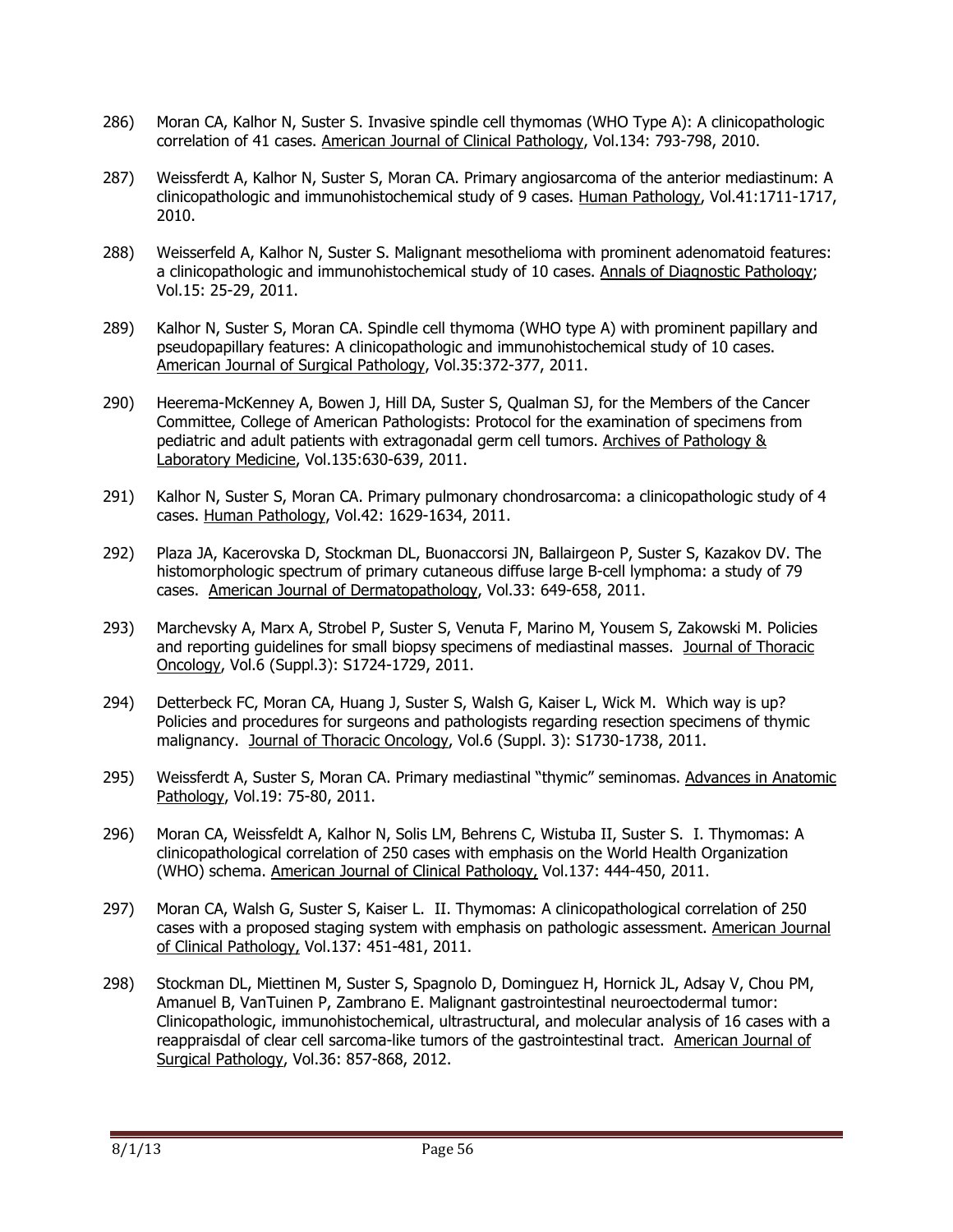- 299) Rao N, Colby TV, Falconieri G, Cohen N, Moran CA, Suster S. Intrapulmonary solitary fibrous tumors: clinicopathologic and immunohistoichemical study of 24 cases. American Journal of Surgical Pathology, Vol.37: 155-166, 2013.
- 300) Falconieri G, Mirra M, Michal M, Suster S. Hemangioblastoma-like clear cell stromal tumor of the lung. Advances in Anatomic Pathology, Vol.20:130-135, 2013.
- 301) Weissferdt A, Phan A, Suster S, Moran CA. Primary rhabdoid adrenocortical carcinoma: a clinicopathological and immunohistochemical study of three cases. Histopathology 62: 771-777, 2013.
- 302) Weissferdt A, Phan A, Suster S, Moran CA. Myxoid adrenocortical carcinoma: a clinicopathologic and immunohistochemical study of 7 cases, including 1 case with lipomatous metaplasia. American Journal of Clinical Pathology, Vol.139: 780-786, 2013.
- 303) Weissferdt A, Phan A, Suster S, Moran CA. Adrenocortical carcinoma: a comprehensive immunohistochemical study of 40 cases. Applied Immunohistochemistry and Molecular Morphology, (Mar. 2013, Epub ahead of print).
- 304) Sperga M, Martinek P, Vanecek T, Gross man P, Bauleth K, Perez-Montiel D, Alvarado-Cabrera I, Nevidovska K, Lietuvicsis V, Hora M. Michal M, Petersson F, Kuroda N, Suster S, Branzovsky J, Hes O. Chromophobe renal cell carcinoma – chromosomal aberration viability and its relation to Panel grading system: an array CGH and FISH analysis of 37 cases. Virchows Archivs, (August 2013, Epub ahead of print).

### **EDITORIALS, LETTERS TO THE EDITOR AND MISCELLANEOUS PUBLICATIONS:**

- 1) Moran CA, Suster S: Mission Statement for a New Journal (Editorial). Annals of Diagnostic Pathology, Vol.1: 1-2, 1997.
- 2) Suster S, Ronnen M, Bubis JJ, Schewach-Millet M: The Georgian ulcers: a rare form of fibrinoid vasculitis (letter). American Journal of Dermatopathology, Vol.9: 546-547, 1987.
- 3) Bratwaithe C, Suster S: Dermatofibrosarcoma protuberans. Anatomic Pathology-II Check Sample, ASCP Press, Vol.18, No.4, 1994.
- 4) Suster S, Moran CA, Koss MN: Epithelioid hemangioendothelioma: Author's reply (letter) American Journal of Surgical Pathology, Vol.19:947, 1995.
- 5) Suster S: Microglandular carcinoma of the pancreas (letter). American Journal of Clinical Pathology, Vol.105:1002, 1996.
- 6) Moran CA, Suster S, Koss MN: Smooth muscle tumors of the pleura (letter). Histopathology, Vol.30: 97-99, 1997.
- 7) Suster S: Fibrous tumor with giant rosette-like structures (Invited commentary). Pathology Research & Practice, Vol.194: 583-584, 1998.
- 8) Moran CA, Suster S: ADP on its third year (Editorial). Annals of Diagnostic Pathology, Vol. 3: pp.vii, 1999.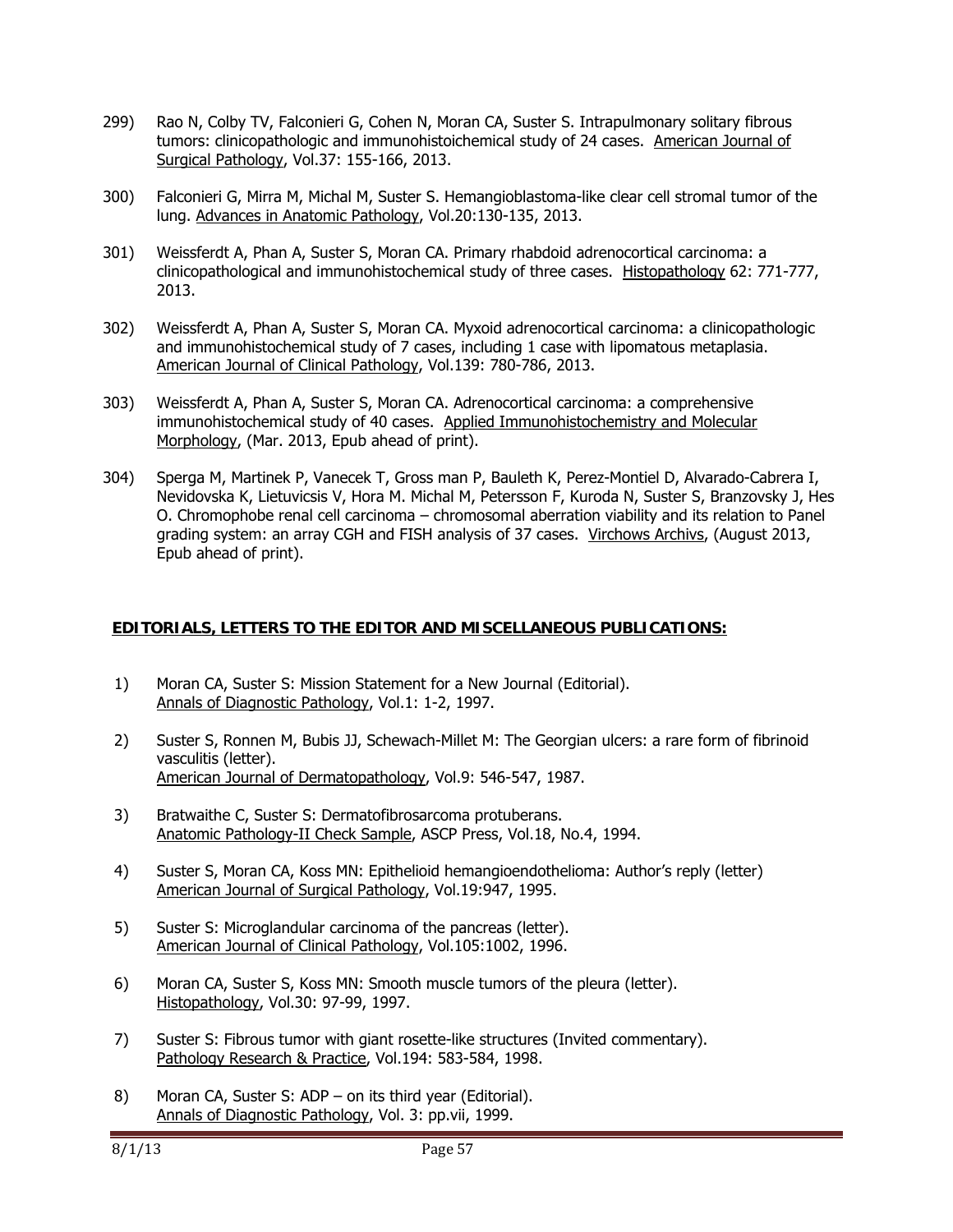- 9) Moran CA, Suster S: Mediastinal yolk sac tumors: author's reply (letter). American Journal of Surgical Pathology, Vol.23: 133, 1999.
- 10) Suster S, Moran CA: Thymoma and thymic carcinoma (letter). American Journal of Surgical Pathology, Vol.23: 740-742, 1999.
- 11) Suster S, Moran CA: Thymoma classification: the ride of the Valkyries? (Editorial) American Journal of Clinical Pathology, Vol.112: 308-310, 1999.
- 12) Suster S, Allen PW: Commencement of a New Section: Selected cases from the Arkadi M. Rywlin International Pathology Slide Seminar Club (Editorial). Advances in Anatomic Pathology, Vol.8: 21-22, 2001.
- 13) Suster S: Book Review: Histological Typing of Tumors of the Thymus, 2<sup>nd</sup>. Ed, WHO Classification of Tumors, Springer-Verlag, 1999. Doody's Electronic Journal, http://www.doody.com/rev550/books/MainFrameSet\_Profiled Books.asp?
- 14) Rosai J, Suster S: Whartin's tumor (letter). Human Pathology, Vol.32:352, 2001.
- 15) Plaza JA, Perez Montiel MD, Suster S: Surgical Pathology Check Sample-I: Chromophobe renal cell carcinoma. AJCP Check Sample, (SP 02-3) Vol.30:37-51, 2002.
- 16) Turbiner J, Suster S: Surgical Pathology Check Sample-I: Dendritic fibromyxolipoma. AJCP Check Sample, (SP 02-6) Vol.30:85-101, 2002.
- 17) Plaza JA, Suster S: Surgical Pathology Check Sample-I: Sacral chordoma. AJCP Check Sample, (SP 03-2) Vol.31:15-30, 2003.
- 18) Suster S: Pathology of Incipient Neoplasia (3<sup>rd</sup>. Edition) by Henson and Albores-Saavedra. (Book review). Cancer Vol.97: 525, 2003.
- 19) Moran CA, Suster S: Carcinoid tumor of the testis: author's reply (letter). American Journal of Clinical Pathology, Vol.121: 298, 2004.
- 20) Suster S, Williamson R: New Entities in Surgical Pathology: Proceedings from the XXV Congress of the International Academy of Pathology, October 2004 (ISBN: 1920696342; Book and CD).
- 21) Plaza JA, Suster S: Surgical Pathology Check Sample-I: Papillary renal cell carcinoma. ASCP Check Sample, (SP 04-4) Vol.32:49-59, 2004.
- 22) Chanona-Vilchis J, Suster S: Surgical Pathology Check Sample-I: Poorly-differentiated acinic cell carcinoma of the parotid glans. ASCP Check Sample, (SP-04-8), Vol.32 (8), 2004.
- 23) Chanona Vilchis J, Suster S: Surgical Pathology Check Sample-I: Bronchioloalveolar carcinoma. ASCP Check Sample, (SP-05-1), Vol.33 (1), 2005.
- 24) Yearsley MM, Suster S. Surgical Pathology Check Sample-I: Lymphoepithelial thymic carcinoma. ASCP Check Sample, (SP-05-4), Vol.33: 45-60, 2005.
- 25) Steinhauer JR, Moran CA, Suster S: "Secretory endometriod-like" adenocarcinoma of the lung (letter). Histopathology, Vol.47:219-220, 2005.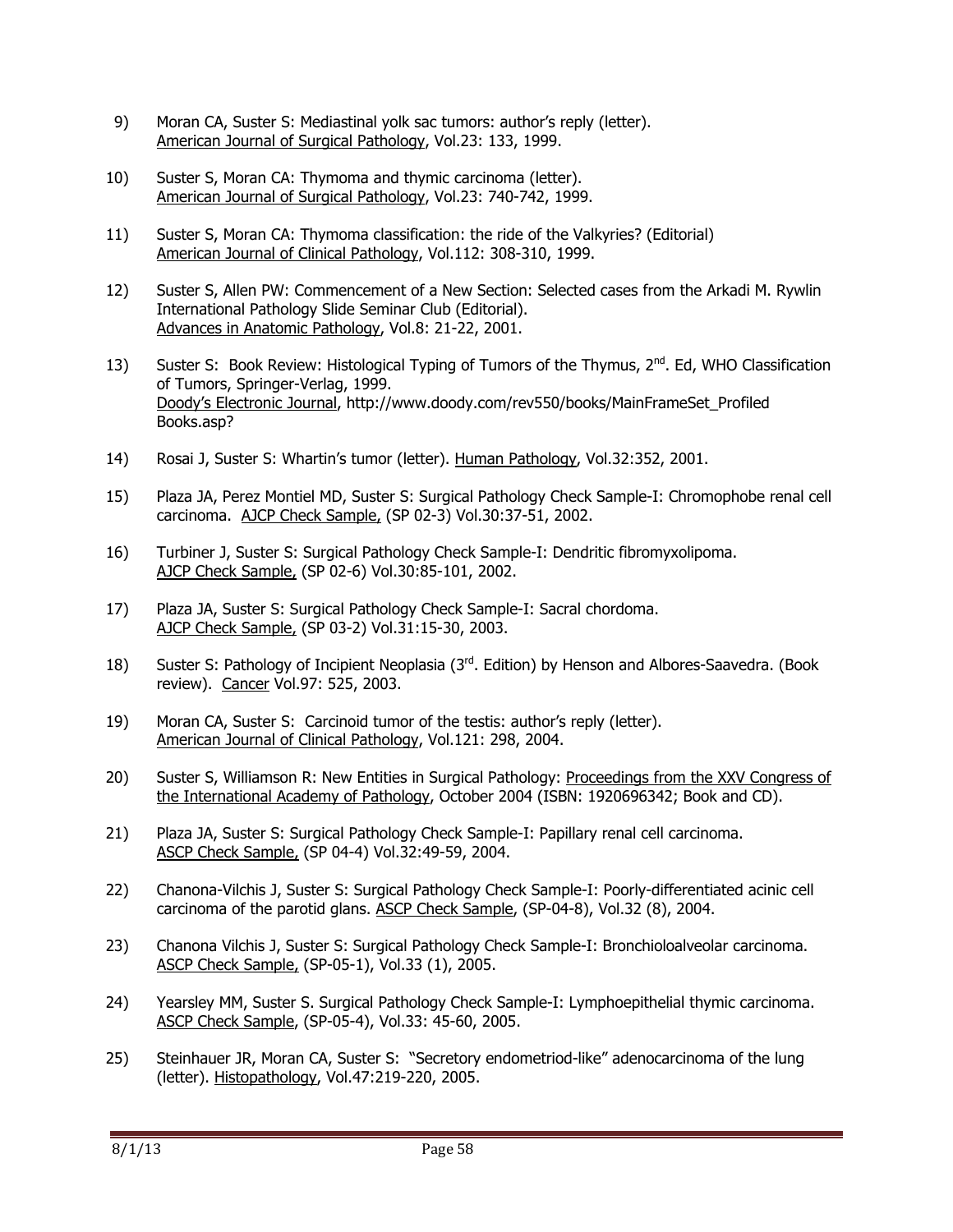- 26) Suster S. Primary Thymic Epithelial Neoplasms: Controversies for Classification and Prognosis. Proceedings of the 20<sup>th</sup> European Congress of Pathology, pp.347-349, 2005.
- 27) Plaza JA, Suster S: Surgical Pathology Check Sample-I: Medullary carcinoma of the breast. ASCP Check Sample; (SP-05-8), Vol.33: 107-119, 2005.
- 28) Suster S, Moran CA: Tumors of the Mediastinum (Editorial). Seminars in Diagnostic Pathology, Vol.22: 187, 2006.
- 29) Suster S: The Ohio State University Update Course in Surgical Pathology (Editorial). Archives of Pathology & Laboratory Medicine, Vol.130: 950-951, 2006.
- 30) Marsee DK, Plaza J, Suster S: Anaplastic carcinoma of the thyroid. ASCP Check Sample; (SP 06-6), Vol.34: 79-91, 2006.
- 31) Suster S: My approach to the diagnosis of thymic epithelial neoplasms. Journal of Clinical Pathology, September 2006; e-publication.
- 32) Suster S, Moran CA. (Editorial) Pathology of the thymus and mediastinum. Pathology Case Reviews Vol.11: 197-198, 2006.
- 33) Suster S: Follicular tumors of the thyroid (letter to the editor; reply). Archives of Pathology & Laboratory Medicine, Vol.131: 345, 2007.
- 34) Moran CA, Suster S (Editorial). Non-neoplastic lesions of the lung. Seminars in Diagnostic Pathology, Vol.24: 149, 2007.
- 35) Vrindavanam N, Hamadani M, Steele B, Awan F, Suster S, Benson DM Jr. (Letter). Dramatic response to single-agent rituximab in a patient with intravascular lymphoma. American Journal of Hematology Vol.82: 1120-1121, 2007.
- 36) Suster S. Advances in surgical pathology: New entities, emerging concepts and new perspectives on old problems. Proceedings of the California Tumor Tissue Registry,  $123<sup>rd</sup>$ , semi-annual slide seminar, San Francisco, CA, Dec. 9, 2007.
- 37) Dietz N, Suster S. Malignant Pleural Mesothelioma. Performance Improvement Program Series in Surgical Pathology, College of American Pathologists, College of American Pathologists PIP-C 2008; Case No.2008-17.
- 38) Harrington A, Suster S. Lymphoepithelial thymoma (WHO B-2). Performance Improvement Program Series in Surgical Pathology, College of American Pathologists, College of American Pathologists PIP-C 2008; Case 2008-18.
- 39) D'Amore KL, Suster S. Mediastinal Paraganglioma. Performance Improvement Program Series in Surgical Pathology, College of American Pathologists, College of American Pathologists PIP-C 2008; Case No.2008-29.
- 40) Moran CA, Suster S. Thymic epithelial neoplasms: a comprehensive review of diagnosis and treatment. (Editorial) Hematology/Oncology Clinics of North America, Vol.22: xi-xii, 2008.
- 41) Dang D, Rosado de Christenson M, Suster S. Primary aortic myxofibrosarcoma mimicking thrombus: findings on CT, MRI and angiography. Journal of Thoracic Imaging, Vol.24:125-128, 2009.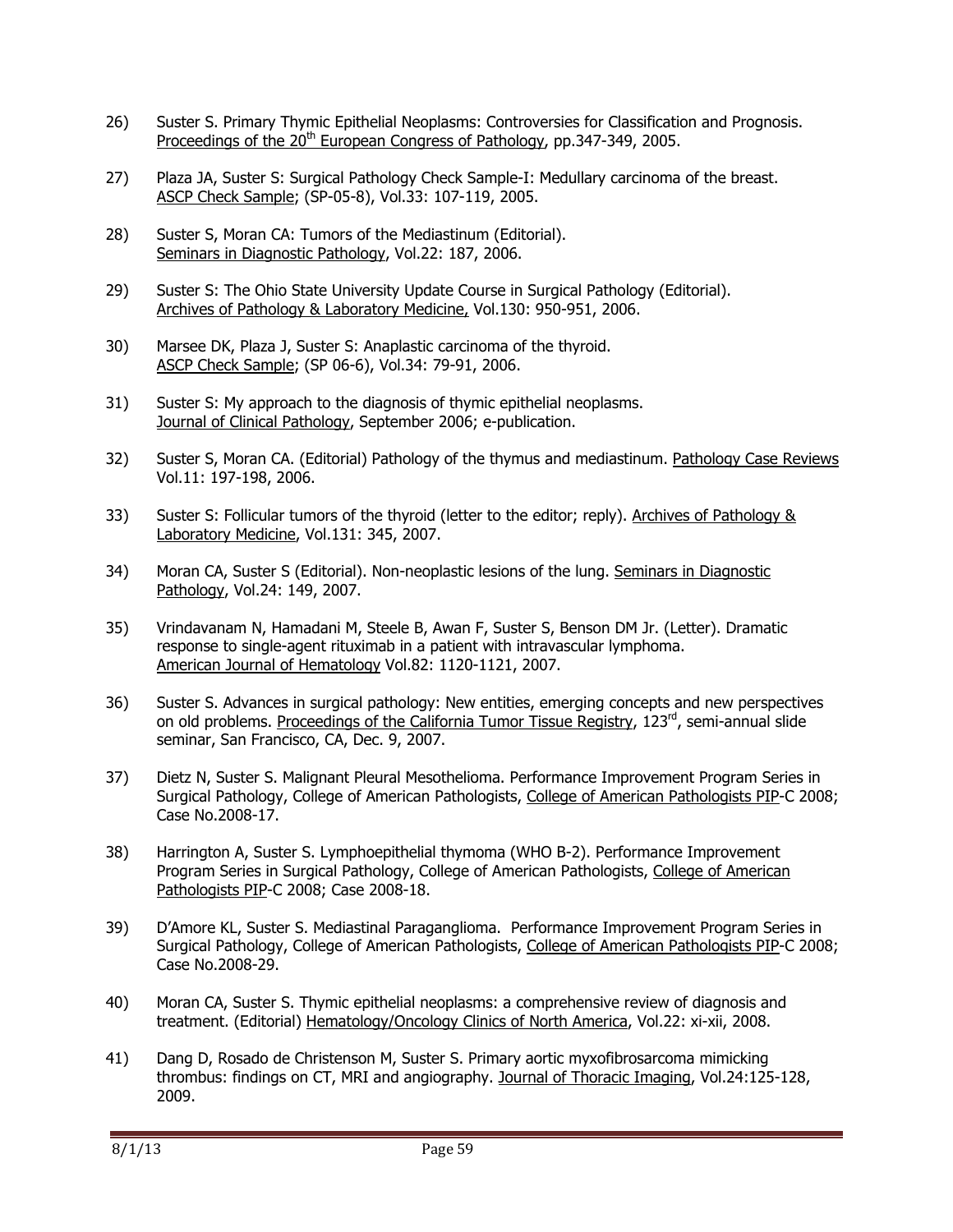- 42) Harrington A, Suster S. Mantle cell lymphoma of spleen. Performance Improvement Program Series in Surgical Pathology, College of American Pathologists, College of American Pathologists PIP-C 2009, Case 26, pp.17-20, 2009.
- 43) Detterbeck F, Giaccone G, Loehrer P, Suster S, Wright C. The International Thymic Malignancy Interest Group (Editorial). Journal of Thoracic Oncology, Vol.5: 1-2, 2010.
- 44) Kazakov DV, Plaza JA, Suster S, Kacerovska D, Michal M. Cutaneous cribriform carcinoma: a short comment. Journal of the American Academy of Dermatology, 64: 5990601, 2011.
- 45) Suster S. Thymic epithelial tumors; Thymoma; Thymic Carcinoma; Thymic Neuroendocrine carcinoma; in: Orphanet: the portal for rare diseases and orphan drugs; http://www.orpha.net.
- 46) Zambrano EV, Suster S. In response: Malignant Gastrointestinal Neuroectodermal Tumor (letter). American Journal of Surgical Pathology, Vol.36: 1908.
- 47) Stockman DL, Rosenberg J, Bengana C, Suster S, Plaza JA. Verrucous cutaneous sarcoidosis: case report and review of this unusual variant of cutaneous sarcoidosis. American Journal of Dermatopathology, Vol. 35: 273—276, 2013.

## **BOOK CHAPTERS:**

- 1) Suster S, Rosai J: The Thymus (Chapter 12), in: Histology for Pathologists, Ed: Stephen S. Sternberg, Raven Press, New York, 1992, pp:261-278.
- 2) Suster S: Metastatic Lung Cancer (Chapter 59), in: Pathology of Pulmonary Disease, Ed: M. J. Saldana, J.B. Lippincott, Philadelphia, PA, 1994; pp.691.
- 3) Suster S: Pulmonary Metastases of Extrapulmonary Tumors (Chapter 60), in: Pathology of Pulmonary Disease, Ed: M. J. Saldana, J.B. Lippincott, Philadelphia, PA, 1994; pp.701.
- 4) Suster S, Moran CA: Pathology of the Mediastinum (Chapter 74), in: Pathology of Pulmonary Disease, Ed: M. J. Saldana, J.B. Lippincott, Philadelphia, PA, 1994; pp.853.
- 5) Schweinfest CW, Henderson KW, Suster S, Green JE, Maroulakou T, Papas T: Identification of DRA, a colon mucosa-specific candidate tumor suppressor gene. Advances in Gene Technology, Molecular Biology and Human Disease, Whelan WJ, Ahmad F, Baumbach L et al, Editors, 1994, p.20-21.
- 6) Suster S: Mediastinal Pathology; in: The Difficult Diagnosis in Surgical Pathology, Ed: Noel Weidner, W.B. Saunders, Philadelphia, PA., 1995; pp.143-176.
- 7) Suster S, Rosai J: Pathology of the Thymus, in: Bloodworth's Endocrine Pathology, 3rd. Edition, Eds: Juan Lechago and Victor E. Gould, Williams & Wilkins, Baltimore, Maryland, 1996; pp.609-640.
- 8) Moran CA, Suster S: Primary Thymic Carcinomas; in: Pathology: State of the Art Reviews, Vol.4, No.1, Marchevsky AM, Koss MN (Eds.), Hanley & Belfus, Inc., Philadelphia, 1996; pp.141-154.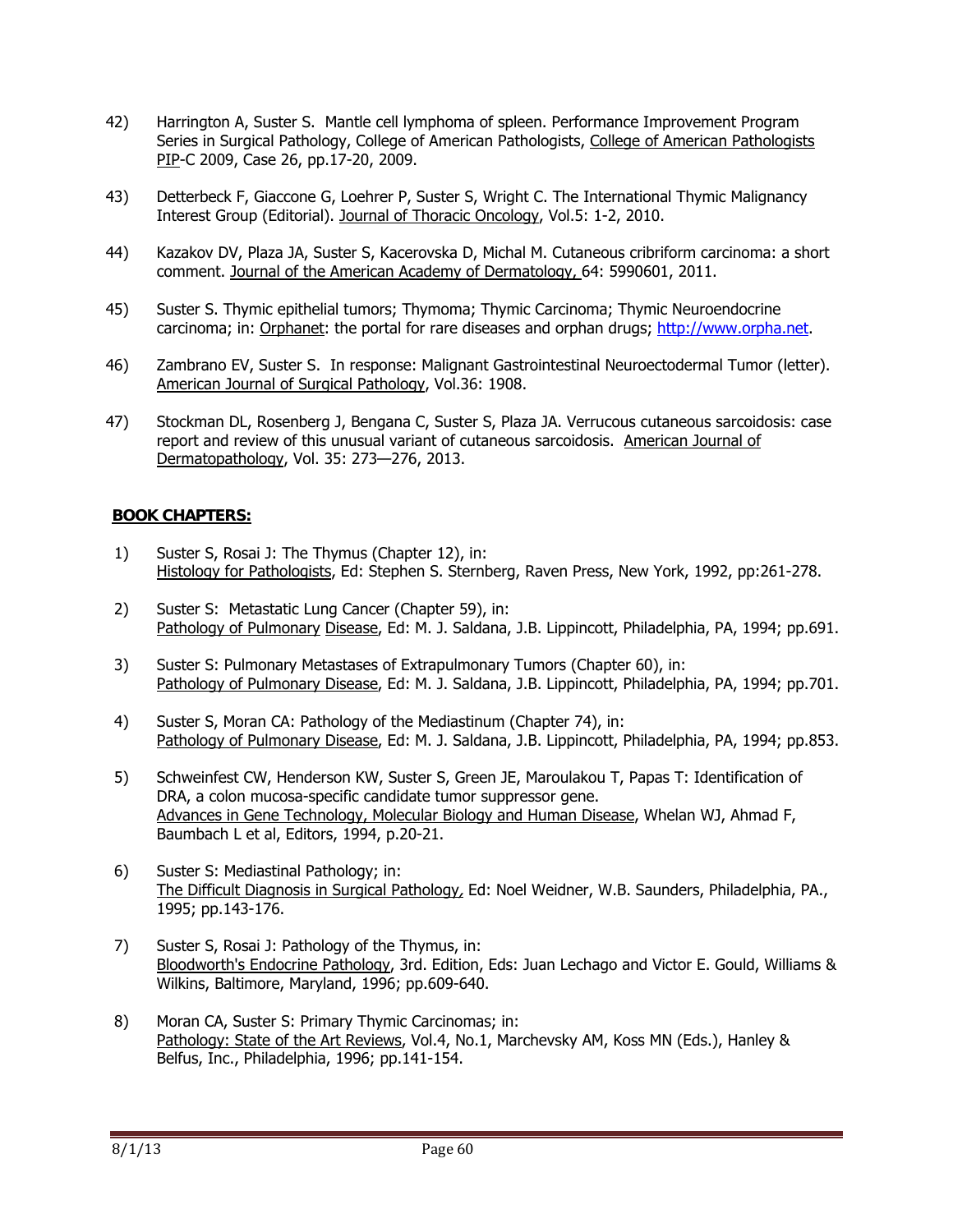- 9) Suster S, Moran CA, Mullick FG. Chapter 8: The Respiratory System, in: Systemic Pathology of HIV Infection and AIDS in Children, Armed Forces Institute of Pathology and American Registry of Pathology, Washington, D.C., pp.131-150, 1997.
- 10) Suster S, Moran CA: Primary thymic epithelial neoplasms. Current concepts and controversies, Chapter 1; in: Anatomic Pathology 1997, Vol.2, Fechner RE, Rosen PP (Eds), ASCP Press, Chicago, IL, 1997, pp.1-19.
- 11) Suster S, Rosai J: The Thymus (Chapter 12); in: Histology for Pathologists, 2nd. Edition, Ed: Stephen S. Sternberg, Raven-Lippincott Publishers, Philadelphia,1997.
- 12) Moran CA, Suster S: Rare Pulmonary Tumors, in: Lung Tumors: Fundamental Biology and Clinical Management, Ed. Claude Lenfant, Marcel Dekker Co., New York, Vol. 124, Chapter 6, pp.109-126, 1999.
- 13) Moran CA, Suster S: Tumors of the Lung and Pleura, in: Diagnostic Histopathology of Tumors, 2<sup>nd</sup> edition, Ed: C.D.M. Fletcher, Churchill-Livingstone, London, UK, pp.171-208, 2000.
- 14) Suster S, Moran CA: The Mediastinum, in: Weidner N, Cote T, Suster S, Weiss LM, (Eds): Modern Surgical Pathology, W.B. Saunders, Philadelphia, pp. 439-504, 2003.
- 15) Suster S, Moran CA: The Lung, in: Weidner N, Cote T, Suster S, Weiss LM, (Eds): Modern Surgical Pathology, W.B. Saunders, Philadelphia, pp. 339-418, 2003.
- 16) Suster S, Wong T-Y, Mihm M Jr: Tumors of the Skin, in: Weidner N, Cote T, Suster S, Weiss LM, (Eds): Modern Surgical Pathology, W.B. Saunders, Philadelphia, pp. 1965-2020, 2003.
- 17) Suster S: Multiple Endocrine Neoplasia; in: Pathology and Genetics of Endocrine Neoplasms, International Agency for Research on Cancer, WHO Classification of Tumors, IARC Press, Lyon, France, 2004, pp.211-217.
- 18) Aubrey M-C, Miettinen M, Moran CA, Suster S: Pulmonary Synovial Sarcoma; in: Pathology and Genetics of Tumours of the Respiratory Tract, Thymus, and Heart, International Agency for Research on Cancer, WHO Classification of Tumors, IARC Press, Lyon, France, 2004, pp.111-112.
- 19) Plaza JA, Suster S: Skin Tumors, Including Melanocytic Lesions (Chapter 13): Molecular Morphology and Immunomicroscopy 3<sup>rd</sup>. Edition; Eds. Taylor CR, Cote RJ, Elsevier Inc., New York, 2005; pp. 337-352.
- 20) Suster S, Rosai J: The Thymus, in: Histology for Pathologists,  $3<sup>rd</sup>$  Edition, Mills SE (ED), Lippincott Williams and Wilkins, Philadelphia, pp.505-526, 2006.
- 21) Moran CA, Suster S: Tumors of the Lung and Pleura, in: Diagnostic Histopathology of Tumors, Ed. Fletcher, CDM, 3<sup>rd</sup>. Ed, Churchill-Livingstone, London, 2007.
- 22) Suster S, Moran CA: Tumors of the thymus (Chapter 5) in Cancer Grading Manual, Eds. Damjanov I, Fan F., Springer-Verlag, New York, pp.23-30, 2007.
- 23) Suster S, Moran CA: Tumors of the Lung and Pleura, (Chapter 6), in: Cancer Grading Manual, Ed: Damjanov I., Fan F., Springer-Verlag, New York, pp.31-34, 2007.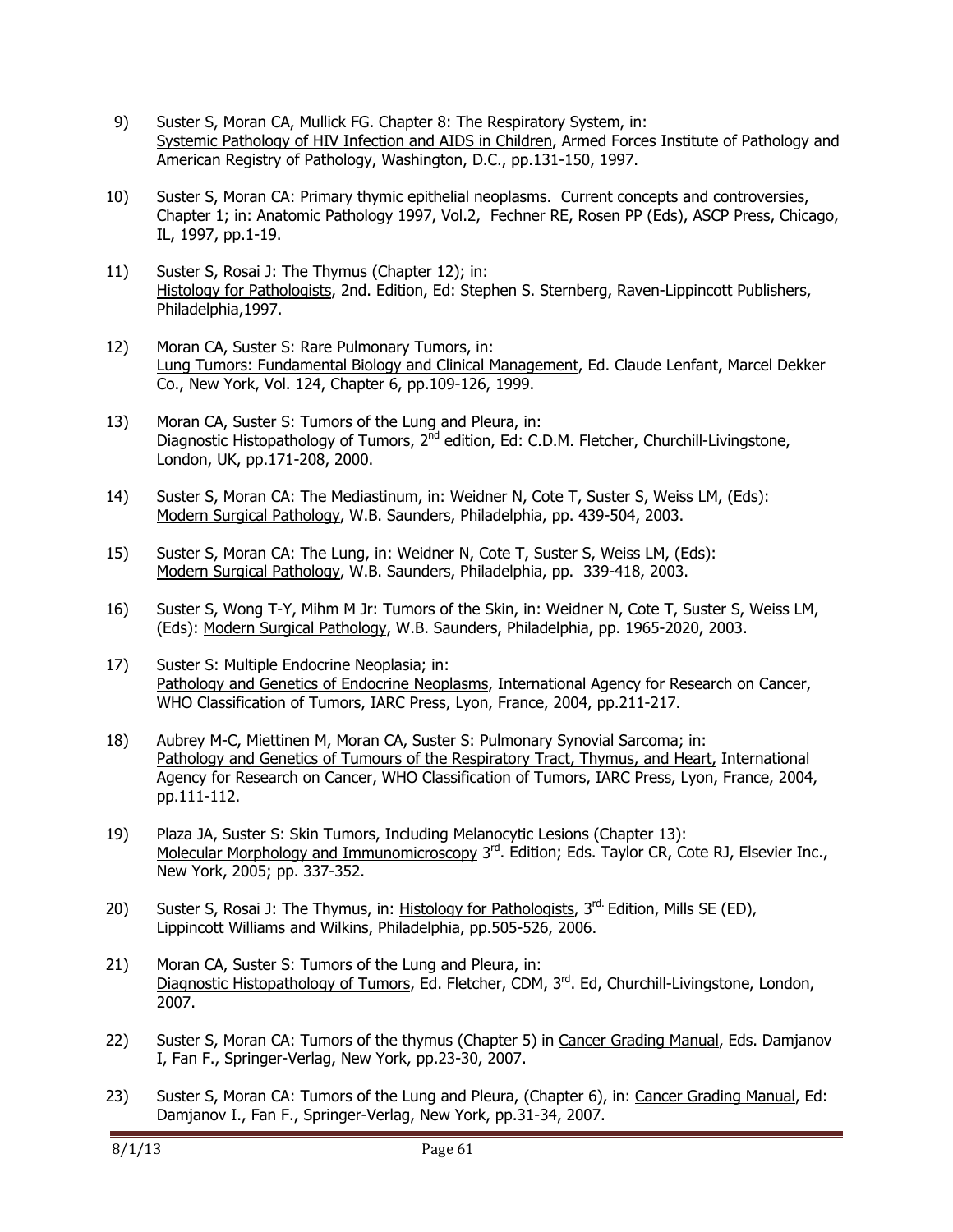- 24) Suster S: Pathology; in: Encyclopedia of Cancer, 2<sup>nd</sup>. Ed., Schwab M (Ed), Springer, Heidelberg, 2009; Vol.3, pp.2268-2274.
- 25) Suster S, Moran CA: The Lung (Chapter 15), in: Modern Surgical Pathology, 2<sup>nd</sup>. Edition, by Weidner N, Cote RJ, Suster S, Weiss LM, W.B. Saunders, Co, Philadelphia, 2009.
- 26) Suster S, Moran CA: The Mediastinum (Chapter 17), in: Modern Surgical Pathology,  $2^{nd}$ . Edition, Eds: Weidner N, Cote RJ, Suster S, Weiss LM, W.B. Sauncers Company, Philadelphia, 2009.
- 27) Suster S: Tumor pathology, tumor typing, molecular pathology, and biomarkers of clinical use, in: The Encyclopedia of Cancer, 2<sup>nd</sup>. Edition, M. Schwab (Ed), Springer-Verlag, Berlin, 2009.
- 28) Suster S, Moran CA: Chapter 6: Mediastinal Pathology, in: Intraoperative Consultation in Surgical Pathology, Ranchod M (Editor), Cambridge University Press, New York, 2010 (ISBN 978-0-521- 89767-9).
- 29) Plaza JA, Moran CA, Suster S: The Thymus and Mediastinum, in: Differential Diagnosis in Surgical Pathology, Gattuso, Reddy, Spitz & Haber (Eds), 2<sup>nd</sup>. Edition, Elsevier Ltd, Edinburg, UK, 2010.
- 30) Suster S: Thymoma, in: Diagnostic Pathology: Pediatric Neoplasms. AMYRSIS, Philadelphia, PA, 2011.
- 31) Suster S, Moran CA: Tumors of the Lung and Pleura, in: Diagnostic Histopathology of Tumors, C.D.M. Fletcher (Ed), Elsevier (Saunders), Philadelphia, PA, 2013.
- 32) Rao N, Moran CA, Suster S. Tumors of the lung and pleura; in: Cancer Grading Manual,  $2^{nd}$ . Ed., Damjanov I and Fan F (Eds.), Springer, Heidelberg, 2013.
- 33) Suster S, Moran CA. Tumors of the Thymus; in: Cancer Grading Manual,,  $2^{nd}$ . Ed., Damjanov I and Fan F (Eds), Springer, Heidelberg, 2013.

### **BOOKS:**

- 1) Weidner N, Cote T, Suster S, Weiss LM (Editors.): Modern Surgical Pathology, Vols. 1 and 2, W.B. Saunders Co, Philadelphia, 2003.
- 2) Weidner N, Cote T, Suster S, Weiss LM (Editors): Modern Surgical Pathology,  $2^{nd}$ . Edition, Vols. 1 & 2, W. B. Saunders Co, Philadelphia, 2009 (ISBN: 978-1-4160-3966-2).
- 3) Moran CA, Suster S: Tumors and Tumor-like Conditions of the Lung and Pleura, W.B. Saunders Co, Philadelphia, PA 2010 (ISBN: 978-1-4160-3624-1).
- 4) Suster S, Moran CA: Diagnostic Pathology: Thoracic, AMIRSYS/LWW, Philadelphia, PA, 2011 (ISBN: 978-1-931884-49-5).
- 5) Suster S, Moran CA: Interpretation of Lung Biopsies, J.B. Lippincott, Philadelphia, PA, 2013 (ISBN: 978-0-7817-8467-2).
- 6) Suster S: Atlas of Mediastinal Pathology, Springer, New York (in-preparation).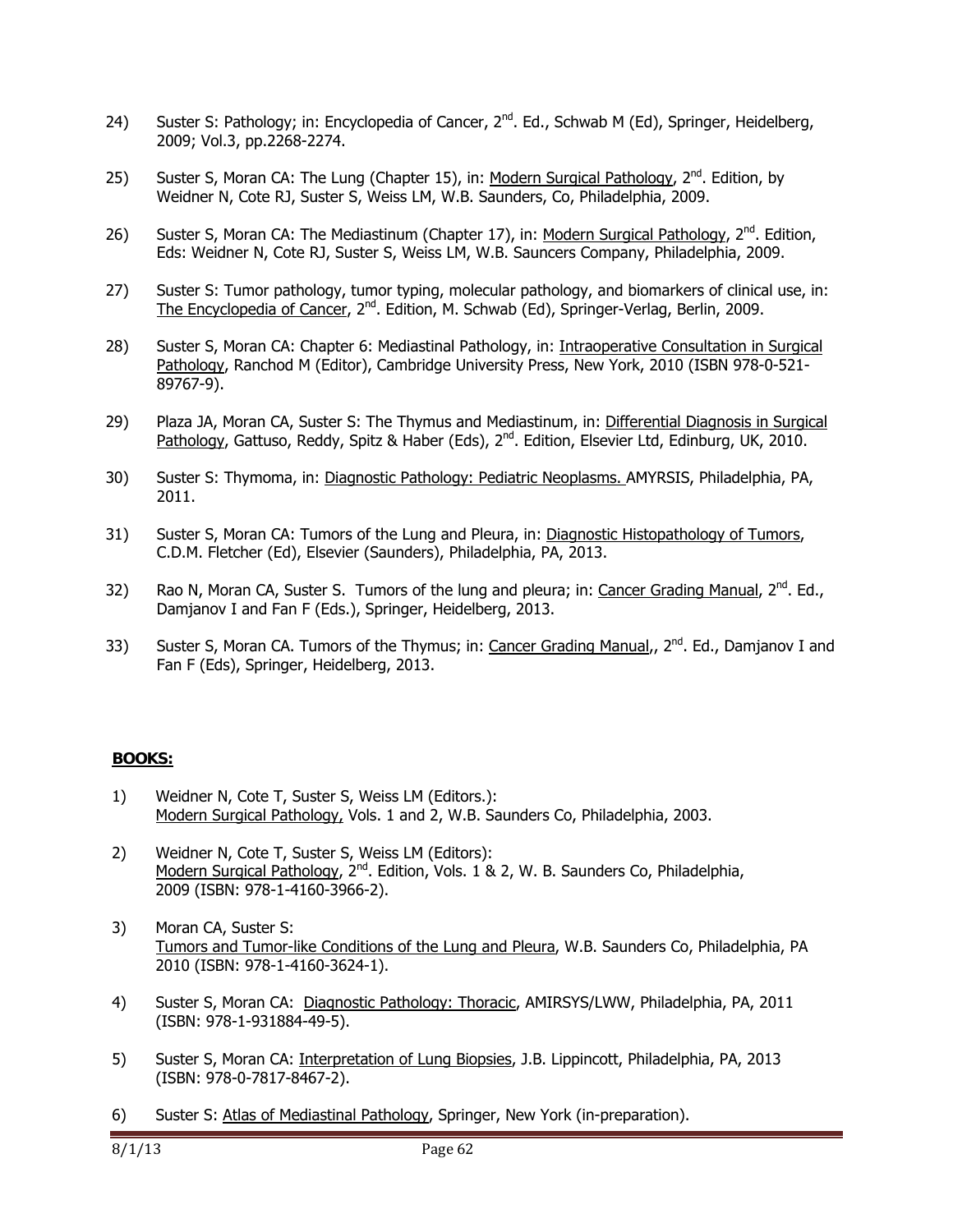### **ABSTRACTS:**

- 1) Ronnen M, Suster S, Schewach-Millet M, Modan M: Erysipelas: Changing faces. Dermatology Digest, Vol.6: 11-12, 1985.
- 2) Suster S: Transformation of Hodgkin's disease into malignant fibrous histiocytoma. Internal Medicine Digest, Vol.7: 15-16, 1986.
- 3) Suster S, Phillips M, Wallack M, Robinson MJ: Carcinoma of the breast arising at the site of liquid silicone injection. Southern Medical Journal, Vol.80: 57, 1987.
- 4) Suster S, Robinson MJ, Hilsenbeck S, Rywlin AM: Reactive hystiocytic hyperplasia with hemophagocytosis in hematopoietic organs. Laboratory Investigation, Vol.58: 90A, 1988.
- 5) Suster S, Cabello-Inchausti B, Robinson MJ: Nongranulomatous involvement of the bone marrow in lepromatous leprosy. American Journal of Clinical Pathology, Vol.90: 570, 1988.
- 6) Suster S, Rosai J: Intranodal hemorrhagic smooth muscle tumor with amianthoid fibers. A microscopic simulator of Kaposi's sarcoma. Laboratory Investigation, Vol.60: 94A, 1989.
- 7) Moran CA, Suster S, Carter D: Pleomorphic adenomas (benign mixed tumors) of the breast. Laboratory Investigation, Vol.62: 69A, 1990.
- 8) Suster S, Rosai J: Thymic carcinoma. Clinicopathologic study of 45 cases. Laboratory Investigation, Vol.62: 97A, 1990.
- 9) Ramon y Cajal S, Suster S, Moellman G, Gosh S, Edwards B, Dotto P: Induction of different morphologic growth patterns of malignant melanoma in syngenic and nude mice after transformation with bFGF, H-ras, myc, neu and E1a oncogenes. Laboratory Investigation, Vol.62: 14A, 1990.
- 10) Moran CA, Suster S, Carter D: Mixed tumors (pleomorphic adenomas) of the breast. Radiology, Vol.178: 897, 1991.
- 11) Goldenberg C, Suster S, Voellmy R, Robinson MJ: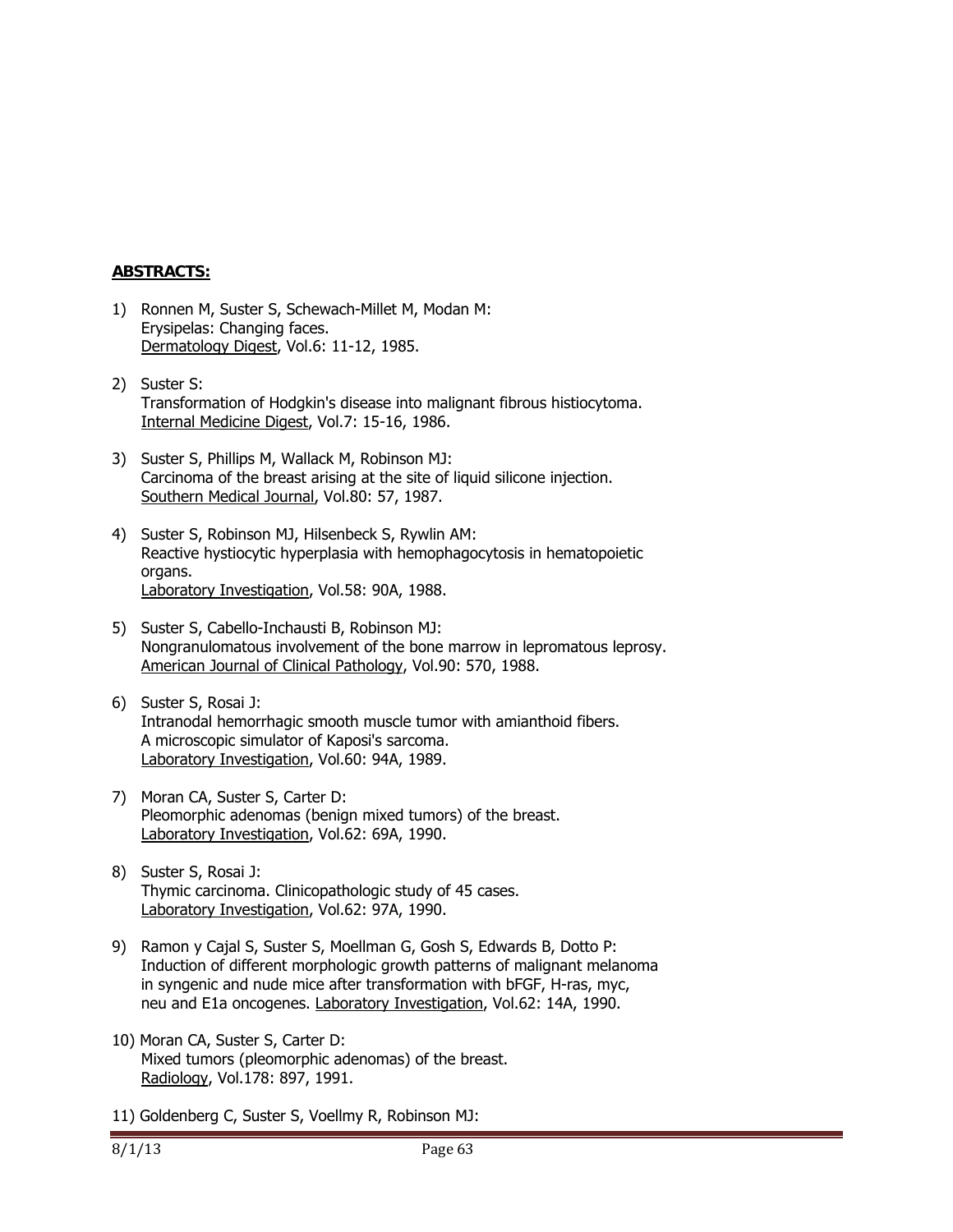Expression of an estrogen-regulated 28 Kd heat shock protein in human breast carcinoma: correlation with estrogen receptors by immunohistochemical assay. Modern Pathology, Vol.5: 13A, 1992.

- 12) Moran CA, Suster S, Koss MN: The spectrum of histologic growth patterns in benign and malignant fibrous tumors of the pleura. Diagnostic Cytopathology, Vol.8: 653, 1992.
- 13) Moran CA, Hochholzer L, Suster S, Fishback N, Travis W, Koss MN: Mucinous (so-called colloid) carcinomas of the lung. Modern Pathology, Vol.5: 115A, 1992.
- 14) Suster S, Rosai J: Multilocular thymic cysts: an acquired reactive process. Year Book of Pathology & Clinical Pathology, Gardner WA Jr, et al (Eds), Mosby, St. Louis, pages:118-120, 1992.
- 15) Suster S, Moran CA: Deciduosis of the appendix. Year Book of Pathology & Clinical Pathology , Gardner WA Jr, et al (Eds.), Mosby, St. Louis, pages: 154-155, 1992.
- 16) Suster S, Wong T-Y:

 On the discriminatory value of anti-HPCA-1 (CD-34) in the differential diagnosis of benign And malignant cutaneous vascular proliferations. Modern Pathology, Vol.6: 37A, 1993.

- 17) Moran CA, Suster S, Koss MN: Acinic cell carcinoma of the lung ("Fechner tumor"). Clinicopathologic, immunohistochemical and ultrastructural study of five cases. Diagnostic Cytopathology, Vol.9: 358-359, 1993.
- 18) Suster S, Ramon y Cajal, S: Myoepithelial differentiation in basal cell carcinoma. Year Book of Pathology & Clinical Pathology, Gardner WA Jr, et al (Eds.), Mosby, St. Louis, 1993, pp: 189-190.
- 19) Brathwaite C, Suster S: Dermatofibrosarcoma protuberans: A critical reappraisal of the role of immunostains for diagnosis. American Journal of Clinical Pathology, Vol.100, No.3: 314, 1993.
- 20) Berho M, Suster S: Benign tumor-like and clear nuclear changes in Hashimoto's thyroiditis. American Journal of Clinical Pathology, Vol.100, No.3: 315, 1993.
- 21) Moran CA, Suster S, Koss MN: Primary adenoid cystic carcinoma of the lung: Clinicopathologic and immunohistochemical study of 16 cases. American Journal of Clinical Pathology, Vol.100, No.3: 327, 1993.
- 22) Brathwaite C, Suster S: Malignant lymphomas presenting at soft tissue sites: A clinicopathologic and immunohistochemical study of 15 cases. American Journal of Clinical Pathology, Vol.100, No.3: 339, 1993.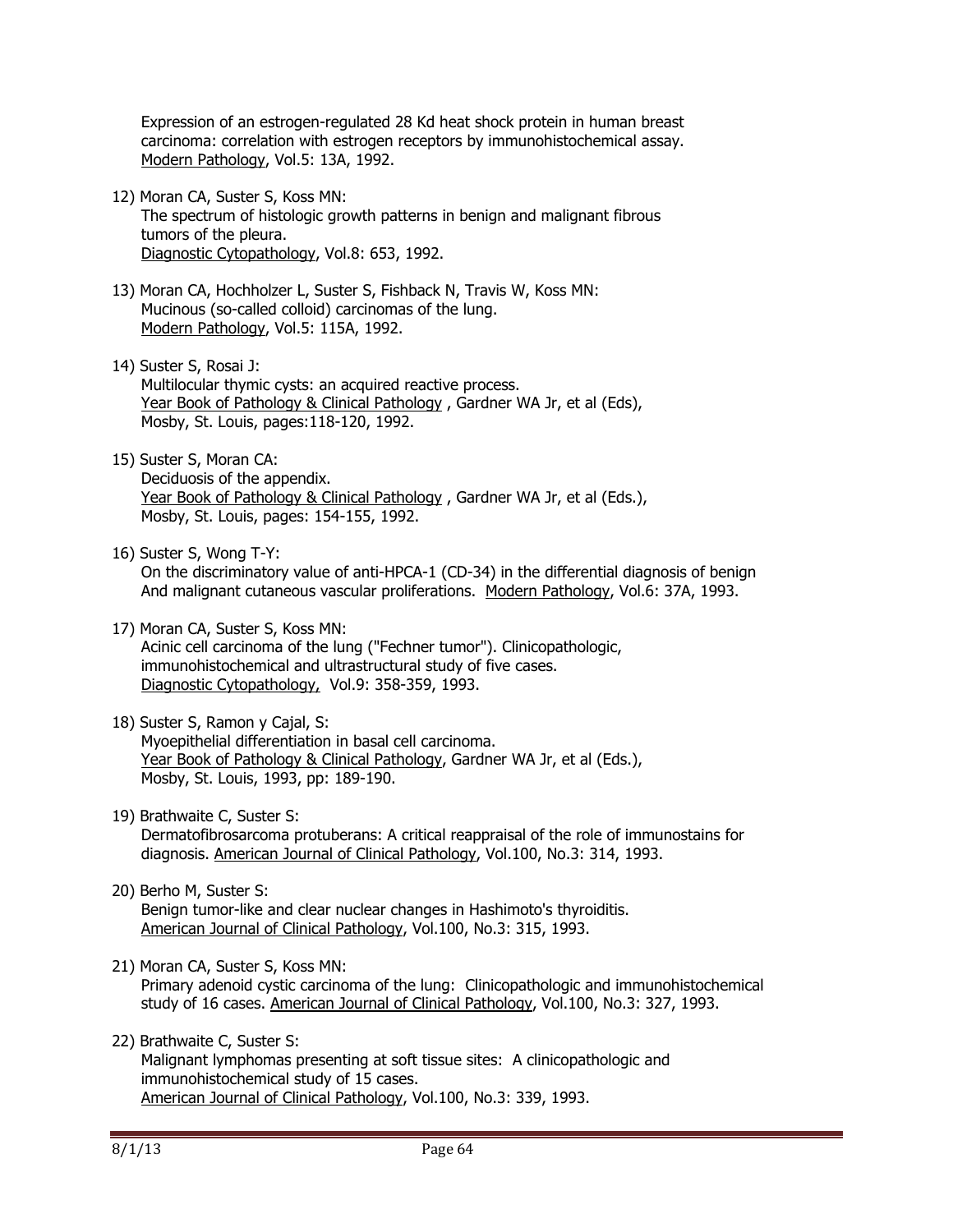- 23) Wong T-Y, Suster S, Bouffard D, Johnson RA, Barnhill RL, Mihm MC Jr: The histologic spectrum of cutaneous involvement in patients with myelogenous leukemia including the neutrophilic dermatoses: a study of 52 cases. Journal of Cutaneous Pathology, Vol.20: 578, 1993.
- 24) Wong T-Y, Suster S, Mihm MC Jr: Clear cell eccrine carcinomas of the skin: a clinicopathologic study of 9 cases. Journal of Cutaneous Pathology, Vol.20: 578, 1993.
- 25) Suster S, Wong T-Y: Polymorphous sweat gland carcinoma. Clinicopathologic study of 9 cases of a distinctive low-grade cutaneous adnexal neoplasm. Modern Pathology, Vol.7: 50A, 1994.
- 26) Wong T-Y, Suster S: Tricholemmal carcinoma: a clinicopathologic study of 13 cases. Modern Pathology, Vol.7: 50A, 1994.
- 27) Wong T-Y, Suster S, Duncan LM, Mihm MC Jr: Nevoid melanoma: clinicopathologic study of 9 cases of a distinctive variant of low-grade melanoma mimicking dermal and spindle and epithelioid cell nevus. Modern Pathology, Vol.7: 51A, 1994.
- 28) Berho M, Suster S:

 The oncocytic variant of papillary carcinoma of the thyroid. A clinicopathologic study of 15 cases. Modern Pathology, Vol.7: 51A, 1994.

- 29) Moran CA, Suster S, Pavlova Z, Mullick FG, Koss MN: The spectrum of pathologic changes in the lung in children with AIDS. An autopsy study of 36 cases. Modern Pathology, Vol.7: 147A, 1994.
- 30) Moran CA, Suster S, Askin FB, Koss MN: Benign and malignant salivary gland-type mixed tumors of the lung. A clinicopathologic and immunohistochemical study of 8 cases. Modern Pathology, Vol.7: 153A, 1994.
- 31) Suster S, Moran CA, Koss MN: Rhabdomyosarcomas of the anterior mediastinum. Report of 4 cases unassociated with germ cell, teratomatous or thymic carcinomatous components. Modern Pathology, Vol.7: 155A, 1994.
- 32) Suster S, Moran CA, Koss MN: Epithelioid hemangioendothelioma of the anterior mediastinum. Immunohistochemical and ultrastructural analysis of 12 cases. Modern Pathology, Vol.7: 155A, 1994.
- 33) Berho M, Gyori E, Suster S, Erlich S: Granulomatous angiitis associated with septic infarction of the brain. Brain Pathology, Vol.4: 501A, 1994.
- 34) Nava-Ocampo A, Suster S, Gonzalez MP, Muriel P: Effects of colchiceine and ursodeoxycolic acid in experimentally induced CCL4 cirrhosis. Histopathologic correlation of hepatocyte and erythrocyte membrane alterations. Hepatology, Vol.20: 380A, 1994.
- 35) Suster S, Wong T-Y, Moran CA: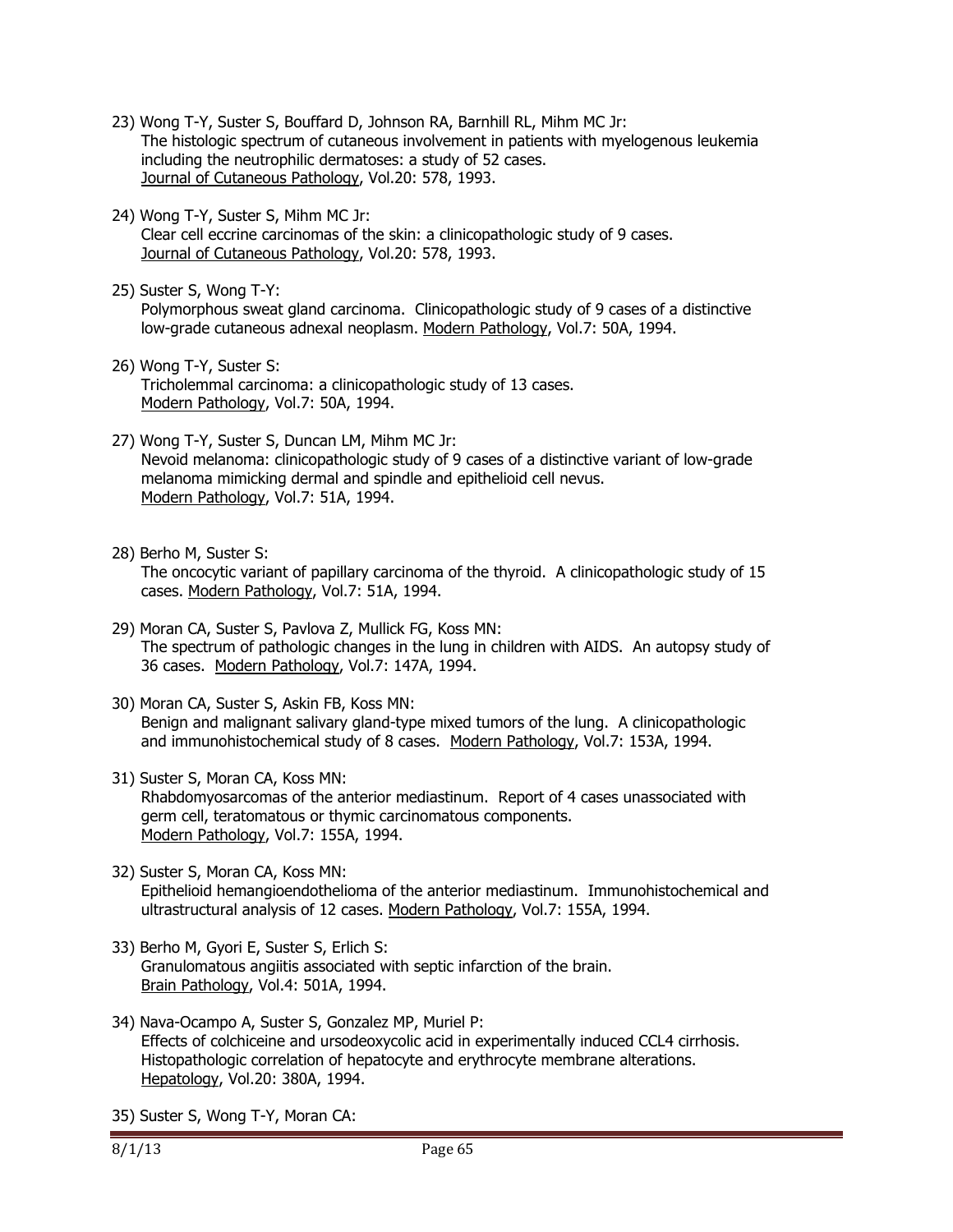Sarcomas with combined features of liposarcoma and leiomyosarcoma: study of two cases of an unusual soft tissue tumor showing dual lineage differentiation. Diagnostic Cytopathology, Vol.10: 90-91, 1994.

36) Suster S, Sorace D, Moran CA:

 Gastrointestinal stromal tumors with prominent myxoid matrix. International Journal of Surgical Pathology, Vol.2 (Suppl): 130A, 1995.

- 37) Moran CA, Suster S, Fishback NF, Koss MN: Primary intrapulmonary thymoma: clinicopathologic and immunohistochemical study of 8 cases. International Journal of Surgical Pathology, Vol.2 (Suppl): 489A, 1995.
- 38) Moran CA, Zeren H, Suster S, Fishback NF, Koss MN: Primary pulmonary sarcomas with features of monophasic synovial sarcomas. International Journal of Surgical Pathology, Vol.2 (Suppl): 490A, 1995.
- 39) Moran CA, Suster S, Perino G, Kaneko M, Koss MN: Primary smooth muscle tumors presenting as mediastinal soft tissue masses. International Journal of Surgical Pathology, Vol.2 (Suppl): 491A, 1995.
- 40) Moran CA, Suster S: Mucoepidermoid carcinomas of the thymus. Clinicopathologic study of 6 cases. International Journal of Surgical Pathology, Vol.2(Suppl): 492A, 1995.
- 41) Suster S, Moran CA:

 Mediastinal chordomas: clinicopathologic, immunohistochemical and ultrastructural study of 6 cases presenting as posterior mediastinal masses. International Journal of Surgical Pathology, Vol.2(Suppl): 496A, 1995.

- 42) Moran CA, Suster S: Mediastinal hemangiomas: study of 18 cases with emphasis on the spectrum of morphologic features. International Journal of Surgical Pathology, Vol.2 (Suppl): 510A, 1995.
- 43) Suster S, Moran CA: Pleomorphic lymphomas of the mediastinum: clinicopathologic and immunohistochemical study of 8 cases. International Journal of Surgical Pathology, Vol.2 (Suppl): 514A, 1995.
- 44) Suster S, Cartagena N Jr, Robinson MJ: Fibroangiomatous stromal nodules of the prostate. International Journal of Surgical Pathology, Vol.2 (Suppl): 546A, 1995.
- 45) Brathwaite C, Suster S:

 Dermatofibrosarcoma protuberans: a critical reappraisal of the role of immunohistochemical stains for diagnosis. Diagnostic Cytopathology, Vol.12: 91 (Abstract), 1995.

46) Suster S, Moran CA, Koss MN:

 Epithelioid hemangioendothelioma of the anterior mediastinum: clinicopathologic,immuno histochemical, and ultrastructural analysis of 12 cases. Diagnostic Cytopathology, Vol.12: 91 (Abstract), 1995.

47) Judkins AR, Sickel JZ, Hicks DG, Suster S, Rosier RN, Puzas JE, Moynes R: Granular histiocytosis of pelvic lymph nodes following total hip arthroplasty.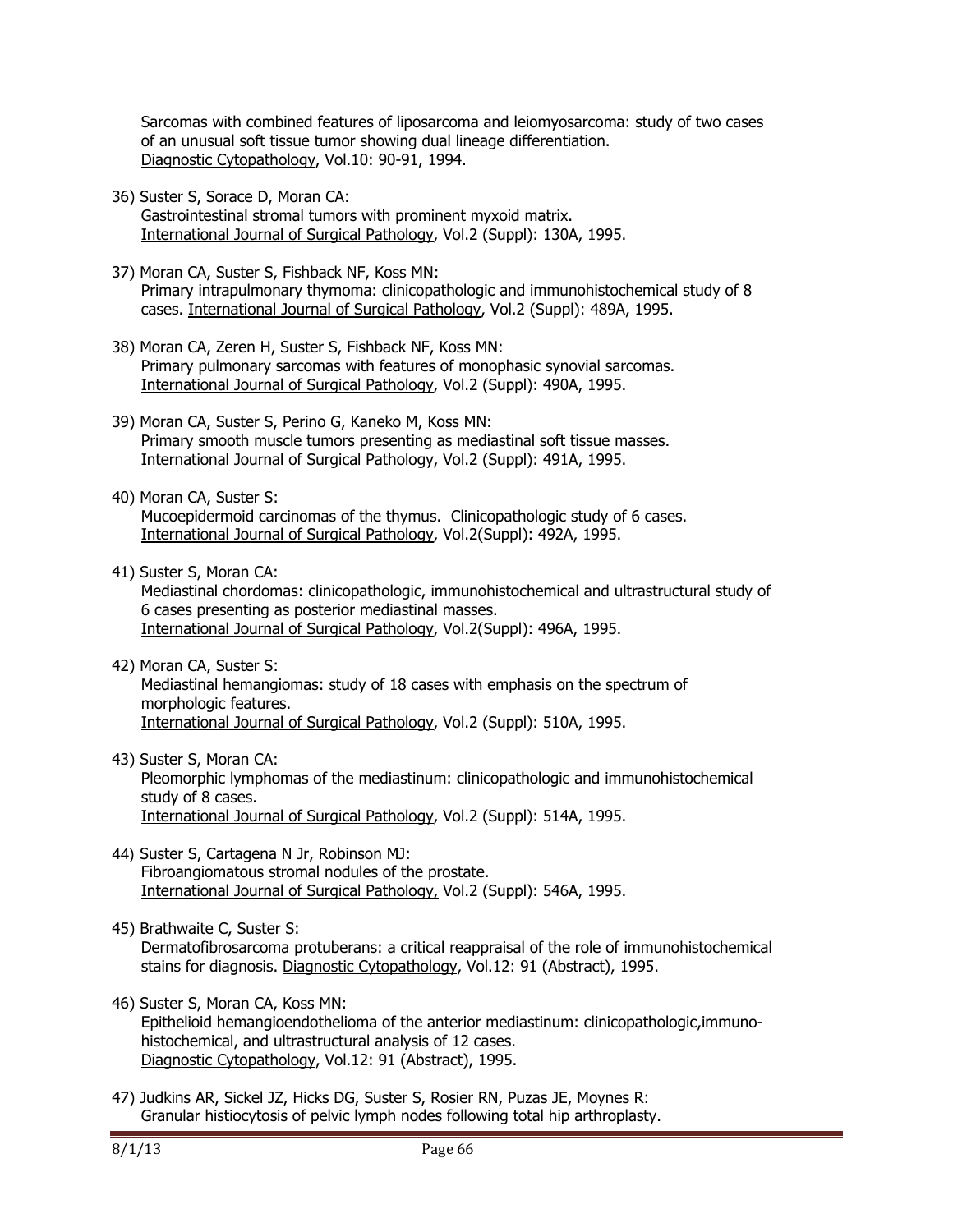Modern Pathology, Vol.8: 7A, 1995.

- 48) Suster S, Nascimento AG, Miettinen M, Moran CA: Solitary fibrous tumor of soft tissue. Clinicopathologic and immunohistochemical study of 12 cases. Modern Pathology, Vol.8: 12A, 1995.
- 49) Berho M, Suster S: CD34 immunoreactivity in meningioma. Immunohistochemical study of 30 cases. Modern Pathology, Vol.8: 134A, 1995.
- 50) Moran CA, Suster S: Mediastinal seminomas with prominent cystic changes. Modern Pathology, Vol.8: 150A, 1995.
- 51) Moran CA, Suster S, Fishback N, Abbondanzo SL, Koss MN: Primary leiomyosarcoma of the lung. A clinicopathologic and immunohistochemical study of 24 cases. Modern Pathology, Vol.8: 150A, 1995.
- 52) Moran CA, Suster S: Primary smooth muscle tumors of the pleura. A clinicopathologic and immunohistochemical study of 5 cases. Modern Pathology, Vol.8: 150A, 1995.
- 53) Suster S, Moran CA:

 Mucinous carcinoid of the thymus: Report of a distinctive morphologic variant of thymic Carcinoid tumor. Modern Pathology, Vol.8: 154A, 1995.

- 54) Moran CA, Suster S, Koss MN: Primary adenoid cystic carcinoma of the lung: A clinicopathologic and immunohistochemical study of 16 cases. Yearbook of Pathology & Laboratory Medicine, Mosby, St. Louis, 1995,pp.97-99.
- 55) Moran CA, Suster S, Fishback N, Koss MN: Mediastinal paragangliomas: clinicopathologic and immunohistochemical study of 16 cases. Yearbook of Pathology & Laboratory Medicine, Mosby, St. Louis, 1995, pp.300-301.
- 56) Berho M, Suster S: Cerebellar hemangioblastoma: An immunohistochemical study of the stromal cells. American Journal of Clinical Pathology, Vol.103: 502A, 1995.
- 57) Moran CA, Suster S: Mucoepidermoid carcinomas of the thymus: a clinicopathologic study of 6 cases. Diagnostic Cytopathology, Vol.14: 391-392, 1996.
- 58) Berho M, Blaustein A, Willis I, Sorace D, Suster S: Microglandular carcinoma of the pancreas: immunohistochemical and ultrastructural study of an unusual variant of pancreatic carcinoma. Diagnostic Cytopathology, Vol.14: 453-454, 1996.
- 59) Chan JKC, Suster S, Tsang WYW, Chan JBK: Cytokeratin 20 (CK20) antibody can help to distinguish between Merkel cell carcinomas and small cell carcinomas at various sites. Modern Pathology, Vol.9: 219A, 1996.
- 60) Dominguez-Malagon H, Moran CA, Cortes-Esteban P, Zinser JW, Suster S: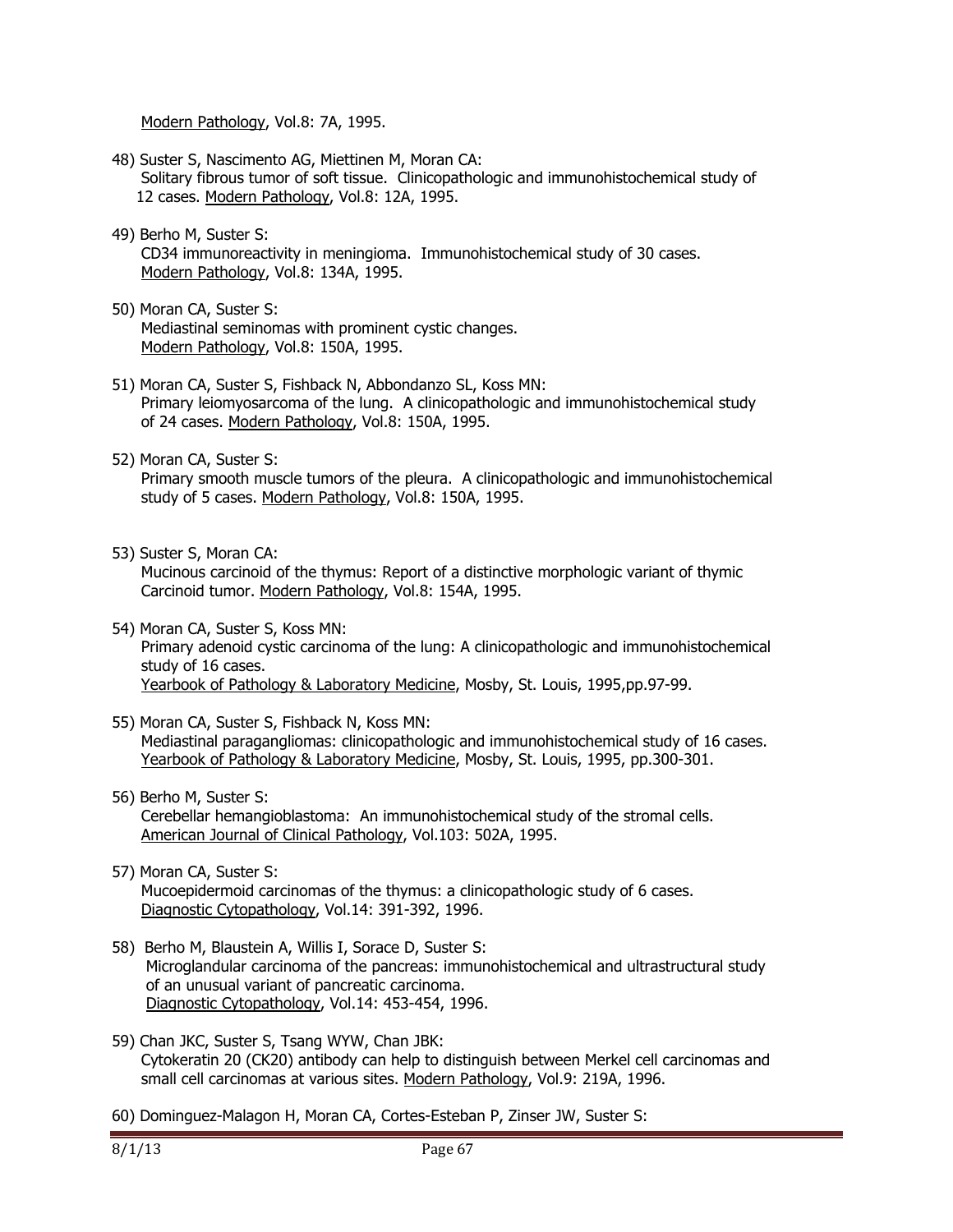Germ cell tumors with sarcomatous components: A clinicopathologic and immunohistochemical study of 13 cases. Modern Pathology, Vol.9: 72A, 1996.

- 61) Suster S, Dominguez-Malagon H, Moran CA, Quevedo P, Garces JC: Germ cell tumors of the testis and mediastinum: A comparative immunohistochemical study of 100 cases. Modern Pathology, Vol.9: 84A, 1996.
- 62) Moran CA, Suster S, Koss MN:

 Primary yolk sac tumor, embryonal carcinoma, and combined non-teratomatous germ cell tumors of the mediastinum: A clinicopathologic and immunohistochemical study of 56 cases. Modern Pathology, Vol.9: 160A, 1996.

- 63) Moran CA, Suster S, Koss MN: Primary mediastinal seminomas: A clinicopathologic and immunohistochemical study of 120 cases. Modern Pathology, Vol.9: 160A, 1996.
- 64) Moran CA, Suster S: Thymic carcinoids: Clinicopathologic and immunohistochemical study of 62 cases. Modern Pathology, Vol.9: 161A, 1996.
- 65) Suster S: Hyalinizing spindle and epithelioid cell nevus. Study of 5 cases of a distinctive variant of Spitz's nevus. Yearbook of Pathology & Laboratory Medicine, Mosby, St. Louis, 1996: 290-292.
- 66) Berho M, Suster S: Microglandular carcinoma of the pancreas: an immunohistochemical and ultrastructural study. American Journal of Clinical Pathology, Vol.105: 499A, 1996.
- 67) Goodlad JR, Fletcher CDM, Chan JKC, Suster S: Primary soft tissue lymphoma: an analysis of 37 cases. Journal of Pathology, Vol.179; 41A, 1996.
- 68) Suster S, Moran CA: Malignant cartilaginous tumors of the mediastinum. Modern Pathology, Vol.10: 14A, 1997.
- 69) Moran CA, Suster S: Primary choriocarcinomas of the mediastinum: A clinicopathologic study of 8 cases. Modern Pathology, Vol.10: 168A, 1997.
- 70) Moran CA, Suster S, Koss MN: Mediastinal teratomas: clinicopathologic study of 138 cases. Modern Pathology, Vol.10: 168A, 1997.
- 71) Moran CA, Suster S, Koss MN: Clinicopathologic and demographic analysis of 322 cases of germ cell tumors of the Mediastinum. Modern Pathology, Vol.10: 169A, 1997.
- 72) Przygodzki RM, Moran CA, Suster S: P53 and PCNA immunohistochemistry are predictive of thymic epithelial tumor aggressiveness: conventional versus histopathologic subtyping. Modern Pathology, Vol.10: 170A, 1997.
- 73) Moran CA, Suster S: Primary mediastinal yolk sac tumors with prominent cystic changes. Modern Pathology, Vol.10: 173A, 1997.
- 74) Suster S, Moran CA, Chan JKC: Atypical thymoma with pseudosarcomatous stroma. Modern Pathology, Vol.10: 173A, 1997.
- 75) Suster S, Moran CA: Thymoma with pseudosarcomatous stroma: report of an unusual histologic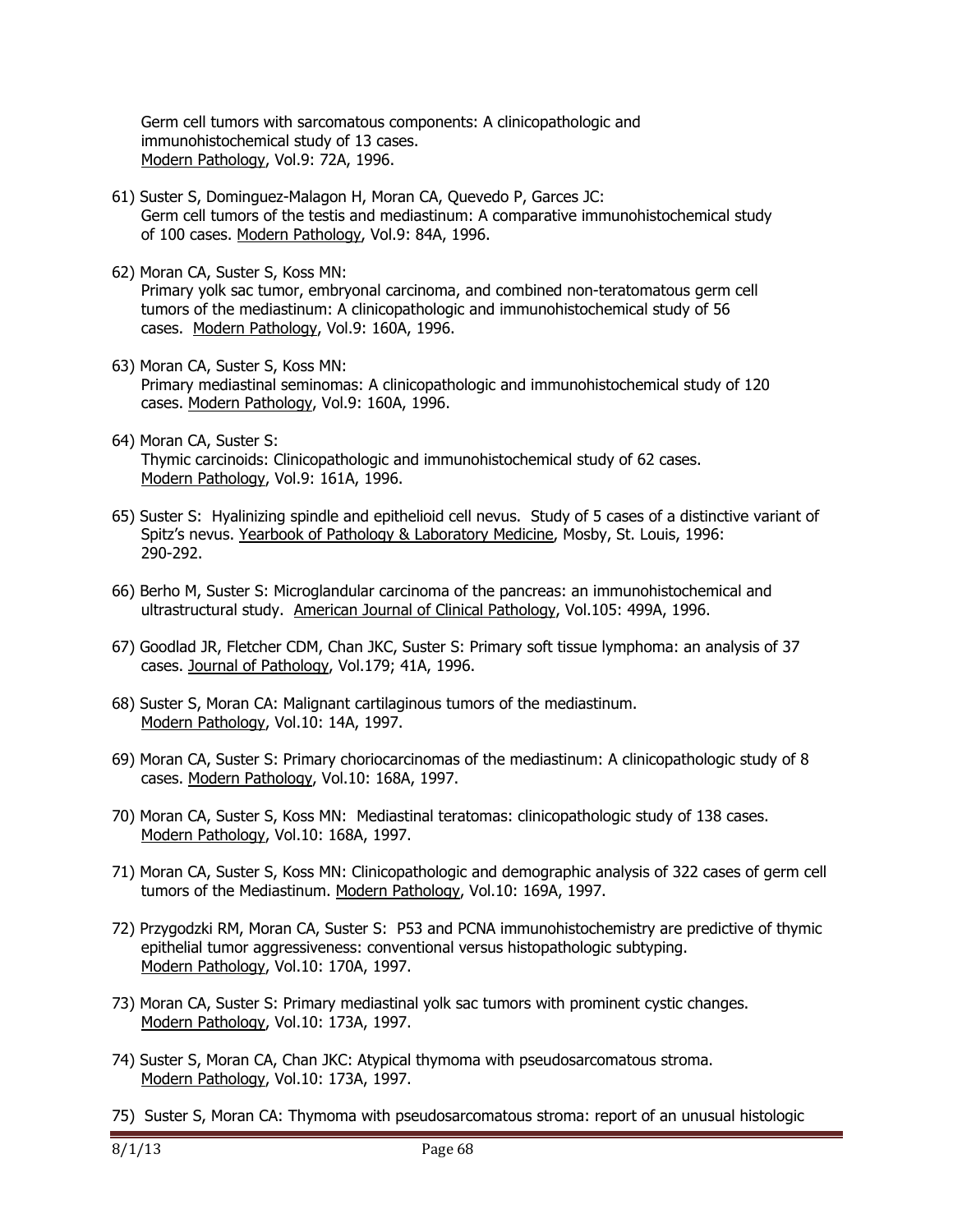variant of thymic epithelial neoplasm that may simulate carcinosarcoma. Diagnostic Cytopathology, Vol.18: 244, 1998.

76) Moran CA, Suster S, Koss MN:

 Primary leiomyosarcoma of the lung: A clinicopathologic and immunohistochemical study of 18 cases. Year Book of Pathology & Laboratory Medicine, Mosby, St. Louis, 1998: 11-13.

- 77) Suster S, Fletcher CDM: Gastrointestinal stromal tumors with prominent signet-ring cell features. Year Book of Pathology & Laboratory Medicine, Mosby, St. Louis, 1998: 192-193.
- 78) Chan JKC, Suster S, Wenig B: Cytokeratin 20 immunoreactivity distinguished Merkel cell (primary cutaneous neuroendocrine) carcinomas and salivary gland small cell carcinomas from small cell carcinomas of various sites. Year Book of Pathology & Laboratory Medicine, Mosby, St. Louis, 1998: 280-281.
- 79) Moran CA, Suster S, Abbondanzo SL: Inflammatory pseudotumor of lymph nodes: a study of 25 cases with emphasis on morphologic heterogeneity. Year Book of Pathology & Laboratory Medicine, Mosby, St. Louis, 1998: 321-323.
- 80) Bakotic B, Whitman M, Robinson M, Suster S: Locally recurrent breast carcinoma versus true cutaneous metastases; Clinicopathologic Features and prognostic significance. Modern Pathology, Vol. 12: 16A, 1999.
- 81) Moran CA, Suster S: Oncocytic neuroendocrine carcinoma of the thymus: Clinicopathologic and immunohistochemical study of 22 cases. Modern Pathology, Vol. 12: 185A, 1999.
- 82) Suster S, Moran CA: Micronodular thymoma with B-cell hyperplasia: Clinicopathologic and immunohistochemical study of 18 cases. Modern Pathology, Vol. 12: 186A, 1999.
- 83) Klemm KM, Flieder DG, Cortes V, Suster S, Moran CA: Primary signet-ring cell carcinomas of the lung: a clinicopathological and immunohistochemical study of 13 cases. Modern Pathology, Vol.13: 212A, 2000.
- 84) Moran CA, Suster S: On the histologic heterogeneity of thymoma: impact of sampling in subtyping and classification. Modern Pathology, Vol.13: 214A, 2000.
- 85) Suster S, Moran CA: Primary synovial sarcomas of the mediastinum: clinicopathologic study of 15 cases. Modern Pathology, Vol. 13: 217A, 2000.
- 86) Hess EP, Moran CA, Suster S.: Primary parathyroid adenomas of the mediastinum: a clinicopathologic and immunohistochemical study of 20 cases. Modern Pathology, Vol.14: 221A, 2001.
- 87) Moran CA, Suster S: Thymomas with prominent adenomatoid features: a clinicopathological and Immunohistochemical study of 12 cases. Modern Pathology, Vol.14: 224A, 2001.
- 88) Morrison C, Suster S: Needle core biopsy of extraskeletal somatic soft tissue tumors: a clinicopathologic study of 245 cases. Modern Pathology, Vol.15: 19A, 2002.
- 89) Hitchcock CL, Suster S: Routine use of telepathology for evaluation of frozen sections of breast lesions. Modern Pathology, Vol.15: 37A, 2002.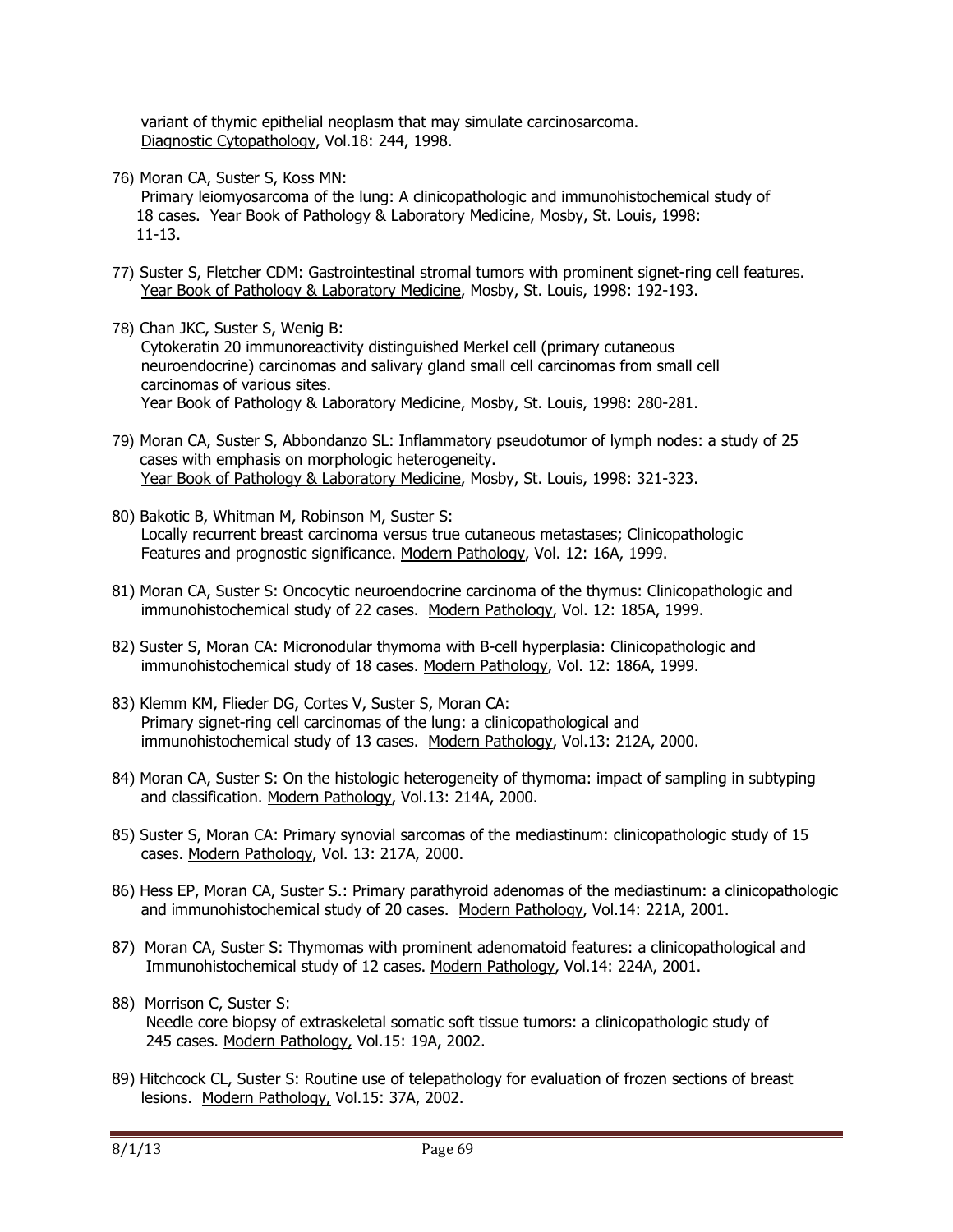- 90) Morrison C, Szmit A, Ferrell LD, Suster S, Frankel WL: Gastrointestinal stromal tumors involving the liver. Modern Pathology, Vol.15: 139A, 2002.
- 91) Perez-Montiel D, Frankel WL, Suster S: Unusual variants of neuroendocrine carcinomas of the pancreas. Modern Pathology, Vol.15: 291A, 2002.
- 92) Perez-Montiel D, Plaza JA, Wakely P, Suster S: Metastases to soft tissue sites: review of 86 cases over a 30 year period. Modern Pathology, Vol.16: 19A, 2003.
- 93) Plaza JA, Perez-Montiel MD, Suster S: An immunohistochemical tissue microarray study of primary and metastatic malignant melanoma: is antigenic shift a common ocurrence in metastatic melanoma? Modern Pathology, Vol.16: 97A, 2003.
- 94) Perez-Montial MD, Frankel WL, Cantu de Leon D, Suster S: Neuroendocrine tumors of the pancreas: a clinico-pathologic study of 70 cases. Modern Pathology, Vol.16: 109A, 2003.
- 95) Chirieac LR, Moran CA, Suster S: Cytokeratin 5/6, calretinin, EGFR, CD5 and CD117 expression in thymomas: An Immunohistochemical study of 25 cases. Modern Pathology, Vol. 16: 228A, 2003.
- 96) Cioc A, Allen C, Kalmar J, Suster S, Nuovo G: Oral cavity lymphomas in AIDS patients are strongly associated with human herpesvirus type 8 and EBV. Modern Pathology, Vol.16: 228A, 2003.
- 97) Kneile JR, Suster S, Wakely PE Jr: Expression of CD30 in metastatic nasopharyngeal carcinoma; undifferentiated type. Modern Pathology, Vol.17: 226A, 2004.
- 98) Chanona-Vilchis JG, De Faria DI, Nuovo G, Suster S: The utility of the in-situ detection of the PCR-amplified fusion m-RNA for the diagnosis of synovial sarcoma. Modern Pathology, Vol.17: 12A, 2004.
- 99) Plaza JA, Suster S, Marsh WM, Frankel W. Serous microcystic adenoma of the pancreas. American Journal of Clinical Pathology, Vol. 129: 919A, 2003.
- 100) Plaza JA, Suster S. Cervical chordoma. American Journal of Clinical Pathology, Vol.129: 919A, 2003.
- 101) Plaza JA, Suster S, Marsh WM, Frankel W. Clinicopathologic features of microcystic adenoma of the pancreas: A clinicopathological correlation. American Journal of Clinical Pathology, Vol. 120: 460A, 2003.
- 102) Kazakov DV, Suster S, LeBoit PE, Michal M: Mucinous carcinoma of the skin, primary and secondary: A study of 55 cases demonstrating a morphologic spectrum of primary cutaneous mucinous carcinoma analogous to mucinous lesions of the breast. Modern Pathology, Vol.18: 85A, 2005.
- 103) DeLott LB, Morrison C, Suster S, Cohn DE, Frankel W: CDX-2 is specific for intestinal-type differentiation: a tissue-microarray-based study of 629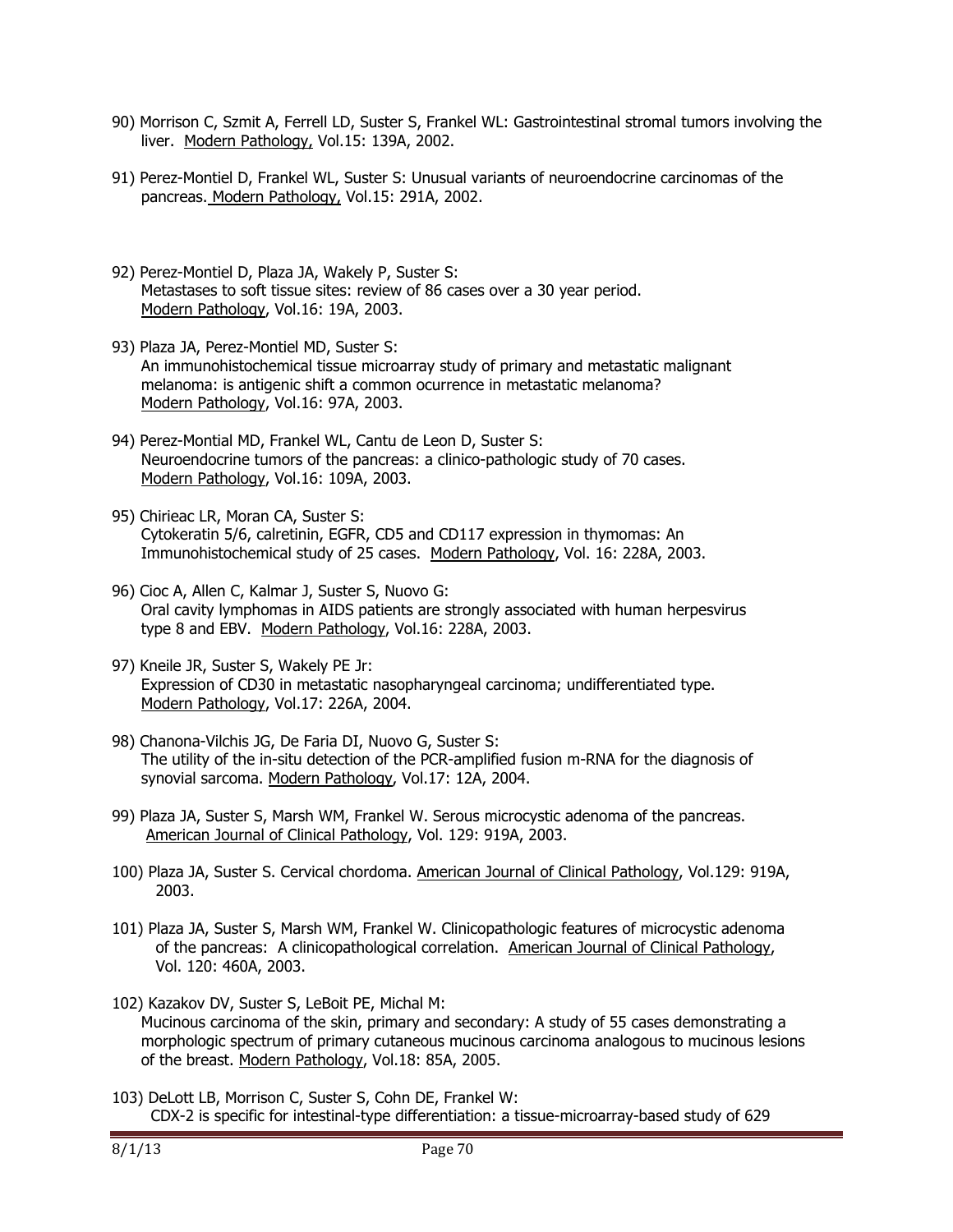tumors from different sites. Modern Pathology, Vol.18: 101A, 2005.

- 104) Hes O, Vanecek T, Sima R, Perez-Montiel MD, Alvarado C, Boudova L, Suster S, Lamovec J: Chromophobe renal cell carcinoma with microcystic and adenomatous arrangement and pigmentation. Modern Pathology, Vol.18: 145A, 2005.
- 105) Hitchcock CL, Hitchcock LE, Suster S: Telepathology: three years of routine evaluation of breast lesions. Modern Pathology, Vol.18:330A, 2005.
- 106) Perez Montiel MD, Cantu de Leon DF, Morrison C, Suster S. Clinical significance of tall cell morphology in papillary thyroid carcinoma: Clinicopathologic study of 92 cases. Modern Pathology, Vol.19:96A, 2006.
- 107) Perez Montiel MD, Wakely PE Jr, Hes O, Michal M, Suster S. High-grade urothelial carcinoma of the renal pelvis: clinicopathologic study of 108 cases with emphasis on unusual morphologic varients. Modern Pathology, Vol.19:155A, 2006.
- 108) Marsee DK, Plaza JA, Suster S. Anaplastic thyroid carcinoma. American Journal of Clinical Pathology, Vol 127:312, 2007.
- 109) Jakowsky JD, Suster S. Epithelial inclusions in axillary lymph nodes: a histological and immunohistochemical study of eigth cases. Modern Pathology, Vol. 20 (S): 37A, 2007.
- 110) Marchevsky A, Gupta R, McKenna RJ, Wick MR, Moran CA, Zakowski M, Suster S. Evidence-based pathology and the pathologic evaluation of thymomas: The World Health Organization classification can be simplified into only 3 categories other than thymic carcinoma. Modern Pathology, Vol.21: 346A, 2008.
- 111) Ortega P, Stockman D, Suster S, Plaza J. Value of p63 and podoplanin (D2-40) immunoreactivity in The distinction between primary cutaneous tumors and carcinomas metastatic to the skin: a clinico pathologic and immunohistochemical study of 79 cases. Modern Pathology, Vol.23: 120A, 2010.
- 112) Ortega P, Suster S, Stockman D, Bengana C, Plaza JA. Immunolabeling pattern of podoplanin (D2-40) may distinguish basal cell carcinoma from thrichoepitheliomas: a clinicopathoilogic and immunohistochemical study of 49 cases. Modern Pathology, Vol.23: 120A, 2010.
- 113) Stockman D, Suster S, Kacerovska D, Kaqzakov D, Plaza JA. The histomorphologic spectrum of Primary cutaneous diffuse large cell lymphoma (DLCBCL), "Leg type" and "other" category: a histopathologic and immunohistochemical study of 79 cases. Modern Pathology, Vol.23: 122A, 2010.
- 114) Stockman D, Miettinen M, Spagnolo D, Dominguez H, Adsay V, Chou P, van Tuinen P, Amanuel B, Suster S, Zambrano EV. Clinicopathological, immunohistochemical, ultrastructural and molecular Analysis of clear cell sarcoma (CCS)-like tumor of the GI tract. Modern Pathology, Vol.24: 21A, 2011.
- 115) Buonacorsi N, Hwang ST, Suster S, Plaza JA. The role of immunohistochemical markers in the distinction of epithelioid and spindle cell tumors of the skin: a clinicopathological and immunohisto chemical study. Modern Pathology, Vol.24: 113A, 2011.
- 116) Plaza JA, Buonaccorsi N, Suster S, Zambrano E. Podoplanin (D2-40) expression in cutaneous fibro- Histiocytic tumors: a clinicopathologic and immunohistochemical study of 43 cases. Modern Pathology, Vol.24: 123A, 2011.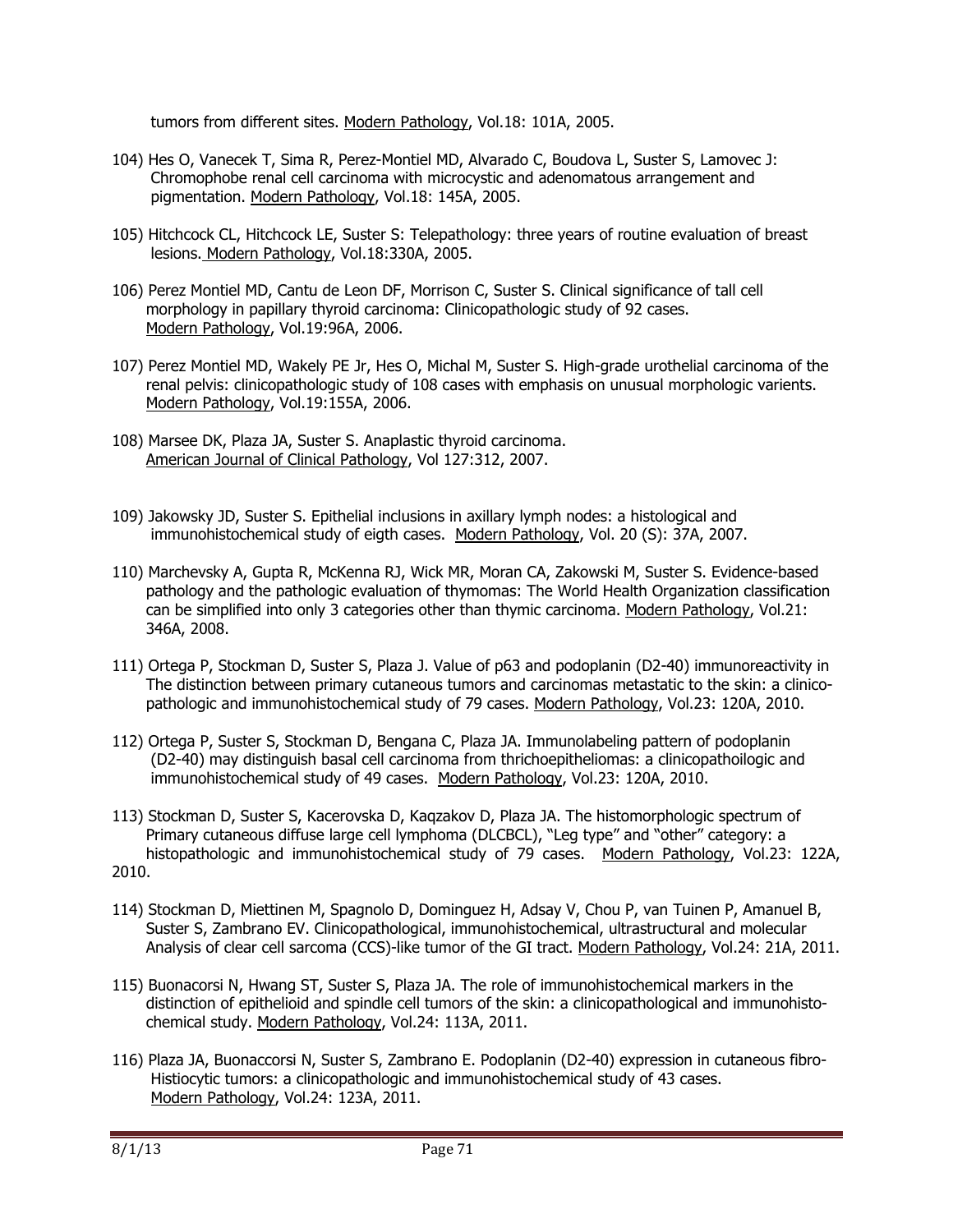117) Rao A, Falconieri G, Moran CA, Colby T, Cohen H, Suster S. Intrapulmonary solitary fibrous tumors: A clinicopathologic analysis of 25 cases. Modern Pathology, Vol.24: 422A, 2011.

118) Buonacorsi JN, Suster S, Pieto VG, Plaza JA. Diagnostic utility and comparative immunohistochemical

 Analysis of MITF and SOX10 in melanoma in-situ: a clinicopathological and immunohistochemical study of 50 cases. Modern Pathology, Vol.25: 115A, 2012.

- 119) Luevano A, Rao N, MacKinnon A, Suster S. Cribriform adenocarcinoma of the lung: clinicopathologic, Immunohistochemical and molecular study of 15 cases. Modern Pathology, Vol.25: 483A, 2012.
- 120) Weissferdt A, Phan A, Suster S, Moran CA. Adrenocortical carcinomas: a clinicopathologic analysis of 77 cases. Modern Pathology, Vol.26: 581A, 2013.
- 121) Weissferdt A, Phan A, Suster S, Moran CA. Adrenocortical carcinomas: An immunohistochemical Analysis of 40 cases. Modern Pathology, Vol.26: 582A, 2013.

# **POSTERS, PLATFORMS AND OTHER SCIENTIFIC PRESENTATIONS:**

- A Reappraisal of Richter's Syndrome: Development of Two Phenotypically Distinctive Cell Lines in CLL. Presented at the XII Annual Anatomic Pathology Seminar of the Florida Society of Pathologists, Orlando, FL, January 1987.
- Cutaneous Neoplasms with Hair Germ Differentiation. Presented at the South Florida Society of Pathologists Scientific Meeting, Miami, FL, September 1987.
- Carcinoma of the Breast Associated with Liquid Silicone Injection. Presented at the Anatomic Pathology Session, Southern Medical Association Scientific Meeting, San Antonio, TX, November 1987.
- Reactive Histiocytic Hyperplasia with Hemophagocytosis in Hematopoietic Organs: A Reevaluation of the Hemophagocytic Syndromes. Poster presentation, Annual Meeting of the United States and Canadian Academy of Pathology, Washington, D.C., March 1988.
- Nongranulomatous Involvement of the Bone Marrow in Lepromatous Leprosy.

 Poster presentation, Fall Meeting of the American Society of Clinical Pathologists, Las Vegas, NE, October 1988.

- Intranodal Hemorrhagic Spindle Cell Tumor with Amianthoid Fibers: A Benign Simulator of Kaposi's Sarcoma. Proffered paper (platform presentation), Annual Meeting of the Unites States and Canadian Academy of Pathology, San Francisco, CA, March 1989.
- Pleomorphic Adenomas (Benign Mixed Tumors) of the Breast. Poster presentation, Annual Meeting of the United States and Canadian Academy of Pathologists, Boston, MA, March 1990.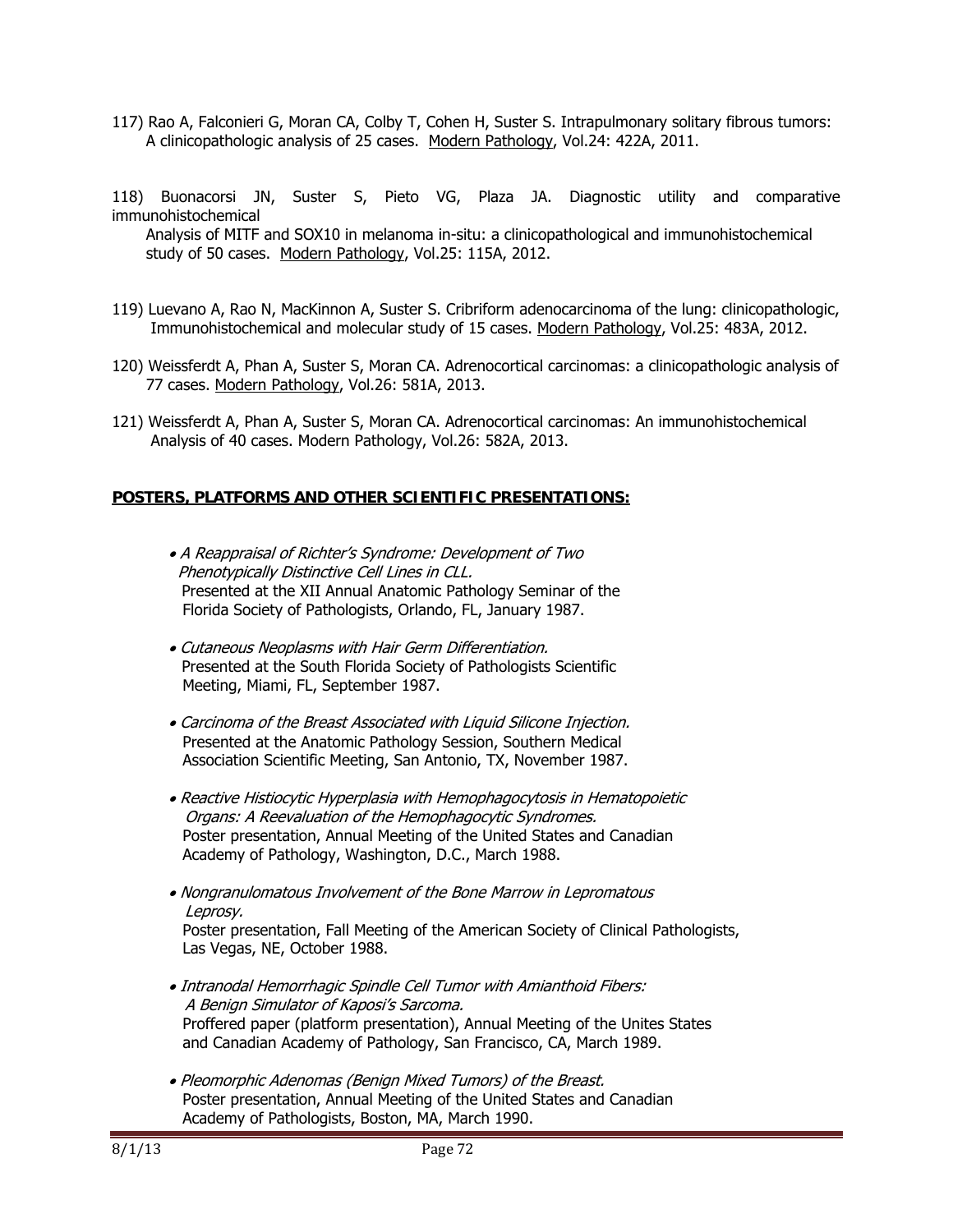- Thymic Carcinoma: A Clinicopathologic Study of 45 Cases. Proffered paper (platform presentation), Annual Meeting of the United States and Canadian Academy of Pathology, Boston, MA, March 1990.
- Induction of Different Morphologic Patterns of Malignant Melanoma after Transformation of Murine Melanocytes with bFGF cDNA, H-ras, myc, neu and E1a Oncogenes. Poster presentation, Annual Meeting of the United States and Canadian Academy of Pathology, Boston, MA, March 1990.
- Mucinous (So-called Colloid) Carcinoma of the Lung. Poster presentation, Annual Meeting of the United States and Canadian Academy of Pathology, Atlanta, GA, March 1992.
- Expression of Estrogen-regulated 28-Kd Heat Shock Protein in Human Breast Carcinoma: Correlation with Estrogen Receptors by Immunohistochemical Assay. Poster presentation, Annual Meeting of the United States and Canadian Academy of Pathology, Atlanta, GA, March 1992.
- Ultrastructure of Ectopic Meningothelial Hamartoma. Presented at the Biennial Conference on Diagnostic Ultrastructural Pathology (Ultrapath VI), Sponsored by the Society for Ultrastructural Pathology, Jackson, NH, August 1992.
- On the Discriminatory Value of anti-HPCA-1 (CD34) in the Differential Diagnosis of Benign and Malignant Dermal Vascular Proliferations: A Comparative Immunohistochemical Study. Poster presentation, Annual Meeting of the United States and Canadian Academy of Pathology, New Orleans, LA, March 1993.
- Epithelioid Leiomyosarcoma of the Skin and Soft Tissue: Clinicopathologic, Immunohistochemical and Ultrastructural Analysis of 5 Cases. Proffered paper (platform presentation), the XVII World Congress of Anatomic and Clinical Pathology, Acapulco, Mexico, October 5-9, 1993.
- Benign and Malignant Salivary Gland-type Mixed Tumors of the Lung: Clinicopathologic and Immunohistochemical Study of 8 Cases. Proffered paper (platform presentation), the XVII World Congress of Anatomic and Clinical Pathology, Acapulco, Mexico, October 5-9, 1993.
- Dermatofibrosarcoma Protuberans: A Critical Reappraisal of the Role of Immunostains for Diagnosis. Poster presentation, Fall Scientific Meeting of the American Society of Clinical Pathologists, Orlando, FL, October 1993.
- Benign Tumor-like and Clear Nuclear Changes in Hashimoto's Thyroiditis: A Clinicopathologic Study of 12 Cases. Poster presentation, Fall Scientific Meeting of the American Society of Clinical Pathologists, Orlando, FL, October 1993.
- Primary Adenoid Cystic Carcinoma of the Lung: Clinicopathologic and Immunohistochemical Study of 16 Cases.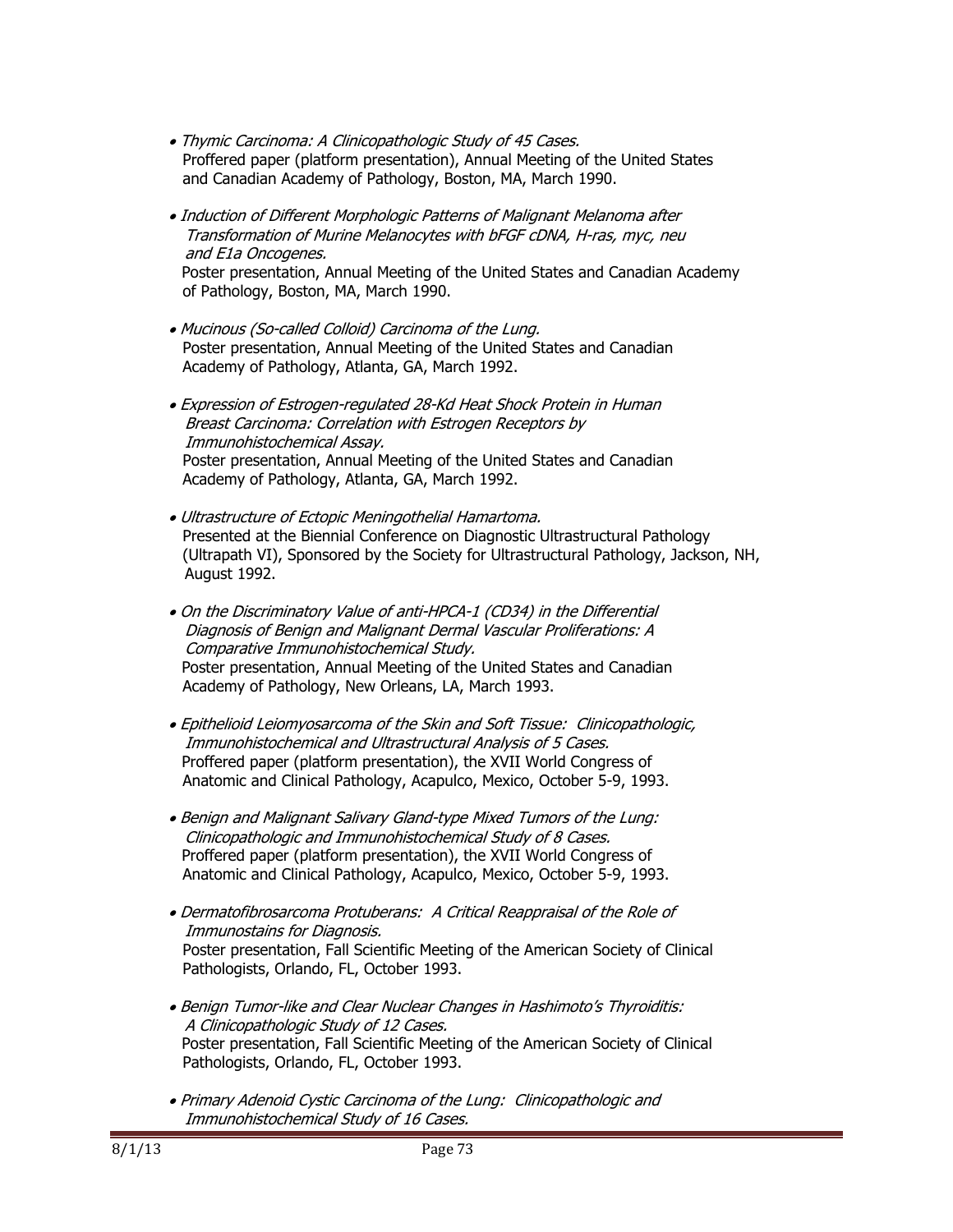Poster presentation, Fall Scientific Meeting of the American Society of Clinical Pathologists, Orlando, FL, October 1993.

- Malignant Lymphomas Presenting at Soft Tissue Sites: A Clinicopathologic and Immunohistochemical Study of 15 Cases. Poster presentation, Fall Scientific Meeting of the American Society of Clinical Pathologists, Orlando, FL, October 1993.
- The Histologic Spectrum of Cutaneous Involvement in Patients with Myelogenous Leukemia Including the Neutrophilic Dermatoses. Proffered paper (platform presentation), the 31st. Annual Meeting of the American Society of Dermatopathology, Washington, D.C., December 1993.
- Clear Cell Eccrine Carcinomas of the Skin: A Clinicopathologic Study of Nine Cases. Proffered paper (platform presentation), the 31St. Annual Meeting of the American Society of Dermatopathology, Washington, D.C., December 1993.
- Polymorphous Sweat Gland Carcinoma. Clinicopathologic Study of 9 Cases of a Distinctive Low-grade Malignant Adnexal Neoplasm. Poster presentation, Annual Meeting of the United States and Canadian Academy of Pathology, San Francisco, CA, March 12-18, 1994.
- Epithelioid Hemangioendothelioma of the Anterior Mediastinum. Clinicopathologic, Immunohistochemical and Ultrastructural Study of 12 Cases. Poster presentation, Annual Meeting of the United States and Canadian Academy of Pathology, San Francisco, CA, March 1994.
- Trichilemmal Carcinoma: A Clinicopathologic Study of 13 Cases. Poster presentation, Annual Meeting of the United States and Canadian Academy of Pathology, San Francisco, CA, March 1994.
- Nevoid Melanoma: Clinicopathologic Study of 7 Cases of Malignant Melanoma Mimicking Benign Epithelioid and Spindle Cell Nevus or Verrucous Intradermal Nevus. Poster presentation, Annual Meeting of the United States and Canadian Academy of Pathology, San Francisco, CA, March 1994.
- The Oncocytic Variant of Papillary Carcinoma of the Thyroid. A Clinicopathologic Study of 15 Cases. Proffered paper (platform presentation), Annual Meeting of the United States and Canadian Academy of Pathology, San Francisco, CA, March 1994.
- Primary Rhabdomyosarcomas of the Anterior Mediastinum. Report of 4 Cases Unassociated with Germ Cell, Teratomatous or Thymic Carcinomatous Elements. Poster presentation, Annual Meeting of the United States and Canadian Academy of Pathology, San Francisco, CA, March 1994.
- The Spectrum of Pulmonary Lesions in Children with AIDS: An Autopsy Study of 36 Cases. Poster presentation, Annual Meeting of the United States and Canadian Academy of Pathology, San Francisco, CA, March 1994.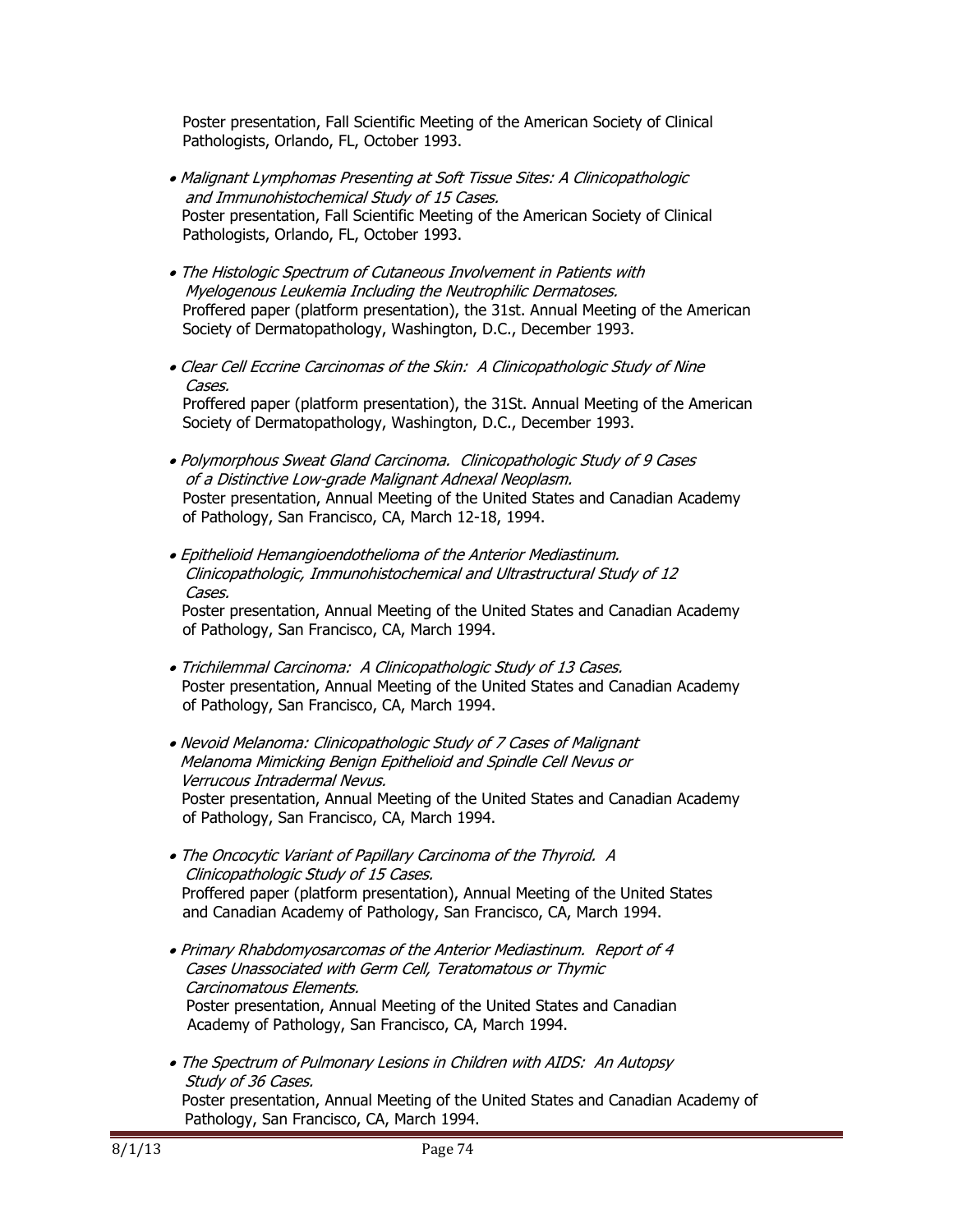- Effects of Colchiceine and Ursodeoxycolic Acid in Experimentally Induced CCL-4 Cirrhosis. Histopathologic Correlations of Hepatocyte and Erythrocyte Membrane Alterations. Poster presentation, 45th. Annual Meeting of the American Association for the Study of Liver Diseases, Chicago, IL, November 11-15, 1994.
- Gastrointestinal Stromal Tumors with Prominent Myxoid Matrix. Proffered paper (platform presentation), the XX International Congress of the International Academy of Pathology, Hong Kong, October 8-14, 1994.
- Primary Intrapulmonary Thymomas: Clinicopathologic and Immunohistochemical Study of 8 Cases. Proffered paper (platform presentation), the XX International Congress of the International Academy of Pathology, Hong Kong, October 8-14, 1994.
- Primary Pulmonary Sarcomas with features of Monophasic Synovial Sarcoma: Clinicopathologic Study of 25 Cases. Proffered paper (platform presentation), the XX International Congress of the International Academy of Pathology, Hong Kong, October 8-14, 1994.
- Primary Smooth Muscle Tumors Presenting as Mediastinal Soft Tissue Masses. Clinicopathologic Study of 10 Cases. Proffered paper (platform presentation), the XX International Congress of the International Academy of Pathology, Hong Kong, October 8-14, 1994.
- Mucoepidermoid Carcinomas of the Thymus. Proffered paper (platform presentation), the XX International Congress of the International Academy of Pathology, Hong Kong, October 8-14, 1994.
- Mediastinal Chordomas. Clinicopathologic, Immunohistochemical and Ultrastructural Study of 6 Cases Presenting as Posterior Mediast Masses. Proffered paper (platform presentation), XX International Congress of the International Academy of Pathology, Hong Kong, October 8-14, 1994.
- Mediastinal Hemangiomas: Study of 18 Cases with Emphasis on the Spectrum of Morphologic Features. Poster presentation, XX International Congress of the International Academy of Pathology, Hong Kong, October 8-14, 1994.
- Pleomorphic Lymphomas of the Mediastinum. Poster presentation, of XX International Congress of the International Academy of Pathology, Hong Kong, October 8-14, 1994.
- Fibroangiomatous Stromal Nodules of the Prostate. Platform presentation, XX International Congress of the International Academy of Pathology, Hong Kong, October 8-14, 1994.
- Granular Histiocytosis of Pelvic Lymph Nodes Following Total Hip Arthroplasty. Poster presentation, 84th. Annual Scientific Meeting of the United States and Canadian Academy of Pathology, Toronto, March 11-17, 1995.
- Solitary Fibrous Tumors of Soft Tissue. Clinicopathologic and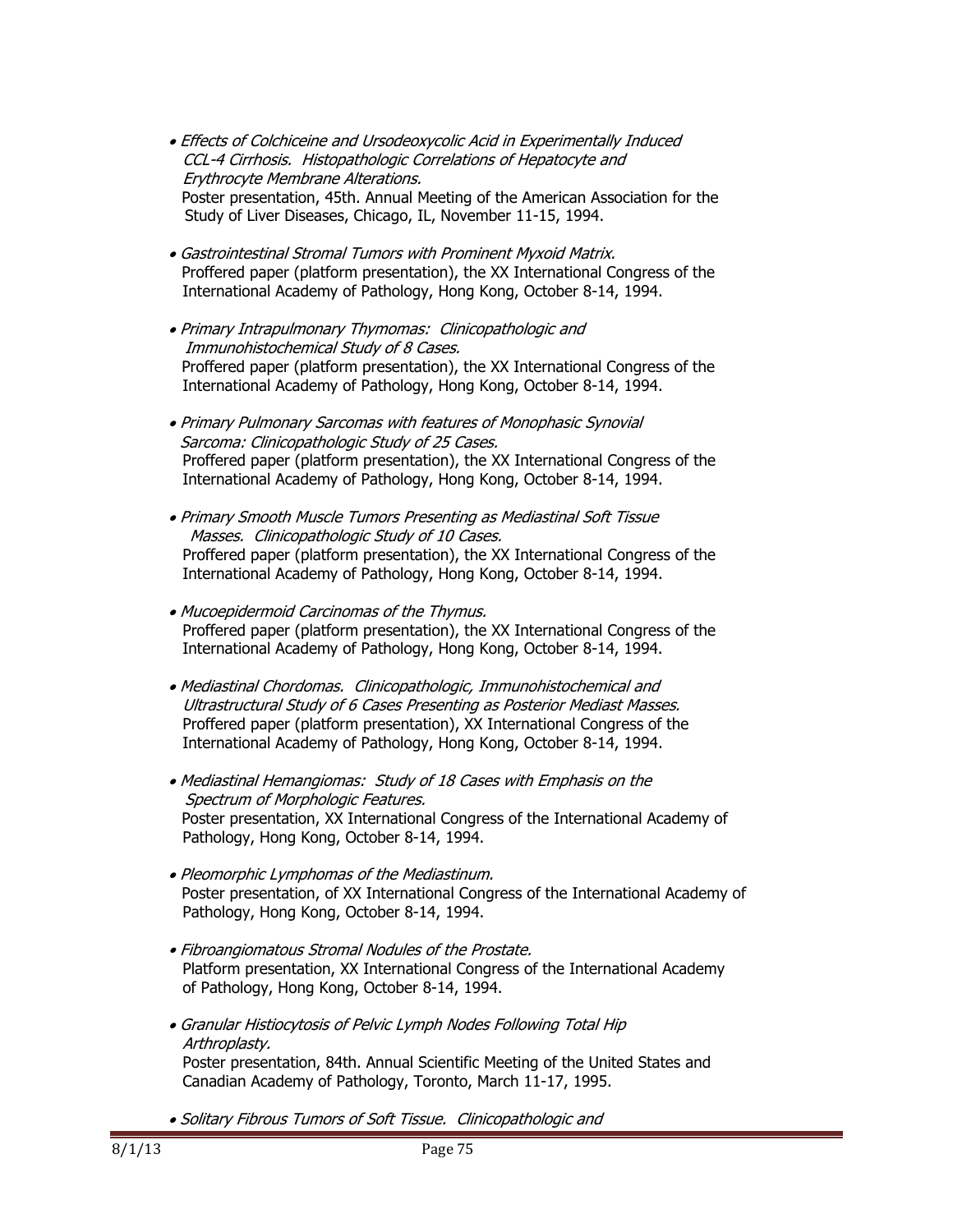## Immunohistochemical Study of 12 Cases.

Poster presentation, Annual Scientific Meeting of the United States and Canadian Academy of Pathology, Toronto, March 1995.

- CD34 Immunoreactivity in Meningioma. An Immunohistochemical Study of 30 Cases. Proffered paper (platform presentation), Annual Scientific Meeting of the United States and Canadian Academy of Pathology, Toronto, March 1995.
- Mediastinal Seminomas with Prominent Cystic Changes. Poster presentation, Annual Scientific Meeting of the United States and Canadian Academy of Pathology, Toronto, March 1995.
- Primary Leiomyosarcomas of the Lung. A Clinicopathologic and Immunohistochemical Study of 24 Cases. Poster presentation, Annual Scientific Meeting of the United States and Canadian Academy of Pathology, Toronto, March 1995.
- Primary Smooth Muscle Tumors of the Pleura. Platform presentation (proffered paper), Annual Scientific Meeting of the United States and Canadian Academy of Pathology, Toronto, March 1995.
- Mucinous Carcinoid of the Thymus: Report of a Distinctive Morphologic Variant of Thymic Carcinoid. Poster presentation, Annual Scientific Meeting of the United States and Canadian Academy of Pathology, Toronto, March 1995.
- Cerebellar Hemangioblastomas: An Immunohistochemical Study of the Stromal Cells. Poster presentation, Spring Scientific Meeting of the American Society of Clinical Pathologists, Orlando, FL, April 22-27, 1995.
- Cytokeratin 20 (CK20) Antibody can Help to Distinguish Between Merkel Cell Carcinomas and Small Cell Carcinomas at Various Sites. Poster presentation, Annual Scientific Meeting of the United States and Canadian Academy of Pathology, Washington, D.C., March 1996.
- Germ Cell Tumors with Sarcomatous Components: A Clinicopathologic and Immunohistochemical Study of 13 Cases. Platform presentation (proffered paper), Annual Scientific Meeting of the United States and Canadian Academy of Pathology, Washington, D.C., March 1996.
- Germ Cell Tumors of the Testis and Mediastinum: A Comparative Immunohistochemical Study of 100 Cases. Poster presentation, Annual Scientific Meeting of the United States and Canadian Academy of Pathology, Washington, D.C., March 1996.
- Primary Yolk Sac Tumor, Embryonal Carcinoma, and Combined Non-Teratomatous Germ Cell Tumors of the Mediastinum. Poster presentation, Annual Scientific Meeting of the United States and Canadian Academy of Pathology, Washington, D.C., March 1996.
- Primary Mediastinal Seminomas: Clinicopathologic and Immunohistochemical Study of 120 Cases. Poster presentation, Annual Scientific Meeting of the United States and Canadian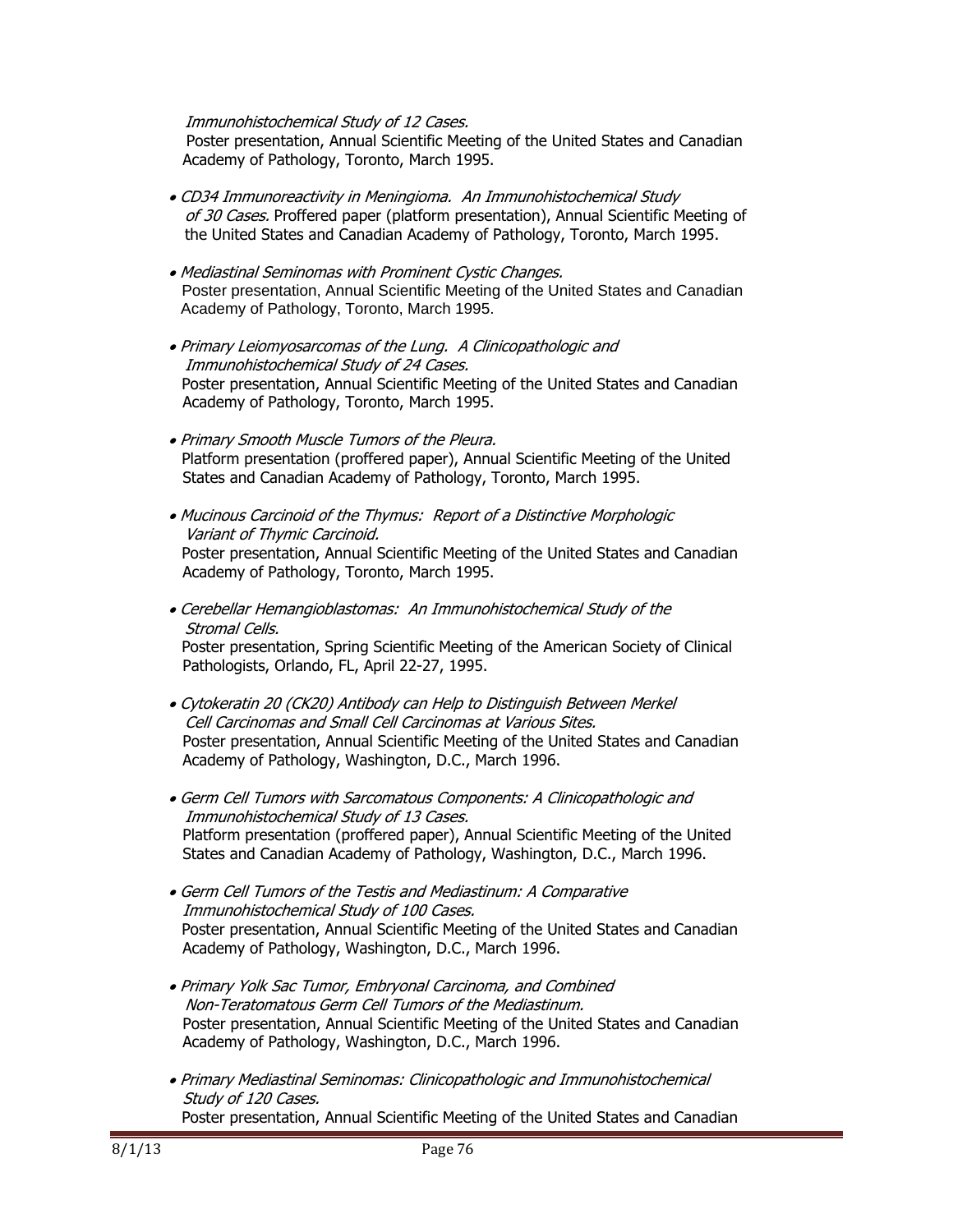Academy of Pathology, Washington, D.C., March 1996.

 Thymic Carcinoid: Clinicopathologic and Immunohistochemical Study of 62 Cases.

Poster presentation, Annual Scientific Meeting of the United States and Canadian Academy of Pathology, Washington, D.C., March 1996.

 Microglandular Carcinoma of the Pancreas: An Immunohistochemical and Ultrastructural Study.

 Poster presentation, Spring Annual Meeting of the American Society of Clinical Pathologists, Boston, April 1996.

- Malignant Cartilaginous Tumors of the Mediastinum. Poster presentation, Annual Scientific Meeting of the United States and Canadian Academy of Pathology, Orlando, FL, March 1-6, 1997.
- Primary Choriocarcinomas of the Mediastinum: A Clinicopathologic Study of 8 Cases. Poster presentation, Annual Scientific Meeting of the United States and Canadian Academy of Pathology, Orlando, FL, March 1-6, 1997.
- Mediastinal Teratomas: Clinicopathologic Study of 138 Cases. Poster presentation, Annual Scientific Meeting of the United States and Canadian Academy of Pathology, Orlando, FL, March 1-6, 1997.
- Clinicopathologic and Demographic Analysis of 322 Cases of Germ Cell Tumors of the Mediastinum. Poster presentation, Annual Scientific Meeting of the United States and Canadian Academy of Pathology, Orlando, FL, March 1-6, 1997.
- P53 and PCNA Immunohistochemistry are Predictive of Thymic Epithelial Tumor Aggressiveness: Conventional versus Histopathologic Subtyping. Poster presentation, Annual Scientific Meeting of the United States and Canadian Academy of Pathology, Orlando, FL, March 1-6, 1997.
- Primary Mediastinal Yolk Sac Tumors with Prominent Cystic Changes. Poster presentation, Annual Scientific Meeting of the United States and Canadian Academy of Pathology, Orlando, FL, March 1-6, 1997.
- Atypical Thymoma with Pseudosarcomatous Stroma. Poster presentation, Annual Scientific Meeting of the United States and Canadian Academy of Pathology, Orlando, FL, March 1-6, 1997.
- Dendritic fibromyxolipoma: report of a distinctive benign soft tissue neoplasm that may simulate a sarcoma. Poster presentation, Annual Scientific Meeting of the United States and Canadian Academy of Pathology, Boston, MA, March 1-6, 1998.
- Expression of bcl-2 oncoprotein in benign and malignant spindle cell tumors of soft tissue, skin, gastrointestinal tract and serosal membranes. Poster presentation, Annual Scientific Meeting of the United States and Canadian Academy of Pathology, Boston, MA, March 1-6, 1998.
- Thymomas with prominent cystic and hemorrhagic changes and infarction.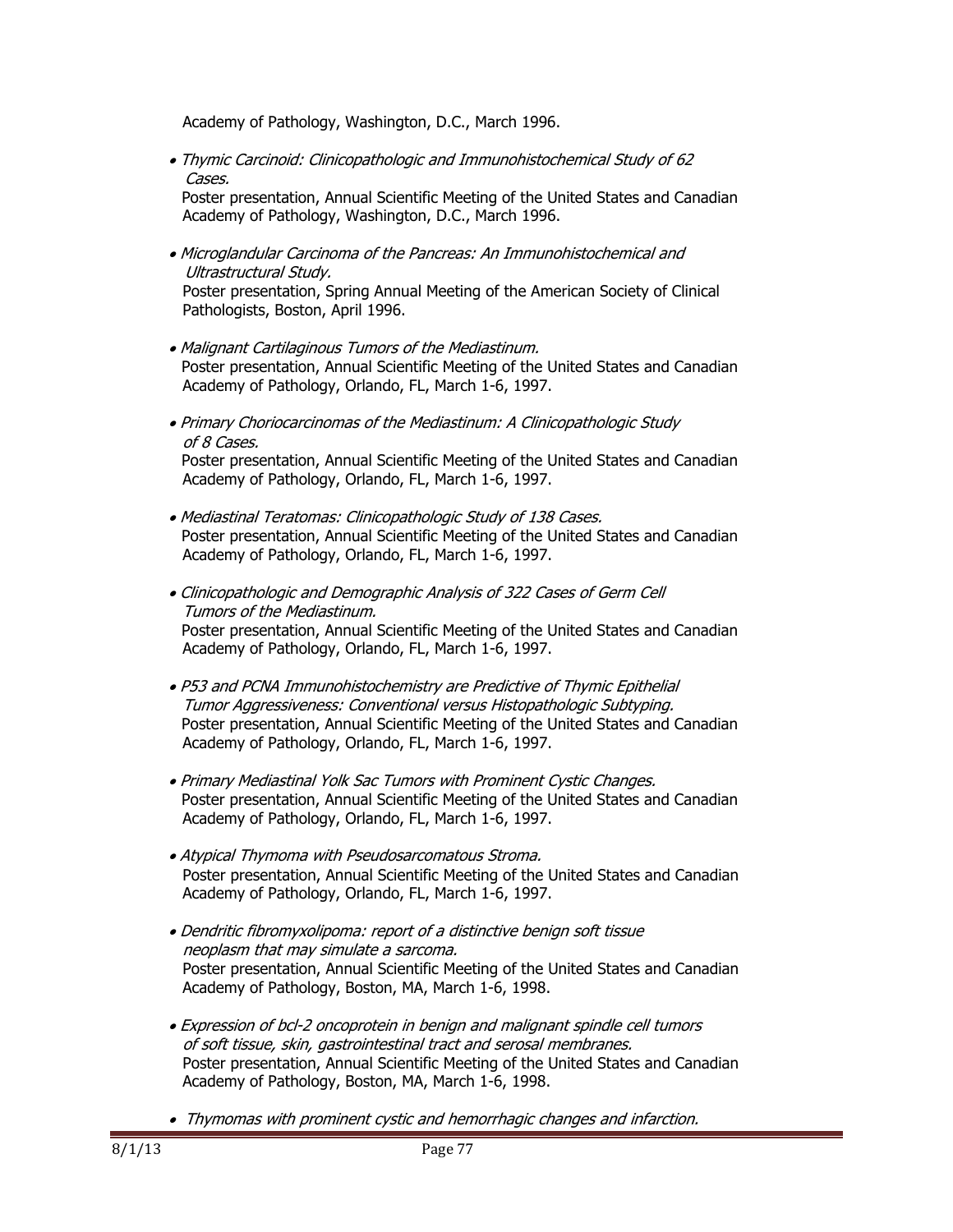Clinicopathologic study of 25 cases.

 Poster presentation, Annual Scientific Meeting of the United States and Canadian Academy of Pathology, Boston, MA, March 1-6, 1998.

- Micronodular thymoma with B-cell hyperplasia: Clinicopathologic and immunohistochemical study of 18 cases. Poster presentation, Annual Scientific Meeting of the United States and Canadian Academy of Pathology, San Francisco, CA, March 20-26, 1999.
- Oncocytic neuroendocrine carcinoma of the thymus: Clinicopathologic and immunohistochemical study of 22 cases. Poster presentation, Annual Scientific Meeting of the United States and Canadian Academy of Pathology, San Francisco, CA, March 20-26, 1999.
- Locally recurrent breast carcinoma versus true cutaneous metastases: Clinicopathologic features and prognostic significance. Poster presentation, Annual Scientific Meeting of the United States and Canadian Academy of Pathology, San Francisco, CA, March 20-26, 1999.
- Primary signet-ring cell carcinomas of the lung: a clinicopathologic and immunohistochemical study of 13 cases. Poster presentation, Annual Scientific Meeting of the United States and Canadian Academy of Pathology, New Orleans, LA, March 25-31, 2000.
- On the histologic heterogeneity of thymoma: impact of sampling in subtyping and classification. Poster presentation, Annual Scientific Meeting of the United States and Canadian Academy of Pathology, New Orleans, LA, March 25-31, 2000.
- Primary synovial sarcomas of the mediastinum: Clinicopathologic study of 15 cases.

Poster presentation, Annual Scientific Meeting of the United States and Canadian Academy of Pathology, New Orleans, LA, March 25-31, 2000.

- Primary parathyroid adenomas of the mediastinum: a clinicopathologic and Immunohistochemical study of 20 cases. Poster presentation, Annual Scientific Meeting of the United States and Canadian Academy of Pathology, Atlanta, GA, March 3-9, 2001.
- Thymomas with prominent adenomatoid features: a clinicopathologic and Immunohistochemical study of 12 cases. Poster presentation, Annual Scientific Meeting of the United States and Canadian Academy of Pathology, Atlanta, GA, March 3-9, 2001.
- Needle core biopsy of extraskeletal somatic soft tissue tumors: a clinicopathologic study of 245 cases. Poster presentation, Annual Scientific Meeting of the United States and Canadian Academy of Pathology, Chicago, IL, February 23-March 1, 2002.
- Routine use of telepathology for evaluation of frozen sections of breast lesions. Poster presentation, Annual Scientific Meeting of the United States and Canadian Academy of Pathology, Chicago, IL, February 23-March 1, 2002.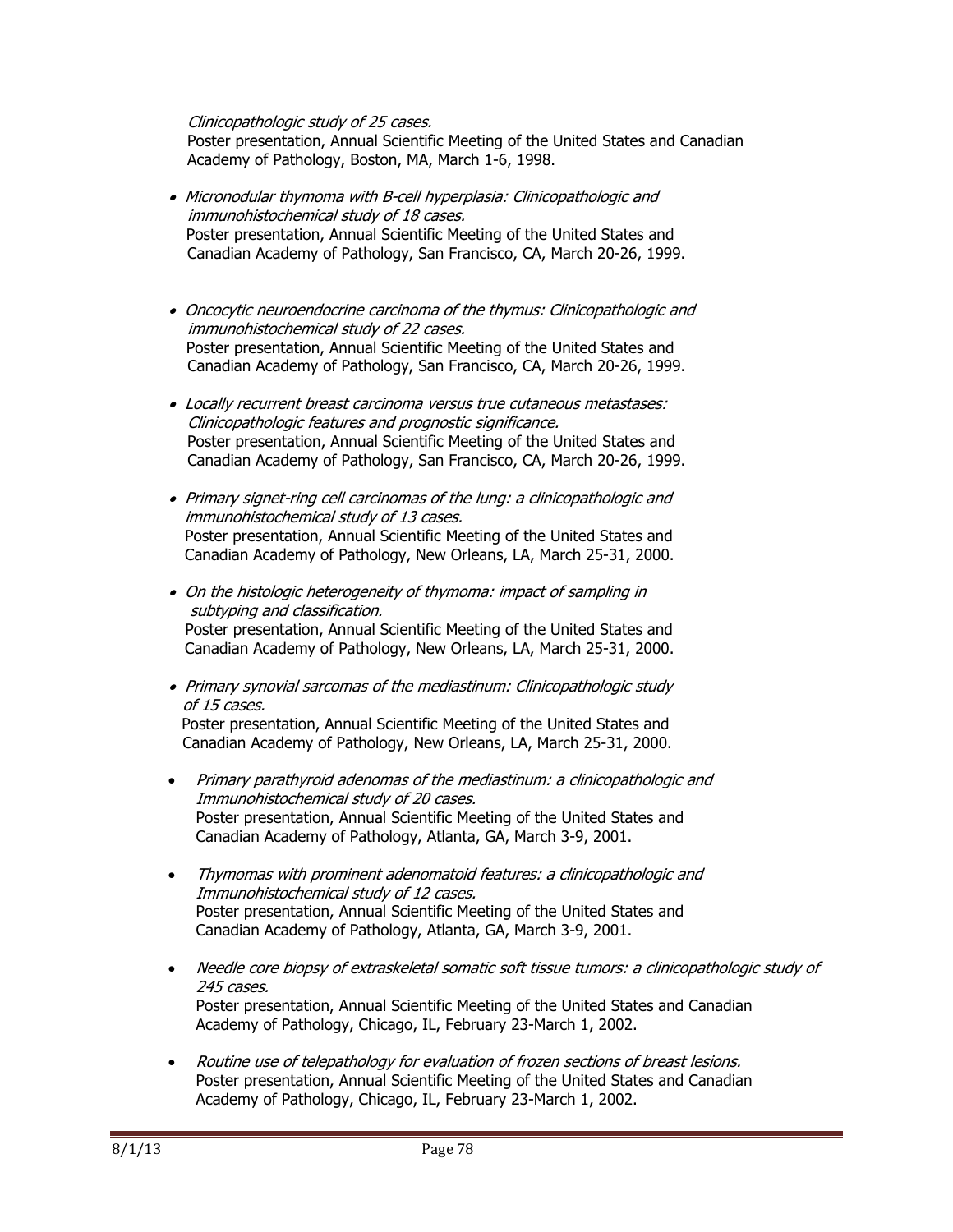- Gastrointestinal stromal tumors involving the liver. Poster presentation, Annual Scientific Meeting of the United States and Canadian Academy of Pathology, Chicago, IL, February 23-March 1, 2002.
- Unusual variants of neuroendocrine carcinomas of the pancreas. Poster presentation, Annual Scientific Meeting of the United States and Canadian Academy of Pathology, Chicago, IL, February 23-March 1, 2002.
- Metastases to soft tissue sites: Review of 86 cases over a 30 year period. Poster presentation, Annual Scientific Meeting of the United States and Canadian Academy of Pathology, Washington, D.C., March 22-28, 2003.
- An immunohistochemical tissue microarray study of primary and metastatic malignant melanoma: is antigenic shift a common occurrence in metastatic melanoma? Poster presentation, Annual Scientific Meeting of the United States and Canadian Academy of Pathology, Washington, D.C., March 22-28, 2003.
- Neuroendocrine tumors of the pancreas: A clinical-pathologic study of 79 cases. Poster presentation, Annual Scientific Meeting of the United States and Canadian Academy of Pathology, Washington, D.C., March 22-28, 2003.
- Cytokeratin 5/6, calretinin, EGFR, CD5 and CD117 expression in thymomas: An immunohistochemical study of 25 cases. Poster presentation, Annual Scientific Meeting of the United States and Canadian Academy of Pathology, Washington, D.C., March 22-28, 2003.
- Oral cavity lymphomas in AIDS patients are strongly associated with human herpes virus type 8 and EBV. Poster presentation, Annual Scientific Meeting of the United States and Canadian Academy of Pathology, Washington, D.C., March 22-28, 2003.
- The utility of the in-situ detection of the PCR-amplified fusion m-RNA for the diagnosis of synovial sarcoma. Poster presentation, Annual Scientific Meeting of the United States and Canadian Academy of Pathology, Vancouver, B.C., Canada, March 6-12, 2004.
- Expression of CD30 in metastatic nasopharyngeal carcinoma, undifferentiated type. Poster presentation, Annual Scientific Meeting of the United States and Canadian Academy of Pathology, Vancouver, B.C., Canada, March 6-12, 2004.
- Mucinous carcinoma of the skin, primary and secondary: A study of 55 cases demonstrating a morphologic spectrum of primary cutaneous carcinoma analogous to mucinous lesions of the breast. Poster presentation, Annual Scientific Meeting of the United States and Canadian Academy of Pathologists, San Antonio, TX, February 26-March 4, 2005.
- CDX-2 is specific for intestinal-type differentiation: A tissue microarray based study of 629 tumors from different sites. Poster presentation, Annual Scientific Meeting of the United States and Canadian Academy of Pathologists, San Antonio, TX, February 26-March 4, 2005.
- Chromophobe renal cell carcinoma with microcystic and adenomatous arrangement and pigmentation.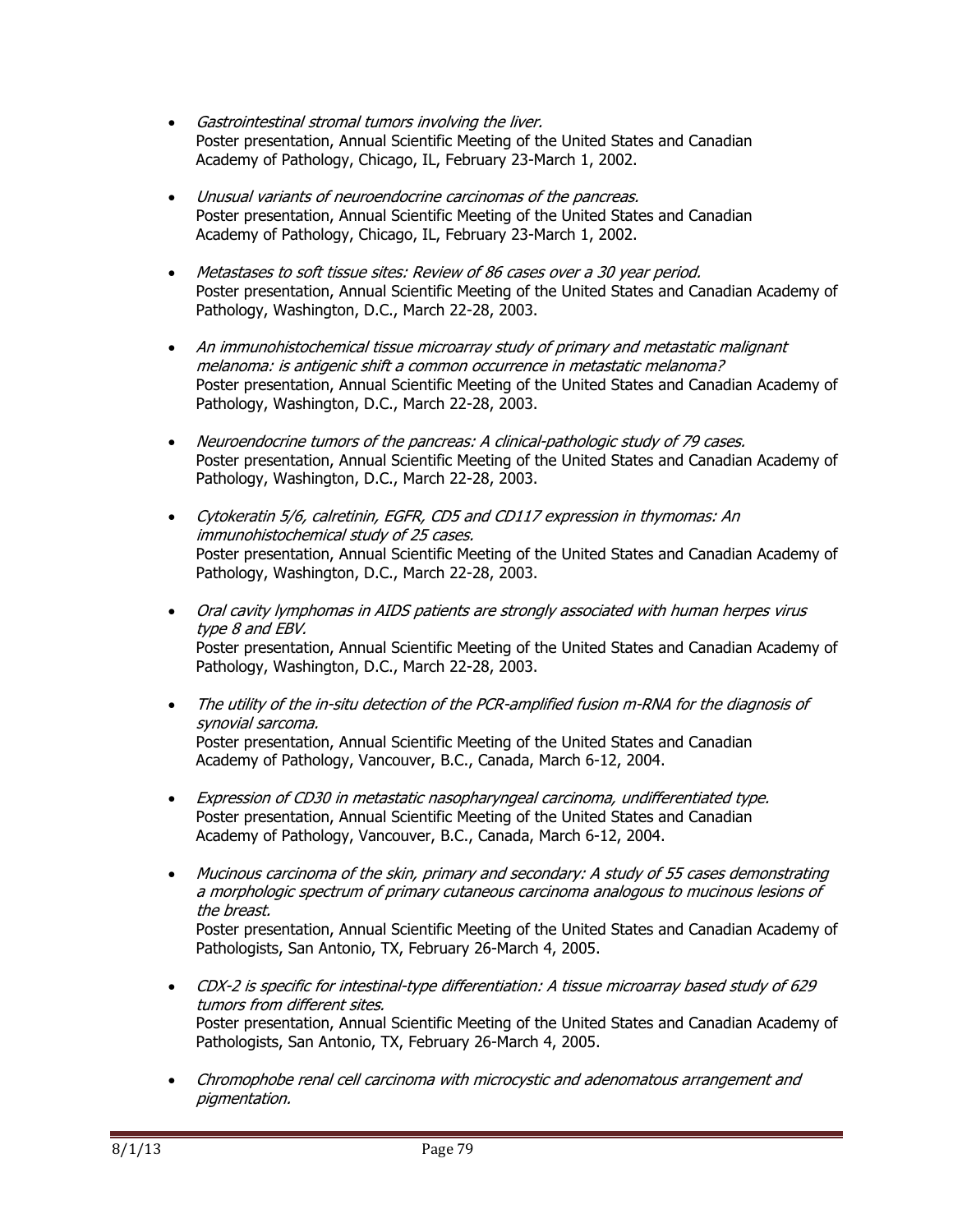Poster presentation, Annual Scientific Meeting of the United States and Canadian Academy of Pathologists, San Antonio, TX, February 26-March 4, 2005.

- Telepathology: three years of routine evaluation of breast lesions. Poster presentation, Annual Scientific Meeting of the United States and Canadian Academy of Pathologists, San Antonio, TX, February 26-March 4, 2005.
- High-grade urothelial carcinoma of the renal pelvis: clinicopathologic study of 108 cases with emphasis on unusual morphologic variants. Poster presentation, Annual Scientific Meeting of the United States and Canadian Academy of

Pathologists, Atlanta, GA, February 11-17, 2006.

- Clinical significance of tall cell morphology in papillary thyroid carcinoma: clinicopathologic study of 92 cases. Poster presentation, Annual Scientific Meeting of the United States and Canadian Academy of Pathologists, Atlanta, GA, February 11-17, 2006.
- Epithelial inclusions in axillary lymph nodes: a histological and immunohistochemical study of eight cases. Poster presentation, Annual Scientific Meeting of the United States and Canadian Academy of Pathologists, San Diago, CA, March 24-33, 2007.
- Evidence-based pathology and the pathologic evaluation of thymomas: The World Health Organization Classification can be simplified into only 3 categories other than thymic carcinoma. Platform presentation, Annual Scientific Meeting of the United States and Canadian Academy of Pathologists, Denver, CO, January 1-7, 2008.
- Value of P63 and Podoplanin immunoreactivity in the distinction between primary cutaneous tumors and carcinomas metastatic to the skin. Poster presentation, Annual Scientific Meeting of the United States and Canadian Academy of Pathologists, Washington, D.C., March 20-26, 2010.
- The histomorphologic spectrum of primary cutaneous diffuse large B-cell lymphoma, "Leg type" and "other" category: Histopathologic and immunohistochemical study of 79 cases. Poster presentation, Annual Scientific Meeting of the United States and Canadian Academy of Pathology, San Antonio, TX, Feb.26-March 4, 2011.
- Clinicopathological, immunohistochemical, ultrastructural and molecular analysis of clear cell sarcoma (CCS)-like tumor of the GI tract. Poster presentation, Annual Scientific Meeting of the United States and Canadian Academy of Pathology, San Antonio, TX, Feb.26-March 4, 2011.
- Role of Immunohistochemical markers in trhe distinction of epithelioid and spindle cell tumors of the skin: A clinicopathological and immunohistochemical study. Platform presentation, Annual Scientific Meeting of the United States and Canadian Academy of Pathology, San Antonio, TX, Feb.26-March 4, 2011.
- Podoplanin (D2-40) expression in cutaneous fibrohistiocytic tumors: A clinicopathologic and immunohistochemical study of 43 cases. Poster presentation, Annual Scientific Meeting of the United States and Canadian Academy of Pathology, San Antonio, TX, Feb.26-March 4, 2011.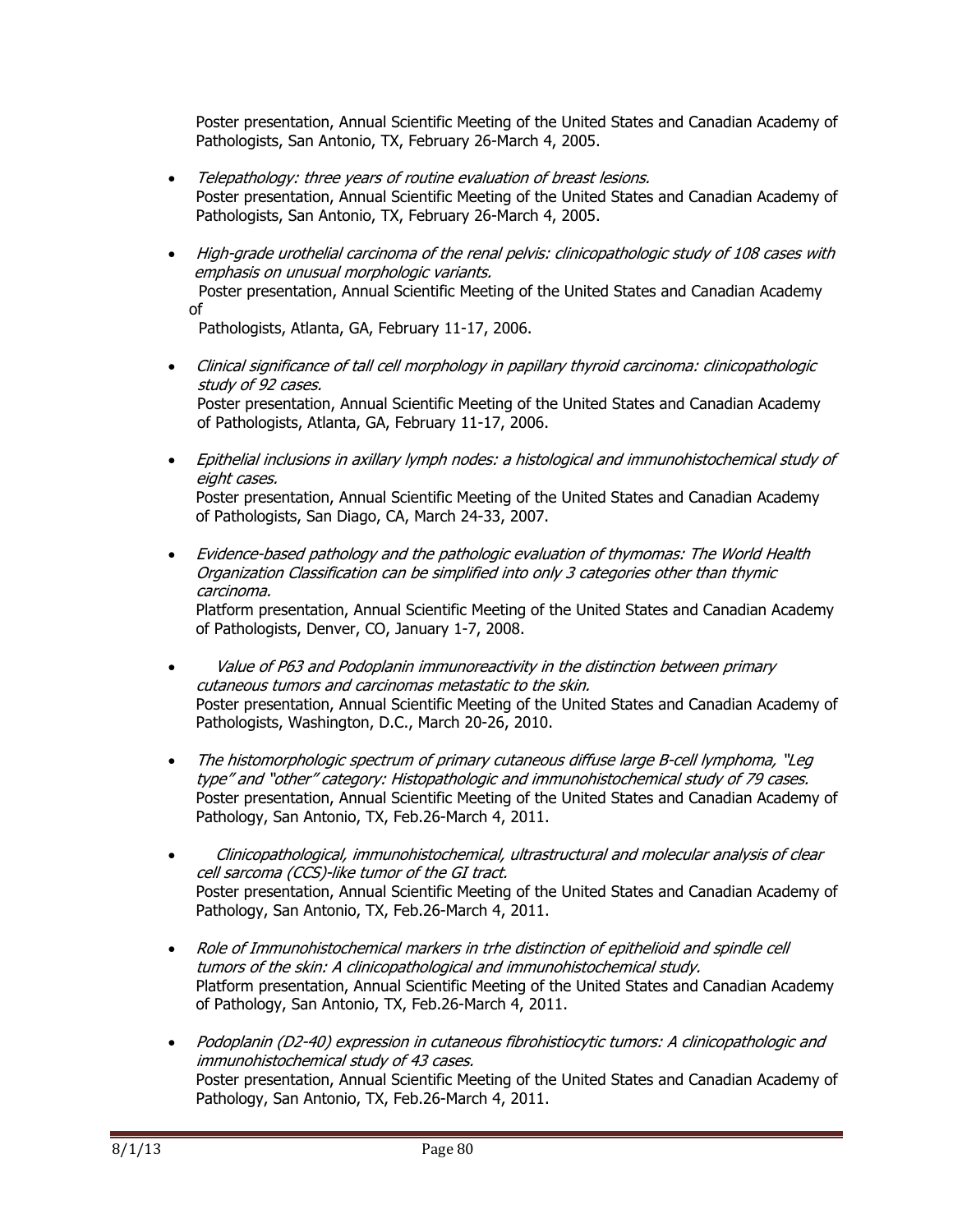- Intrapulmonary solitary fibrous tumor: A clinicopathologic analysis of 25 cases. Poster presentation, Annual Scientific Meeting of the United States and Canadian Academy of Pathology, San Antonio, TX, Feb.26-March 4, 2011.
- Adrenocortical carcinoma: clinicopathologic study of 77 cases. Poster presentation, Annual Scientific Meeting of the United States and Canadian Academy of Pathology, Baltimore, MD, March 2-8, 2013.
- Adrenocortical carcinoma: immunohistochemical study of 40 cases. Poster presentation, Annual Scientific Meeting of the United States and Canadian Academy of Pathology, Baltimore, MD, March 2-8, 2013.

## **INTERNATIONAL POSTDOCTORAL TRAINEES AND VISITING FELLOWS:**

- Juan Carlos Garces Santos, M.D., Visiting International Fellow from the Department of Pathology, National Cancer Institute "SOLCA", Guayaquil, Ecuador; postdoctoral training in immunohistochemistry, Mount Sinai Medical Center, Miami, Fl, . January-April 1995.
- Giselle Alborghetti Nai, M.D., Visiting International Fellow from the Department of Pathology, the State University of Sao Paulo, Botucatu, Brazil; postdoctoral training in surgical pathology, Mount Sinai Medical Center, Miami, FL, July – September 1996.
- Maria Delia Perez Montiel, M.D., Visiting International Fellow from the Department of Pathology, the National Cancer Insitute, Mexico City, Mexico; postdoctoral and research training in surgical pathology, the Ohio State University, Columbus, OH, April 2001-March 2002.
- Sergio Szvalb, M.D., Visiting International Fellow from the Department of Pathology Government Hospital, Sefat, Israel; postdoctoral training in surgical pathology, The Ohio State University, July – August 2001.
- Julia Turbiner, M.D., Visiting International Fellow from the Department of Pathology, The National Cancer Institute, Mexico City, Mexico; June 2001-July 2002.
- Francisco Mucientes, M.D., University of Concepcion Department of Pathology, Concepcion, Chile; Visiting International Scholar in Anatomic Pathology, September 1 – December 20, 2002.
- Guangmin Tan, M.D., Visting International Fellow from the Department of Pathology, Foshan Hospital, Foshan, Guangdong, People's Republic of China; postdoctoral fellowship in research and diagnostic pathology; October 2001 – March 2003.
- Jose Chanona Vilchis, M.D., Visiting International Fellow from the Department of Pathology, the National Cancer Institute, Mexico City, Mexico; postdoctoral training in research and diagnostic surgical pathology; January 2003 – January 2004.
- Eduardo Moreira Queiroga, M.D., Visiting International Fellow from the Department of Pathology, State University of Saul Paulo - Botucatu, Brazil; research in surgical pathology; June – August, 2003.
- Dulce Lena Ledo de Faria, M.D., Visiting International Fellow from the University of San Paulo, Santa Casa Hospital, San Paulo, Brazil; research in surgical pathology; July – October 2003.
- Bruna Estrozi, M.D., Visiting International Fellow from the State University of Sao Paulo, Botucatu, Brazil; research in surgical pathology; May – September 2005.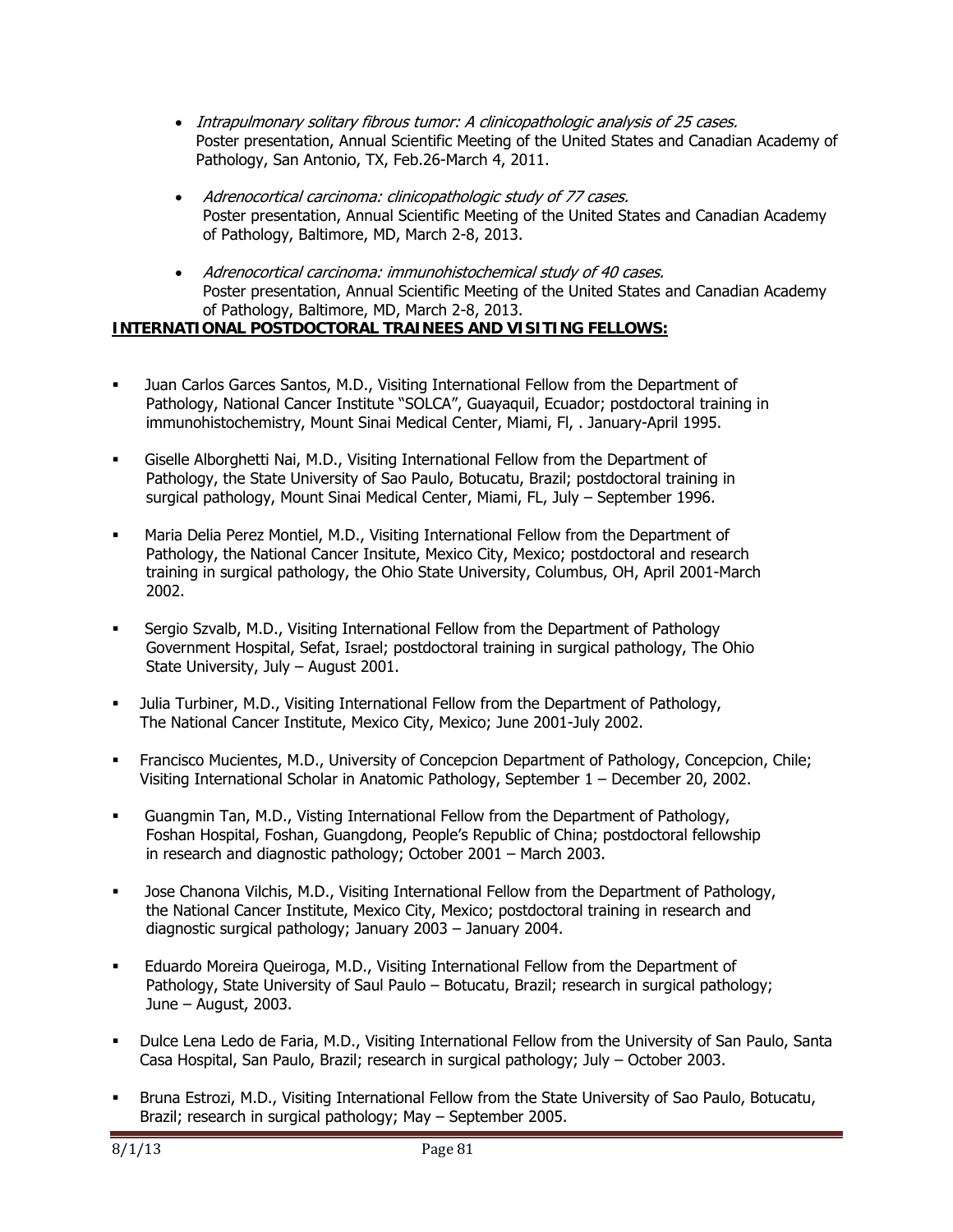- Donizete Scudeler, M.D., Visiting International Fellow from the State University of Sao Paulo, Botucatu, Brazil; research in surgical pathology and molecular pathology; March 1 – July 31, 2005.
- Kurt Mathews, M.D., University of Nebraska, Department of Pathology; Advanced Training in Thoracic Pathology, sponsored by American Society of Clinical Pathologists residents exchange program; July-August 2005.
- Fabiane Carvalho de Macedo, M.D., Visiting International Fellow from the University of Rio de Janeiro, Brazil, Visiting International Fellow in Surgical Pathology, August 1 – November 25, 2005.
- Andres Dario Restrepo Becerra, M.D., Visiting International Fellow in Surgical Pathology from the Universidad del Valle, Cali, Colombia, March 7 – April 21, 2006.
- Klepper Alfredo Garcia Gonzalez, M.D., Visiting International Fellow from the Clinica Kennedy, Guayaquil, Ecuador, May  $1 -$  July 14, 2006.
- Monica Nuñez Delgado, M.D., Visiting International Fellow from the Hospital Mexico Department of Pathology, San Jose, Costa Rica; Visiting International Fellow in Surgical Pathology, September 1 – October 20, 2006.
- Rosaura Conejo Castillo, M.D., Visiting International Fellow from the Hospital Mexico Department of Pathology, San Jose, Costa Rica; Visiting International Fellow in Surgical Pathology, September 1 – October 20, 2006.
- Hanan Vaknine, M.D., Visiting International Fellow from the Department of Pathology, Wolfson Medical Center and University of Tel-Aviv Sackler School of Medicine, Tel-Aviv, Israel; Visiting International Fellow in Surgical Pathology, June 1 – August 29, 2008.
- Gonca Barit Ozgun, M.D., Visiting International Fellow, Ankara Medical School, Ankara, Turkey; Visiting Observer in Surgical Pathology, September 1 – December 1, 2008.
- John Jalas, M.D., Department of Pathology, the University of California San Francisco (UCSF); Advanced Training in Thoracic Pathology, sponsored by a grant from the College of American Pathologists Foundation for Advanced Training in Pathology, April 1- June 24, 2009.
- Carmen Blazquez, M.D., Visiting International Fellow in Pathology from Vall d'Hebron University Hospital, Autonomous University of Barcelona, Barcelona, Spain; September 1 – November 30, 2009.
- Pablo Ortega, M.D., Visiting International Fellow in Surgical Pathology, from the National Cancer Center (SOLCA), Cuenca, Ecuador; April 1, 2009 – August 20, 2010.
- Itshak Shehtman, M.D,, Visiting International Fellow in Hematopathology, from the Meir Hospital, Kfar-Saba, Israel; July 19, 2010 – September 15, 2010.
- Ana Lucia Ruano, M.D., Visiting International Observer in Surgical Pathology from the Hospital Nacional, Guatemala City, Guatemala; October 18, 2010 – February 4, 2011.
- Nicolle Cavalcante Gaglionone, M.D., Visiting International Fellow, from the University of Rio de Janeiro School of Medicine, Rio de Janeiro, Brazil, January 18 – February 24, 2011.
- Arturo Luevano Gonzalez, M.D., Visiting International Fellows in Surgical and Molecular Pathology, from the National Cancer Institute, Mexico City, D.F., Mexico, April 6 – September 29, 2011.